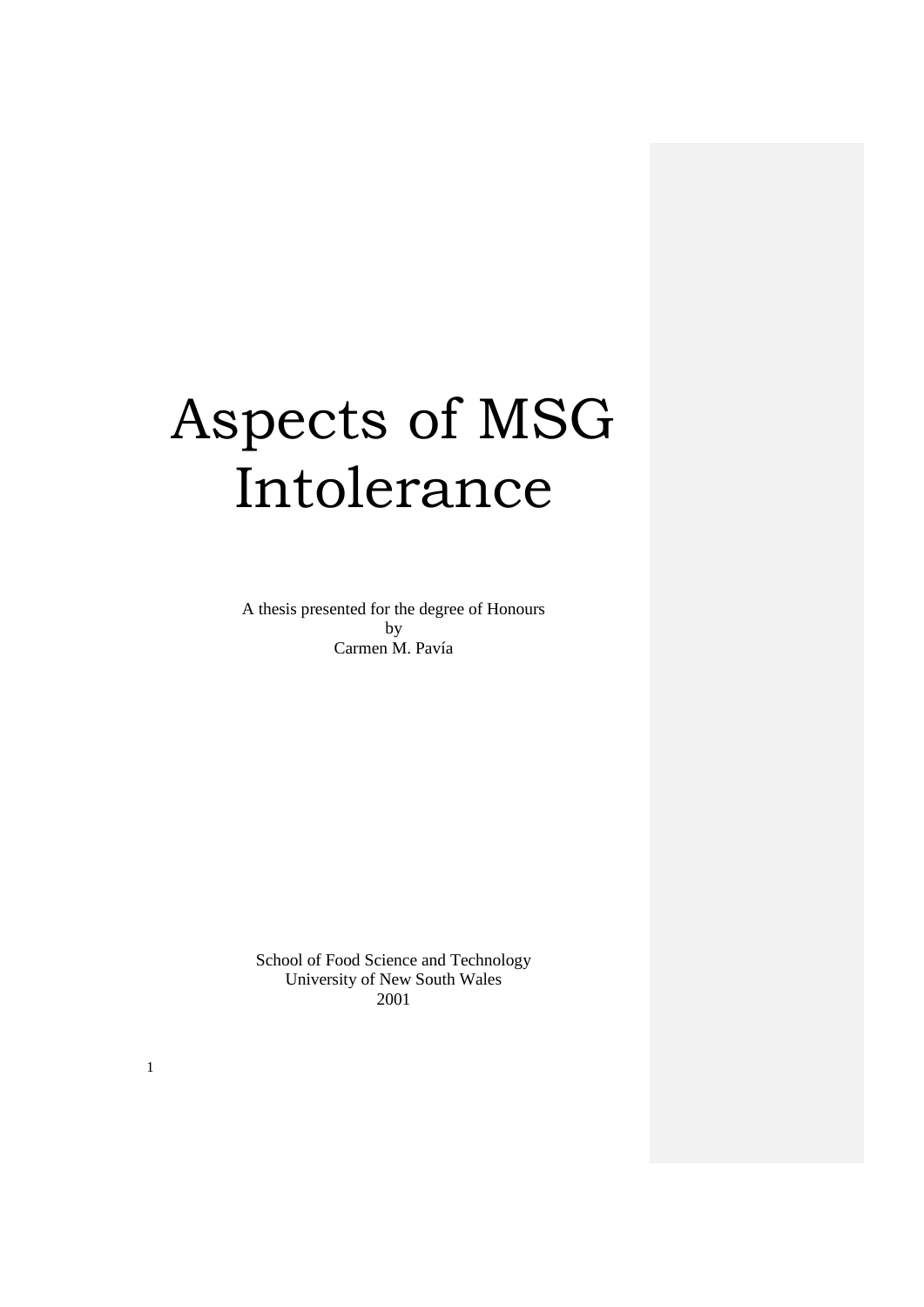# **DECLARATION**

I hereby declare that this submission is my own work and that, to the best of my knowledge and belief, it contains no material previously published or written by another person nor material which to a substantial extend has been accepted for the award of any other degree or diploma of the University or other institute of higher learning, except where due acknowledgement is made in the text.

Carmen María Pavía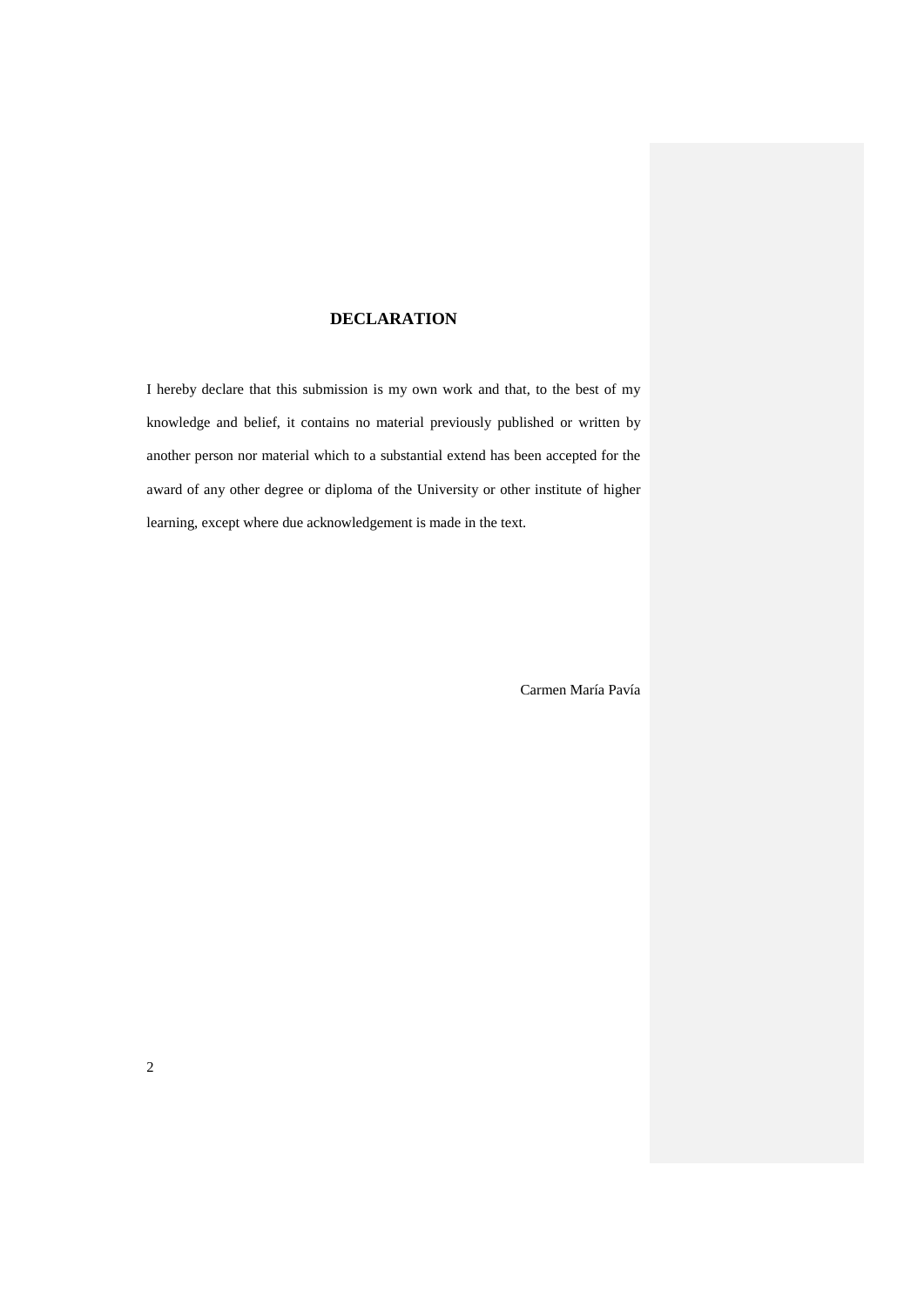## **ACKNOWLEDGEMENTS**

I would like to thank Dr. Loblay for his help, support and understanding. Although he was very busy, he managed to make the time to help me with my multiple questions. I am also very grateful to Anne Swain for her *constant* positive attitude and her example throughout the project (and for letting me use her thesis at leisure). Thanks also to Professor Buckle for having made this project possible and for having been always there when I needed help (especially meeting deadlines).

I also want to express my gratitude to everyone at the Allergy Unit. It has been a great experience working by their side and seeing their professional and human example. Thanks Dorothy for being always there to answer my questions and Tim for your computer expertise (without which I could not have finished the project).

I am also very grateful to my family back in Spain for following my thesis very closely and to all those who live with me for having been so understanding and supportive.

Last, but not least, I would like to thank God for having taught me so many things during this year of my life (and for *everything* else).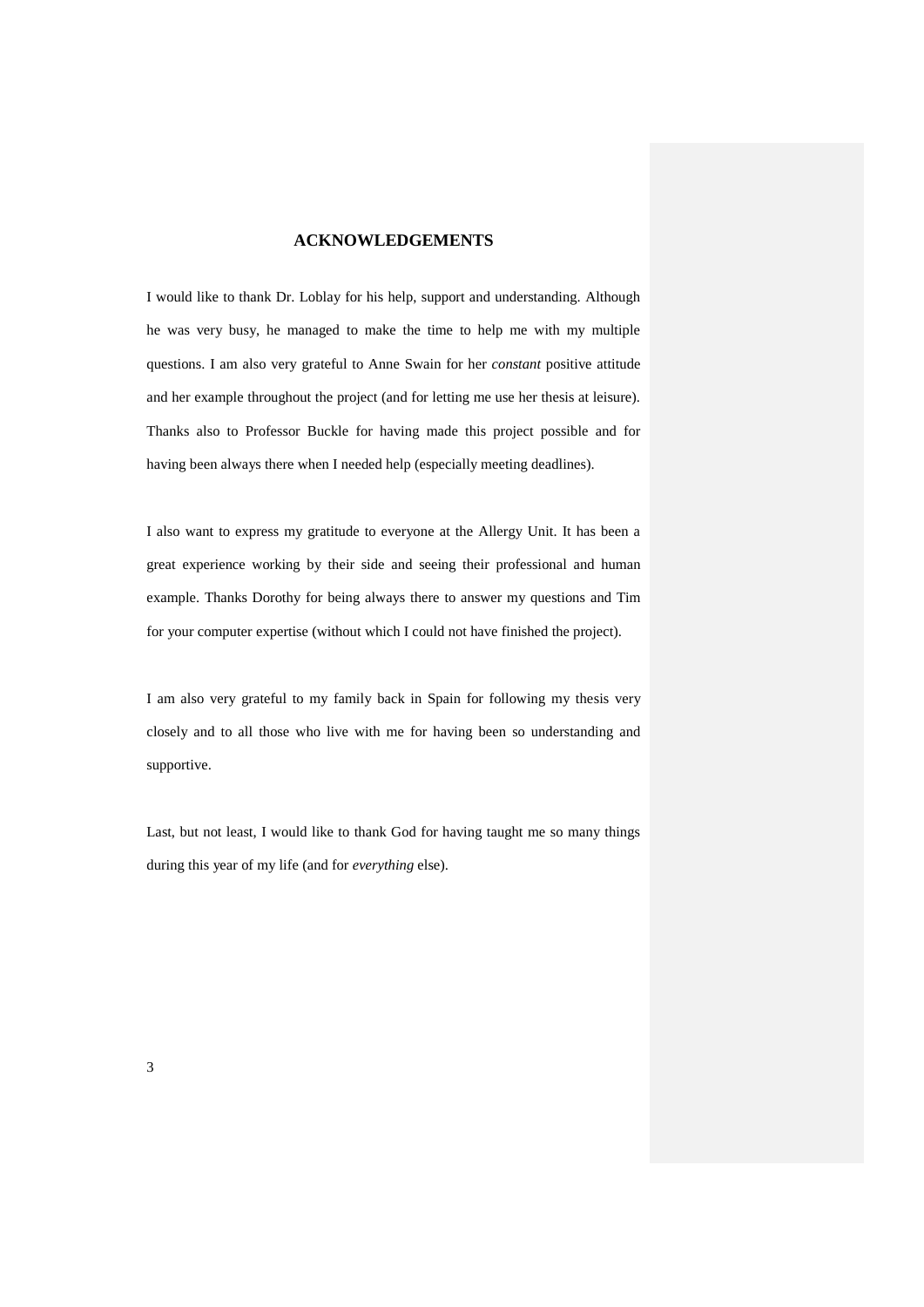# **TABLE OF CONTENTS**

| 20 |  |
|----|--|
| 21 |  |
| 26 |  |
|    |  |
|    |  |
|    |  |
|    |  |
|    |  |
| 22 |  |
|    |  |
| 25 |  |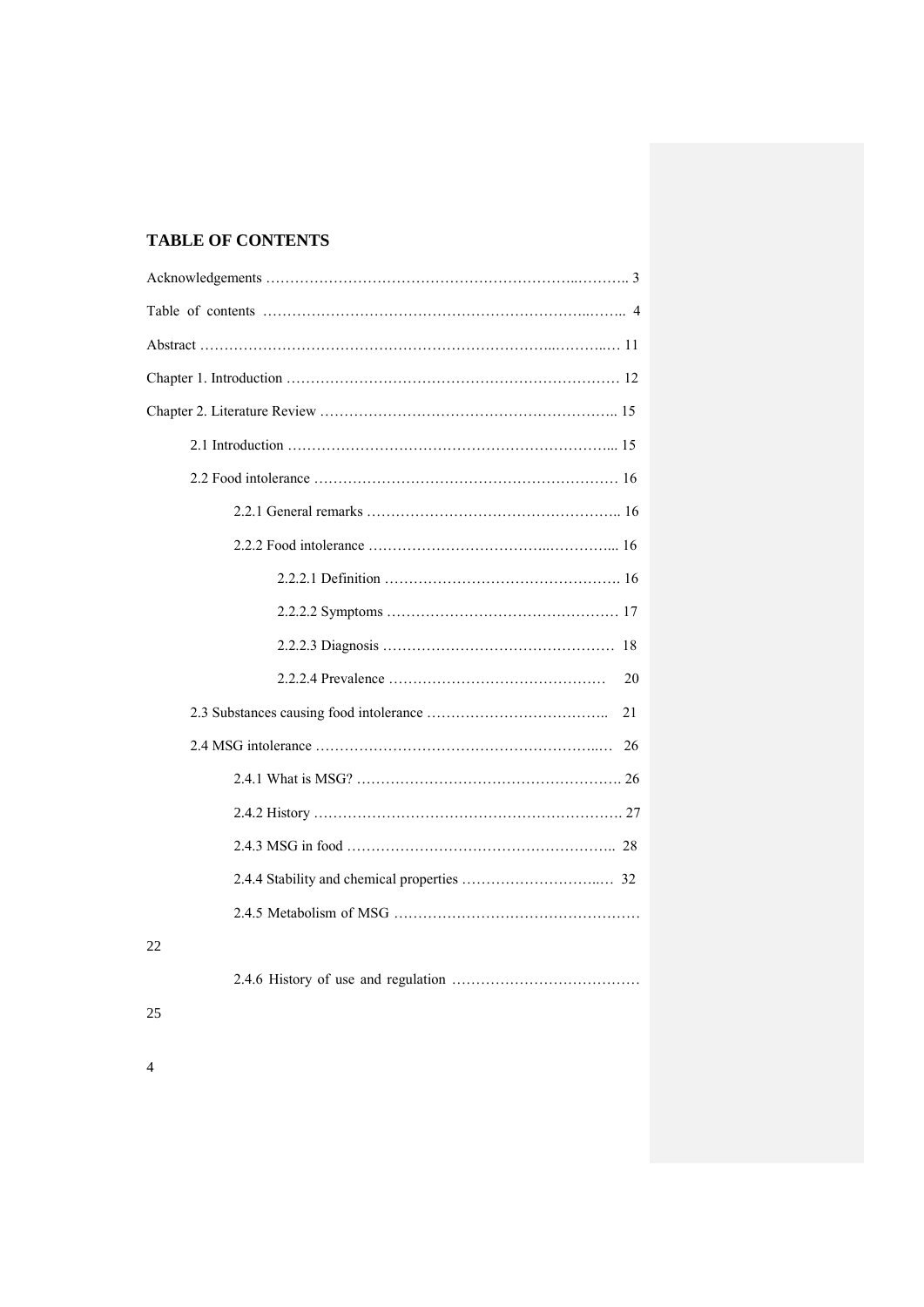| 26      |                                                                       |
|---------|-----------------------------------------------------------------------|
|         | 2.5 Double blind placebo controlled food challenge (DBPCFC): A method |
|         |                                                                       |
|         | 28                                                                    |
|         |                                                                       |
|         | 28                                                                    |
|         |                                                                       |
|         | 29                                                                    |
|         |                                                                       |
|         | 31                                                                    |
|         |                                                                       |
|         | 32                                                                    |
|         |                                                                       |
|         | 32                                                                    |
| Chapter | Materials<br>3.<br>methods<br>and                                     |
|         |                                                                       |
|         |                                                                       |
| 35      |                                                                       |
|         |                                                                       |
| 35      |                                                                       |
|         |                                                                       |
| 36      |                                                                       |
|         |                                                                       |
| 36      |                                                                       |
| 5       |                                                                       |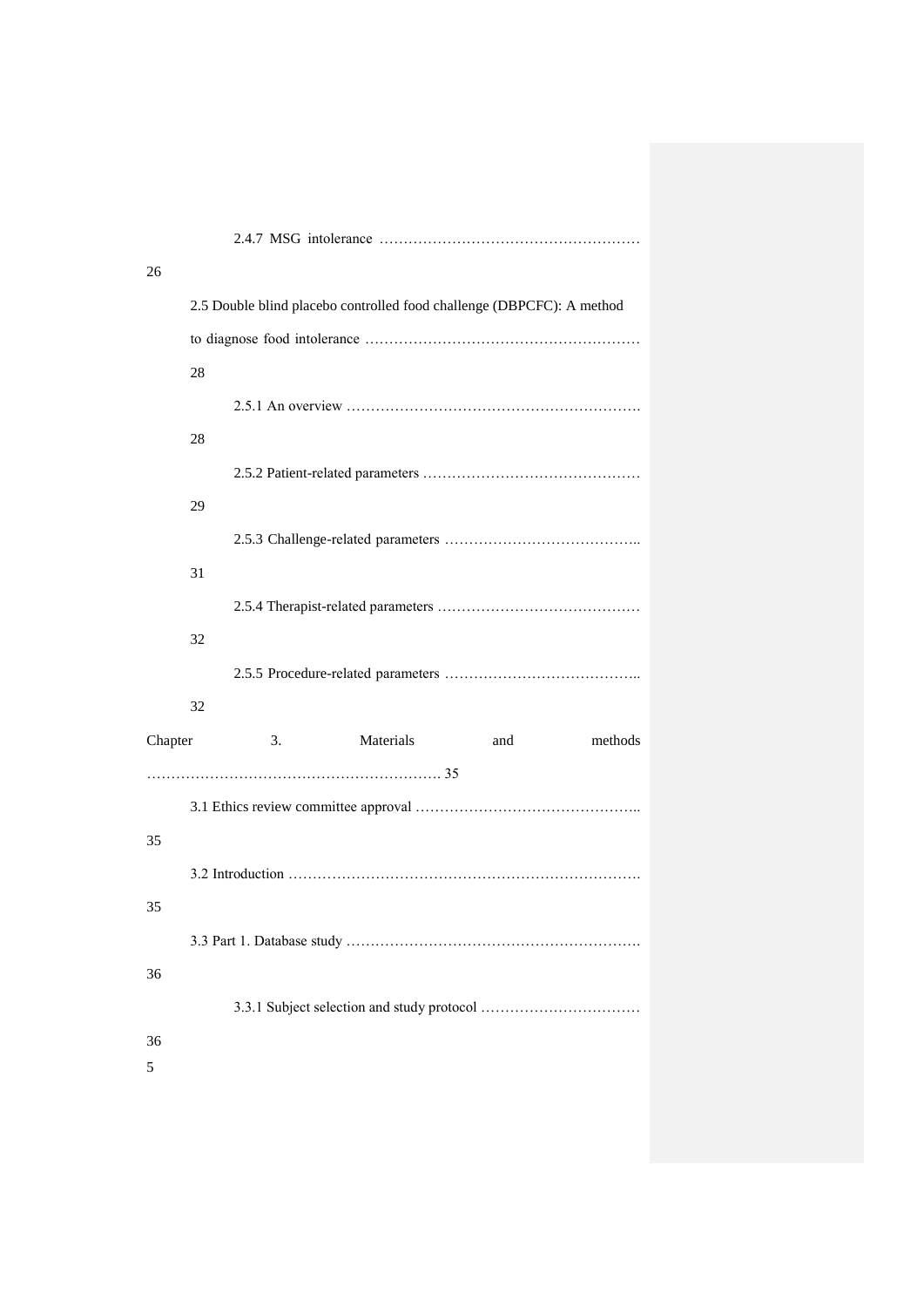|    | 3.3.2   |      | Data    |         | analysis   |
|----|---------|------|---------|---------|------------|
|    |         |      |         |         |            |
|    |         |      |         |         |            |
| 37 |         |      |         |         |            |
|    |         |      |         |         |            |
|    |         |      |         |         |            |
| 37 |         |      |         |         |            |
|    |         |      |         |         |            |
| 39 |         |      |         |         |            |
|    |         |      |         |         |            |
|    | 3.4.2.1 |      | General |         | procedures |
|    |         |      |         |         |            |
|    | 3.4.2.2 | Food | $\&$    | Symptom | diary      |
|    |         |      |         |         |            |
|    |         |      |         |         |            |
|    |         |      |         |         |            |
| 40 |         |      |         |         |            |
|    |         |      |         |         |            |
| 41 |         |      |         |         |            |
|    |         |      |         |         |            |
|    |         |      |         |         |            |
| 41 |         |      |         |         |            |
|    |         |      |         |         |            |
| 43 |         |      |         |         |            |
|    |         |      |         |         |            |
|    |         |      |         |         |            |
| 48 |         |      |         |         |            |
|    |         |      |         |         |            |
| 48 |         |      |         |         |            |
|    |         |      |         |         |            |
| 6  |         |      |         |         |            |
|    |         |      |         |         |            |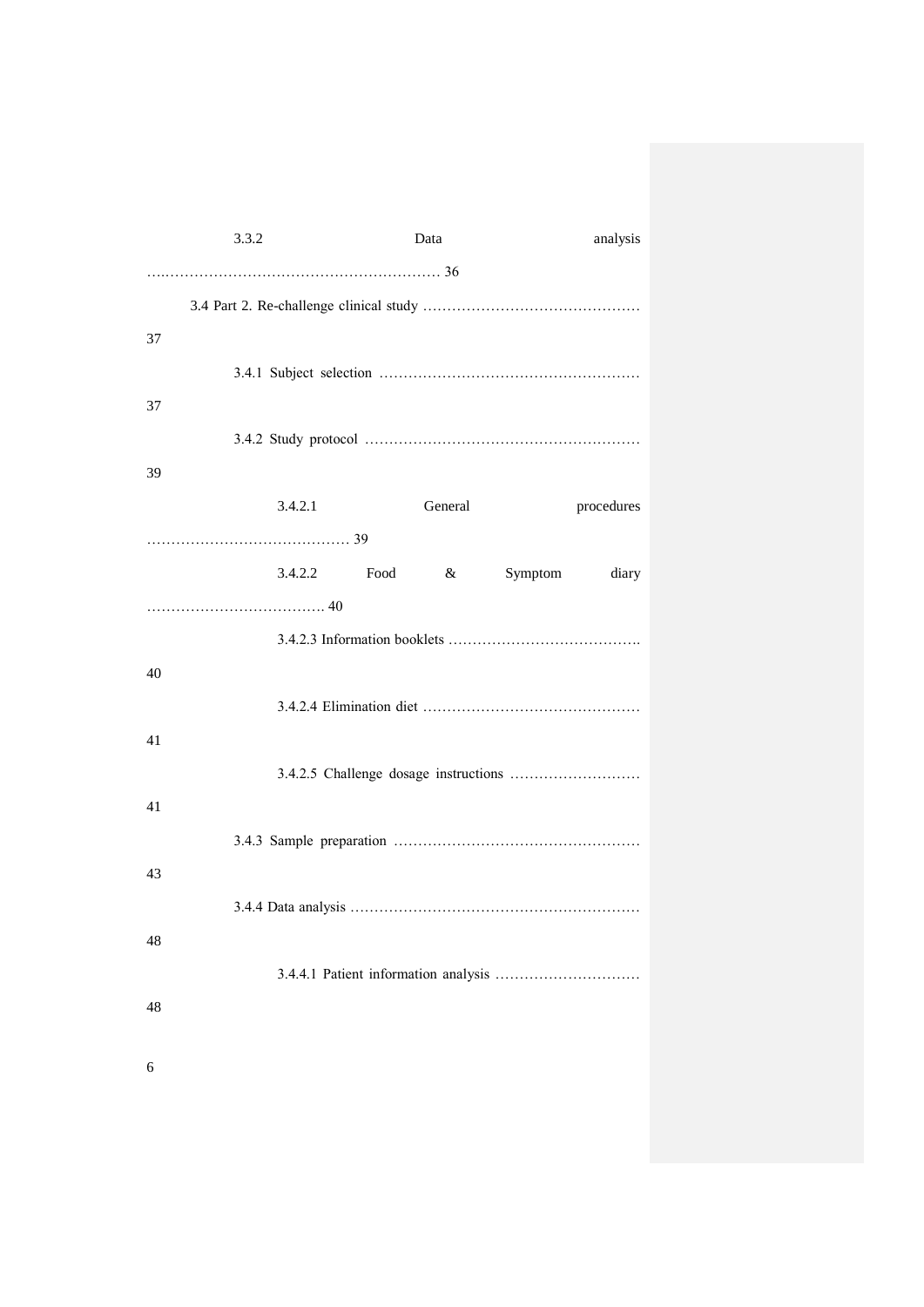| 49 |
|----|
|    |
| 50 |
|    |
| 50 |
|    |
| 50 |
|    |
| 52 |
|    |
| 52 |
|    |
| 53 |
|    |
| 53 |
|    |
| 53 |
|    |
| 54 |
|    |
| 56 |
|    |
| 56 |
|    |
| 7  |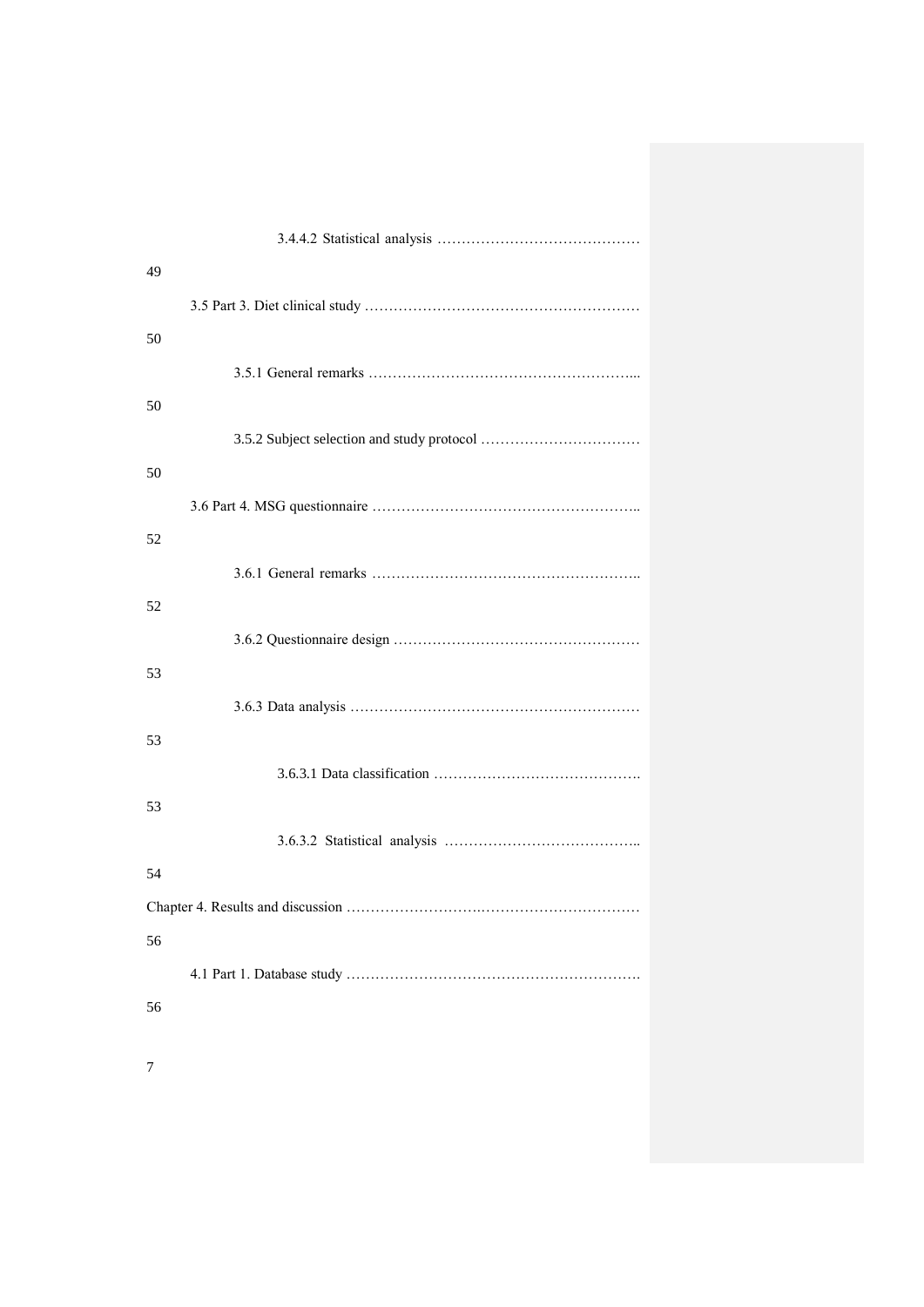| 60                                                            |
|---------------------------------------------------------------|
|                                                               |
| 62                                                            |
|                                                               |
| 62                                                            |
| 4.4.1 Survey data of the population as a whole $(n=224)$      |
| 62                                                            |
| 4.4.2 data comparison amongst the different population groups |
| 69                                                            |
| 4.4.3 MSG knowledge from those who perceive themselves MSG    |
|                                                               |
| 73                                                            |
|                                                               |
| 77                                                            |
|                                                               |
| 81                                                            |
| Appendix 1. Ethics Committee approval (relevant sections)     |
| 93                                                            |
|                                                               |
| 101                                                           |
|                                                               |
| 104                                                           |
|                                                               |
| 106                                                           |
| 8                                                             |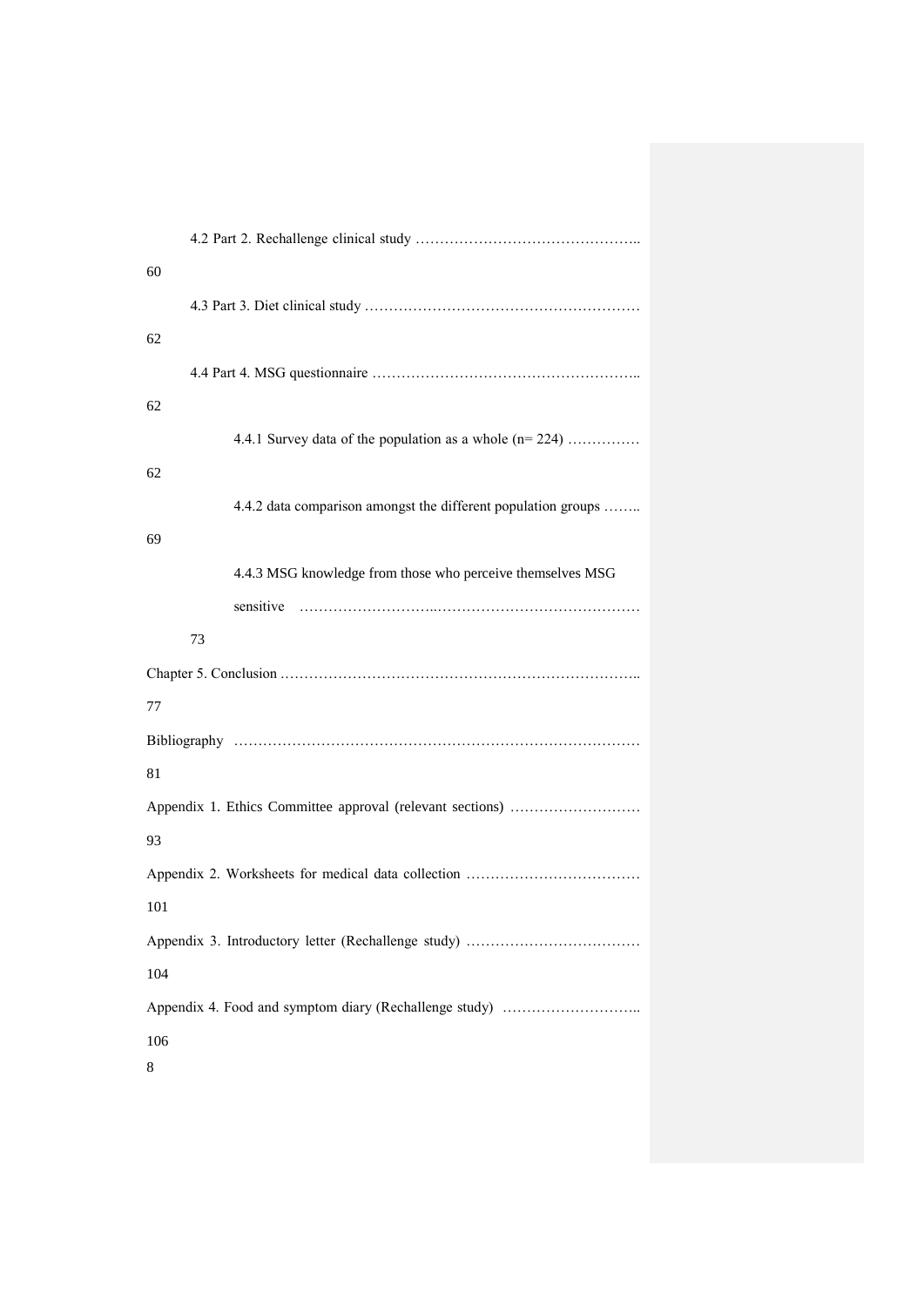|          |  | Appendix 5. Elimination diet booklet (Rechallenge study)                   |      |              |        |
|----------|--|----------------------------------------------------------------------------|------|--------------|--------|
| 109      |  |                                                                            |      |              |        |
|          |  | Appendix 6. Salicylates, amines and glutamates booklet (Rechallenge study) |      |              |        |
| 119      |  |                                                                            |      |              |        |
| Appendix |  | 7. Shopping                                                                | list | (Rechallenge | study) |
|          |  |                                                                            |      |              |        |
|          |  |                                                                            |      |              |        |
| 133      |  |                                                                            |      |              |        |
|          |  |                                                                            |      |              |        |
| 135      |  |                                                                            |      |              |        |
|          |  | Appendix 10. Capsule making protocol (RPAH, Pharmacy Unit)                 |      |              |        |
| 137      |  |                                                                            |      |              |        |
|          |  |                                                                            |      |              |        |
| 139      |  |                                                                            |      |              |        |
|          |  |                                                                            |      |              |        |
| 144      |  |                                                                            |      |              |        |
|          |  |                                                                            |      |              |        |
| 148      |  |                                                                            |      |              |        |
|          |  |                                                                            |      |              |        |
| 150      |  |                                                                            |      |              |        |
|          |  |                                                                            |      |              |        |
| 152      |  |                                                                            |      |              |        |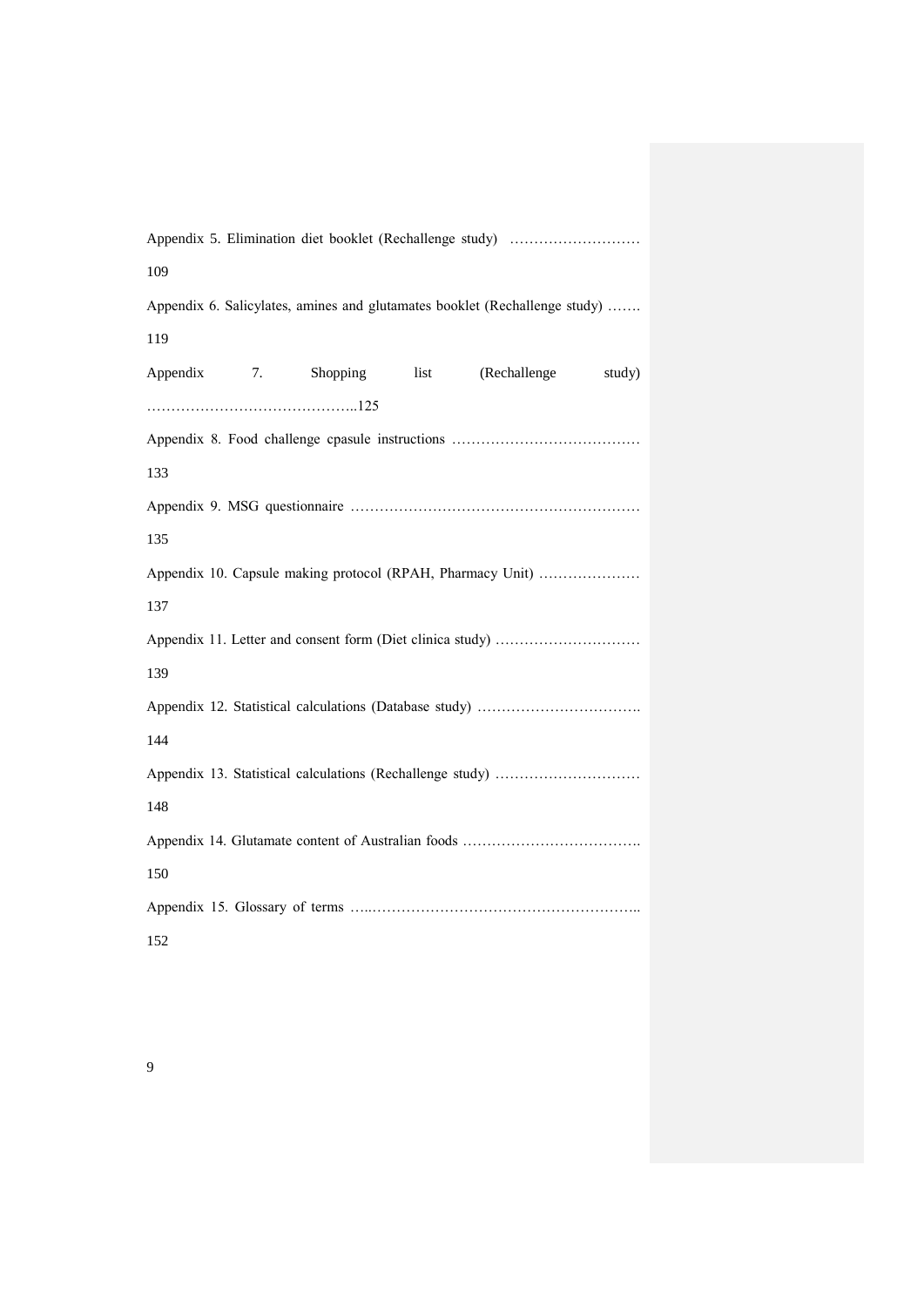#### **ABSTRACT**

MSG is the sodium salt of glutamic acid, the most common amino acid in nature. Glutamate, the active part of MSG, is naturally present in many foods, including tomatoes, mushrooms and Parmesan cheese. Manufactured monosodium glutamate is added to foods as a flavour enhancer (No. 621). The term "Chinese restaurant syndrome" (CRS) was first introduced in 1968. Numerous studies have been carried out to ascertain the validity of the existing evidence supporting this syndrome. These studies have not developed a conclusive position on CRS.

The present study explored some issues surrounding MSG intolerance by carrying out a database analysis, two clinical studies and a questionnaire. It was found that in the population assessed (at RPAH), MSG intolerance is a common disorder which is normally associated to other food intolerances. Isolated MSG intolerance was rare in this population. The prevalence of documented MSG intolerance in the community remains to be studied.

The method for food intolerance analysis in use at RPAH was found to give reproducible results. The importance of having a defined baseline diet is still to be confirmed.

From the MSG questionnaire it was concluded that the population knowledge about the nature of MSG was incomplete and in many instances incorrect. Furthermore people who self-report MSG intolerance often do not have a clear grasp of what MSG is and in which food products it is present.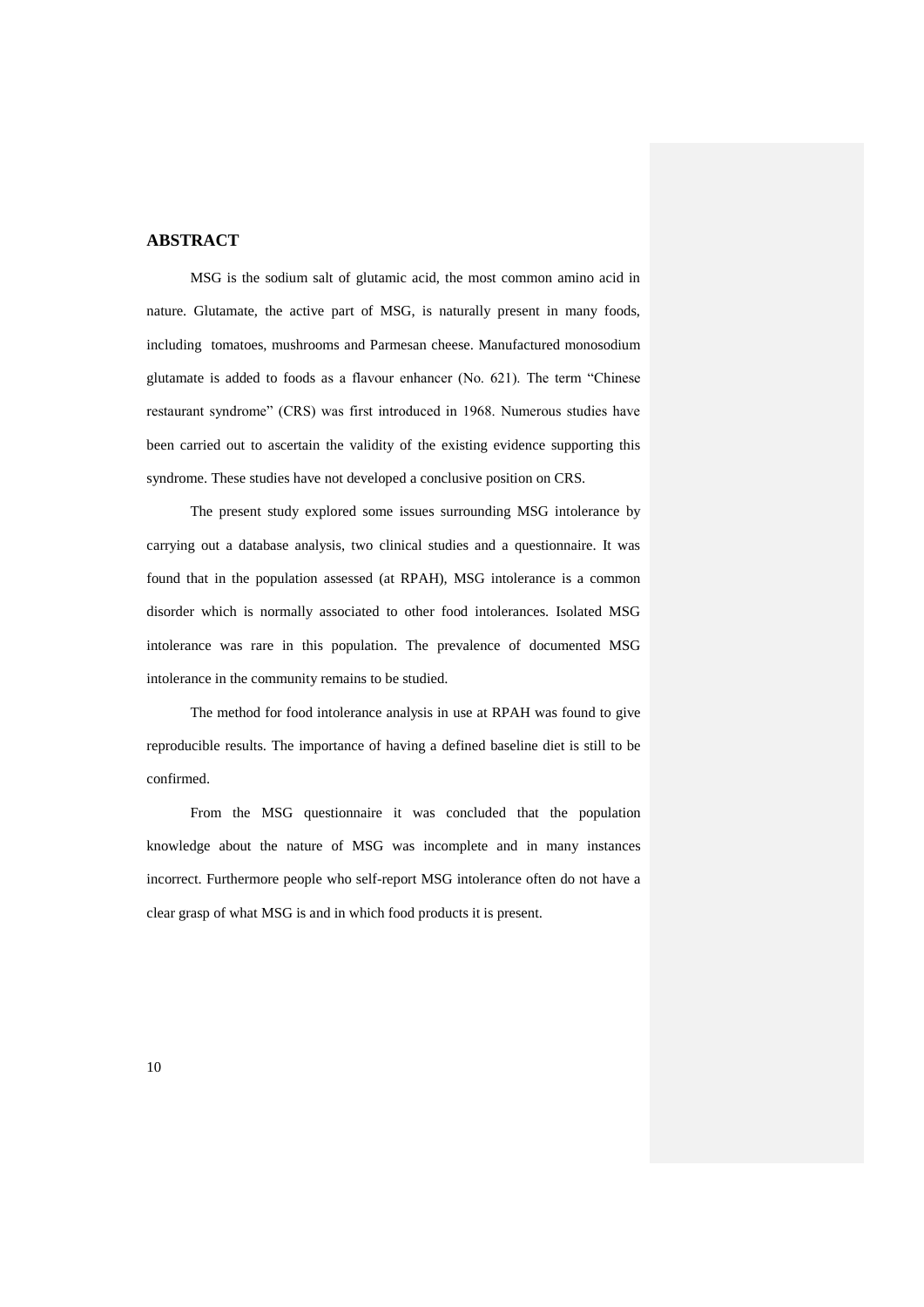#### **CHAPTER 1. INTRODUCTION**

For most people the consumption of foods is a pleasant experience that, besides giving them certain emotional satisfaction, ensures their normal growth and development. However, for people with food allergies and intolerances this is not the case. For these people, the consumption of certain foods can be the cause of discomfort, illness and even death. True food allergies are mediated by the immune system. Food intolerances, on the other hand, are mediated by some metabolic or unknown disorder. Examples of food intolerance are sulphite, tartrazine and monosodium glutamate (MSG) sensitivities.

MSG consumption has been traditionally linked to the term "Chinese restaurant syndrome" (now called "MSG symptom complex"). Although MSG sensitivity is widely believed to be common in the community, this belief is not based on solid scientific evidence (Taylor & Hefle, 2000). Its prevalence is uncertain and food industry advocates (Tarasoff  $\&$  Kelly, 1993) have questioned its very existence. Clinical experience at Royal Prince Alfred Hospital Allergy Unit (RPAHAU) indicates that MSG sensitivity is present among certain sensitive subjects who, almost always, also present clinical symptoms upon consumption of other food substances, such as amines, salicylates and preservatives (Loblay *et al*, 1991). MSG sensitivity is rarely an isolated event.

The most common clinical symptoms associated with the syndrome are recurrent urticaria/angioedema, migraine and irritable bowel syndrome. The spectrum or range of symptoms remains undocumented due to their diversity.

11 The assessment of food intolerances is carried out by food challenges. The "gold standard" for this is the double blind placebo controlled food challenge (DBPCFC).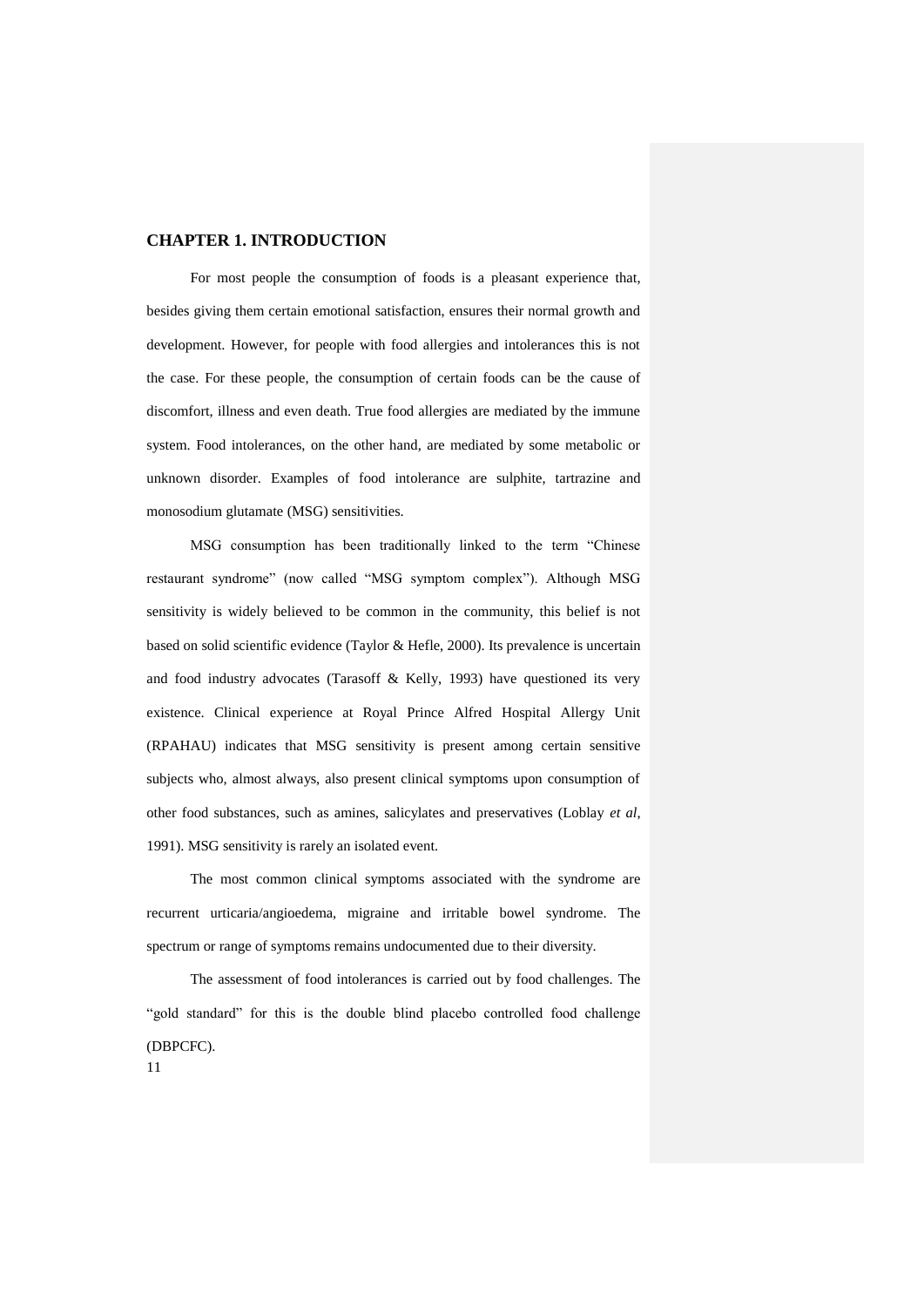Over the past twenty years, several thousand patients treated at the RPAHAU have undergone double-blind placebo controlled food challenges with MSG and other food substances. The investigation protocol involved a preliminary period (2-6 weeks) on a defined elimination diet. Upon improvement, patients were given a battery of blind challenges, whichwere expected to elicit symptoms if a sensitivity was present. Specific food intolerances were then identified and dietary modifications were introduced based on the individual"s circumstances.

The diagnostic validity of this test has not been rigorously evaluated. Accordingly, there are no international standards, and the reproducibility of results remains low across studies. Reasons for disagreement include different challenge methodology, patient/subject selection, and diverse baseline diet. These and other reasons surround the controversial position of MSG among consumers, clinicians and the food industry. It is therefore essential that aspects regarding methodology and protocol be standardised.

In order to clear up some of the aspects surrounding the MSG debate, this study will aim to:

- Document the association between MSG and other food chemicals in patients previously assessed at RPAHAU. A database analysis will be carried out with the intention of documenting any association between MSG and other substances.
- Assess the reproducibility of MSG challenge reactions in food intolerant patients. This will be done by re-examining patients previously challenged (>1 year) at the RPAHAU. Patients will be selected upon certain exclusion criteria (such as asthma, laryngeal/tongue oedema or anaphylactoid reactions).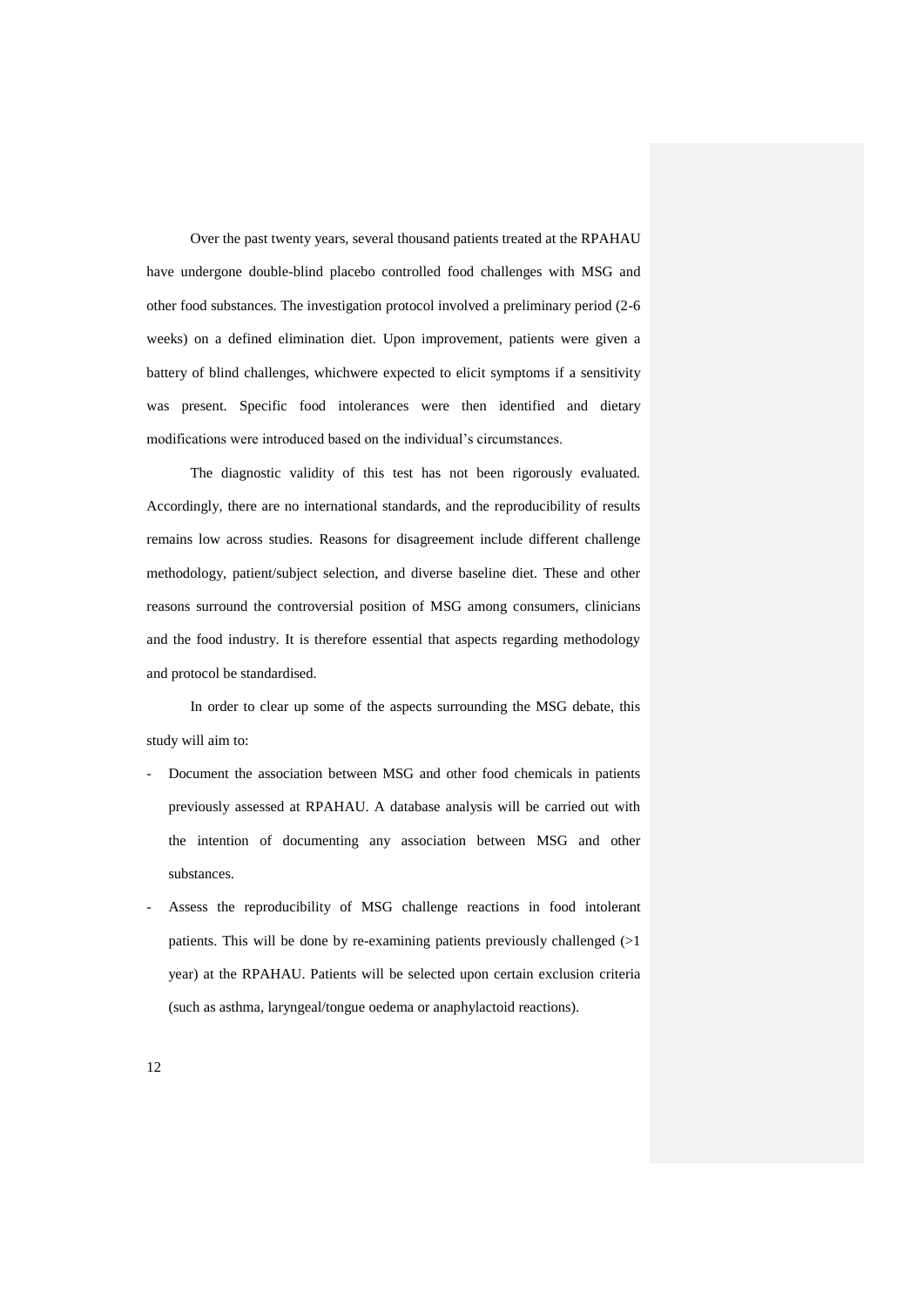- Assess the influence of the defined elimination diet on MSG challenge reactivity. A small group of new patients presenting to RPAHAU will undergo two sets of challenges, one before (on their usual diet) and one after being on the standard defined elimination diet. This study will be designed and arranged by the author for future research projects. No results will be compiled from this study.
- Obtain community data on the knowledge of MSG as an additive as well as a natural component of foods; and on the perceived prevalence and symptomatology of MSG intolerance. A brief (5-10 min) anonymous questionnaire about MSG (self-administered) will be offered to: (a) patients presenting to the Allergy Clinic, (b) adult volunteers in suburban shopping centres, (c) adult volunteers undergoing clinical study and (d) adult volunteers at The University of New South Wales. Results from the four communities will be compared.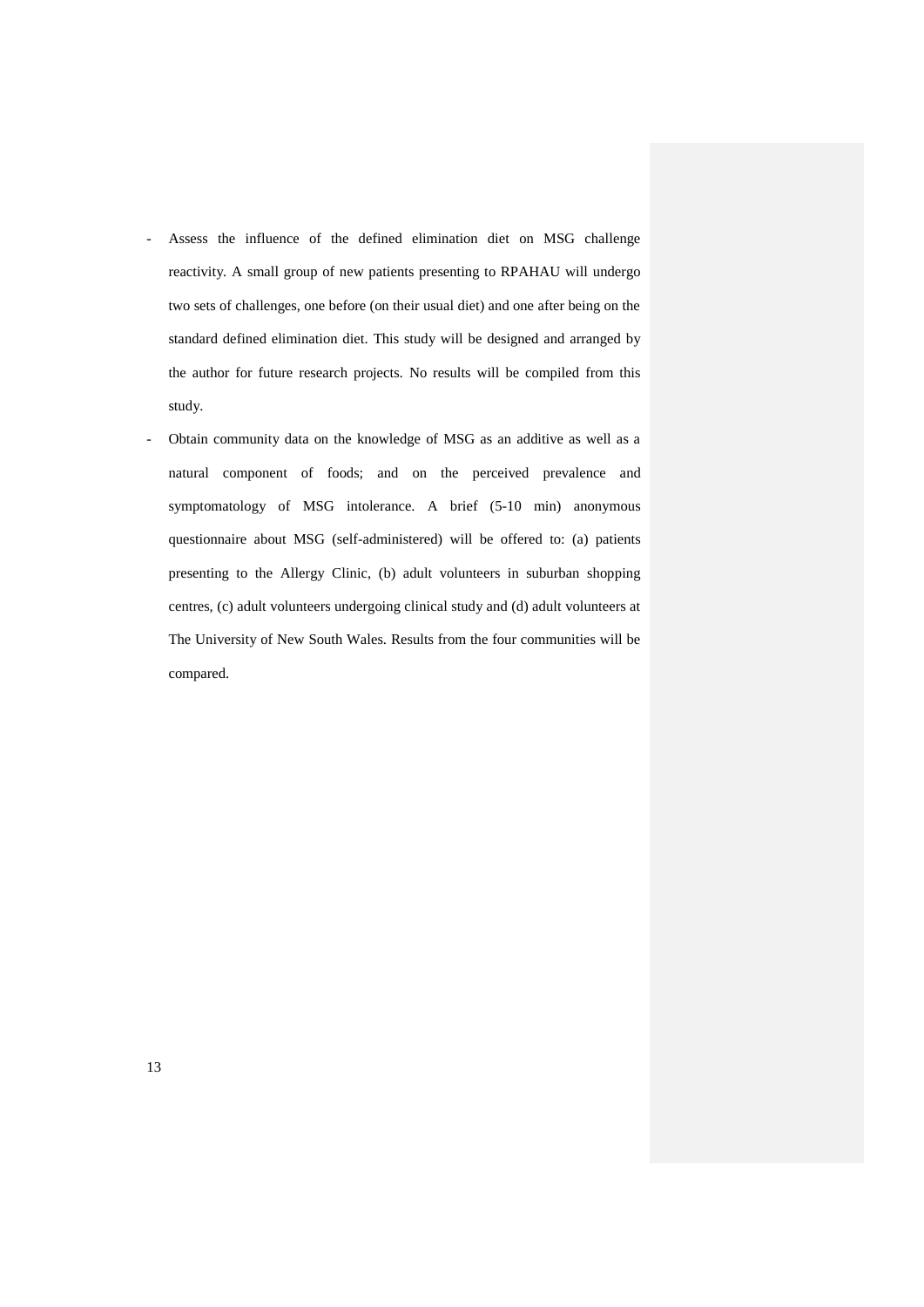# **CHAPTER 2 REVIEW OF EXISTING LITERATURE 2.1 INTRODUCTION**

*Ut quod ali cibus est aliis fuat acre venennum*: "What is food to one is bitter poison to another" (Lucretius, II BC). Adverse food reactions are abnormal bodily responses caused by the consumption of food. Peanut allergy, lactose intolerance, seafood aversion and coeliac disease are all different kinds of adverse food reactions.

By convention, clinicians have classified adverse food reactions into two major groups: immunological food reactions and non-immunological food reactions (Figure 2.1). Immunological food reactions are also called inflammatory because, to a certain extent, they cause permanent effects on the body. True food allergies, enteropathies, and coeliac disease are all believed to be immune reactions to food.



Figure 2.1 Classification of adverse food reactions (Partly adapted from Taylor & Hefle, 2001; Gut Foundation, 2000)

Non-immune reactions are varied in nature. They include metabolic disorders, such as phenylketonuria, lactase deficiency and food intolerances.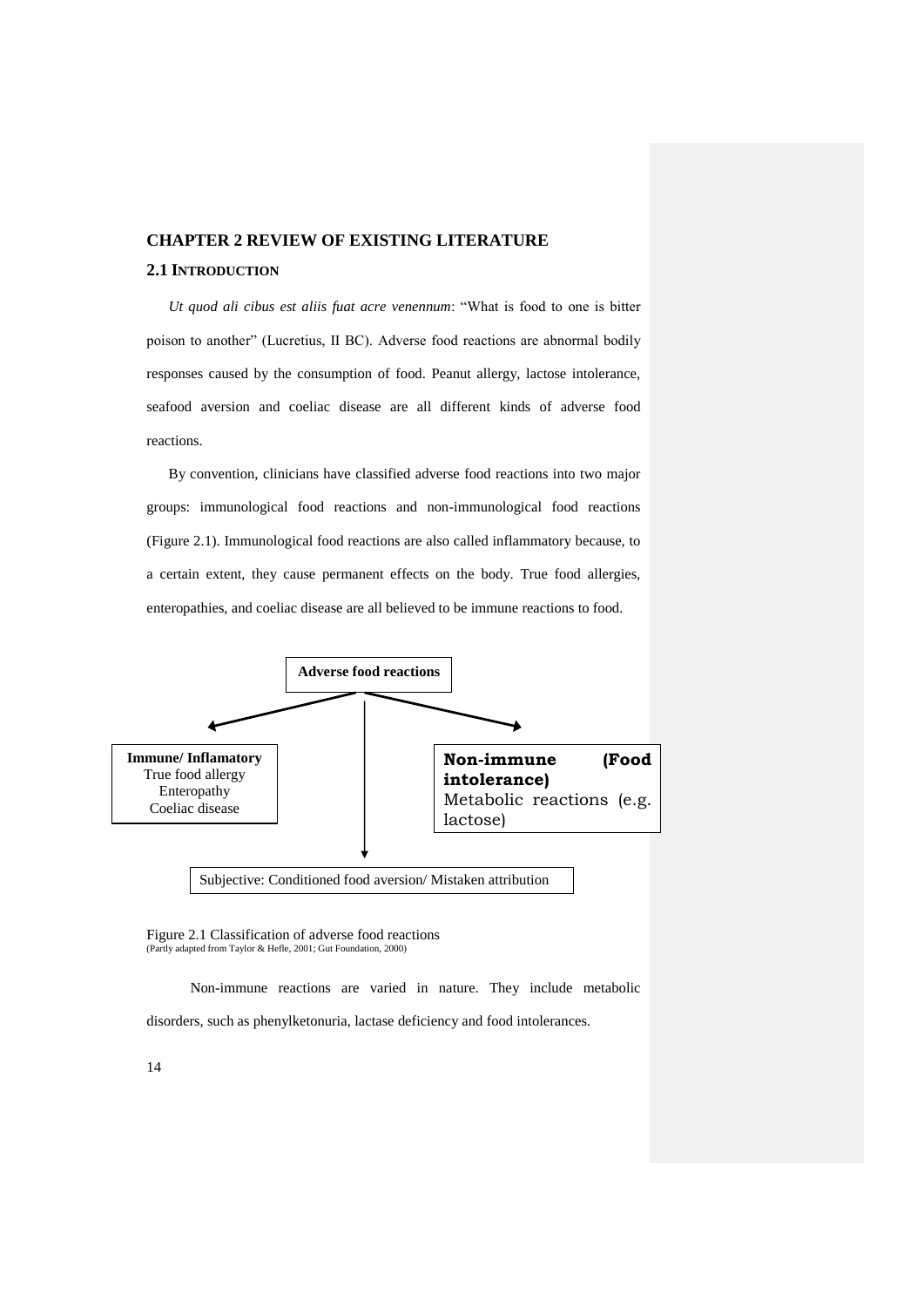The latter includes a variety of symptoms and food substances and their physiological mechanism is unclear.

Conditioned food aversions are psychological reactions to foods. "Mistaken attribution" refers to situations where unrelated symptoms are mistakenly attributed to foods; or where the symptoms are food-related but the wrong food/ingredient is incriminated.

The general population refers to all adverse food reactions loosely as "food allergies". However, this term should be reserved for true (Immunoglobulin E (IgE) mediated) food allergies, which are uncommon in adults  $\left(\langle 1\% \right)$  (Altman & Chiaramonte, 1996; Ortolani *et al,* 2000). The distinction is important, as true food allergies can cause potentially fatal anaphylactic reactions. Food intolerance, on the other hand, is believed to be far more common (Young, 1997), although its exact prevalence is uncertain. MSG intolerance is a type of food intolerance which remains nowadays a source of scientific controversy.

## **2.2 FOOD INTOLERANCE**

#### *2.2.1 General Remarks*

Food intolerances are not food allergies. Contrary to public perception, food intolerances do not involve the immune system nor are they caused by proteins in foods.

## *2.2.2 Food Intolerance*

#### *2.2.2.1 Definition*

15 Food intolerances can be defined as idiosyncratic adverse food reactions mediated by non-immunological mechanisms.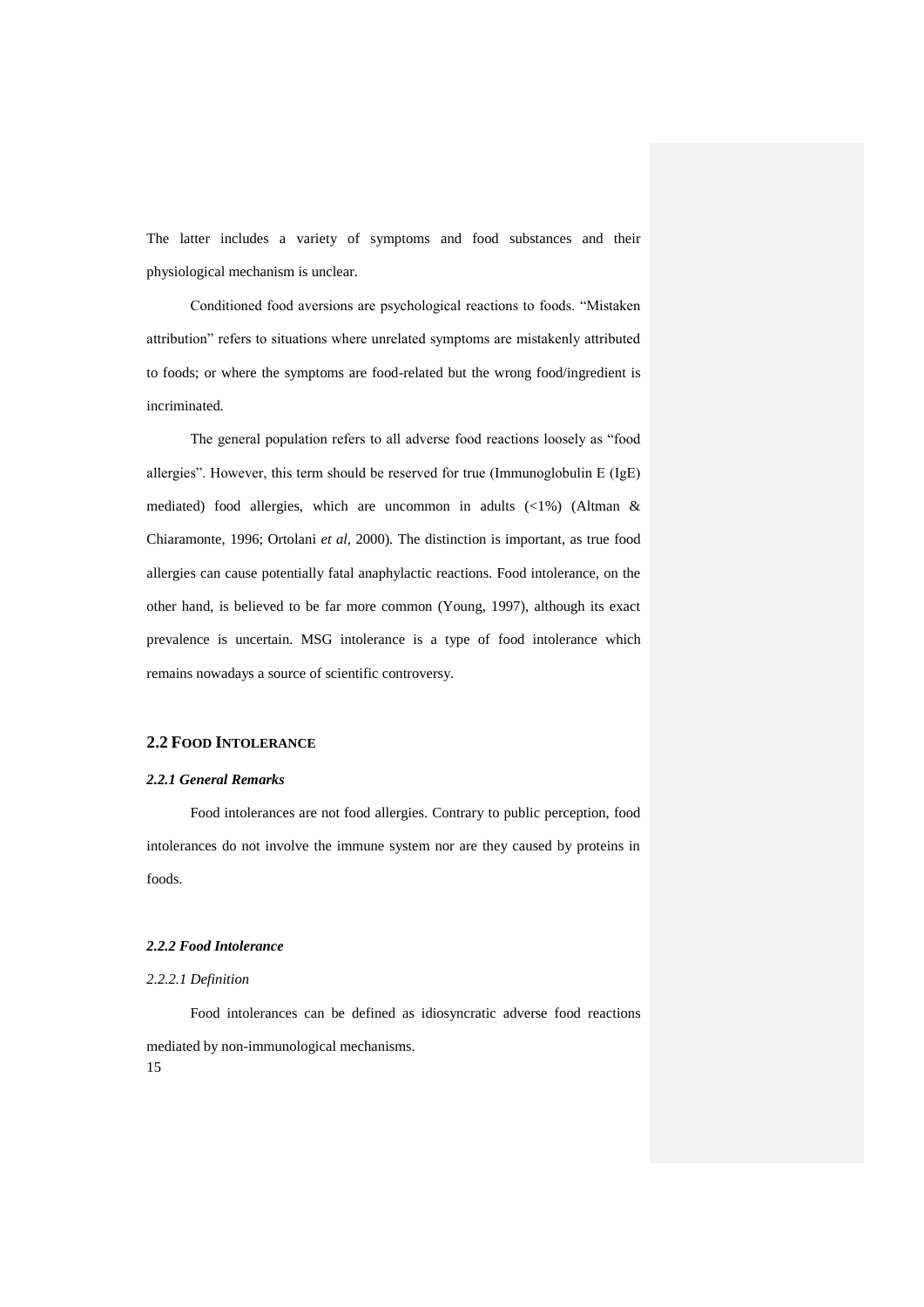They can be triggered by a range of food constituents including additives (such as sulphites) and certain natural food substances (such as glutamates). Food intolerance reactions are usually dose-related. Although the symptoms caused by food intolerance are rarely fatal, they can be very limiting and are often unforeseeable.

### *2.2.2.2 Symptoms*

Food intolerances have been reported to cause a wide range of symptoms, including:

- Cutaneous manifestations: urticaria and angioedema.
- Gastrointestinal symptoms: Nausea, vomiting, diarrhoea, abdominal pain, cramping and irritable bowel syndrome.
- Respiratory symptoms: rhinitis, asthma, and laryngeal edema.
- Neurological symptoms: headaches, migraine, fatigue and leg cramps (Bolin *et al*, 2000).

The type, intensity and frequency of symptoms varies from person to person, and one individual may suffer from multiple symptoms. For example, a person suffering from MSG intolerance might have both gastrointestinal and respiratory symptoms upon the consumption of MSG.

When carrying out DBPCFC on subjects suffering from these symptoms, an objective system of scoring is hard to establish as the subjective nature of the symptoms impedes their quantification.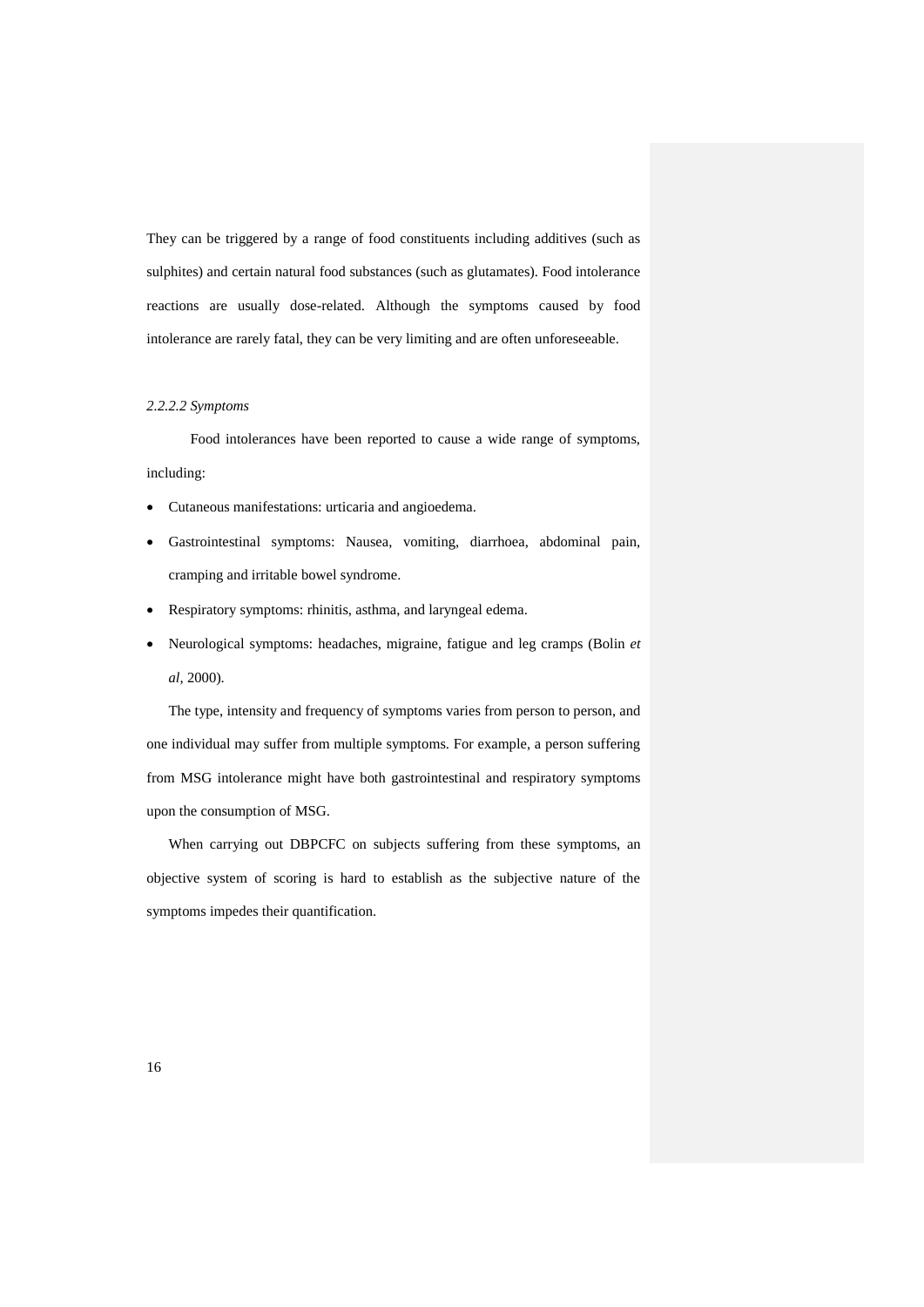#### *2.2.2.3 Diagnosis*

The causes, treatment and methods of diagnosis of food intolerances are under active investigation. There are no generally accepted *in vitro* tests available for the diagnosis of food intolerance. At present, therefore, diagnosis depends on an empirical process involving:

- (1) **Exclusion** of suspected foods or food ingredients, to determine whether symptoms diminish significantly or resolve completely as a result.
- (2) **Challenge** with suspected foods or food substances to determine which, if any, can provoke symptoms in those individuals who respond to dietary exclusion. Challenges can be conducted openly by ingestion of suspected foods, or in a blinded fashion using disguised or encapsulated dried foods, food substances or food additives. The generally accepted "gold standard" method is double-blind, placebocontrolled food challenge (DBPCFC) (Bock *et al*, 1988). However, there are many variables within DBPCFC which are not yet standardised. For example, the amount and type of substances used for testing are still different from study to study.

In a clinical setting, patients usually present after experiencing adverse reactions to food, or with a suspicion that chronic or recurrent symptoms are caused by certain foods. The steps followed for the diagnosis of food intolerance involve:

 Step 1. A medical evaluation (clinical history and examination) is carried out to ensure that symptoms are not due to some other identifiable cause or disease process. It has been found that a minority of the population has adverse food reactions as a consequence of psychological beliefs, such as food aversion.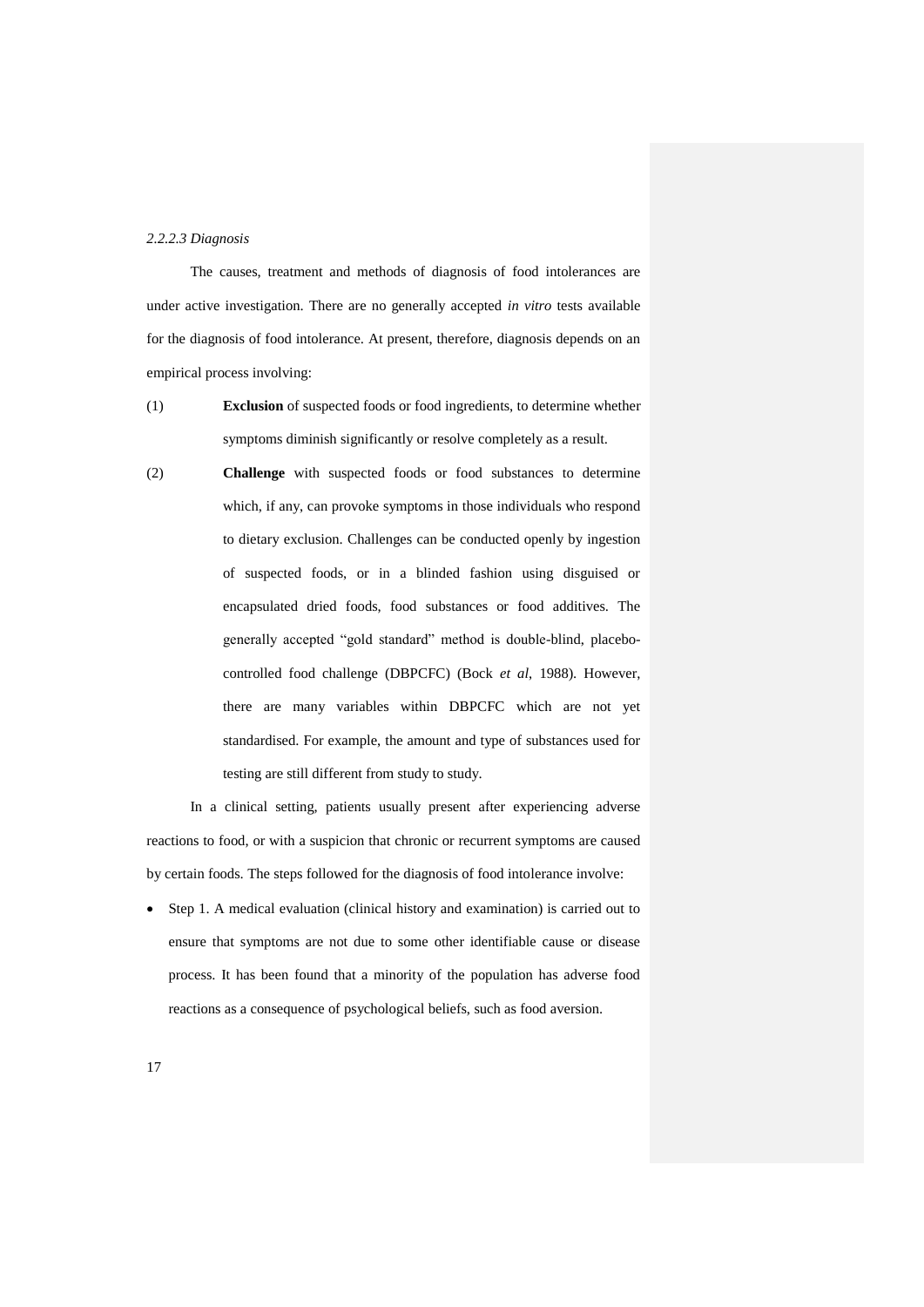This has been observed in subjects with unusual clinical manifestations and excessive complaints about multiple allergies (Patterson *et al*, 1997).

- Step 2. *In vitro* investigations, if necessary. Skin prick tests (or RAST) are the standard means of detecting allergen-specific IgE in patients where true food allergy is suspected In the case of food intolerance no detectable immune response is expected. Although the mechanism behind food intolerances is unknown it has been suggested that they occur only in people with underlying atopic diseases (Altman & Chiaramonte, 1996).
- Step 3. Subjects are placed on an elimination diet. The nature and duration of this diet varies from clinic to clinic and study to study. Most studies exclude allergens from the diet, as well as preservatives and other additives. Some very rigorous studies place their subjects on liquid nutritional formulas. At the RPAHAU, a standardized elimination diet is used, excluding natural salicylates, amines and glutamate, as well as additives such as preservatives, colourings, antioxidants and MSG. Depending on their response and symptom resolution, patients are encouraged to stay on the diet for 2-6 weeks. If, during this time, the symptoms resolve, it is presumed that they may be diet-related, and challenges are commenced. If symptoms do not subside after six weeks, patients are encouraged to return to their normal diet.
- Step 4. Challenges are conducted with a standard range of foods and food substances. Appropriate precautions are taken in high-risk patients (e.g. those with a history of laryngeal oedema, anaphylactoid reactions or moderate/severe asthma).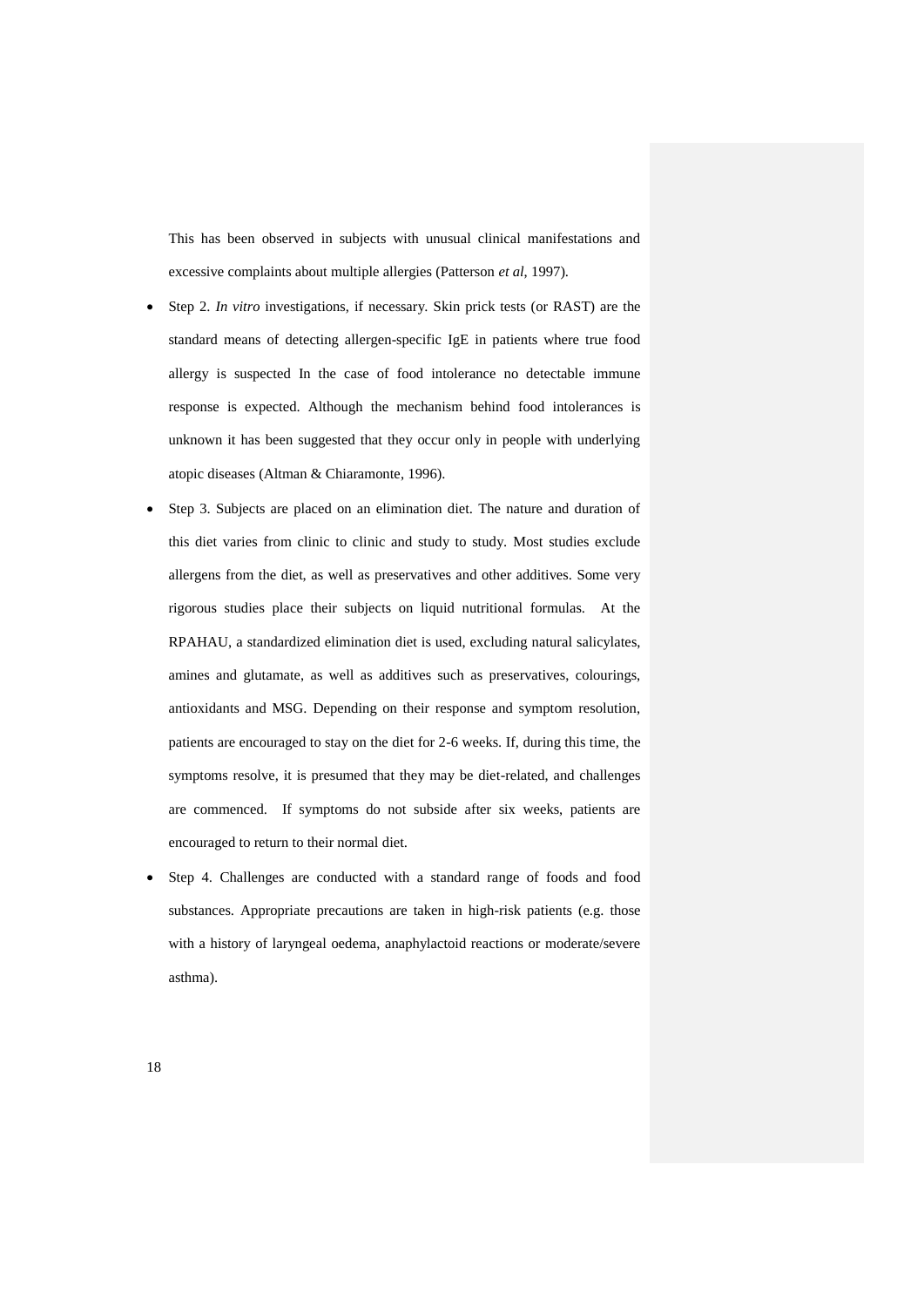The most objective way of conducting challenges are carried out "double blind" with neither the therapist nor the subject being aware of the identity or sequence of the challenges. This aspect attenuates the psychological factors implicated in food intolerance (Young, 1997). Currently at the RPAH, the substances included in the standard challenge set are aspirin, sodium benzoate, sorbic acid, sodium metabisulphite, tartrazine colour, brilliant blue colour, monosodium glutamate, tyramine, phenylethylamine and lactose, with sucrose and starch as placebos. (In patients without gastrointestinal symptoms, lactose is considered a placebo). These substances were initially chosen either because they had already been reported to provoke adverse reactions in susceptible patients, or from clinical observation. Similarly, doses chosen were standardized according to published literature or clinical experience. Optimizing their diagnostic utility requires balancing their sensitivity (higher dose) against the need to minimise distress or risk from a severe reaction (lower dose). The doses employed for diagnostic purposes do not necessarily reflect the amounts eaten in a single meal or the population average daily consumption. From a regulatory point of view, this dosage system fails to take into consideration the actual food content levels and the intake of the general population. This last point is significant in terms of regulation and validation of procedures in the general population.

#### *2.2.2.4 Prevalence*

The prevalence of food intolerance is not known. Attempts have been made to estimate prevalence using questionnaires, followed by challenges in selected respondents, but these studies have major design flaws.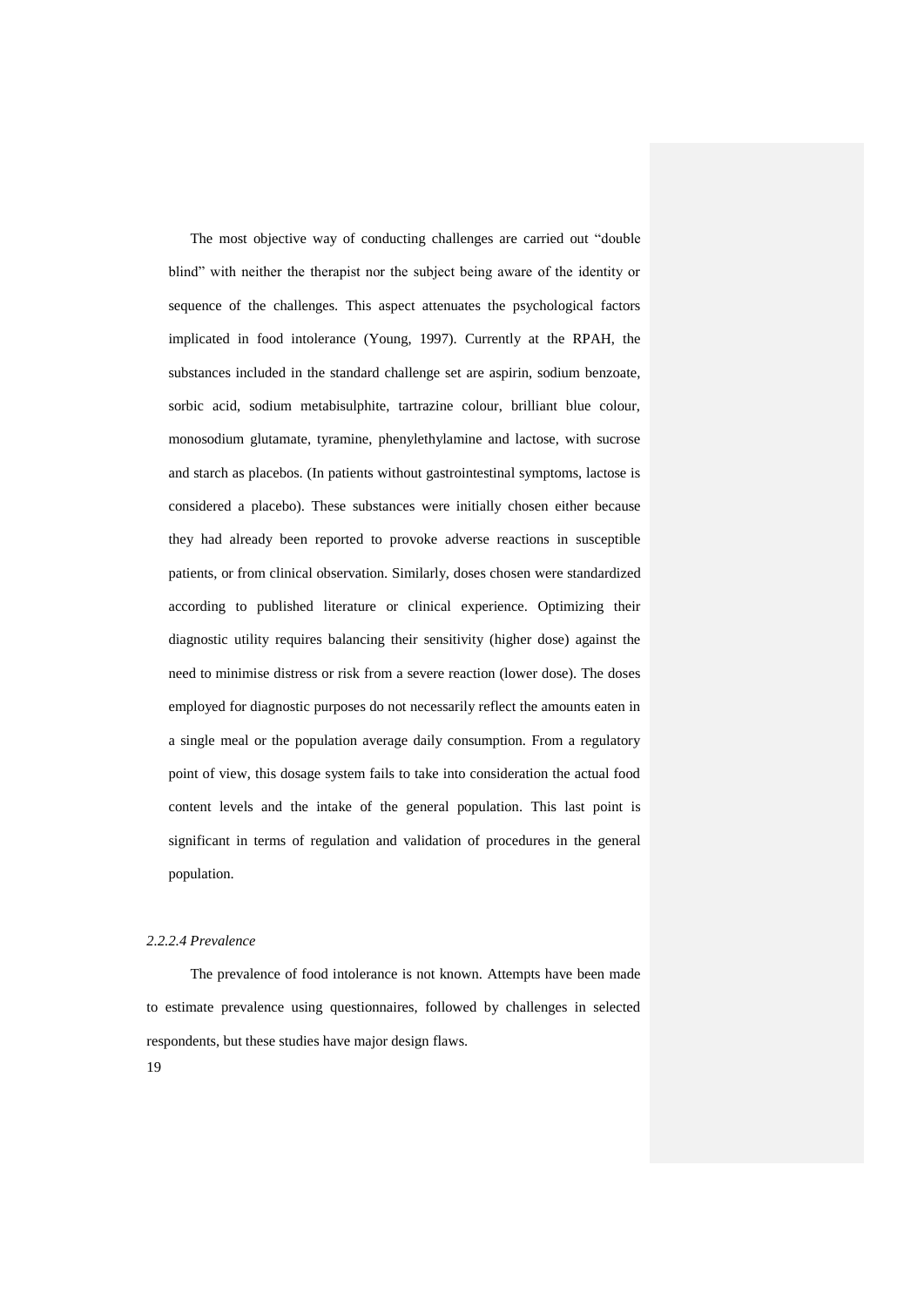In particular, the questionnaires have not been validated, subject selection criteria for challenge studies have generally been too narrowly defined, and no challenge study has been carried out using an adequately defined baseline elimination diet.

Bearing these limitations in mind, a community survey in the U.K. found that 7.4% of the population believes itself to be food intolerant. However, using a DBPCFC protocol, Young (1997) reported that the real prevalence does not exceed 2%. In the U.S., more than 29% of households were found to have modified their eating habits because of "food allergies" (Yeung *et al,* 2000). In a recent study (Woods *et al*, 2001), the prevalence of reported food allergies and intolerances was examined worldwide using a questionnaire, and blood, lung function and skin prick tests. Of the 15 countries studied, Australia had the highest proportion of reported food allergies and intolerances (19.1%), Spain had the lowest (4.6%), and there was an overall average of twelve percent. Although this study did not differentiate between food allergies and food intolerances, it provided an interesting insight into Australian perceptions about food sensitivities. The reasons for these differences were not explored in the study. There has been some speculation that food intolerances may be increasing, but there are no published prospective studies which can confirm this. Most of this perception is anecdotal, though there are clinical reports which seem to confirm this position.

#### **2.3 SUBSTANCES CAUSING FOOD INTOLERANCE**

20 Food is composed of many elements, many of which are necessary for life and growth. Some of these components are capable of generating intolerance and/or allergic reactions.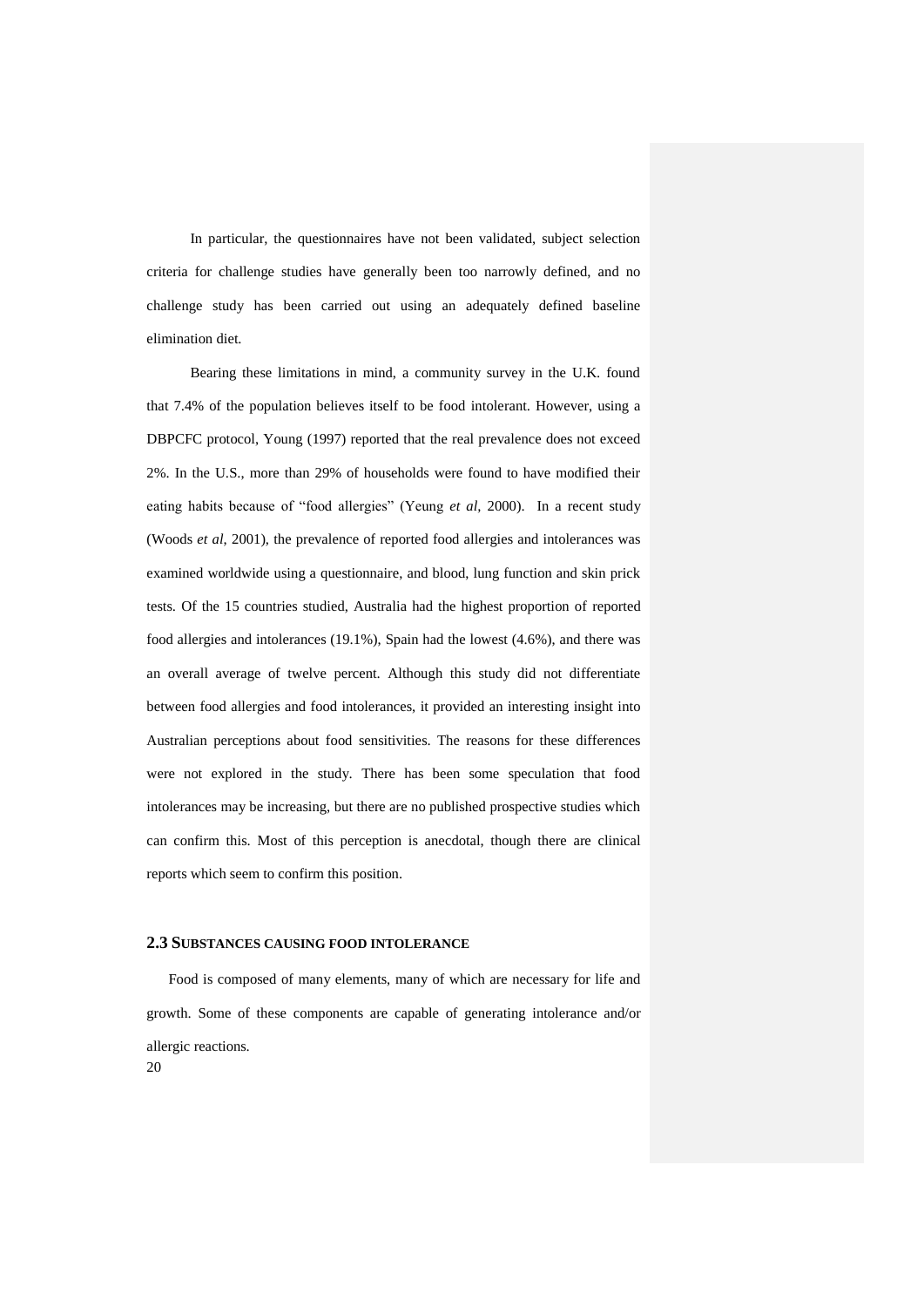All food components can be reduced to certain chemicals elements; such as nitrogen, carbon, oxygen, sulphur, sodium, potassium and others. It is rather the molecular structure of these elements which triggers a reaction within the body.

Besides the natural components of foods, there are a number of substances which are "intentionally added to a food to achieve one or more of the technological functions". These are food additives, "not normally consumed as a food in itself and not normally used as an ingredient of food" (ANZFA, 2001).

In the last twenty years, food additives have been suggested as the culpable agents of adverse food reactions, despite the fact that there are a number of natural food chemicals which can elicit the same reactions and are often overlooked. Food additives are usually denounced because they are perceived as unnatural and unhealthy.

The substances capable of generating food intolerant reactions are varied in nature and include both food additives, such as MSG, propionic acid, tartrazine and sulphites, and natural substances, such as glutamate and salicylates.

A remarkable aspect surrounding food intolerances is the fact that substances like MSG and tartrazine, which are chemically and biochemically totally unrelated (Table 2.2) are nevertheless capable of inducing the same symptoms in sensitive individuals.

This phenomenon is one of the enigmas of modern medicine and is still undergoing further research (Allen *et al*, 1984; Bock & Atkins, 1990; Loblay *et al*, 1991; Mygind *et al*, 1996, Taylor & Hefle, 2000).

Of the hundreds of substances which have been suggested as elicitors of food intolerance this review will only mention the ones which are of direct relevance to the research carried out.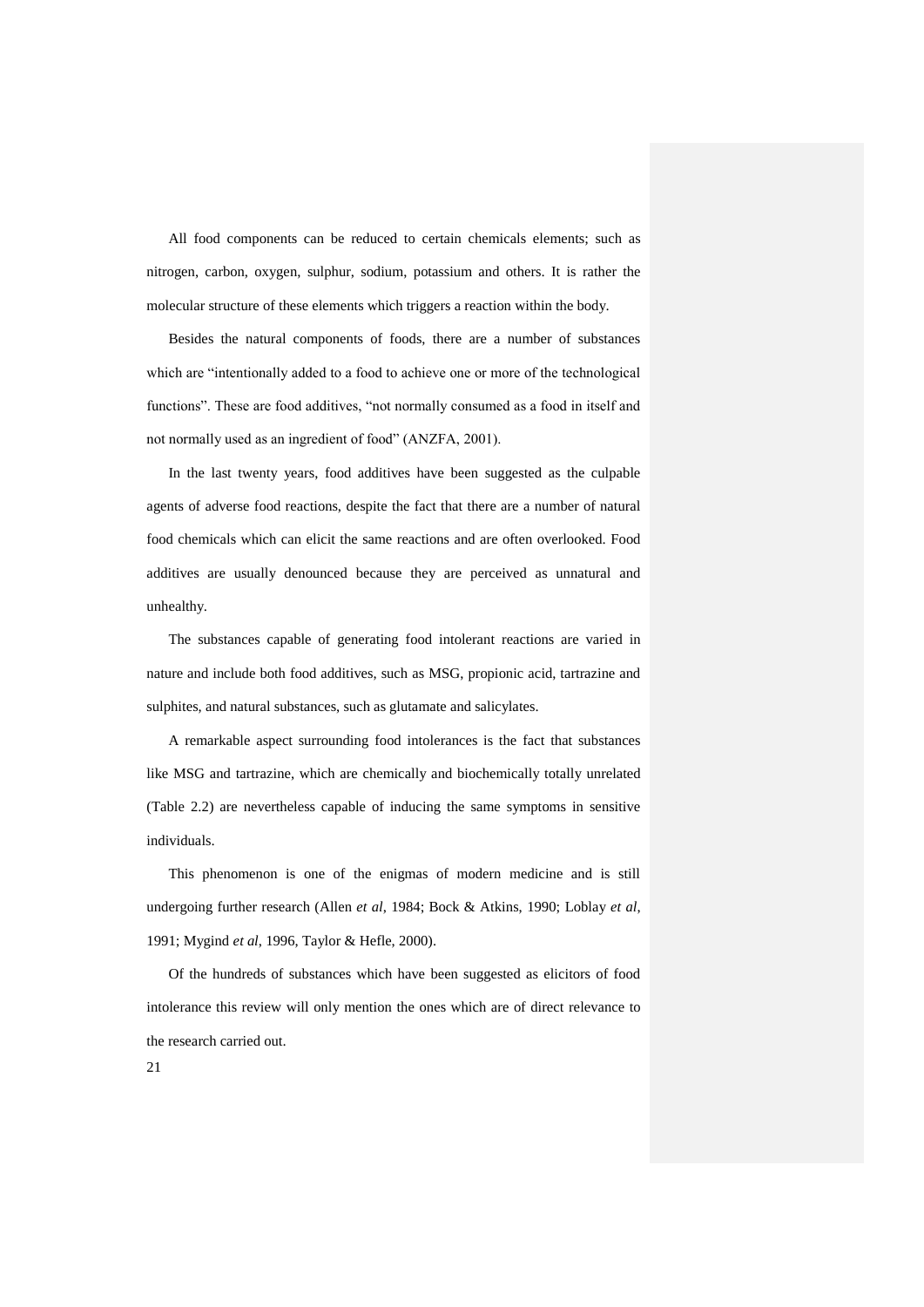They include: salicylic acid, benzoic acid, sodium benzoate, sorbic acid, sodium metabisulphite, tartrazine colour, brilliant blue colour, tyramine, phenylethylamine and monosodium glutamate (MSG).

Salicylates are a group of chemicals found naturally in plants. They are not food additives, although they were used at one time as preservatives until the high incidence of associated adverse reactions was recognised. Salicylates are found naturally in many foods: fruits, vegetables, nuts, herbs and spices, jams, honey, yeast extracts, tea and coffee, juices, beer and wine (Swain, Dutton & Truswell, 1986). Salicylates, together with alcohol, are the only substances absorbed directly from the stomach during the digestion process. All other substances are absorbed in the intestine (Sherwood, 1997).

Benzoic acid and sodium benzoate are preservatives added to most processed foods. Their mode of action is based on "various interventions in the enzymatic structure of the microbial cell" (Lueck, 1980). Both compounds are well absorbed from the intestine and are excreted in the urine through a well-known mechanism. Intolerance reactions to these substances have been described in association with other additives.

Sodium metabisulphite has been regarded as a GRAS substance since 1959. However, levels of application are permitted in wines, if limited to 0.035%. At higher concentrations, sulphites affect the flavour of foods. Sulphites inactivate the activity of thiamin (vitamin B1). Idiosyncratic reactions can occur with low doses in sensitive asthmatic patients. Australia and New Zealand have the highest levels of sulphite consumption (JEFCA, 1995).

**Comment [RHL1]:** ?? delete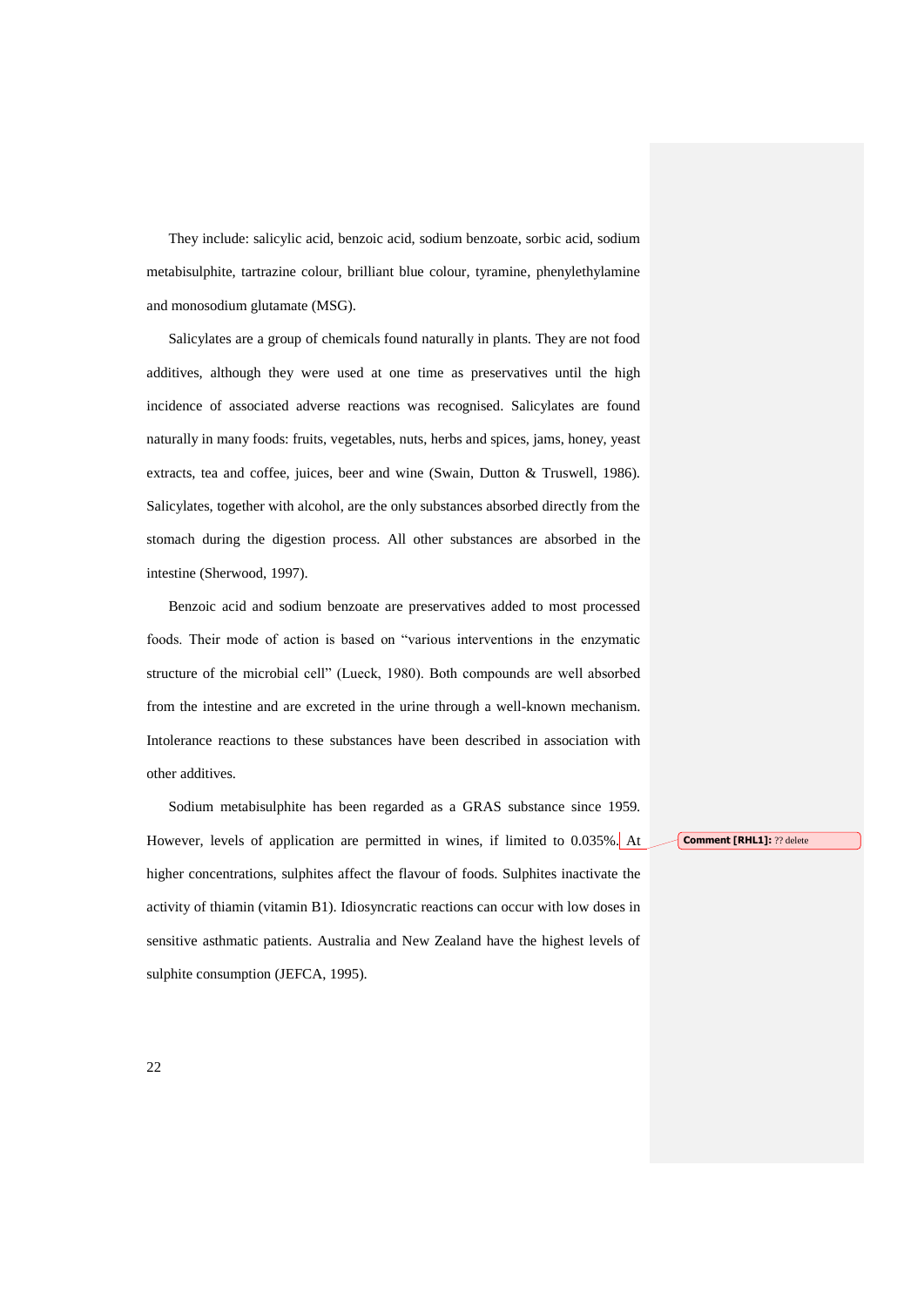Tartrazine and brilliant blue are both food colourings which have been accepted for use by the American FDA since 1939 (although brilliant blue was temporarily excluded in 1959). In humans, clinical symptoms such as asthma, hyperactivity and urticaria (hives) have been attributed to tartrazine (Vries, 1996) and as little as 0.15 mg has been shown to elicit asthma in sensitive patients. Tartrazine has also been linked to aspirin-sensitive asthma. Brilliant blue, usually used in beverages, confectionery and ice creams, has also been associated with food intolerance reactions. Normally, only about 5% of this dye is absorbed through the gastrointestinal tract, the remainder 95% being excreted in the faeces. There appears to be cross-reactivity between food colourings (Loblay & Swain, 1985); however, further studies need to be carried out in this area.

Tyramine and phenylethylamine are biogenic amines which have been reported to cause adverse reactions, especially in the pharmacological field.

MSG, a flavour enhancer, is the last substance included in this list and will be dealt with in detail in section 2.4.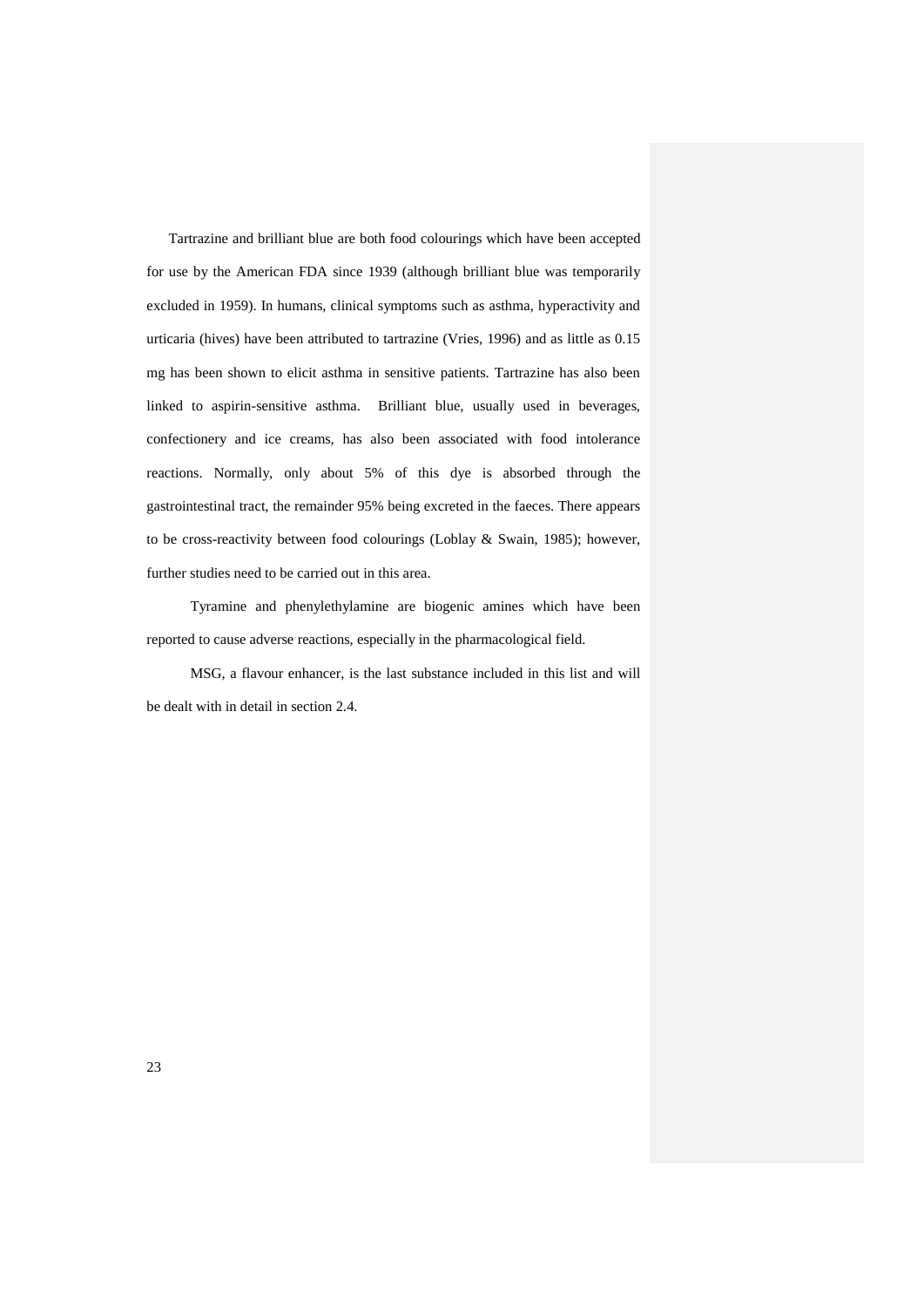| Name                            | Classification                        | Formula                                                         | MW     | Properties                                                               | $ADI$ (mg/ $Kg$ )    | Toxicology<br>$(LD50 \text{ mg/Kg})$              |
|---------------------------------|---------------------------------------|-----------------------------------------------------------------|--------|--------------------------------------------------------------------------|----------------------|---------------------------------------------------|
| Salicylic Acid                  | Aromatic acid                         | HOC <sub>6</sub> H <sub>4</sub> COOH                            | 138.12 | Crystal powd. Sol. in water,<br>alcohol & ether. Acrid taste             | N/A                  | LD50 (oral, rat) - 891                            |
| Benzoic Acid                    | Aromatic acid                         | $C_6H_5COOH$                                                    | 122.13 | White powd. Benzoin odour.<br>Slightly sol. in water.                    | $0 - 5$              | LD50<br>(oral,<br>rat)-<br>2530                   |
| Sodium<br><b>Benzoate</b>       | Sodium<br>salt<br>-of<br>benzoic acid | $C_6H_5COONa$                                                   | 144.11 | Crystal powd. Odourless. Sol.<br>in water & alcohol                      | $0 - 5$              | LD50<br>(oral,<br>rat)-<br>4070                   |
| Sorbic Acid                     | Propenylacrylic<br>acid               | C6H8O2                                                          | 112.14 | Colourless needles or white<br>powd. Sol. in hot water.                  | $0 - 25$             | LD50<br>(oral,<br>rat)-<br>7360                   |
| Sodium<br>Metabisulphite        | Inorganic salt                        | $Na2S2O5$                                                       | 190.10 | Colourless<br>crystal.<br>Sol. in 0-0.7<br>Sulphurous<br>odour.<br>water |                      | LD50<br>(intravenous,<br>rat) $115 \text{ mg/Kg}$ |
| Tartrazine<br>$(FD&C\ No5)$     | Pyrazole colour                       | $C_{16}H_9N_4O_9S_2Na_3$                                        | 534.36 | Lemon yellow powder. Sol. in<br>water                                    | $0 - 7.5$            | $LD50$ (oral, mouse)-<br>12.75                    |
| Brilliant Blue<br>$(FD&C\ No1)$ | Triphenylmethane<br>colour            | $C_{37}H_{36}N_2O_9$ •2Na                                       | 794.91 | Greenish-blue powd. Sol. in<br>ether                                     | $0-12.5$             | Experimental<br>(tumour inducing)                 |
| Tyramine                        | Biogenic amine                        | $C_8H_{11}NO.C_1H$                                              | 150    | 4-(2-Aminoethyl)phenol<br>hydrochloride                                  | N/A                  | N/A                                               |
| Phenylethyl-<br>amine           | Biogenic amine                        | $C_{16}H_{19}N$                                                 | 225    | $(-)$ -Bis $[(S)-1-$<br>phenylethyl]amine                                | N/A                  | N/A                                               |
| Monosodium<br>Glutamate         | Sodium salt of<br>L-glutamic acid     | HOOCCH <sub>2</sub> CH <sub>2</sub> C<br>HNH <sub>2</sub> COONa | 170.14 | White powd. Meal-like taste.<br>V.sol. in water                          | $0-120$<br>(FAO/WHO) | LD50<br>(oral,<br>rat)<br>17000                   |

Table 2.1. General features of substances causing food intolerance reactions

ADI- Acceptable daily intake (established by the American Food and Drug Administration)

LD50 (Lethal Dose50) is the amount of a substance that, when administered by a defined route of entry (e.g. oral or dermal) over a specified period of time, is expected to cause the death of 50 per cent of a defined animal population [\(http://siri.uvm.edu/ftp/ppt/whmis2/tsld031.htm\)](http://siri.uvm.edu/ftp/ppt/whmis2/tsld031.htm)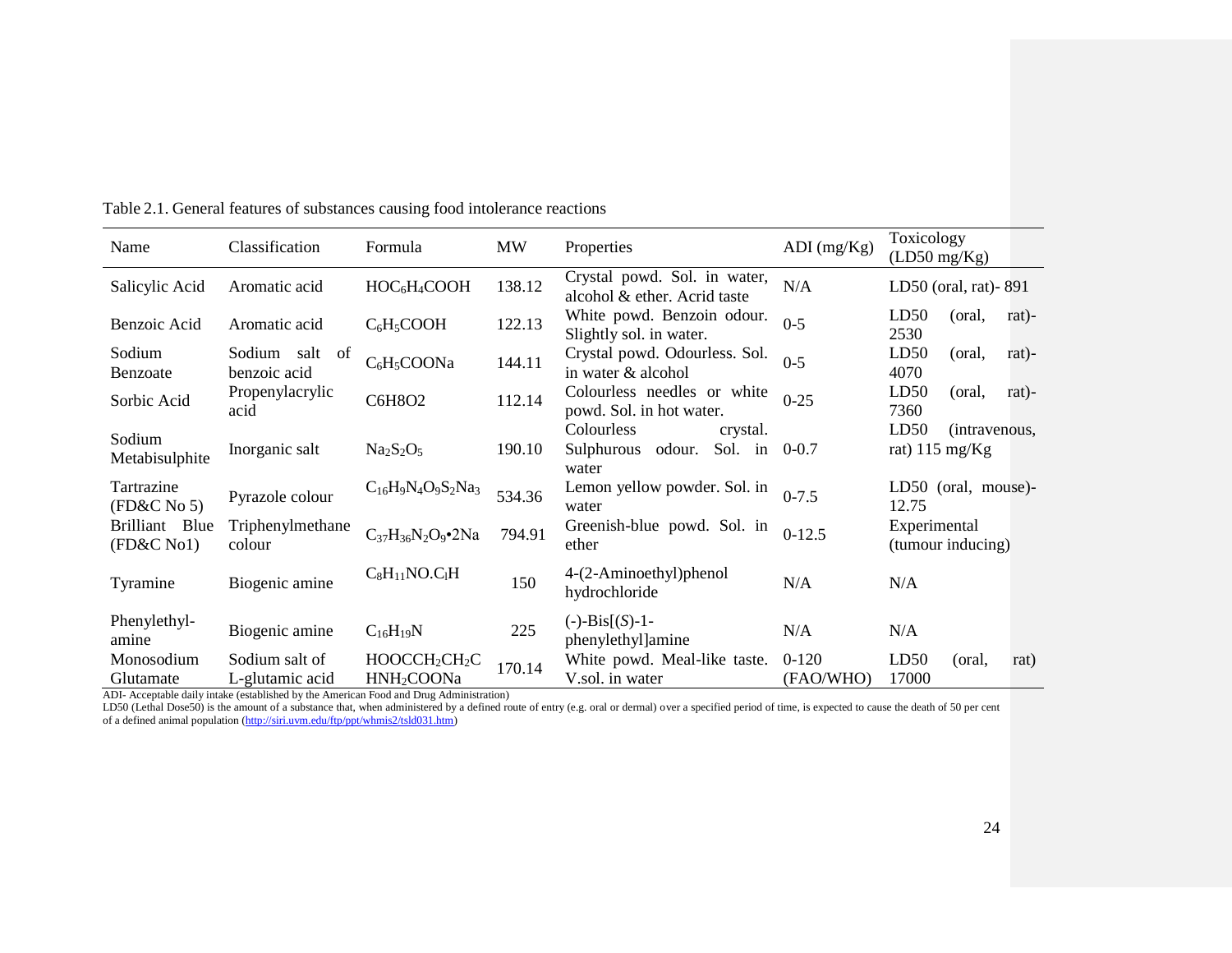#### **2.4 MSG INTOLERANCE**

#### *2.4.1 What is MSG?*

Monosodium glutamate is the sodium salt of glutamic acid, an amino acid abundant in nature and present in most protein-containing foods. The term MSG technically only describes the sodium salt of glutamic acid which is manufactured and added to foods. However, most consumers designate as MSG any form of glutamic acid in the natural or manufactured state. Manufactured MSG is added to most processed foods for its flavour-enhancing properties. In nature MSG is present in the D-amino acid chemical configuration (Figure 2.2). Manufactured MSG can also contain minimum amounts of the L-form.

$$
N_{a} + \begin{matrix} 0 \\ 0 \end{matrix} - CH - CH2 - CH2 - COOH \\ 0 \end{matrix}
$$

Figure 2.2. Chemical structure of MSG

Contaminants such as pyroglutamic acid, heterocyclic amines, peptides and dichloro propanols can also be present.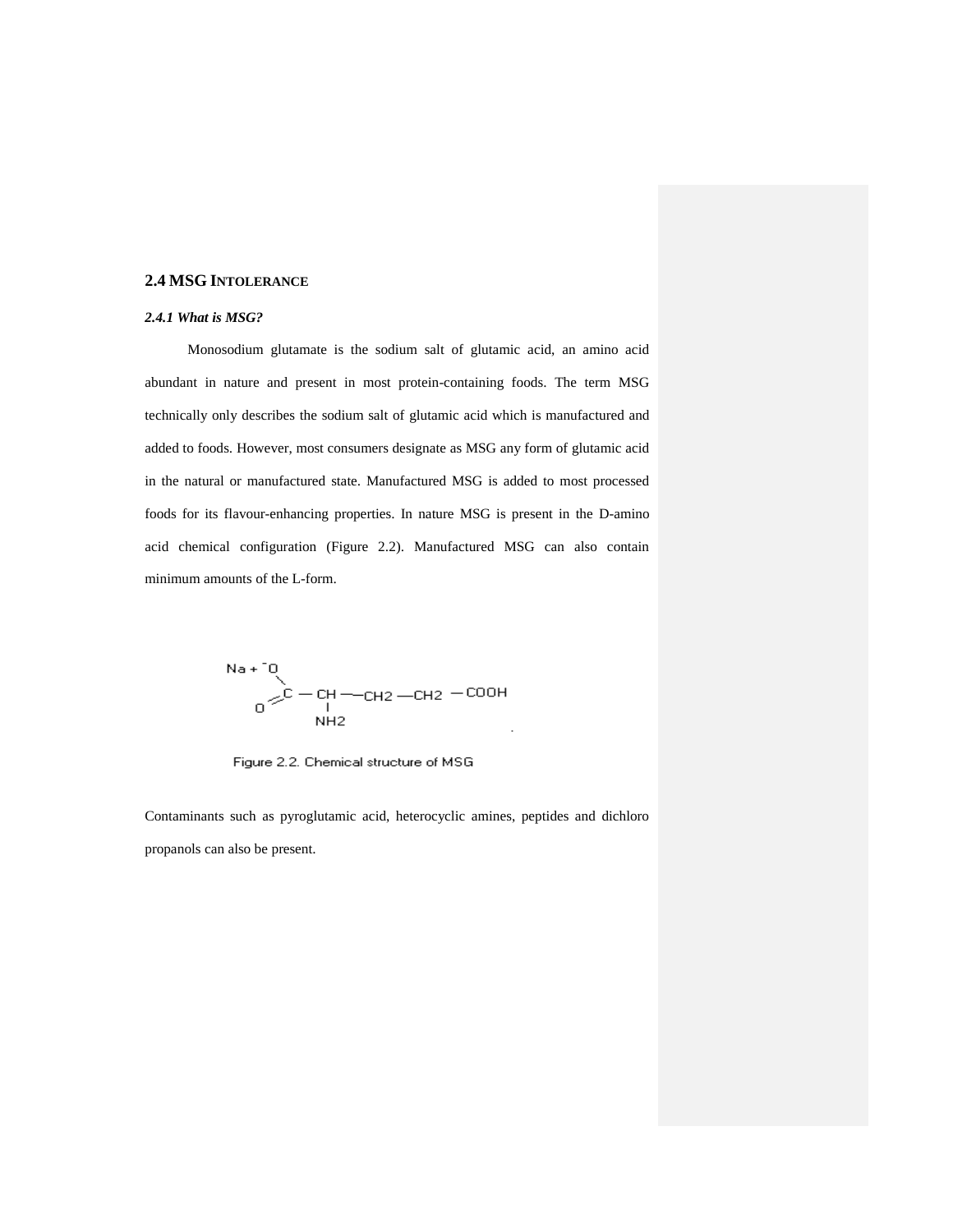#### *2.4.2 History*

Glutamic acid was first isolated in 1866 by a German chemist. Forty years later, a Japanese chemist at the University of Tokyo, Dr Kikunae Ikeda, discovered the flavour enhancing properties of MSG, by researching the flavour-enhancing properties of the traditionally used seaweed *Laminaria Japonica*. After isolating MSG, Dr Ikeda developed a process for its extraction from flour and in 1909 the commercial production of MSG began. Commercial production of MSG in the United States did not begin until the 1940"s. In 1995, the annual production of MSG worldwide was 400,000 tons, and by 1997 this amount had increased to more than 650 thousand tons (Yamaguchi & Ninomiya, 1998).

#### *2.4.3 MSG in food*

Glutamate is the most abundant amino acid present in nature (Young & Ajami, 2000). It is part of the intermediary metabolism of most living organisms and is found in large amounts in tissues and organs (Ninomiya, 1998). It has been estimated that a 70Kg man has a daily intake of ~28 g of glutamic acid, both derived from his diet and from the breakdown of gut proteins (Garattini, 2000).

Glutamate is present in nature both in its free form and bound to peptides and proteins. The free form is responsible for the flavour enhancing properties of MSG, while the bound form does not have any effect on taste (Ninomiya, 1998).

Free glutamic acid is present in most foods (Table 2.2 & Figure 2.3), although not all foods contain detectable levels of MSG.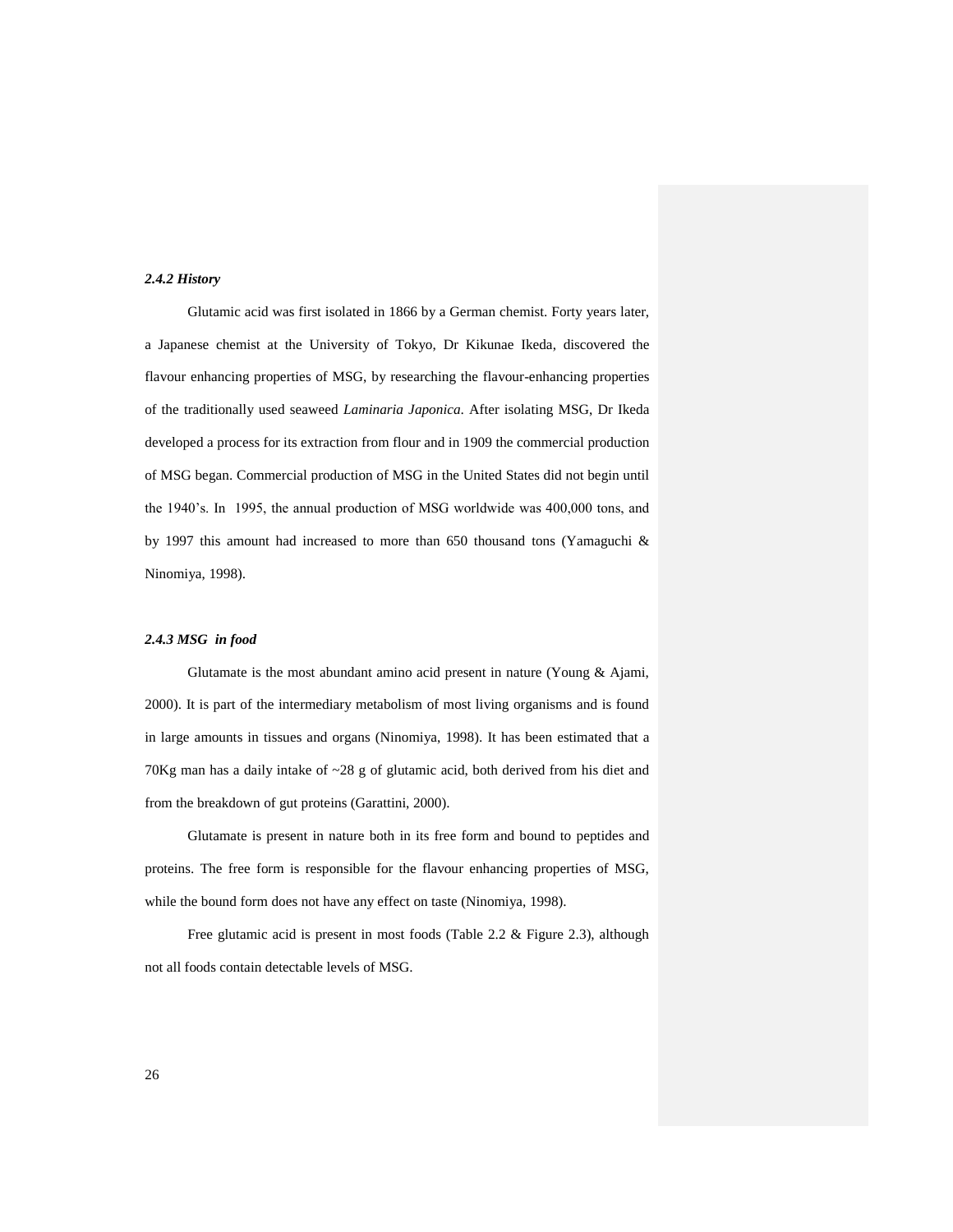| Food                   | glutamate Free<br>Bound | glutamate |
|------------------------|-------------------------|-----------|
|                        | (g/100g)                | (g/100g)  |
| Parmesan cheese        | 9.847                   | 1200      |
| Camembert cheese       | 4.787                   | 390       |
| Chicken meat           | 3.700                   | 44        |
| Tomatoes               | 0.260                   | 246       |
| Sweet corn             | 0.500                   | 100       |
| (Source: Sugita, 1990) |                         |           |

Table 2.2 Bound and free glutamate levels in foods

Generally, foods rich in protein have high levels of bound glutamate, while some vegetables can have large amounts of free glutamate. The glutamate content of foods has been said to affect the selection and acceptance of food worldwide. A recent study (Yoshida, 1998) suggested that most types of traditional seasonings around the world had a high content of glutamate (for example, Vegemite in Australia). This, they suggested, responded to the consumers' need for the umami taste.



Figure 2.3 Free glutamate content per  $100g$  /food [\(http://www.glutamate.org/media/ginfoods.htm\)](http://www.glutamate.org/media/ginfoods.htm)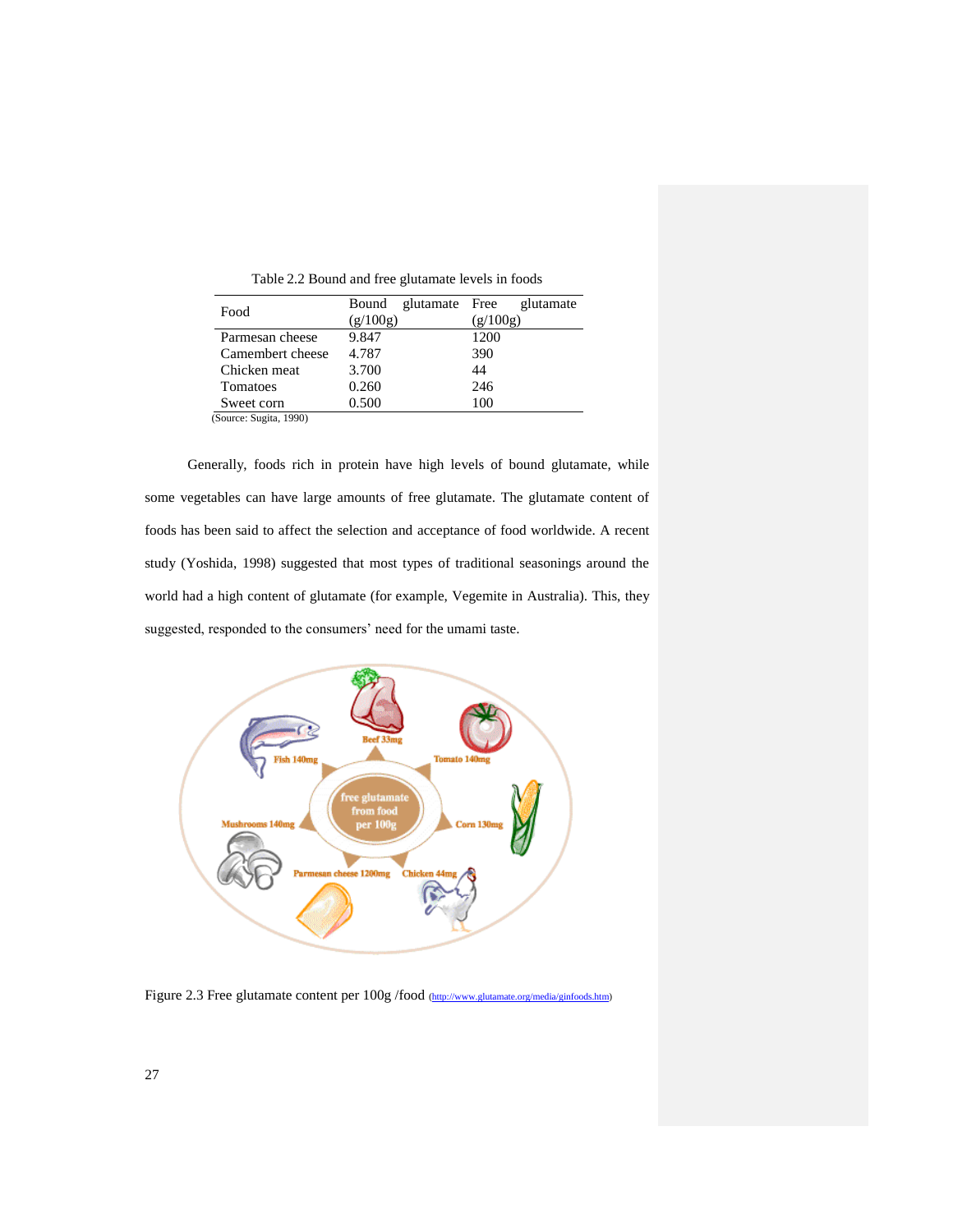Umami is "the characteristic taste imparted by monosodium L-glutamate" (Yamaguchi & Ninomiya, 1998). Although the MSG molecule contains both sodium and glutamate, the flavour imparting properties have only been attributed to the amino acid component of the molecule; thus the "the MSG taste cannot be attributed to the sodium moiety of MSG" (Garattini, 2000).

Umami is not palatable in itself; nevertheless, it makes a variety of foods delectable (Yamaguchi, 1998). In fact, the addition of MSG to foods for the elderly has been suggested as a means to provide sensory enhancement and assistance for adequate dietary intake and nutritional status (Schiffman, 1998).

MSG has been used as a flavour enhancer for more than forty years, and although it is added to many types of foods, in the western world it is normally associated with salty foods. In fact, MSG has been known to enhance both the sweet and salty flavour, as well as diminishing that of sourness and bitterness (Garattini, 2000).

The use of MSG in foods has been favoured by the increasing popularity of fast and manufactured foods. MSG is added to foods with the purpose of increasing the intensity of their flavour. However, its action is dependent upon the type and quantity of the food matrix. A list of foods and the suggested levels of MSG has been published by the Glutamate Manufactures Technical Committee to provide an indication of the uses of MSG (Yamaguchi, 1998). MSG is usually added within the range of 0.1% and 0.8 %.

Some applications include: meat and fish (by potentiating their protein flavour), vegetables (increasing freshness and intensity of flavour) and cereals, where undesirable flavours such as sourness, graininess and starchiness are masked by MSG.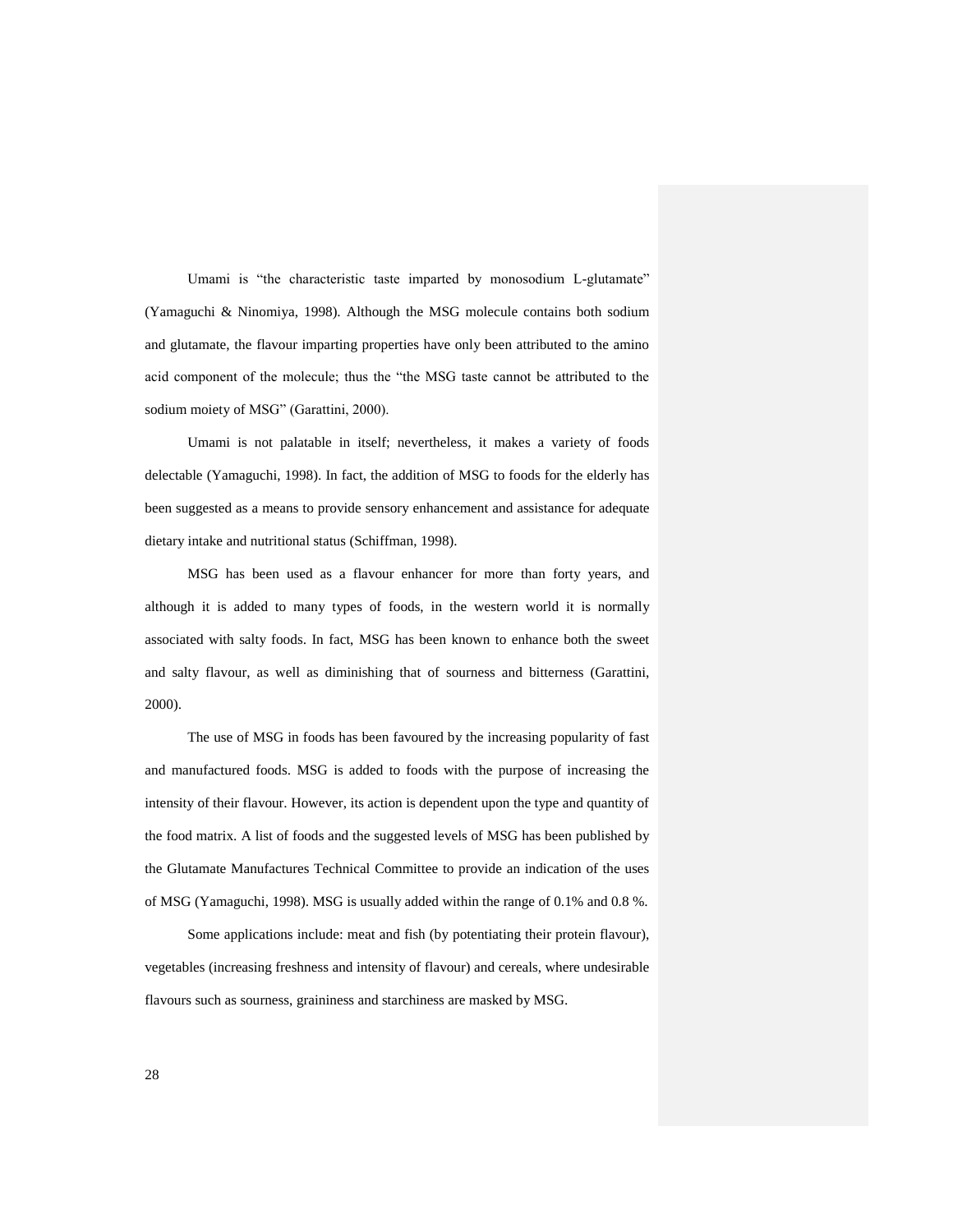MSG has been associated with certain adverse health effects in specific populations. Although the actual prevalence of MSG intolerance is not known, it has been suggested to be as high as 40% in the general population, although this value was given without accompanying documentation (Vegetarian Times, May 1996). In any case, the relationship between the flavour imparted by MSG and adverse health reactions has never been considered. Such a study could cast light on the subjective aspects of MSG intolerance.

Since manufactured MSG entered the market more than fifty years ago, the levels of consumption have increased considerably. These levels vary from country to country (Table 2.5). This is expected, as both MSG and the umami taste were first discovered in Asian countries and therefore are more linked to the cultures of these countries. This explains the fact that Taiwan consumes almost ten times more MSG than the United States.

Table 2.3 MSG per capita consumption\*

| Country                         | MSG consumed $(g/d)$ |
|---------------------------------|----------------------|
| Taiwan                          | 3.0                  |
| Korea                           | 2.3                  |
| Japan                           | 1.6                  |
| Italy                           | 0.4                  |
| <b>United States</b>            | 0.35                 |
| * Adapted from Giacometti, 1979 |                      |

Levels of consumption in Australia have not been estimated. However, they would be expected to be quite high, due to the multicultural aspect of Australian society. The International Glutamate Information Service (2001) estimates that the average added intake of glutamate from MSG amounts to just 0.5 - 1.5 grams per day.

**Comment [RHL2]:** MOVE DOWN TO 2.4.7 ?????????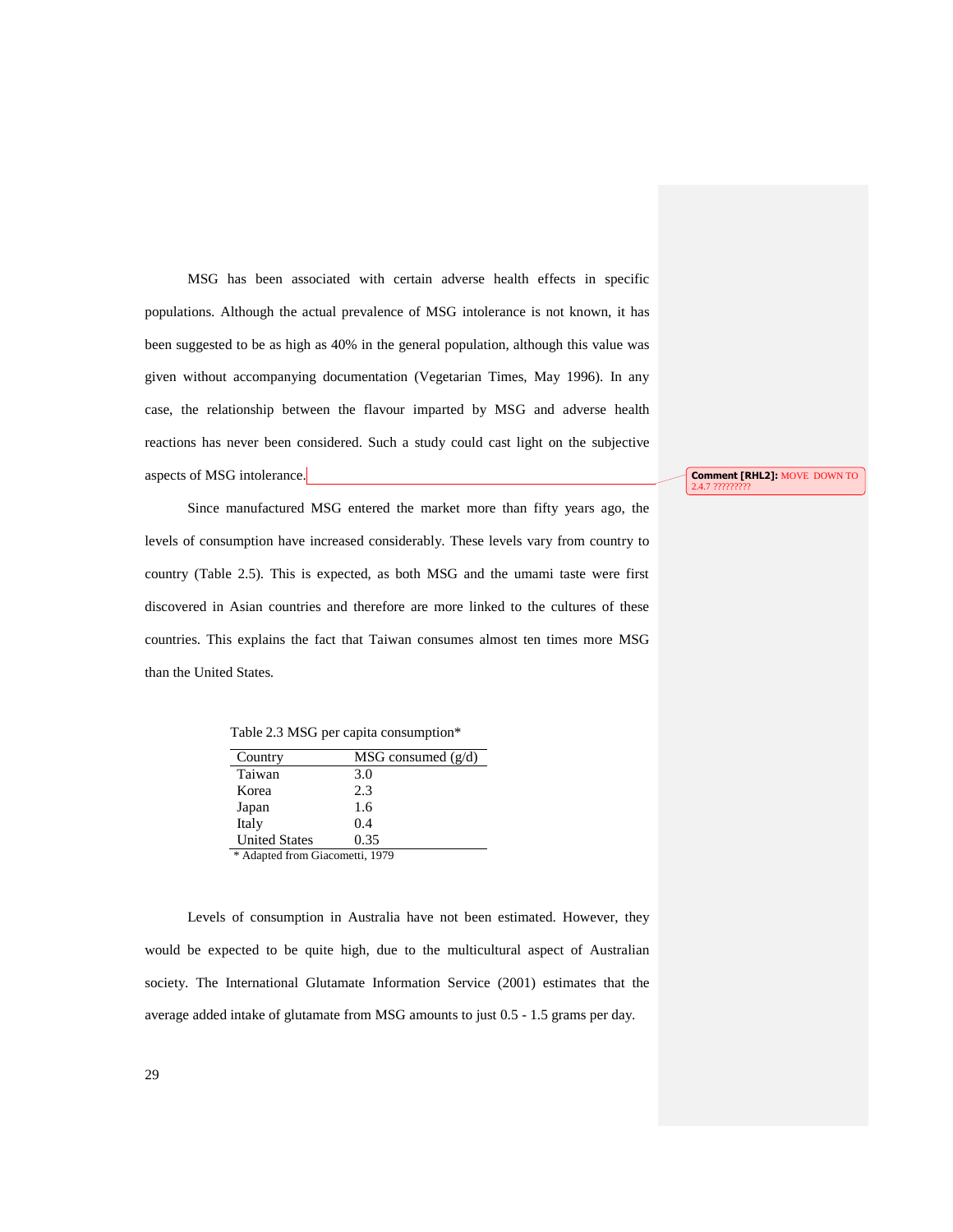This amounts to very little when compared to the amounts of natural glutamate consumed from the normal diet.

#### *2.4.4 Stability and chemical properties*

MSG is sold as a white crystalline material, readily soluble in water. The product is quite stable at room temperature. During processing, MSG remains stable, however, as any other amino acid with nitrogen content, MSG can undergo Maillard reaction.

The ionic form of MSG is dependent upon pH, its action being most effective at pH range of 5.5 to 8.0. The only degradation product of MSG identified to date is pyroglutamic acid, which is extremely stable at pH 2.5 to 11.0.

In summary, MSG seems to be a very stable compound. It should be noted that stability studies were done using water, so the reactivity of MSG in other food systems remains unknown. There has been no study investigating the stability of MSG in relation to MSG intolerance (it has been done in toxicological studies) and food systems. This study could shed some light on the complex issue of MSG reactivity.

#### *2.4.5 Metabolism of MSG*

The mechanism of absorption and metabolism of both free and bound glutamate is well understood. The outline of processes has been collated in Figure 2.4. Glutamate plays an important role in nutrition and energy metabolism.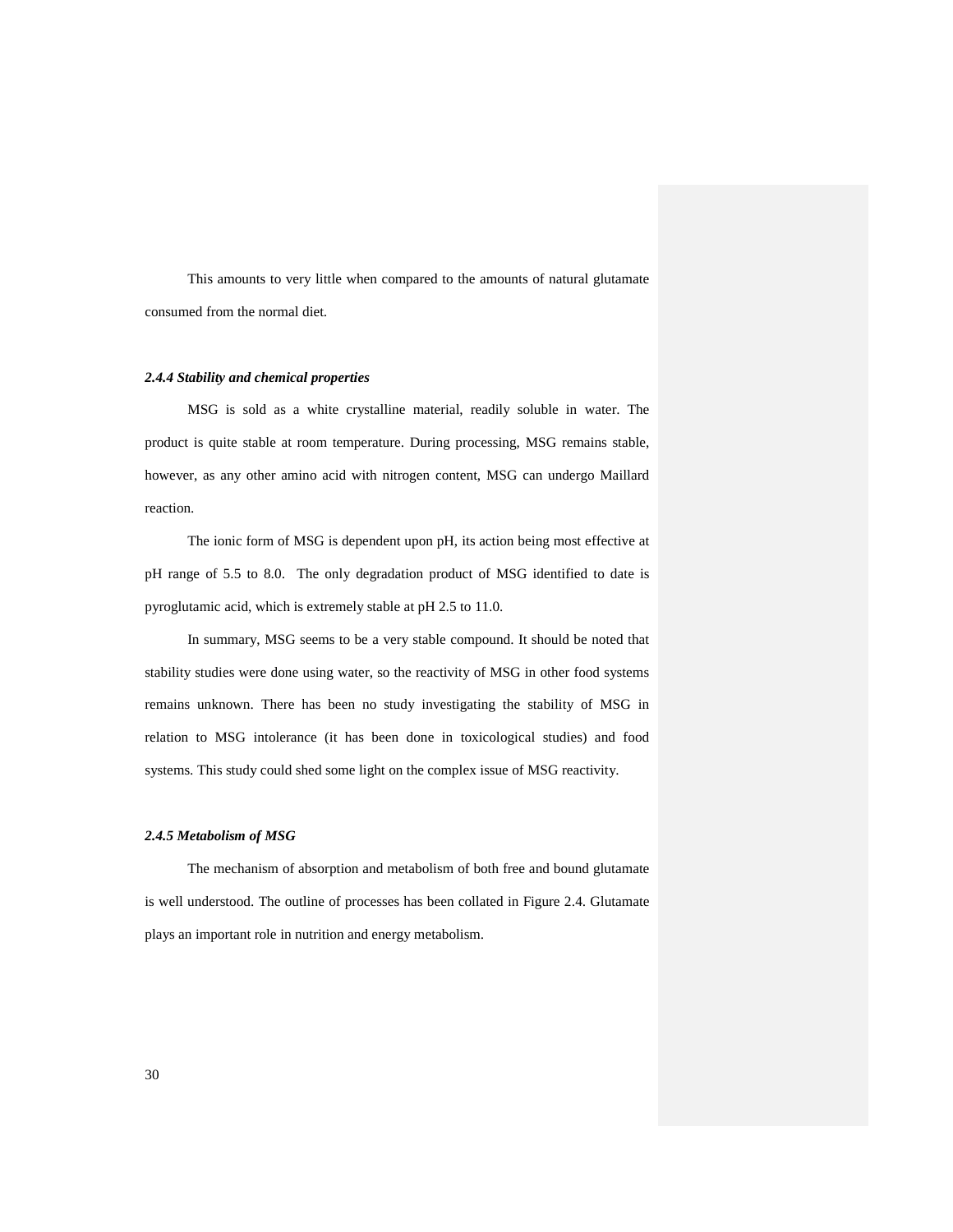

Figure 2. 4 Glutamate metabolic pathways

Glutamate metabolism involves oxidative deamination, transamination, decarboxylation and amination. In a recent review (Young & Ajami, 2000), the metabolism of MSG was concluded to be "highly compartmented". This allows the molecule to participate in "a number of distinct and possibly competitive roles, including that of a nutrient, energy-yielding substrate, structural determinant, enzyme regulator and excitatory molecule" (Table 2.4). Such biochemical versatility does not facilitate the study of MSG as a possible cause of adverse food reactions.

Table 2.4 Functions of glutamate

| Functions of glutamate             |
|------------------------------------|
| Substrate for protein synthesis    |
| Precursor of glutamine             |
| Neurotransmitter                   |
| Polyglutamate and cell signalling  |
| Active sites of enzymes            |
| Energy Source for some tissues     |
| (Adapted form Young & Ajami, 2000) |

Although the metabolism of glutamate is beyond the scope of this study, there are certain aspects which are relevant in terms of their possible role in the safety of MSG.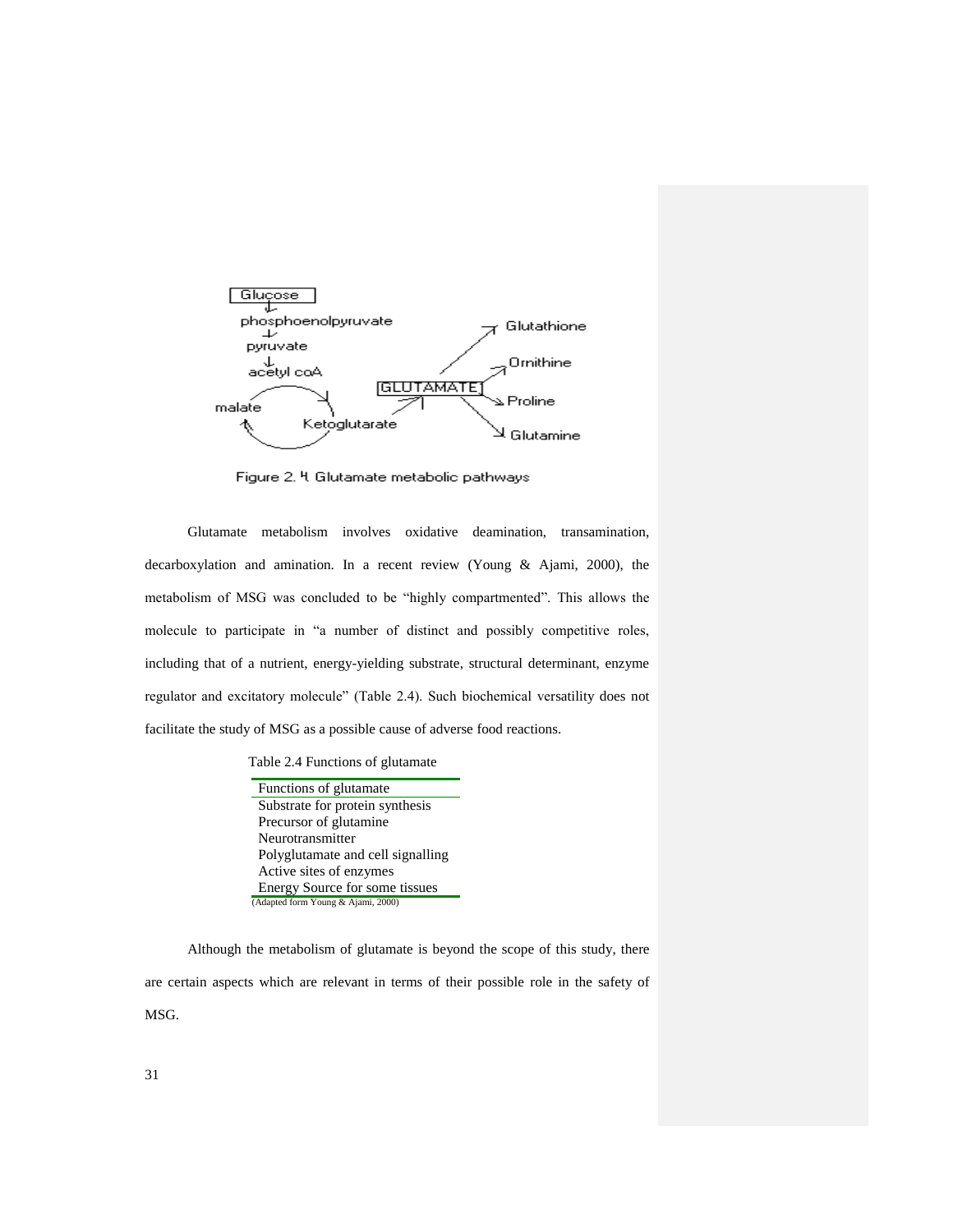These include MSG as a neurotransmitter and MSG as the possible cause of intolerant reactions. With the latter, animal plasma glutamate levels were observed to increase after the oral ingestion of MSG. However, in humans "no circadian variations in plasma and whole blood glutamic acid" were observed (Garattini, 2000). In terms of metabolism and under normal conditions, humans are able to handle large external doses of MSG (Maga & Tu, 1995). Under test conditions, the plasma concentration of glutamate is dependent upon the size of the dose, the nature of the challenge vehicle (carbohydrates tend to lower blood plasma levels), the nutrient status of the subject and the macronutrient composition of the meal (food matrix interactions). These facts make the correct diagnosis of MSG intolerance even more complex.

In the central nervous system (CNS), glutamate acts as a precursor of the inhibitory neurotransmitter, gamma-aminobutyric acid (GABA), and it is also the major excitatory neurotransmitter of the CNS. In this context, the metabolism of glutamate is intrinsically related to the availability of Vitamin B6. As a neurotransmitter, MSG has been a source of controversy for the last fifty years. Neurotoxicity trials in newborn rats and mice have shown permanent lesions in their hypothalamus (Vries, 1996). This phenomenon has not been observed in higher primates and it is presumably not applicable to humans (Garattini, 2000).

Although there is little conflict about the toxicity of high levels of MSG in animals, particularly in rodents, there is "substantial disagreement about the significance of this observation for human nutrition and health" (Garattini, 2000).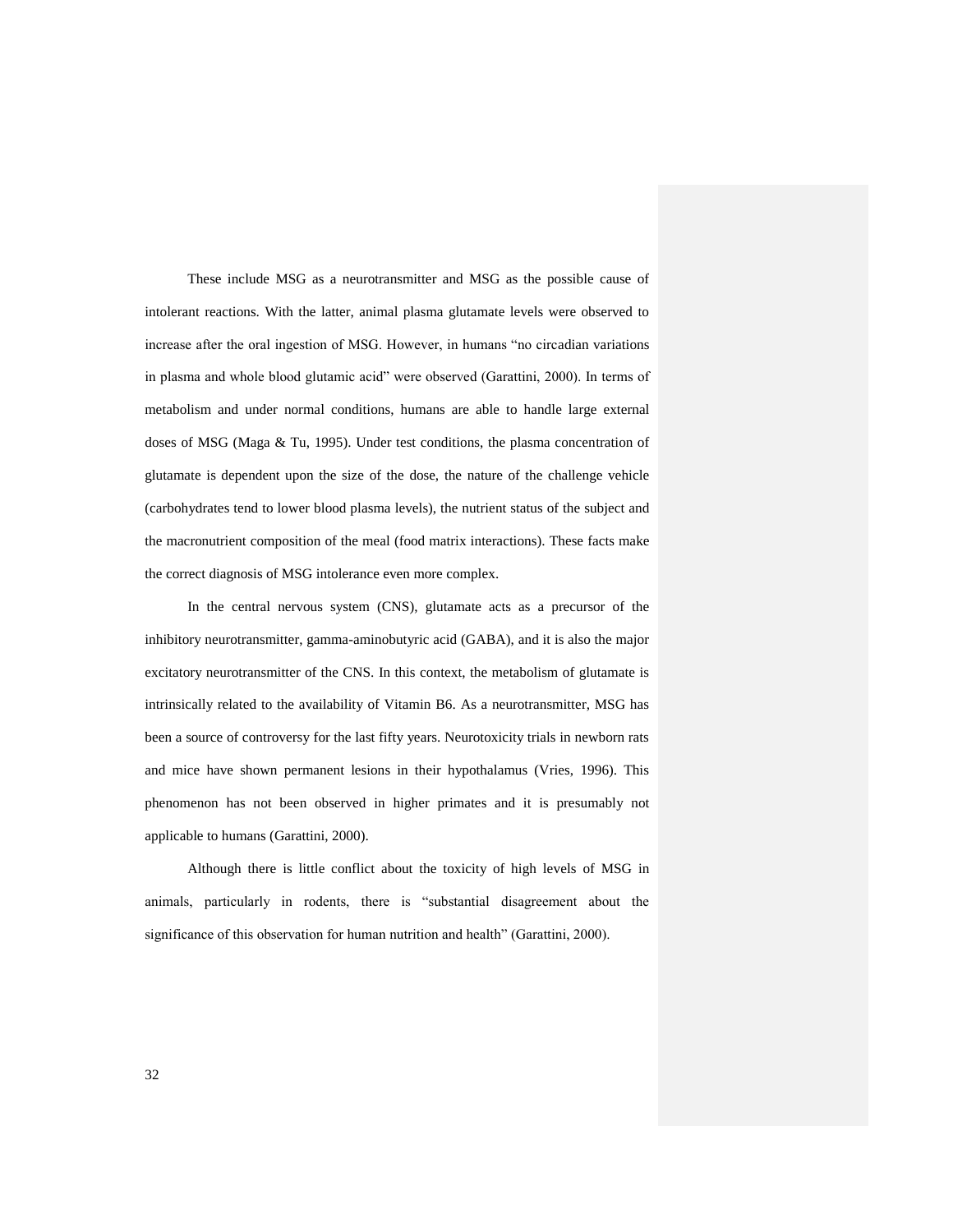In some animal species, high levels of MSG were known to cause irreversible cell injury such as "necrotizing brain damage in the hypothalamus" (FASEB, 1995) and other disorders such as convulsions, abnormal lipid metabolism and obesity. It is important to note that most of these animals studies were parenteral (i.e. injection rather than consumption) and that MSG was provided at very high levels within a very short period of time. For these reasons, it is highly doubtful that at the current levels of MSG intake (see Appendix 15 for levels of MSG in Australian foods) permanent damage of any kind could occur in humans.

#### *2.4 6 History of use and regulation*

MSG was first allowed as a food additive in 1959 (the FDA recognised it as a "generally regarded as safe" or GRAS substance) and since then, worldwide MSG intake has been progressively increasing in adult populations. Since 1970, numerous studies and reviews have been carried out looking at the safety of MSG, so much so that MSG is considered the additive in which most research has been done. The last governmental study was carried out by FASEB in 1995. This study admitted the possibility of MSG as a causing agent of food intolerance. Furthermore certain labelling objectives were suggested. For example, manufactures of foods containing glutamate, such as protein hydrolysate, were encouraged to include these ingredients in their labels.

The issue of labelling has been a source of controversy between food manufacturers, governmental institutions and consumers who self-report MSG intolerance.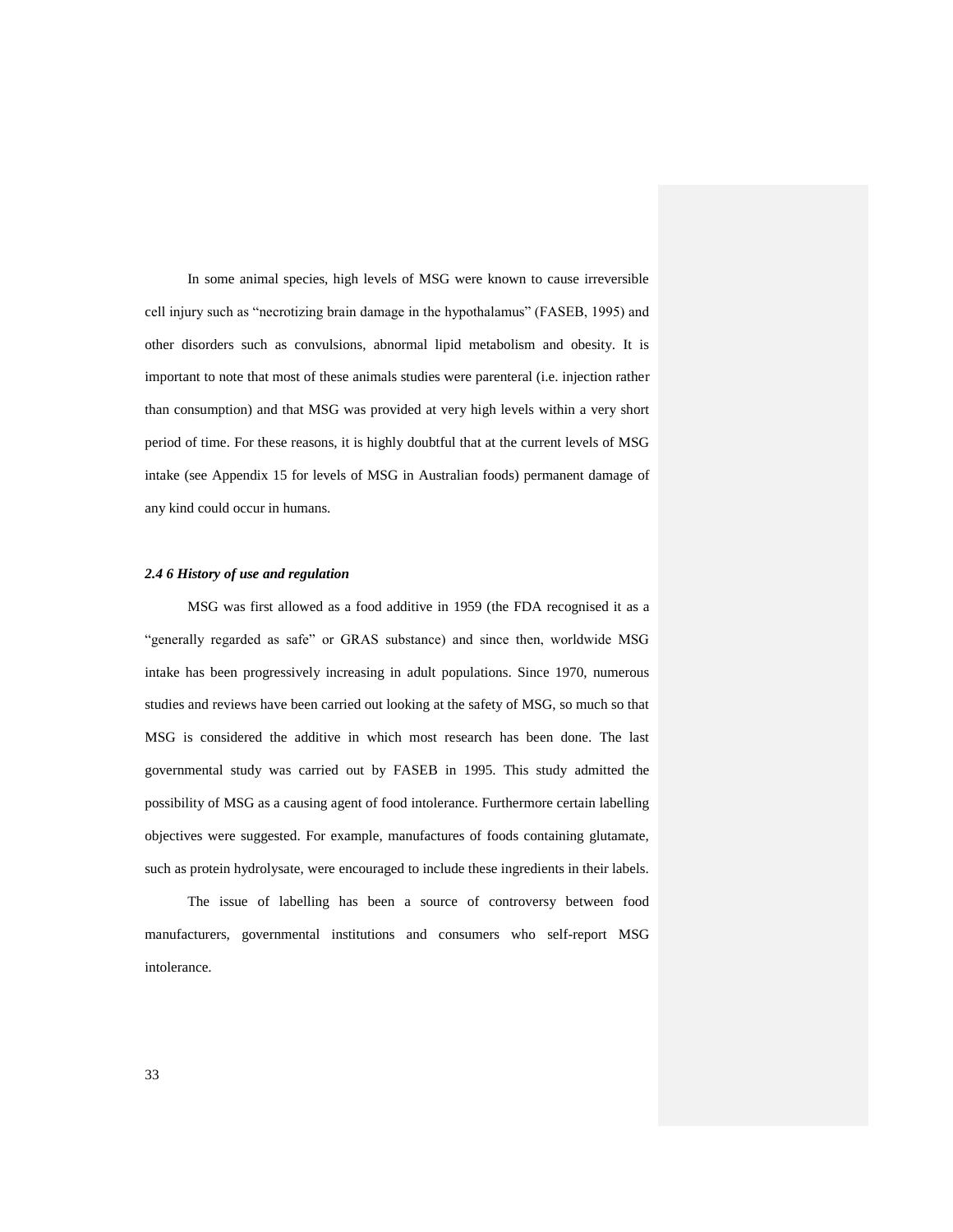On the one hand, labelling requirements increase costs and can affect productivity; on the other, consumers claim to have the right to know the nature and type of food ingredients. Glutamate has been said to be present in food ingredients such as sodium and calcium caseinate, yeast extract, gelatin, autolised yeast and hydrolised protein. As the D-form of glutamate is extremely rare and minimum, it is assumed that the glutamate found in these ingredients is the L-form. This form is also found in tomatoes, mushrooms and Camembert cheese. In these natural foods, there has not been any push for further labelling, therefore it could be said that these labelling requirements respond to an unnecessary campaign.

Glutamic acid can be used as a food additive in five different forms: L-glutamic acid (620), monosodium glutamate (621), monopotassium glutamate (622), calcium dihydrogen di-L-glutamate (623), monoammonium glutamate (624) and magnesium di-L-glutamate; all of them having the same ADI of 0-120 mg/Kg. b/w. This ADI is not applicable for infants under 12 weeks of age, as in Australia MSG is not permitted for use in food manufactured specially for infants and young children.

#### *2.4 7 MSG Intolerance*

As mentioned above, when referring to the safety of MSG there are two issues that need to be addressed. The first, its neurotoxicity, has already been mentioned in previous sections. The second, MSG intolerance, will be dealt in this section.

MSG intolerance was first reported in 1968 by Kwok who coined the term "Chinese restaurant syndrome" (CRS). Since then numerous studies have attempted to replicate Kwok"s findings without much success.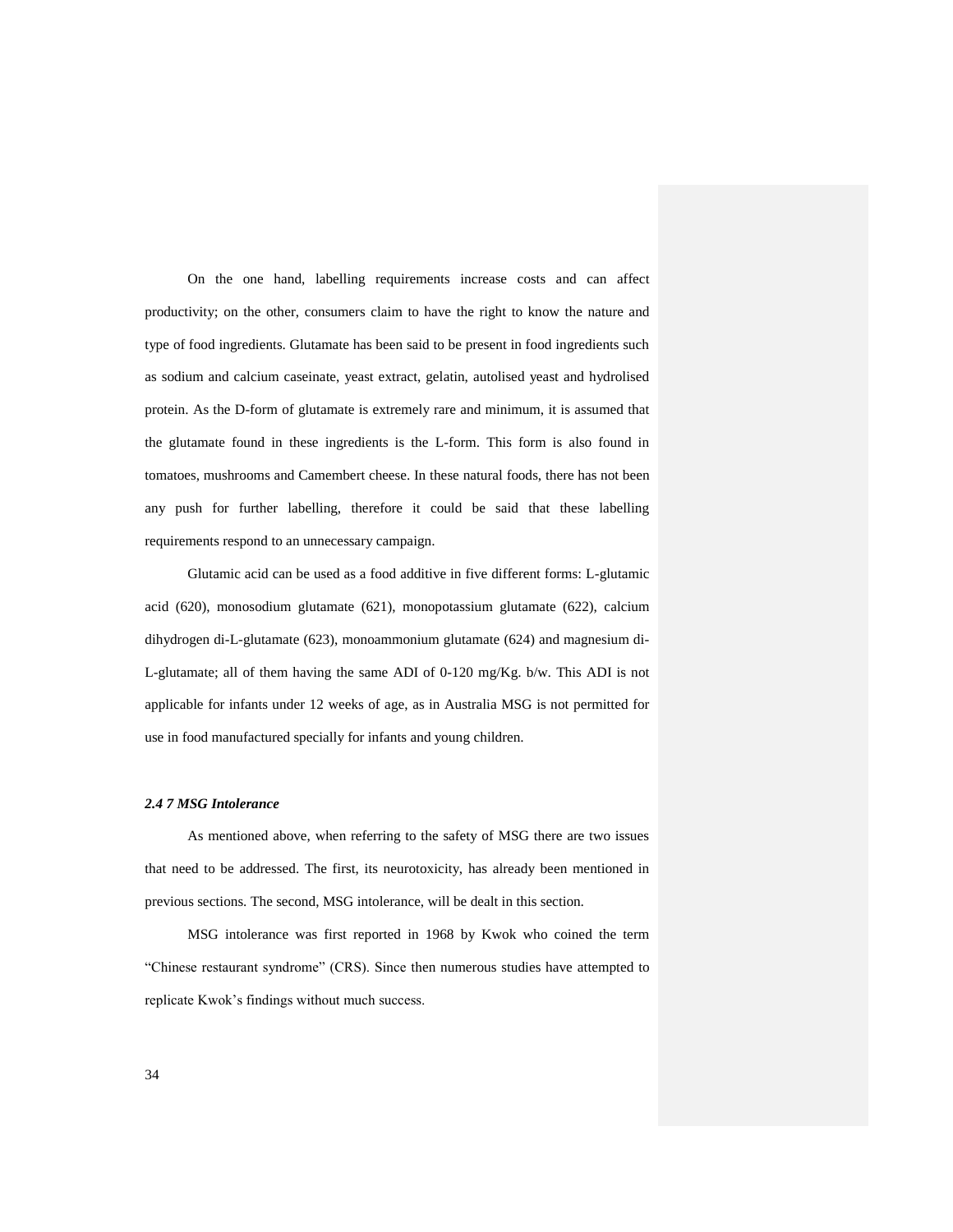Consequently, there is no clear understanding of the epidemiology, clinical spectrum, range of cross-reactivity and mechanism of MSG intolerance.

When first described, CRS was characterized by headache, facial flushing, numbness of the upper body, head and neck, general weakness and palpitations. This list was later expanded in 1995 (FASEB) and the symptoms unstable asthma, atopic dermatitis, headaches, facial burning and abdominal pain were added.

In terms of epidemiology, there is no reliable data on the prevalence of MSG intolerance in the general population. In clinical studies, it has been found to be quite common, as might be expected in such populations. Interestingly, it has been found that food intolerance is three times more common in women than in men (Loblay & Swain, 1991).

Cross-reactivity has not yet being studied in large populations although there are indications that seem to suggest that MSG intolerance is rarely an isolated problem (Loblay & Swain, 1991).

The mechanism(s) underlying MSG intolerance have not yet been determined. However, the clinical characteristics do not support an IgE mediated mechanism (Yang *et al*, 1997).

MSG has been associated with acute attacks in susceptible asthmatic subjects (Allen *et al,* 1984), although further recent studies contradict these findings (Woods *et al*, 1998). Thus, the role of MSG in provoking asthma remains unsolved. This is partly due to the methodological differences of the DBPCFC protocols of the different studies. The definition, role and protocol of this method will be discussed in Section 2.5.

**Comment [RHL3]:** CHECK ON THIS

**Comment [RHL4]:** Is this really what you want to say??) Or: "the resultsl have not been widely replicated, and the role of MSG in provoking asthma remains unresolved".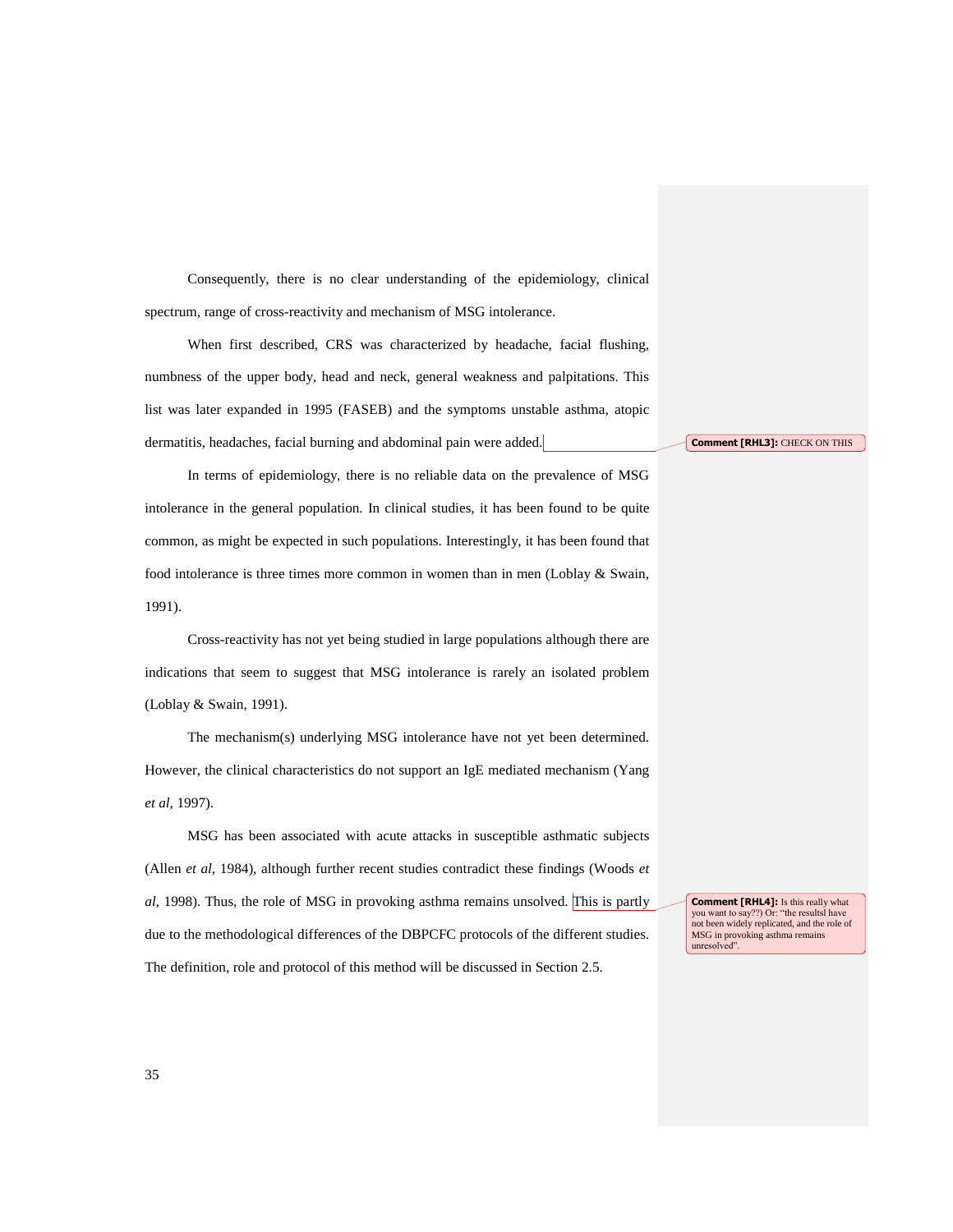# **2.5 DOUBLE BLIND PLACEBO CONTROLLED FOOD CHALLENGE (DBPCFC): A METHOD TO DIAGNOSE FOOD INTOLERANCE**

#### *2.5 1 An overview*

As outlined above, double blind placebo controlled food challenge (DBPCFC) is considered the "gold standard" for the evaluation of food sensitivities (Bock *et al*, 1988). It is important for scientific as well as clinical purposes that MSG challenge methodology be standardised. For this to occur the following issues need to be considered: patient-related parameters, challenge-related parameters, therapist-related parameters and procedure-related parameters (Table 2.5).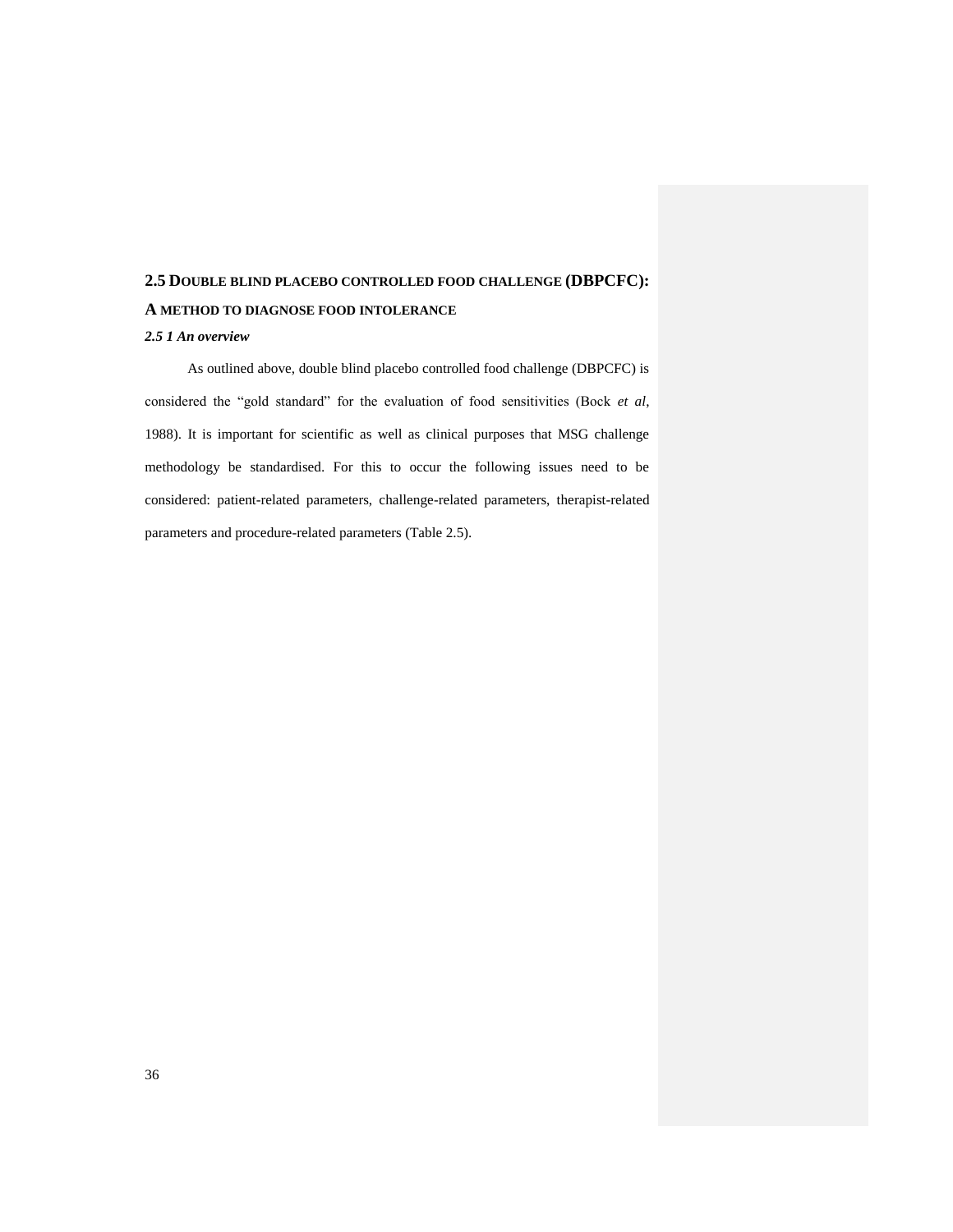| Patient-related                                           | Challenge-related                    |                  | Therapist-related                                      | Procedure-related                                   |
|-----------------------------------------------------------|--------------------------------------|------------------|--------------------------------------------------------|-----------------------------------------------------|
| Subject selection                                         | Challenge<br>(fixed or<br>$p.b.w^*)$ | amount<br>amount | Decoding protocol                                      | Use<br>food<br>of<br>versus capsules                |
| Diet compliance                                           | Substance<br>and status              | purity           | Interpretation<br>and<br>confirmation<br>of<br>results | Placebos                                            |
| Nutritional status                                        |                                      |                  | Challenge<br>administration                            | Statistical analysis                                |
| Attitude/<br>heliefs<br>(preconceived<br>ideas)           |                                      |                  | Symptom<br>suggestion                                  | Elimination<br>diet<br>protocol                     |
| Method<br>compliance                                      |                                      |                  |                                                        | Medical<br>avoidance                                |
|                                                           |                                      |                  |                                                        | Reactions<br>to<br>placebo<br>(its<br>significance) |
|                                                           |                                      |                  |                                                        | Time<br>elapsed<br>between<br>challenges            |
|                                                           |                                      |                  |                                                        | Challenge<br>administration<br>(time, place)        |
| $\cdot$ $\cdot$<br>$\mathbf{r}$ $\mathbf{r}$ $\mathbf{r}$ |                                      |                  |                                                        | blind<br>Double<br>methodology                      |

Table 2.5 Parameters influencing the standardisation of DBPCFC

\* Per body weight

# *2.5.2 Patient-related parameters*

In clinical studies where challenges are not conducted under highly controlled conditions, confounding variables may need to be taken into account (free-living subjects who are subjected to an innumerable amount of variables).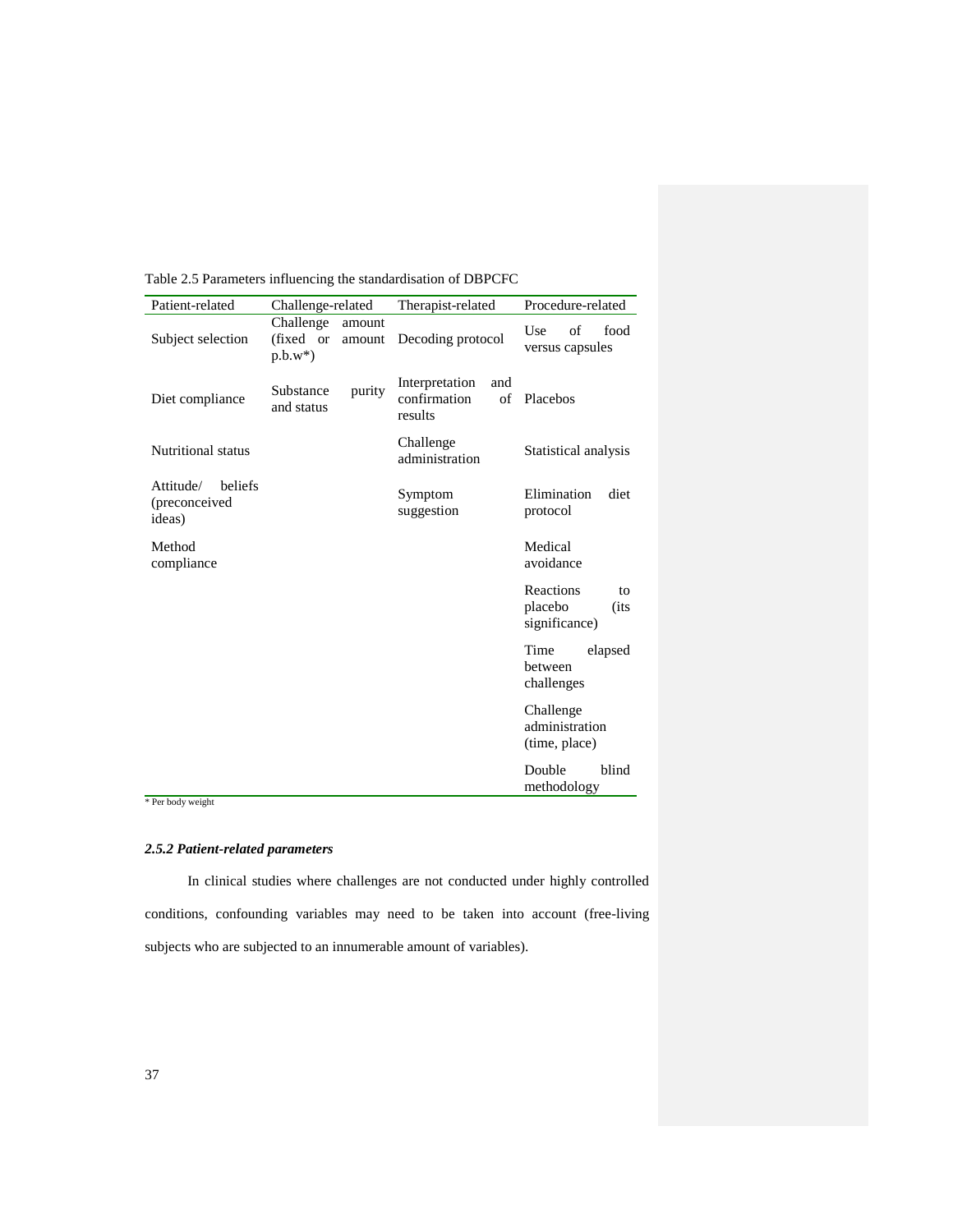Firstly, subjects need to be selected to participate in the trial according to specific criteria. In many studies, subjects are selected as a consequence of a selfperceived disorder (Woods *et al*, 1998; Thacker, 2000). This selection procedure can be deceiving, as the community's knowledge about food sensitivities is both incomplete and unclear. A subject may claim to be sensitive to sulphites and yet not know what sulphites are and in which food products they are present.

Diet parameters also affect the patient insofar as subjects are expected to comply with a defined elimination diet. Once subjects start the trial, they are normally placed on an elimination diet which can last up to two weeks before starting the challenges. The stringency of the diet in relation to exclusion of naturally occurring free glutamate has not been previously considered. Nor has the duration been standardized (Yang *et al*, 1997). Compliance is another important variable, since food intake can affect the diagnostic reliablitiy of the challenges.

Volunteers are ordinarily placed on a diet which excludes all those substances for which they will be tested. This avoids the presence of false negatives during the trial. One aspect that is not considered very often is the effect that the subject's nutritional status would have on the intake of challenge substances. In addition, the attitudes and beliefs of the subject could affect the outcome of the study.

Finally, subjects are expected to maintain compliance with the protocol of the study for periods as long as 3-4 months.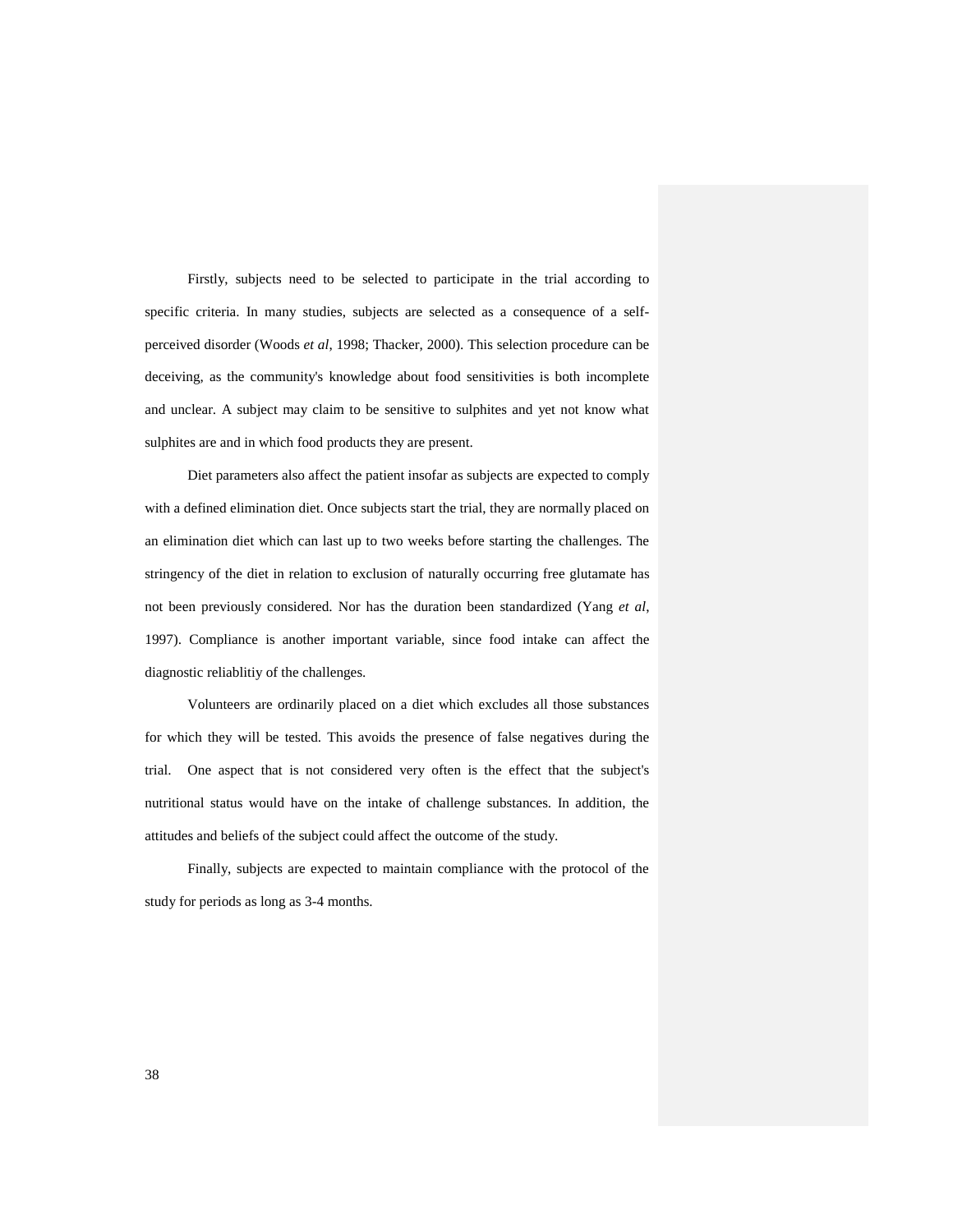### *2.5.3 Challenge-related parameters*

The main issues surrounding challenge standardization are composition, form and purity; dose used; interval between challenges; pause time after challenges reactions (to allow for a possible refractory period).

In most clinical studies, challenge substances are provided in fixed amounts which represent either the normal dietary consumption of a person in a day, or the cumulative dose for a person during one week. Other studies (Tarasoff & Kelly, 1990; 1993) provide challenge amounts according to the body weight and mass index of the subject (say 0.1g of MSG per kilogram body weight). The latter has been proposed as a more accurate measurement. However, it lacks practicality and does not add anything to a method which is in itself diagnostic.

There are a number of methodological hurdles with regards to the purity of the challenge material. Challenge substances are normally embedded within a complex biochemical and chemical food matrix. It is relatively complex to replicate these parameters in a blinded protocol. Freeze dried food has been suggested as the possible solution, together with pure chemical substances in gelatin capsules. The latter can provide a further complication because there are certain chemicals which, when manufactured, can contain impurities. For example, manufactured MSG has been said to contain minimum amounts of the R-form glutamic acid which is not naturally found in nature and which could cause sensitivity reactions.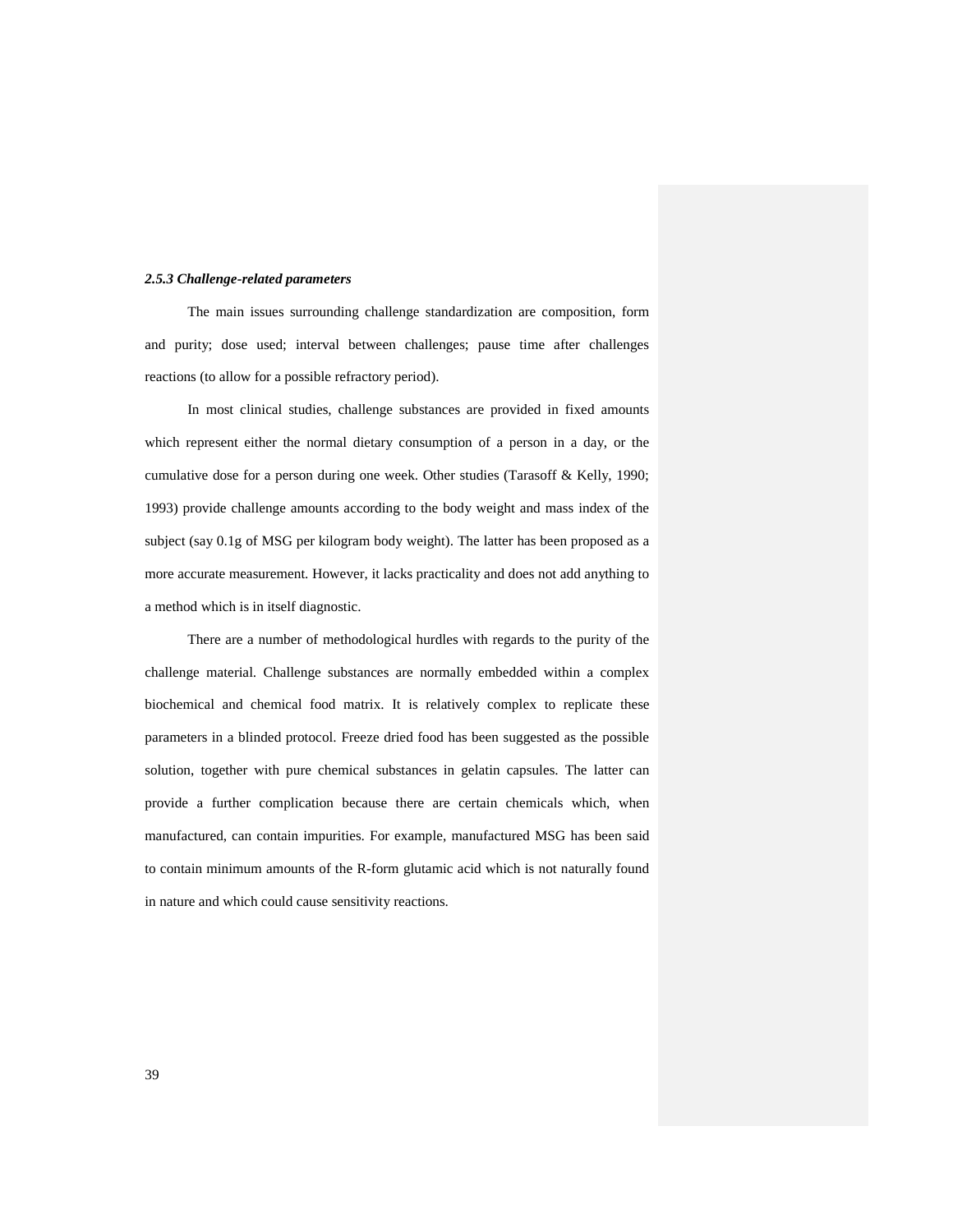### *2.5.4 Therapist-related parameters*

Factors associated with the person carrying out the clinical study are not normally considered. However, therapists play an essential role in the development and evaluation of results. Therapists are responsible for the decoding of the challenges as well as the interpretation and confirmation of results.

The decoding process consists of the interpretation of the diet and symptoms during and after the trial. This process can be a complex one as many of the symptoms elicited can be subjective in nature. Therapists should establish a set number of symptoms and their intensities before decoding the challenges. This will ensure that unnecessary unknowns be introduced during the trial. In order to keep the process as objective as possible, it would be advisable that symptoms and their causes are not suggested to the subjects so that they may not have preconceived ideas about their state of health. Therapists should be aware of this fact.

### *2.5.5 Procedure-related parameters*

Lastly, those factors related to the challenge protocol which may have an effect on the outcome of the trial need to be considered. Challenges can be conducted with ingested foods/ingredients or with purified food substances in encapsulated form.

Both methods have their inherent faults and their use depends on the aim of the study. From a diagnostic perspective and for scientific internationalisation standardization purposes, it would be more appropriate to use capsules. This is because capsules are of uniform appearance, and taste can be eliminated as a confounding factor.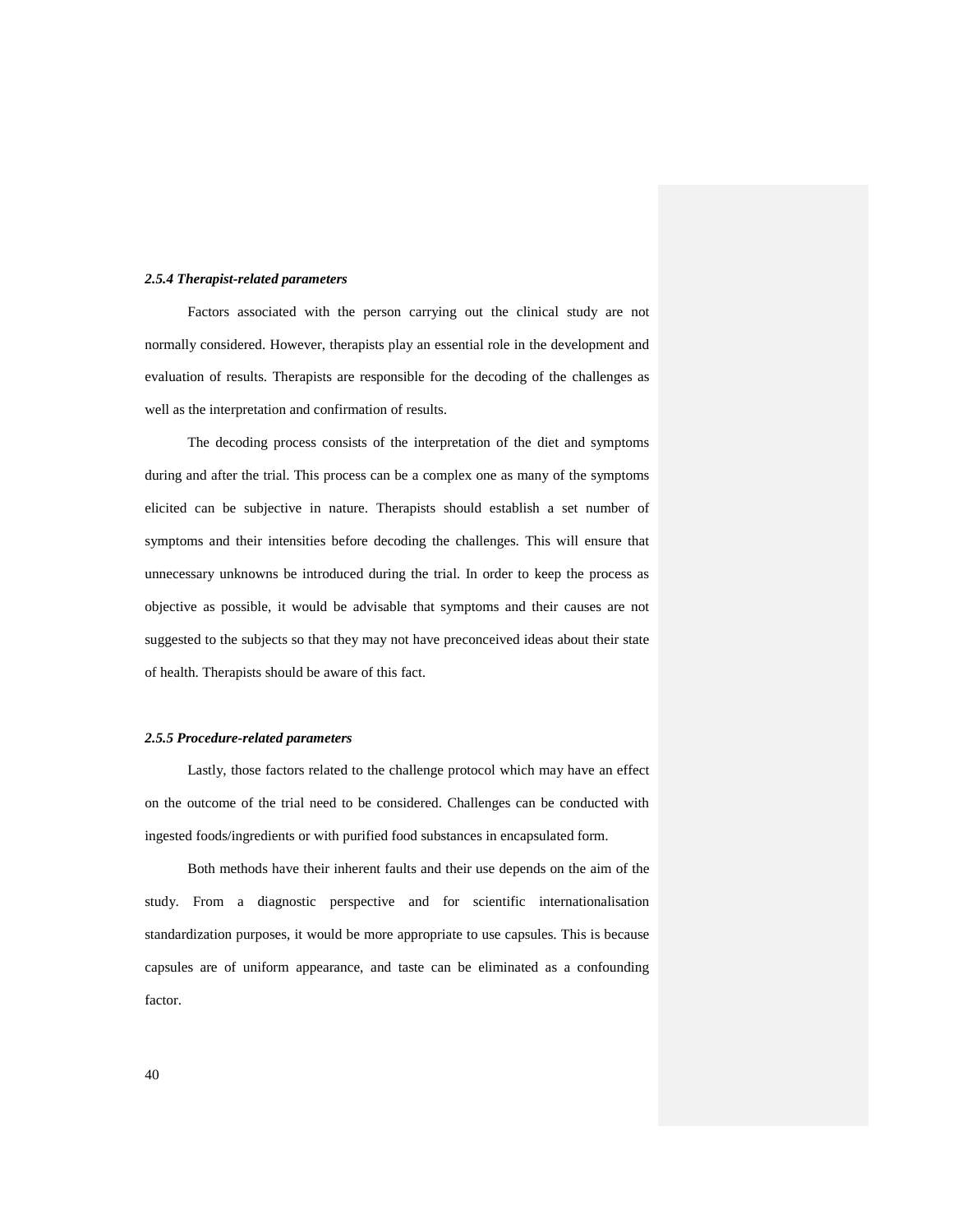The use of placebos can also be another source of disagreement. Even though the substances tested worldwide are not always the same, it could be possible to establish a common substance for the placebo. For instance, sucrose, common sugar has not been known to produce any adverse effects and it is inexpensive and easy to packed and preserve. There are many other substances which hold similar characteristics and which could be used worldwide as placebo substances.

Another aspect, which has received numerous criticisms, is the fact that the DBPCFC method does not have a standard statistical method of analysis. This makes the comparison of results across studies significantly complicated. Non-parametric tests are said to have more applications and they allow for the comparison of reactions between placebos and active substances.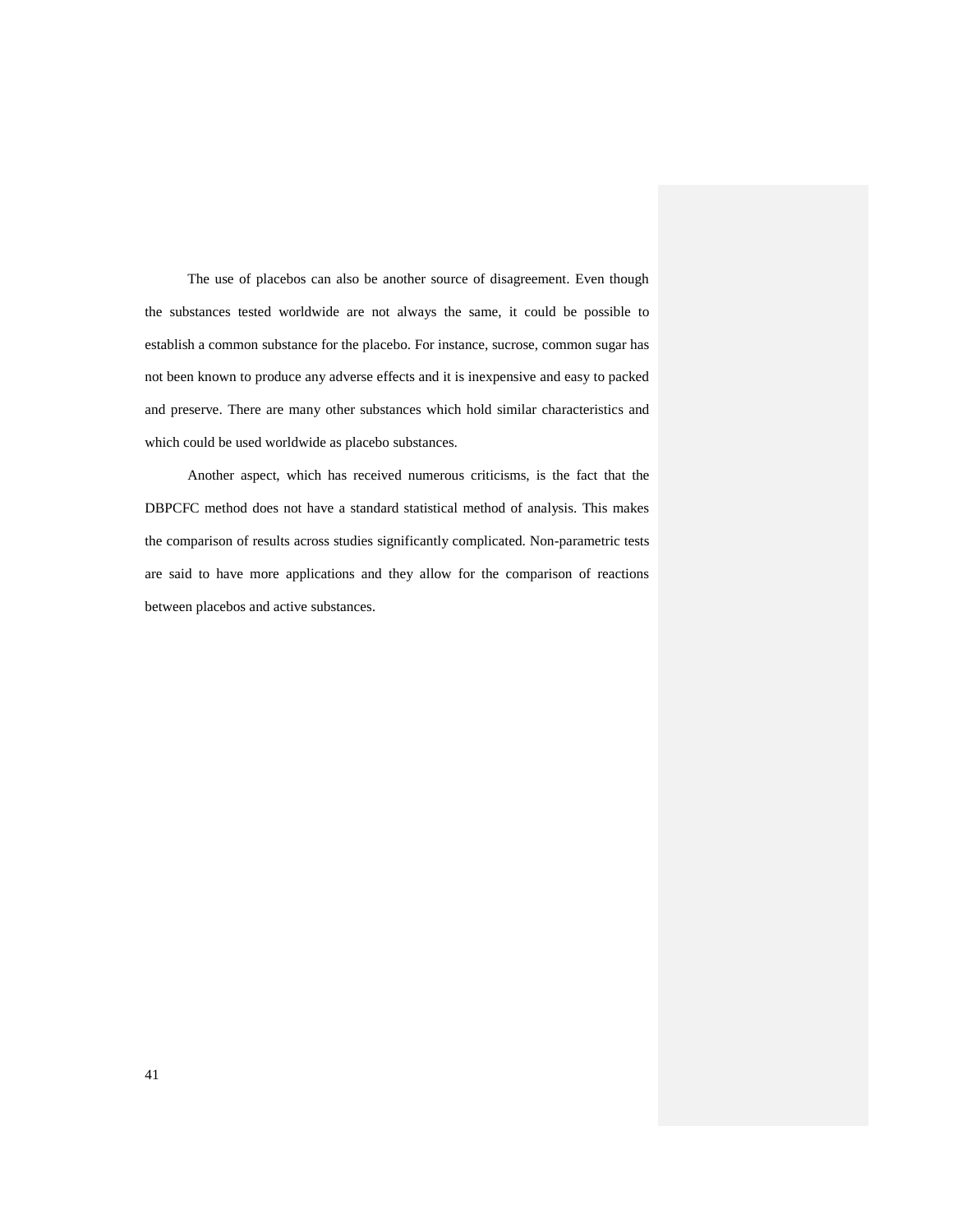# **CHAPTER 3. MATERIALS AND METHODS**

# **3.1 ETHICS REVIEW COMMITTEE APPROVAL**

Approval was sought and granted by the Ethics Review Committee of the Central Sydney Area Health Service (RPAH Zone) for particular parts of this study. The relevant sections are included in Appendix 1.

# **3.2 INTRODUCTION**

This research project is divided into four parts, which correspond to the outlined aims of this study (Chapter 1). The methodology used for each section is different and is described separately. An overview of the methodology is shown in Table 3.1.

| Table 3.1. Methodology overview |
|---------------------------------|
|                                 |

| <b>Section Title</b>                   | Overview of methodology                                                                                                                                                                                                                                                                                                                                                   |
|----------------------------------------|---------------------------------------------------------------------------------------------------------------------------------------------------------------------------------------------------------------------------------------------------------------------------------------------------------------------------------------------------------------------------|
| Part 1. Database<br>Study              | This section was carried out by analysis of existing data. A<br>number of patients were selected from the RPAH Allergy<br>Unit's database. Their prevalence of food intolerance and<br>association with MSG intolerance was considered.                                                                                                                                   |
| Part 2. Re-challenge<br>Clinical Study | Subjects who had been previously challenged $(\geq 1$ year) at the<br>Allergy Clinic (RPAH) were retested by DBPCFC. Certain<br>patients were excluded (those with asthma or a history of<br>laryngeal/tongue oedema or anaphylactoid reactions).                                                                                                                         |
| Part 3. Diet Clinical<br>Study         | A small group of new patients presenting to RPAH Allergy<br>Unit underwent two sets of food challenges, one before (on<br>their usual diet) and one after being on a defined elimination<br>diet. This study was carried to facilitate further research<br>projects at RPAHAU. No results were expected at the time of<br>completion.                                     |
| Part 4. MSG<br>Questionnaire           | A brief (5-10 min) anonymous questionnaire about MSG (self-<br>administered) was offered to: (a) patients presenting to the<br>Allergy Clinic, (b) adult volunteers in suburban shopping<br>centres, (c) adult volunteers undergoing clinical study and (d)<br>adult volunteers at The University of New South Wales.<br>Results from the four communities were compared. |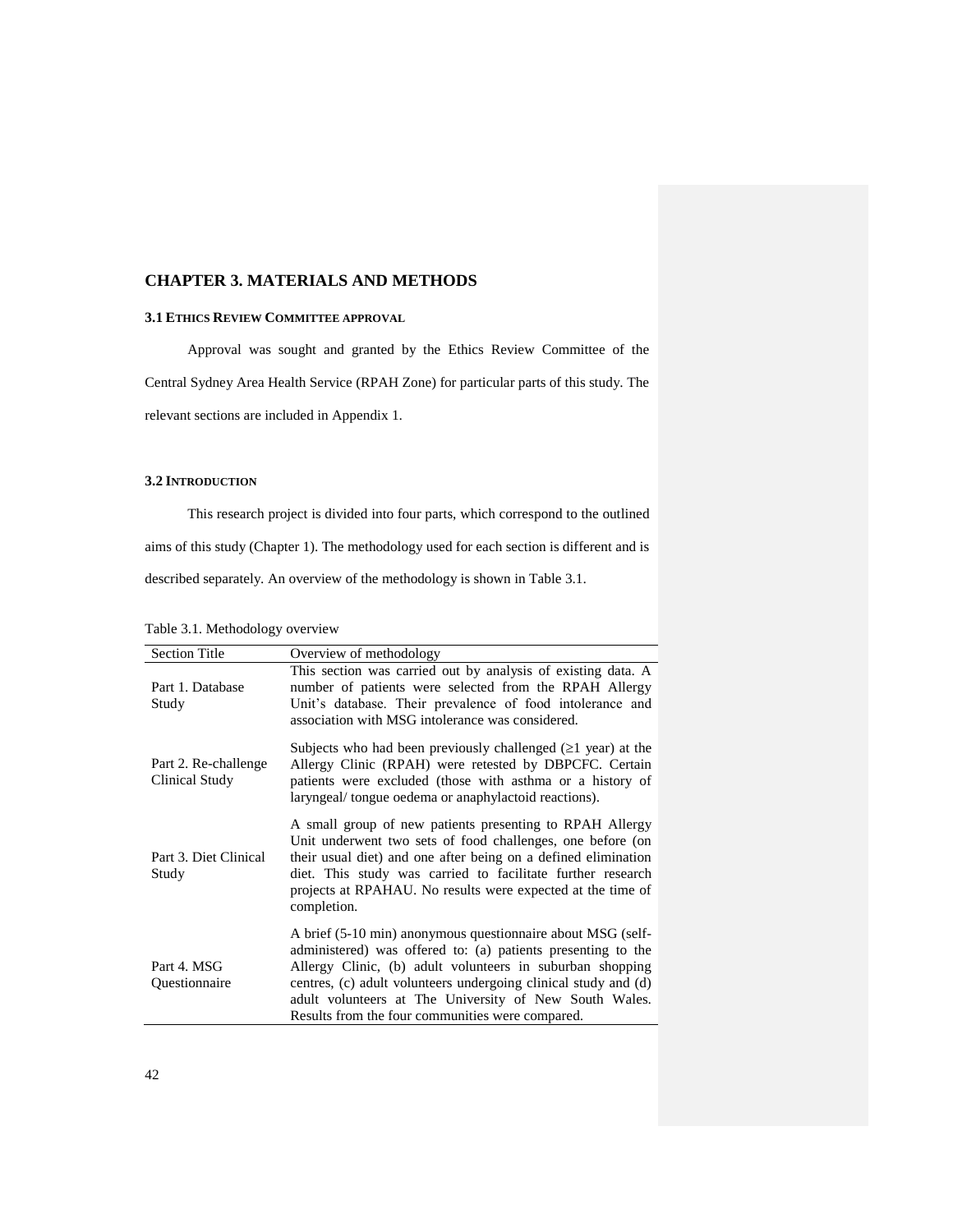### **3.3 PART 1. DATABASE STUDY**

### *3.3.1 Subject selection and study protocol*

No subject consent was necessary for this study because no human subjects were involved. A large database (~8,000 patients) held at the Allergy Unit (RPAH) was searched and certain information was retrieved from the patients' files. This included their past and present medical history, as well as their food sensitivity and diet records. The information was gathered into worksheets (Appendix 2) collated by Dr Loblay, Dr Swain and the author at the Allergy Unit. Once information was gathered into the worksheets, the retrieved data was integrated into the Unit's database (Novell system) for further analysis.

### *3.3.2 Data analysis*

For each patient undergoing dietary investigation, a file was created comprising personal and clinical details, dietary history and challenge reactions. All the data was tabulated in summary form spreadsheets, which were used as the basis for subsequent statistical analysis. The database management system *Structured Query Language* (SQL, Microsoft 2000) was used for the extraction of data from the files created. All other statistical analysis was carried out using Microsoft Excel (1998). Unless otherwise stated, these two programs were used for all other statistical analysis.

The proportion (p) of patients that reacted to each challenge was tabulated and 95% confidence intervals was calculated as follows: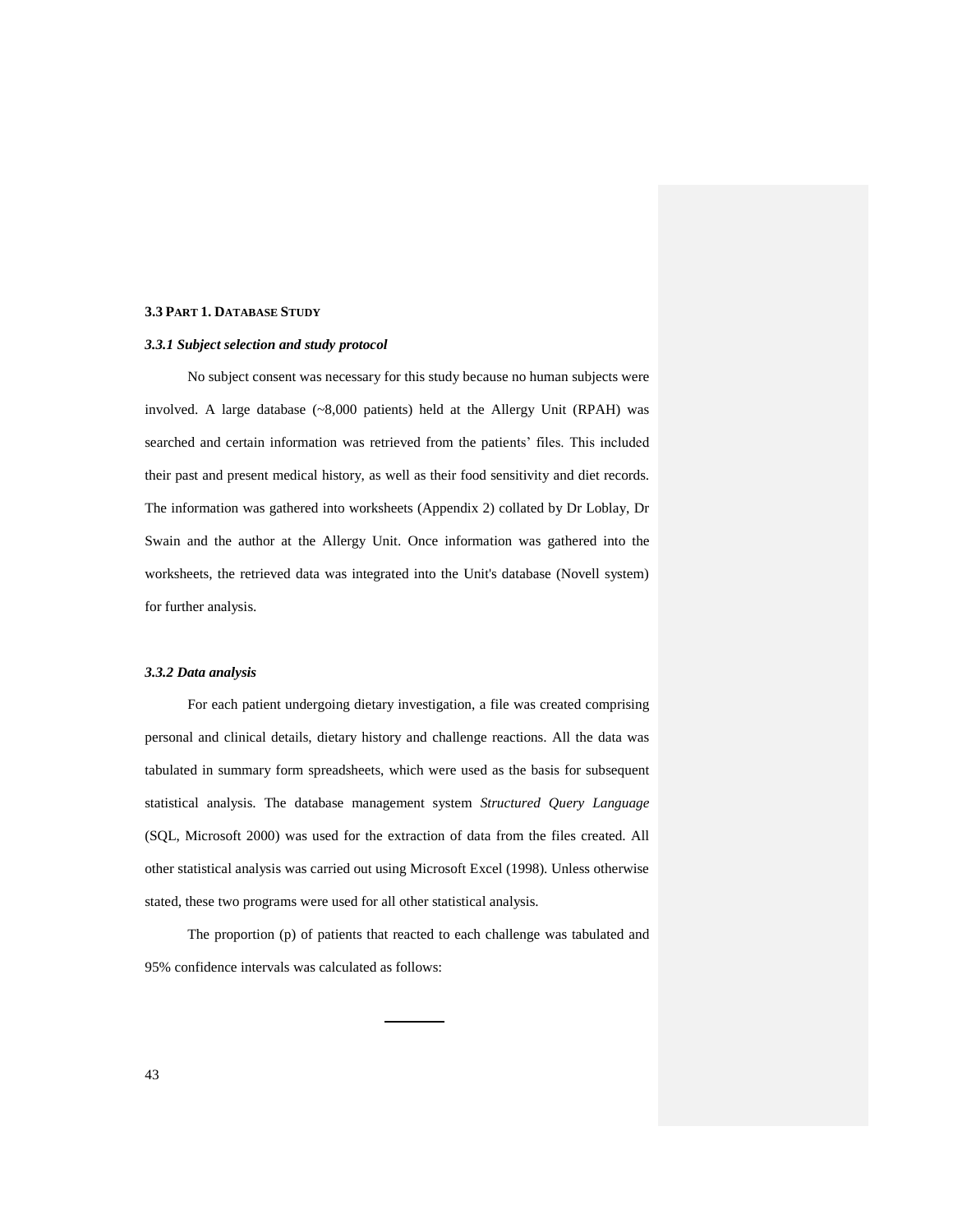# $1.96 \sqrt{p(1-p)}$  / n

As the number of patients was sufficiently large (n=222), it is reasonable to assume a normally distributed proportion of patients (Central Limit Theorem, 1984). Since each patient was tested with multiple challenge substances, and there may be an association between these reactions, the overall results were analysed using McNemar"s test (1947). The null hypothesis being that the frequencies differ no more than expected by chance:

|                  | <b>MSG</b> |       |
|------------------|------------|-------|
|                  |            |       |
| Active challenge | A*         | $R^*$ |
|                  | ∗אי        | D*    |

\* A,B,C,D- Frequency values expected for each category

The significant difference between these values was determined by calculating Chi-square by McNemar"s formula and consulting a chi-square table. One degree of freedom was assumed for this test:

$$
Chi-Square = \underline{(B-C)^2} \over B+C+1}
$$

### **3.4 PART 2. RE-CHALLENGE CLINICAL STUDY**

### *3.4.1 Subject Selection*

Patients were selected from the RPAHAU database based on certain inclusion and exclusion criteria. Inclusion criteria included age (18 to 65 years) and having being previously assessed via DBPCFC at the Allergy Unit. Exclusion guidelines included a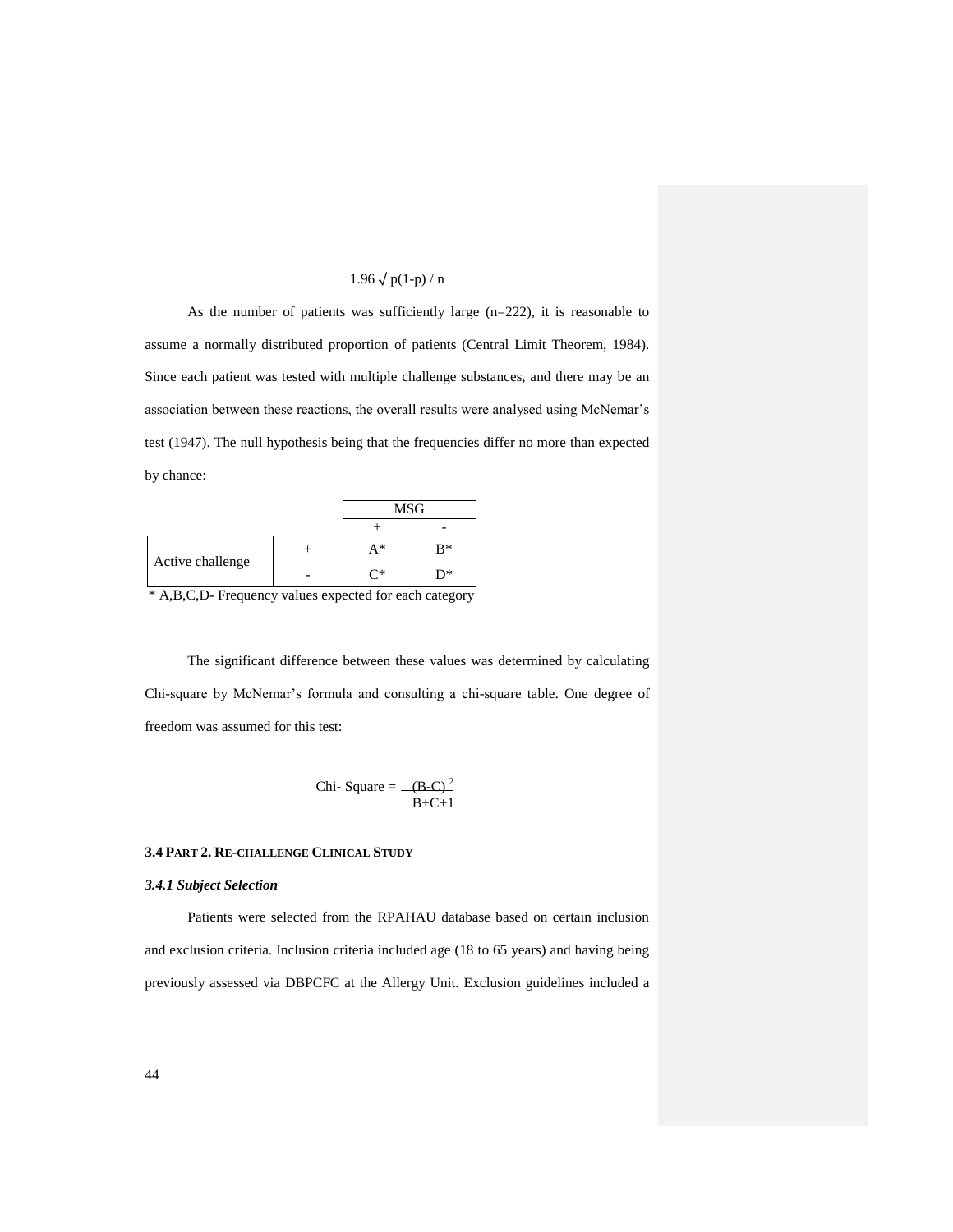past history of asthma, laryngeal/tongue oedema or anaphylactoid reaction (see Appendix 15- Glossary for definitions).

Patients with these conditions were excluded as their safety could have been compromised in the home-test conditions of this research. Subjects with mental disorders or undergoing intense drug treatment were also excluded from the study as this could affect the objectivity of the results. Of 222 patients contacted, twenty-six agreed to participate in the study (12%).

The protocol followed is outlined in Figure 3.1.

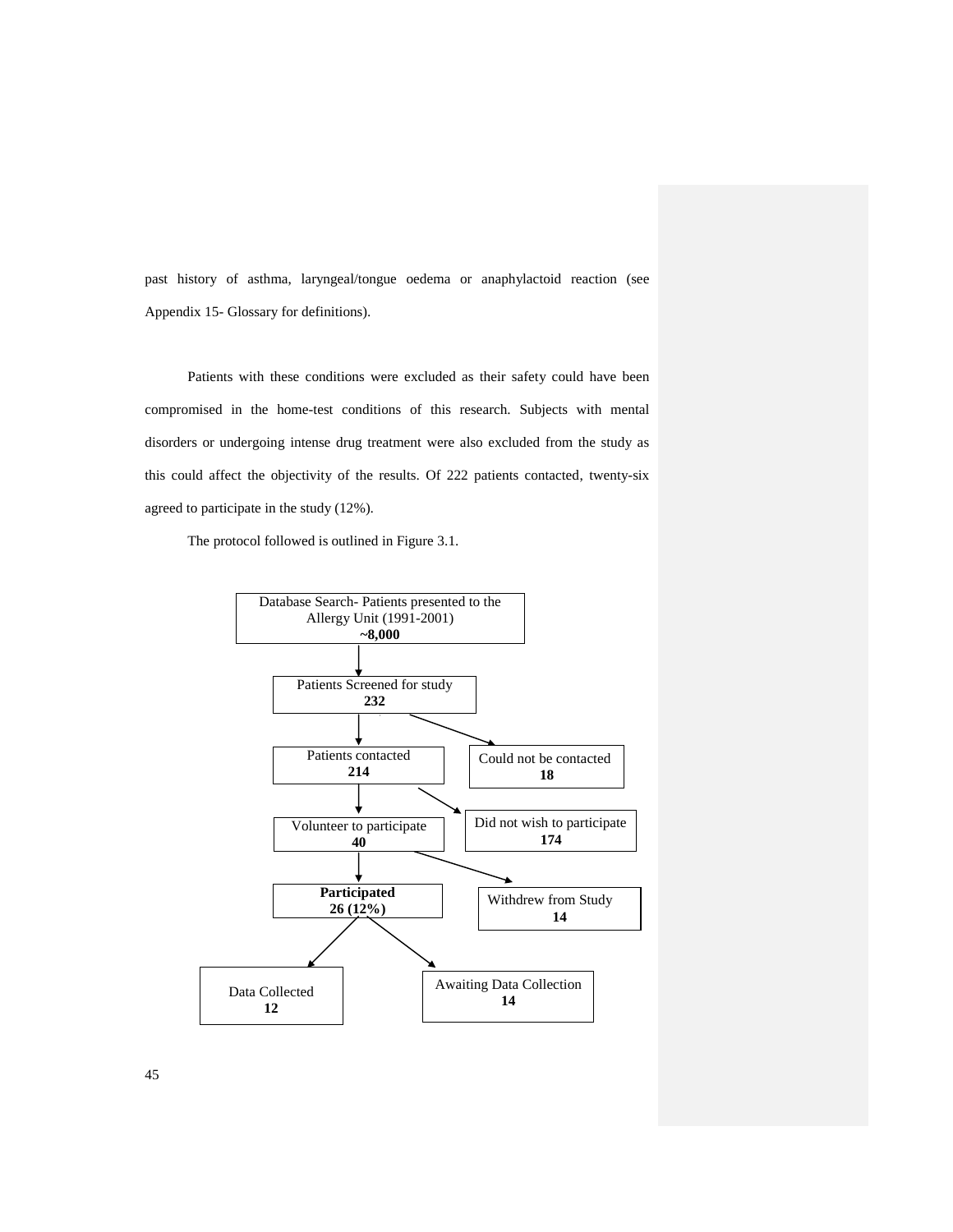#### Figure 3.1. Patient recruitment sequence

### *3.4.2 Study protocol*

## *3.4.2.1 General Procedures*

All selected subjects were first contacted via an introductory letter (Appendix 3) in which they were offered the possibility of participating in the study. The procedures were outlined and the exclusion criteria clearly stated.

The benefits from participating in the study were outlined. These included free doctor and dietitian appointments and dietary follow up. No monetary contribution was promised. Subjects were asked to contact the Allergy Unit if interested in participating. This could be done by phone, fax, email or by reply paid post (an envelope was enclosed).

An information package was sent to those subjects who volunteered to participate. After two weeks, subjects were sent the battery of challenge capsules (Section 3.4.2.5) and a questionnaire (Section 3.6). As challenges were to be performed at home, subjects were provided with all the necessary information to ensure safe practices. Patient follow-up was done by telephone or mail by dietitians at the Allergy Unit or by the author. A flow diagram of the study protocol is collated in Figure 3.2.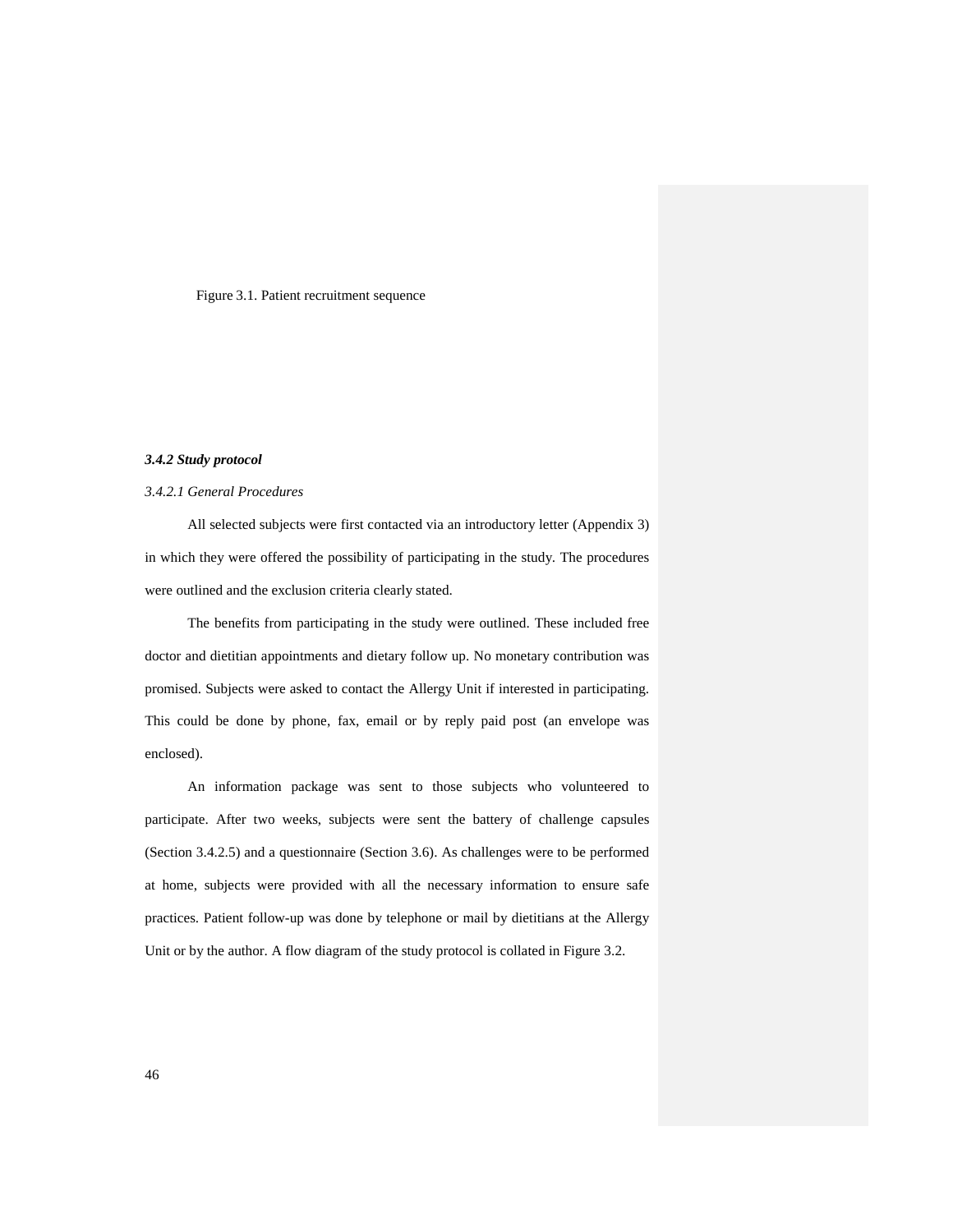

Figure 3.2. Flow diagram of study protocol

# *3.4.2.2 Food & Symptom Diary*

Patients were sent a diary and instructed to keep a detailed record of (a) all food and beverages consumed, (b) the type and duration of any symptoms experienced, (c)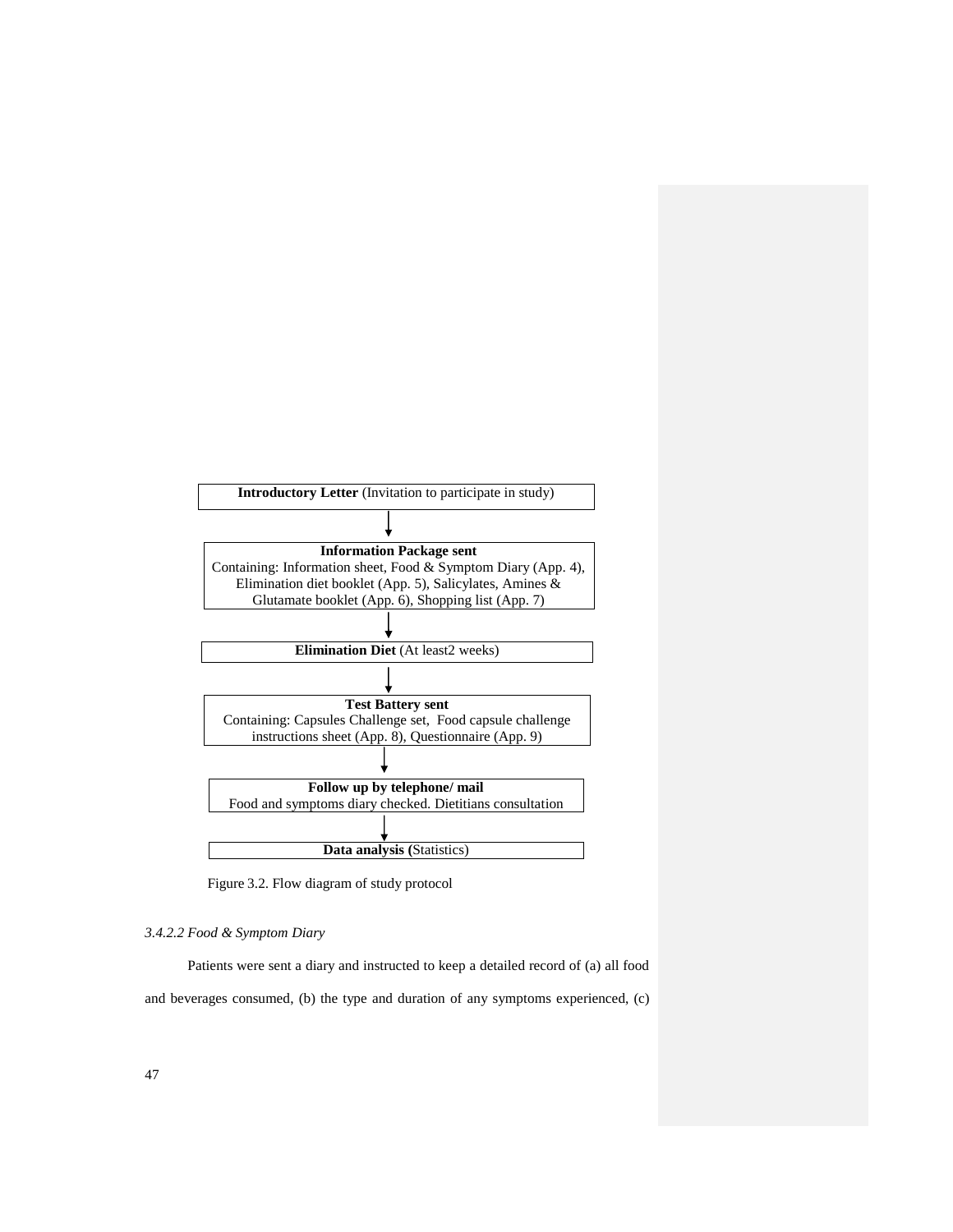details of all food and capsule challenges taken, and (d) the dose and type of medication taken when necessary.

# *3.4.2.3 Information booklets*

The elimination diet booklet contained a detailed explanation about the nature of the elimination diet and its necessity. Instructions about which foods to eat and which foods to avoid were also outlined, as well as their reasons for inclusion and exclusion.

The importance of compliance was stressed, as dietary infractions could lead to the recurrence of symptoms and false positive or confusing challenge results. Practical advice on shopping, food preparation and how to vary the diet was provided via the "shopping list" and the "Salicylates, amines and glutamate" booklet.

### *3.4.2.4 Elimination diet*

A diet excluding natural amines (such as tyramine and phenylethylamine), salicylates and glutamate as well as added preservatives, colourings, antioxidants and MSG was chosen as subjects undergoing re-challenge had been previously tested under these conditions. This diet was developed by Dr Loblay and Dr Swain at the RPAH Allergy Unit based on experimental clinical data and research studies (Loblay & Swain 1985, Swain, Soutter & Loblay 1996) done in the last twenty years.

Patients were instructed to comply with this diet for at least two weeks before starting the challenges. Gluten and dairy products were also excluded from the diet if they were known to cause adverse effects.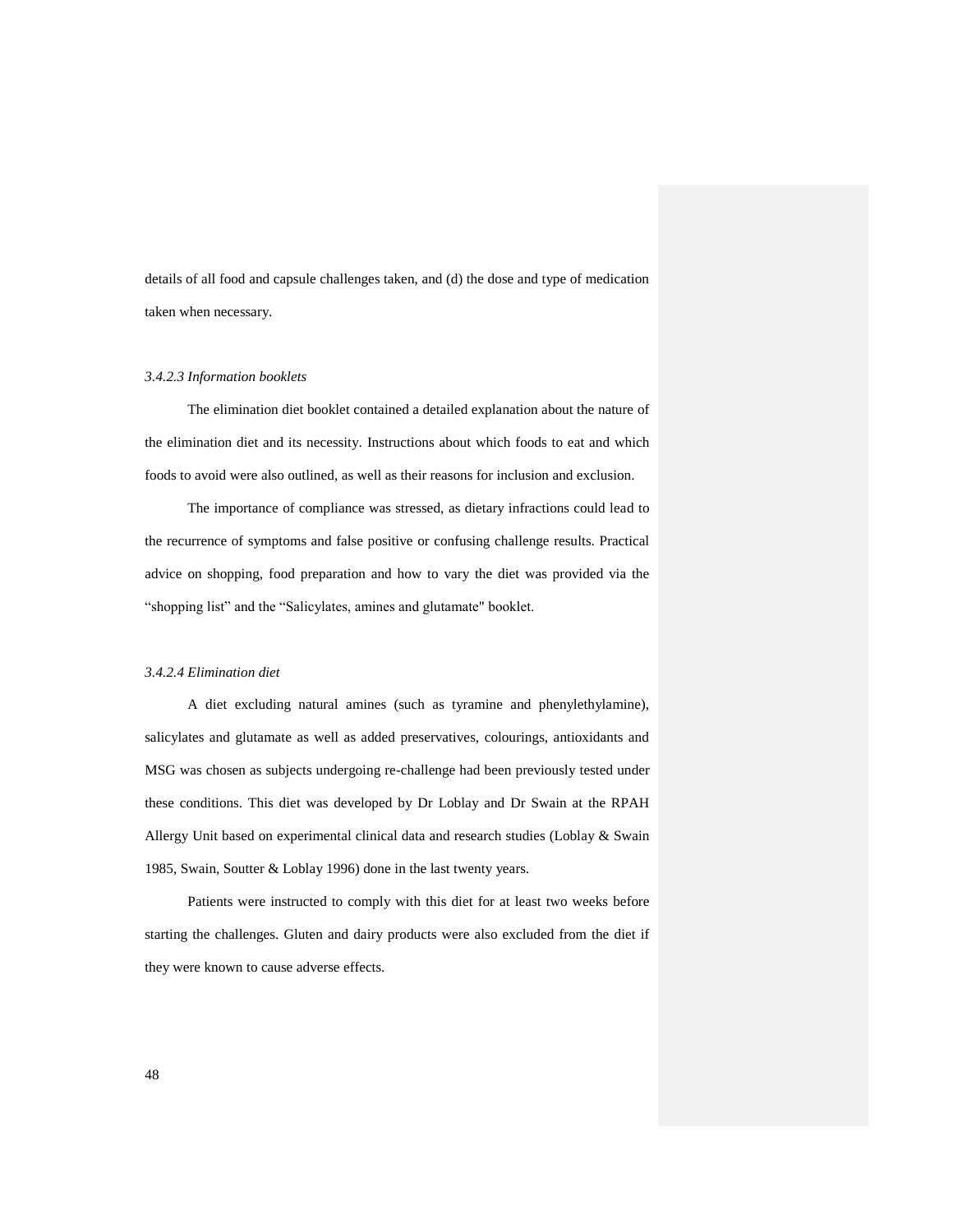### *3.4.2.5 Challenge dosage instructions*

Challenges commenced after at least two weeks on the elimination diet. Test substances were taken at home (subjects who had a past history of asthma, laryngeal/tongue oedema or anaphylactoid reactions were not allowed to participate). Patients were instructed to consume the numbered capsules half an hour before or two hours after breakfast.

This ensured that the test substances were consumed on an empty stomach. Challenges were spaced by at least three days to allow for delayed reactions. Any response to a challenge was followed by a pause of a further three symptom-free days before proceeding to the next challenge.

Challenges were carried out in a double blind mode, with neither the researcher nor the patients aware of the order of the substances tested. Challenges were numbered in one of ten different sequences, thus minimising observer bias when assessing the challenge reactions.

The challenge set included two sets of placebos (two different sets of sucrose) in order that the results obtained would be as objective as possible. Sucrose was chosen as the placebo as there are no known gastrointestinal symptoms associated with its consumption.

Two types of containers were used (child proof and translucent orange containers) to ensure objectivity. Some challenges were divided into an "A" dose and a "B" dose, representing a small dose and a large dose of the same or related compounds. These were taken on the same day, the small dose ("A") first and if there was no reaction within two hours the second dose ("B") was taken. Patients were told not to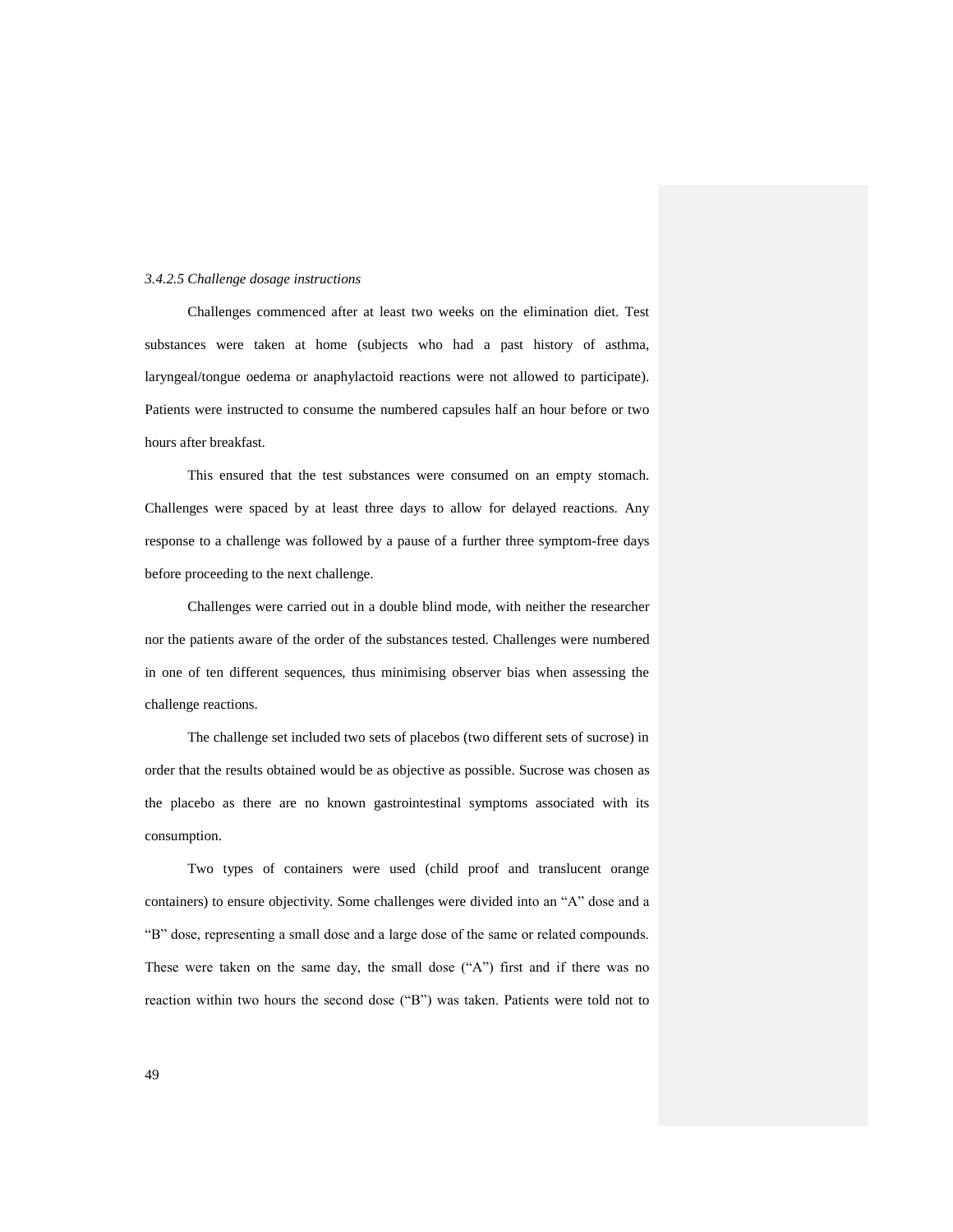consume dose "B" if any noticeable reaction occurred after consuming the small dose

("A"). The type and amount of substance in a sample sequence is shown in Table 3.2.

Table 3.2 Challenge substances and capsule arrangement

| Set number<br>(sample) | <b>Test Substance</b>           | Amount tested                 | Number of<br>capsules |
|------------------------|---------------------------------|-------------------------------|-----------------------|
| 1 A                    | Aspirin (acetyl salicylic acid) | $600$ mg                      | 2                     |
| 1 B                    | Aspirin (acetyl salicylic acid) | $600$ mg                      | 2                     |
| 2 A                    | Sodium benzoate                 | $500$ mg                      |                       |
| 2 A                    | Sodium benzoate                 | $500$ mg                      | 1                     |
| 2 A                    | 4-OH benzoic acid/sorbic acid   | $200$ mg/ $200$ mg            |                       |
| 2 B                    | Sodium metabisulphite           | $500$ mg                      |                       |
| 3                      | Tartrazine                      | $30 \text{ mg}$               |                       |
| 3                      | <b>Brilliant blue</b>           | $10 \text{ mg}$               |                       |
| 4                      | Phenylethylamine/Tyramine HCl   | $4 \text{ mg}/150 \text{ mg}$ |                       |
| 5 A                    | MSG                             | 2.5 g                         | 5                     |
| 5 B                    | MSG                             | $2.5 \text{ mg}$              | 5                     |
| 6 A                    | Sucrose                         | 1 <sub>g</sub>                | $\overline{c}$        |
| 6 B                    | Sucrose                         | 1 <sub>g</sub>                | 2                     |
|                        | Sucrose                         | 1 <sub>g</sub>                | 2                     |

All capsules were packed into a square cardboard box (11x11cm) and all substances contained were indicated on the outside of the box (Figure 3.9).

# *3.4.3 Sample preparation*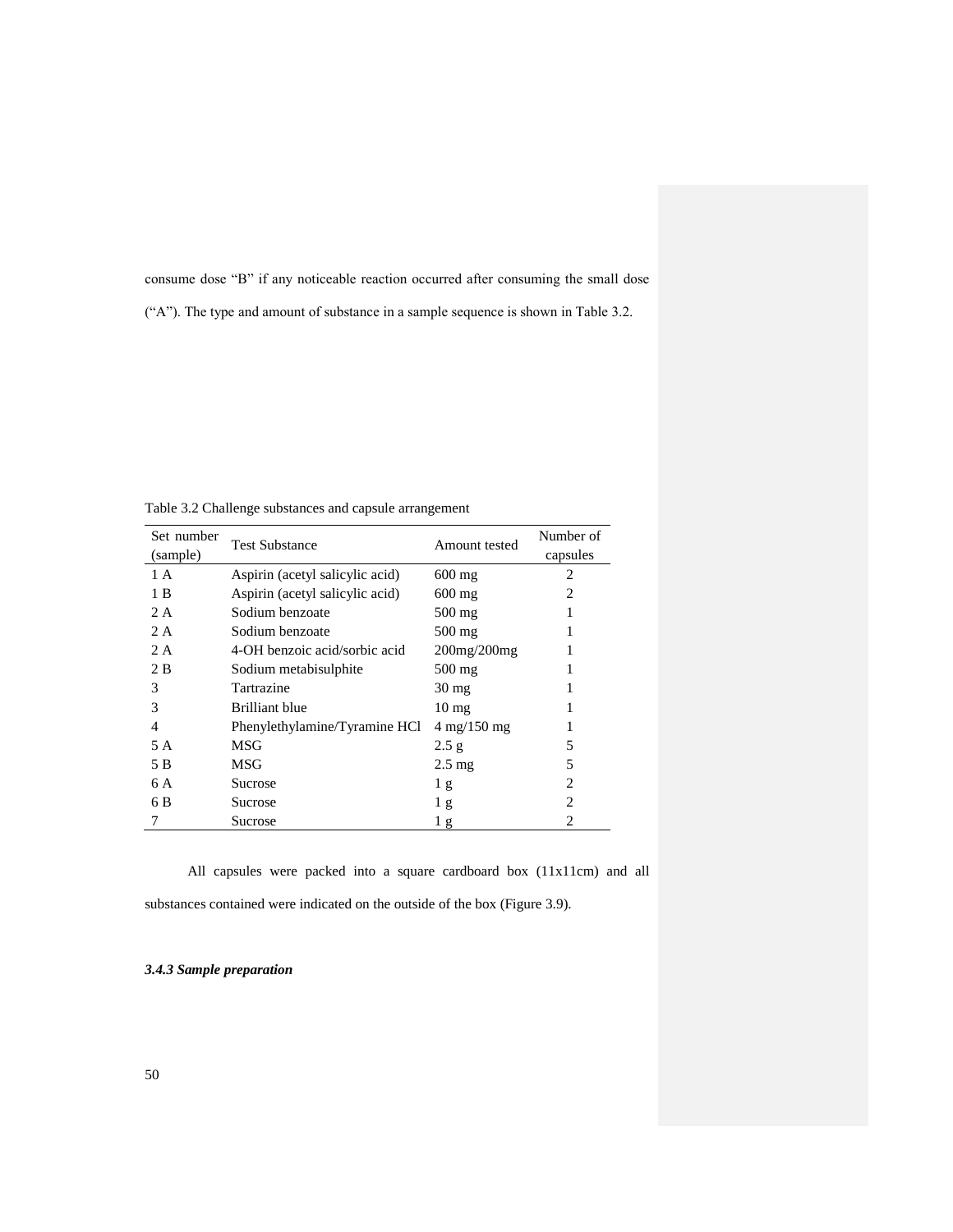The battery of test substances comprised those compounds which had been previously tested in the Allergy Unit. These substances were chosen as they have been reported as major precipitants of gastrointestinal, cutaneous, respiratory and/or systemic disorders. The amounts used are equivalent to the average amounts present in the standard diet of a person. Tartrazine and brilliant blue were assessed together as they usually appear together in foods containing colour. Benzoic acid, sodium benzoate, sorbic acid and sodium metabisulphite, which are used as preservative agents in many foods, were also part of one challenge.

Challenge sets were prepared by the author under the supervision of a pharmacist in the Pharmacy Department at RPAH. This Department provided all chemical test substances. All substances were encapsulated in opaque (whitened with titanium dioxide- an inert substance) gelatine capsules (size 0). The expiry date of the capsules was estimated to be one year after production. Filled capsules were packed separately into numbered plastic bottles of two kinds. Acetyl salicylic acid (aspirin) and one set of placebos were packed in childproof containers, all other substances were packed in translucent orange vials (Figure 3.3).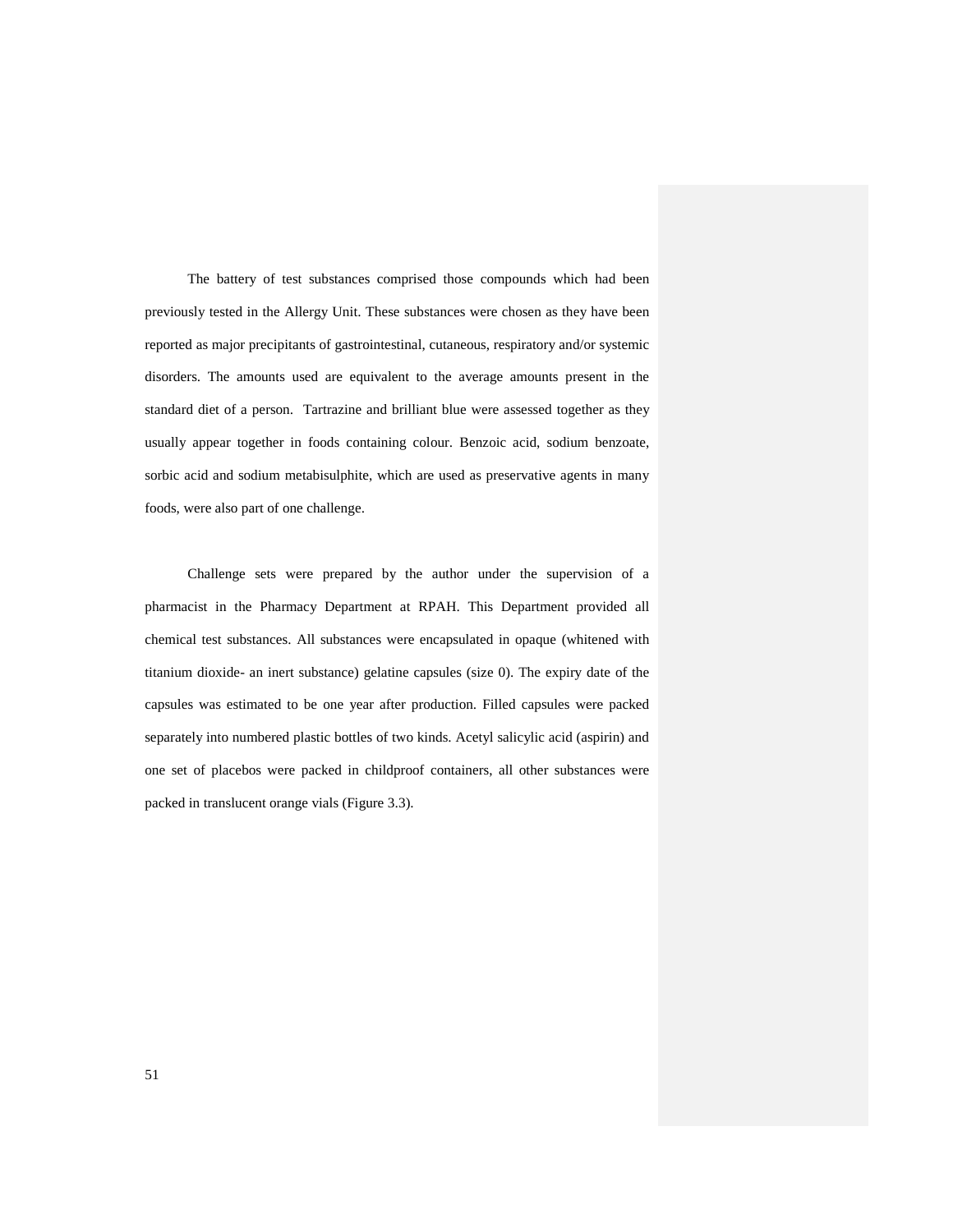

Figure 3.3 Translucent Orange vials used for capsule packing

The method for capsule preparation was provided by the Pharmacy Department at RPAH (Appendix 10). Deviations to this method, introduced to increase the efficiency and speed of production, are outlined as follows:

**1.** Formulation was checked (as in Table 3.2) and the required substances were weighed to make up 100 capsules (plus two for loss).

Note: Each capsule can contain 500 mg of sucrose or similar density powder. Grinding was conducted when the crystal size of the powders was too large. Sucrose was added to make up for the volume whenever the volume of substance needed was less than 500 mg, Manual compression was used f or very fine powders.

**2.** The substances were mixed well using pestle and mortar.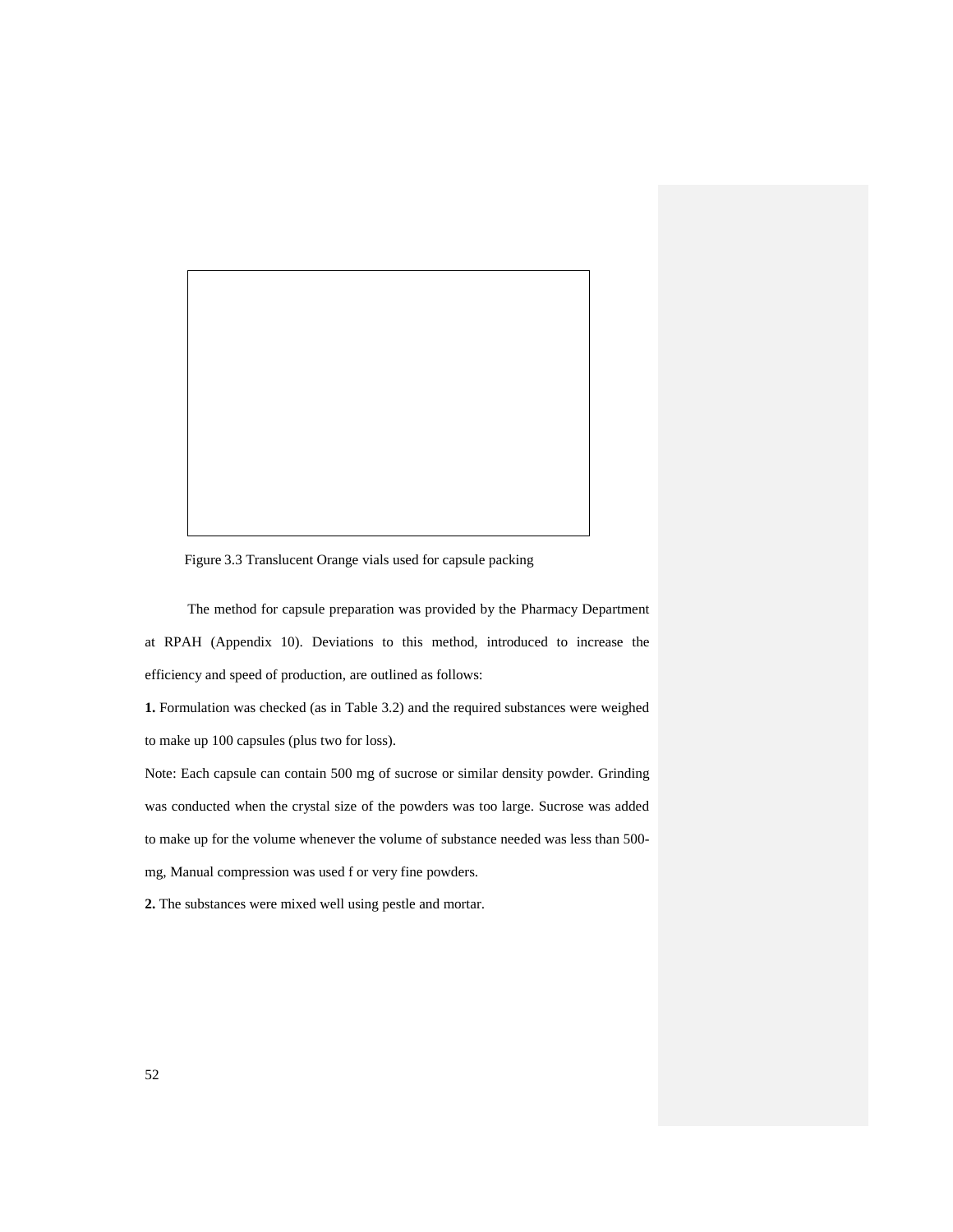**3.** The capsule filling machine (Figures 3.4 and 3.5) was then loaded with 100 capsules

and the lids were removed.



Figure 3.4 Capsule filling machine



Figure 3.5 Loaded capsule filling machine

**4.** After leveling all capsules the powder mixture was poured and the powder distributed

evenly on the surface (Figure 3.6).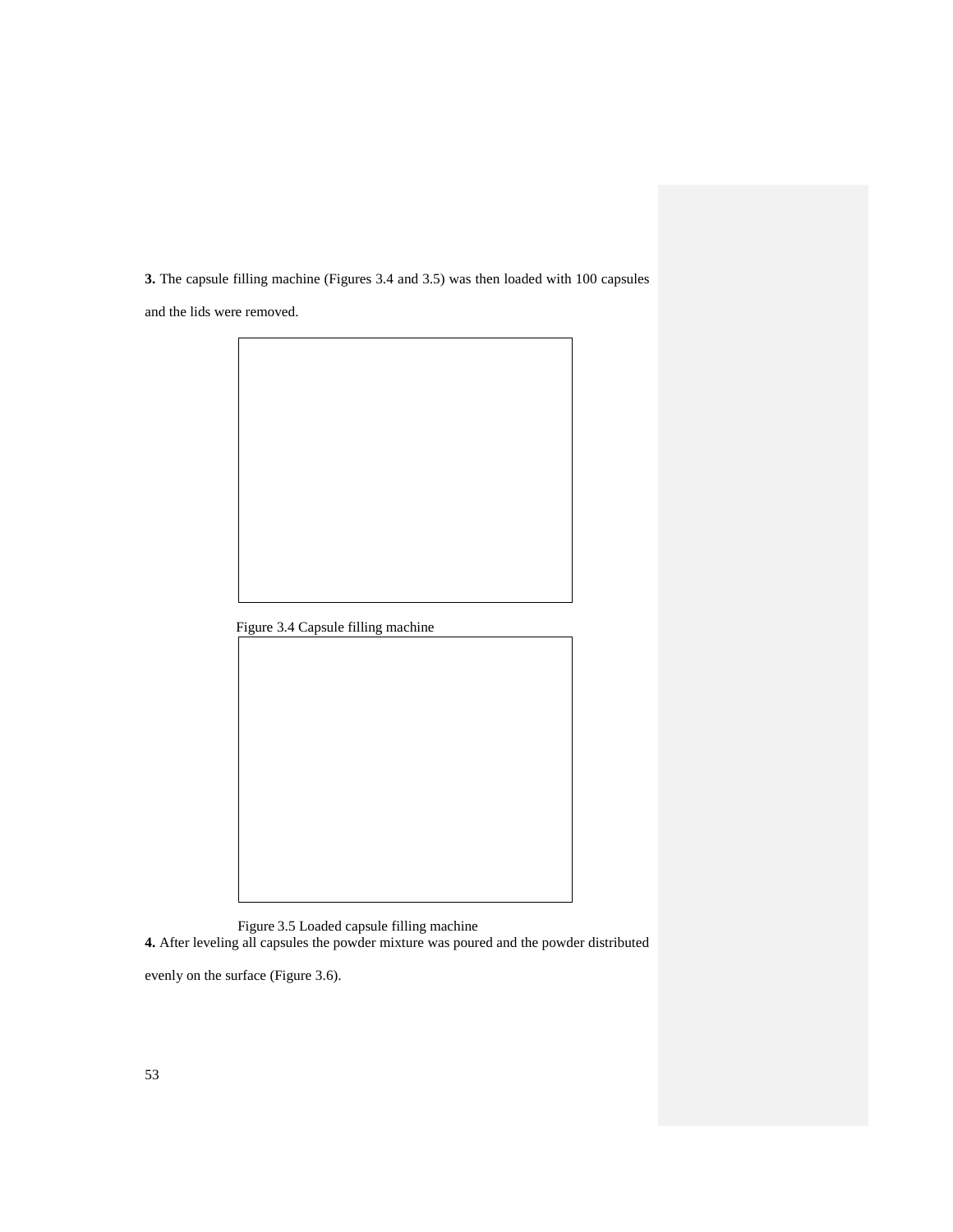

Figure 3.6 Capsule-filling machine with powder substance

**5.** The lid of the capsule-filling machine was closed and capsules were removed for individual weighing. The capsules' surface was cleaned by dusting off extra powder that may have been attached to the outer surface of the capsule.

**6.** An electronic balance was tared with an empty capsule. Each capsule"s weight was checked and discarded if the weight differed by more than 10%.

**7.** Capsules were then packed into the appropriate vials and labeled with a batch number (Figures 3.7 and 3.8).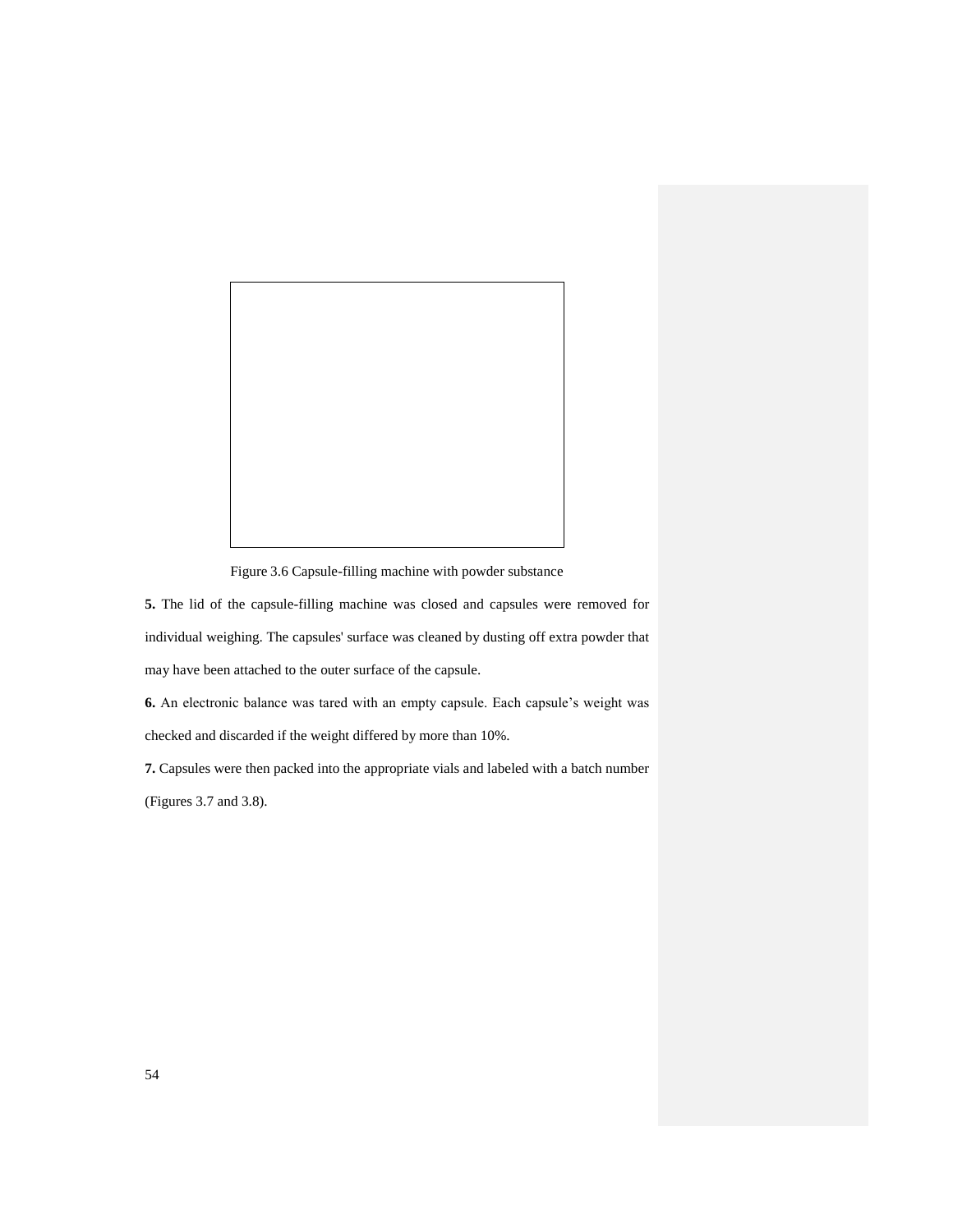

Figure 3.7 Sample (MSG) capsules



Figure 3.8 Capsule filled vials

**8.** Once vials were completed, challenge sets were assembled in ten different combinations and stored at the Allergy Unit (Figure 3.9).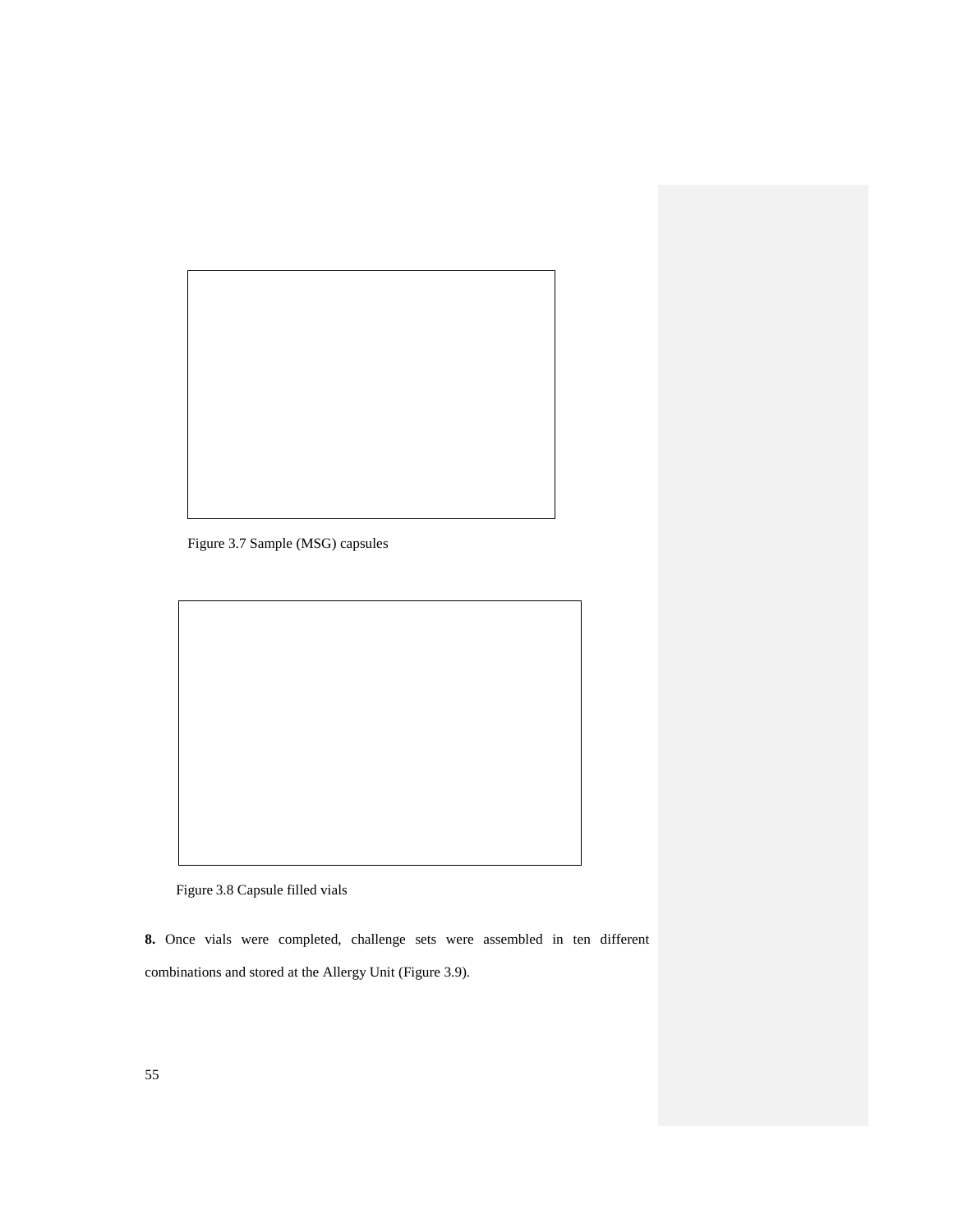

Figure 3.9 Complete challenge set ready for delivery

# *3.4.4 Data Analysis*

## *3.4.4.1 Patient information analysis*

Upon completion of the challenges, subjects were encouraged to send their diaries by mail or bring them to their next doctor/ dietitian consultation. Their diet and symptoms were analysed according to their existing baseline symptoms. Once a clear conclusion was achieved the code was broken. The results obtained were then integrated into the Unit's database for further analysis.

Patients' symptoms were classified into five different categories: headache, skin, respiratory, gastrointestinal tract (GIT) and other CNS (central nervous system) reactions. The symptoms included under each category were as follows:

Headaches - migraine, other headaches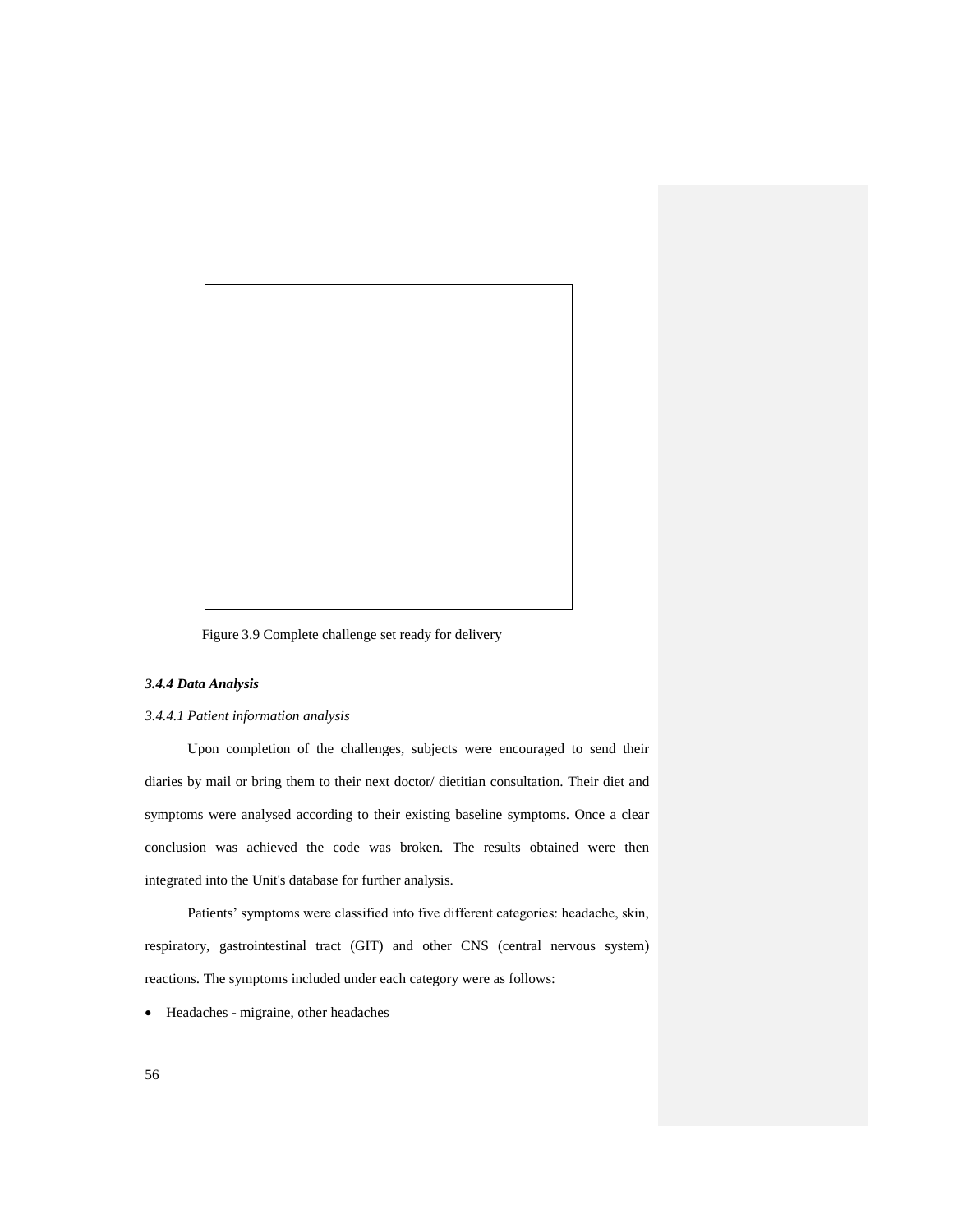- Skin eczema, hives, other skin, other tissue swelling, tongue/ throat swelling
- Respiratory asthma/ wheeze/ cough, blocked nose/ sinuses, hay fever/ sneezing, other respiratory
- Gastrointestinal bloating/ wind/ gas, burning mouth/ tongue, constipation, diarrhoea/ loose stools, discharge/ irritation, indigestion/ reflux, mouth ulcers, nausea, other GIT, pain/cramps/colic, vomiting
- Other CNS aches/pains, anxiety/panic attacks, blurred vision, depression/moody, dizziness, excessive sweating, fatigue, hyperactive/restless, irritable, other CNS, PMT, poor concentration, sleep disturbance

## *3.4.4.2 Statistical analysis*

The results for this section were tabulated according to whether the patient's response upon rechallenge was the same or different. To test if there were significant changes in the two challenges, a McNemar test for significant difference was used, the null hypothesis being that there are significant differences between the first and the second test. The results were summarised according to the following table:

|               |       | <b>AFTER</b> |     |
|---------------|-------|--------------|-----|
|               |       | $+ve$        | -ve |
|               | $+ve$ | Α            | в   |
| <b>BEFORE</b> | -ve   |              | נו  |

The Chi-square goodness-of-fit statistic was determined as follows :

Chi-square = 
$$
\frac{([A - D] - 0.5)^2}{A + D}
$$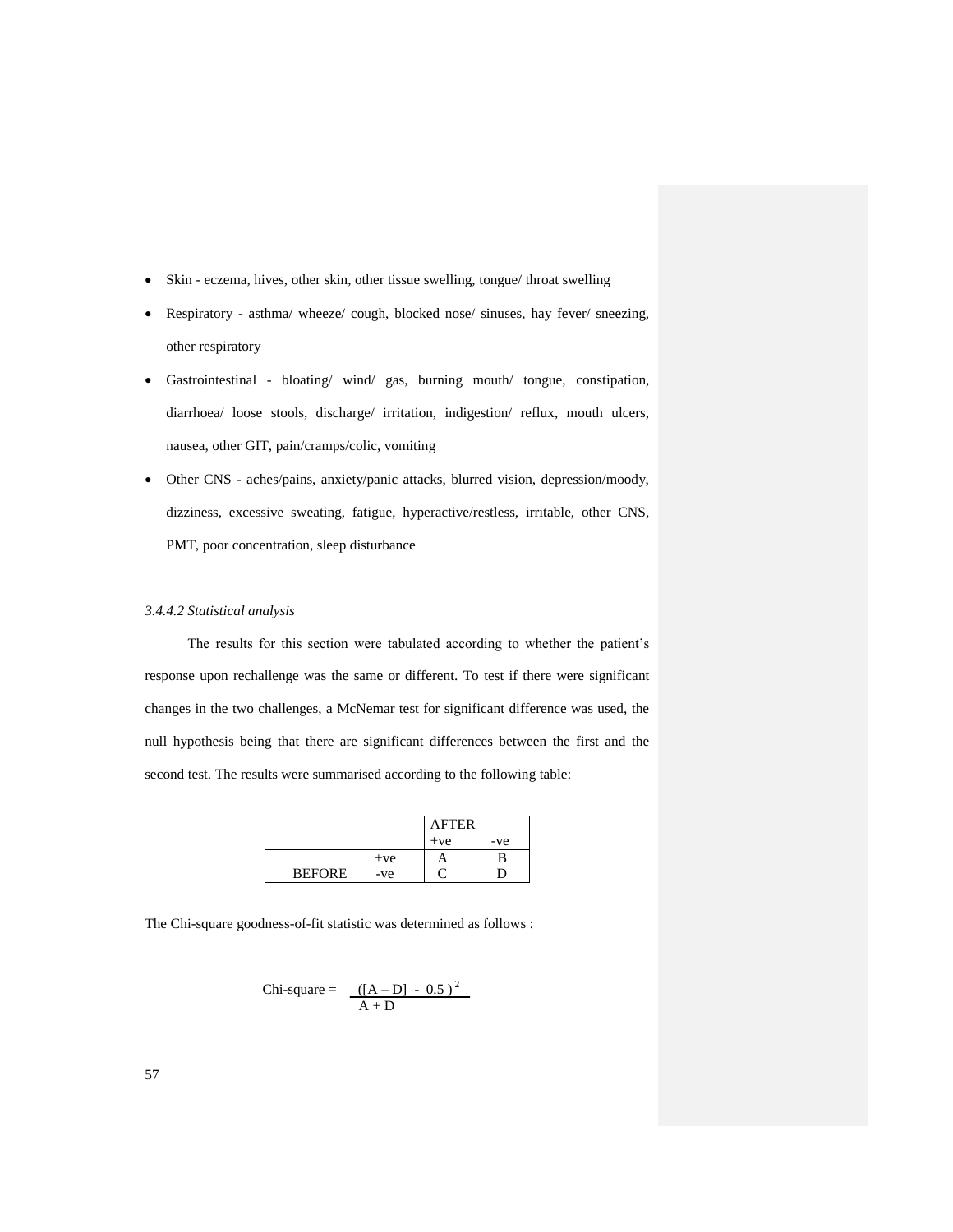One degree of freedom was estimated (at  $\alpha = 0.05$ ) and p-values were derived from tables of the distribution of Chi-square statistics.

For each patient, the results were tabulated in four categories according to their response to the challenges on both occasions: +/+ (when both responses were positive), +/- (when the first response was positive while the second was negative), -/+ (when upon rechallenge a substance gave a positive reaction) and -/- (when no reaction was recorded on both occasions). The null hypothesis was that the challenge findings in each case were due to chance alone. Expected proportions were calculated from the known figures in the group as a whole, assuming the same frequency of positive and negative reactions to occur at random in both the first and second challenge series.

# **3.5 PART 3. DIET CLINICAL STUDY**

### *3.5.1 General remarks*

The procedures followed in this part are the same as those outlined in Section 3.4. Any modifications to this process are outlined below. As outlined in the Introduction section of this chapter (Section 3.2), no results were expected from this study. This study was designed and prepared for future research at the RPAHAU. However, the methods and protocols of this study have been included in this paper because they constitute part of the designing work of the author.

## *3.5.2 Subject selection and study protocol*

Patients coming to the Allergy Unit for the first time were selected for this study. Their medical history was taken by one of the doctors on duty at the Allergy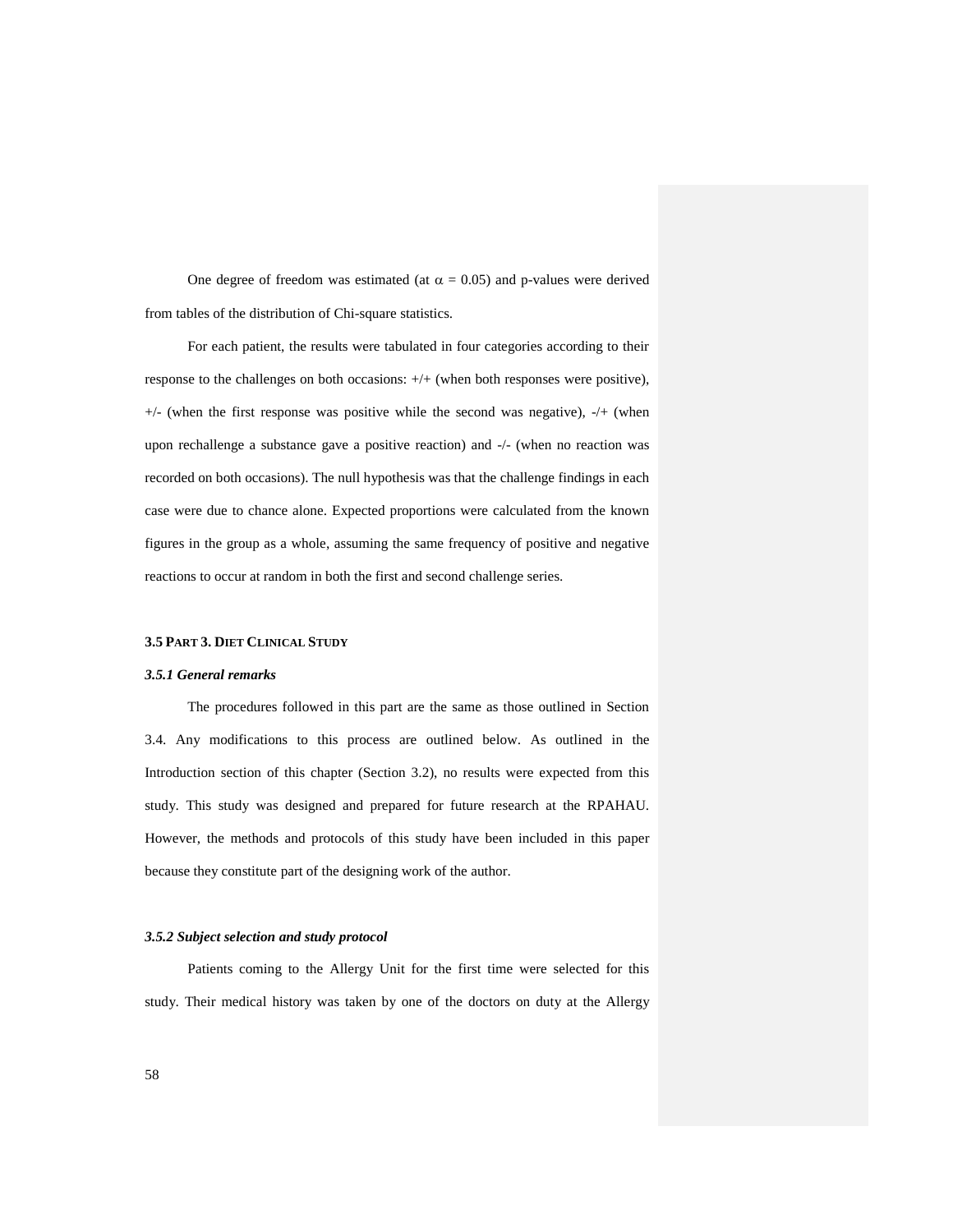Unit. Certain exclusion and inclusion criteria were established and passed on to the doctors for pre-screening.

Exclusion criteria included a past history of asthma, laryngeal/tongue oedema or anaphylatoid reaction (see Appendix 15 Glossary for definitions). Inclusion criteria included age (18 to 65 years), willingness to remain in their normal diet for the duration of the first set of challenges and to modify their diet for the second part of the study.

After an appointment with the doctor, patients were met by one of the dietitians at the Allergy Unit and introduced to the possibility of participating in this research study. An introductory letter and a consent form (Appendix 11) were provided.

Subjects were provided a set of challenge capsules and information regarding their consumption (as in Section 3.4.2.5). They were encouraged to continue in their normal diet while these were consumed.

Hardly any information about diet, sensitivities and symptoms was provided at this point. This was done in order to avoid subject's bias in their diet and perceptions. Once subjects had completed the challenges, results were recorded in the same manner as in the previous section (Section 3.4.4.1).

After at least two weeks on the elimination diet subjects were provided with another set of challenge capsules. This time, information regarding diet, compliance and sensitivities was provided. An outline of this protocol is shown in Figure 3.10.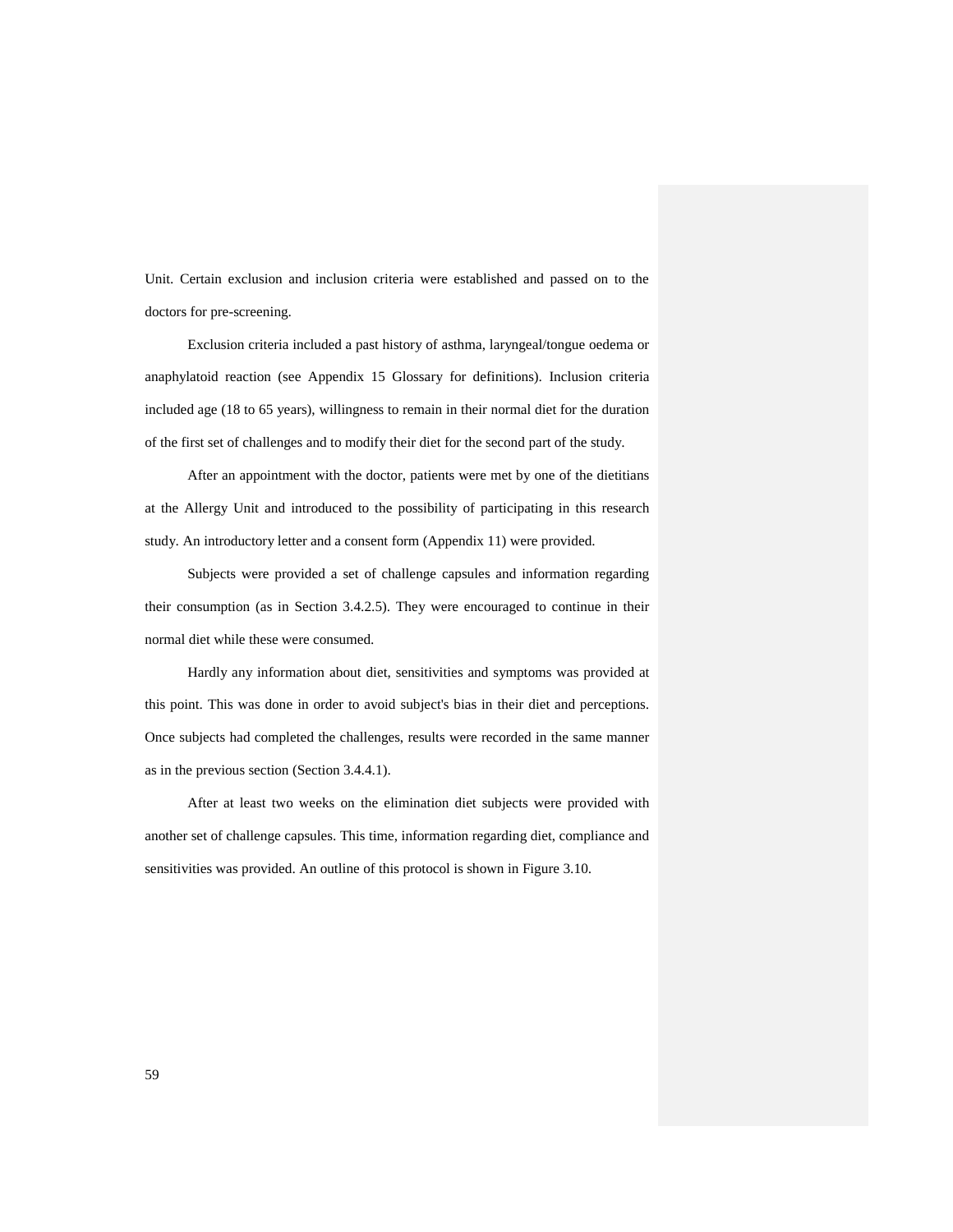

Figure 3.10 Protocol used in diet clinical study

# **3.6 PART 4. MSG QUESTIONNAIRE**

## *3.6.1 General remarks*

The procedures followed involved the design and administration of a short questionnaire. No subject selection was necessary; however, children under 18 and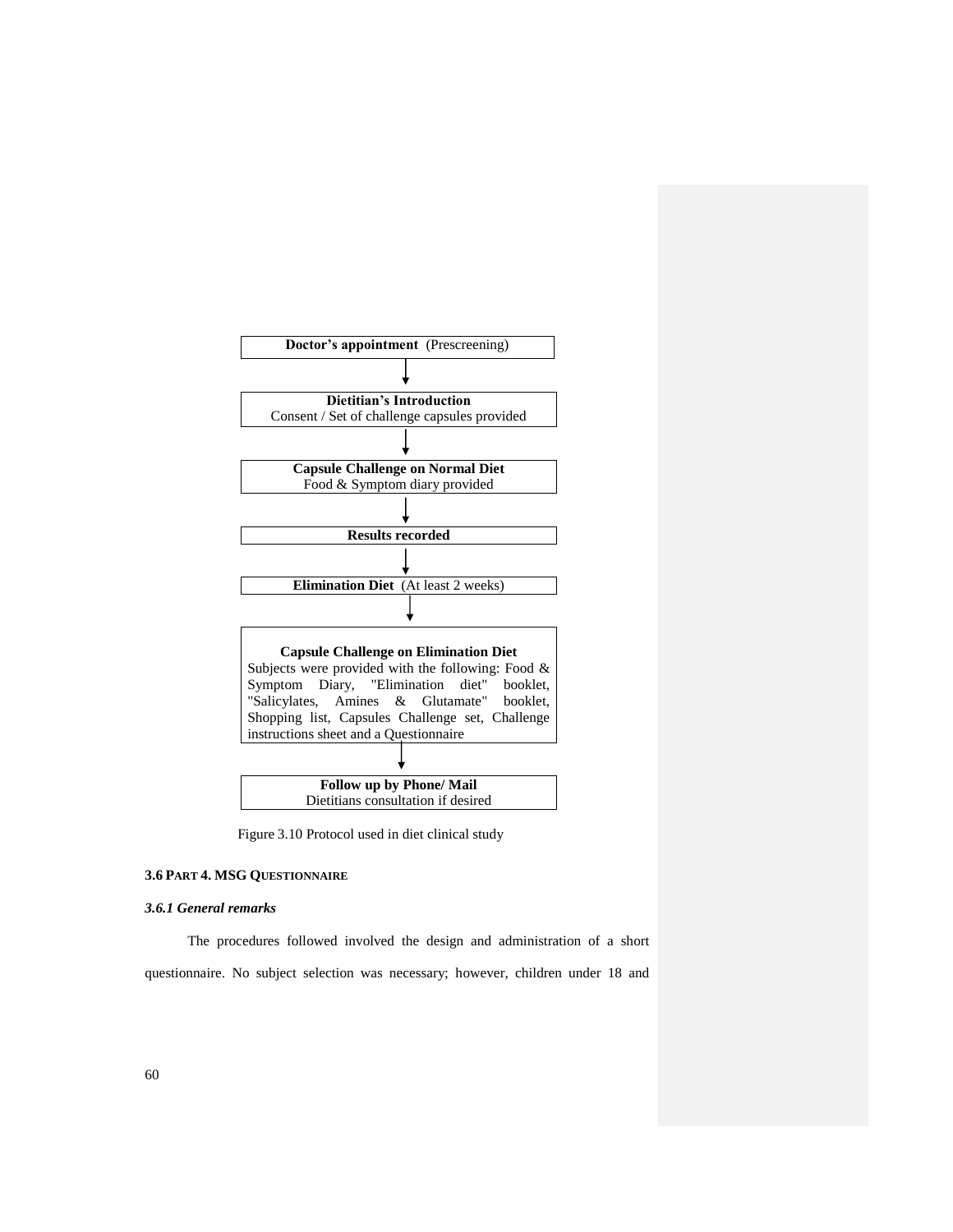adults above 65 were excluded. The questionnaire was anonymous and no further commitment was required from those answering the questionnaire.

### *3.6.2 Questionnaire Design*

The questionnaire was designed and formatted to provide an overview of consumer's knowledge about MSG. Self-reported MSG intolerance and perceived symptomatology were also considered. The questionnaire consisted of seven questions. Question 6, "Do you know what MSG is?" was included in order to be able to assess the kind of knowledge that the population has about MSG. Question 7, "Which of the following foods do you believe contain MSG?" provided further information about natural and added glutamate. A number of "distracters" (foods that do not contain MSG) were included in the list. Questionnaires took between five to ten minutes to be completed.

## *3.6.3 Data analysis*

## *3.6.3.1 Data classification*

Five different subject groups were identified: patients presenting to the Allergy Clinic, patients at the Allergy Unit undergoing research studies, adult volunteers in suburban shopping centres, adult volunteers studying any degree at the University of New South Wales, adult volunteers studying Food Science and Technology at the University of New South Wales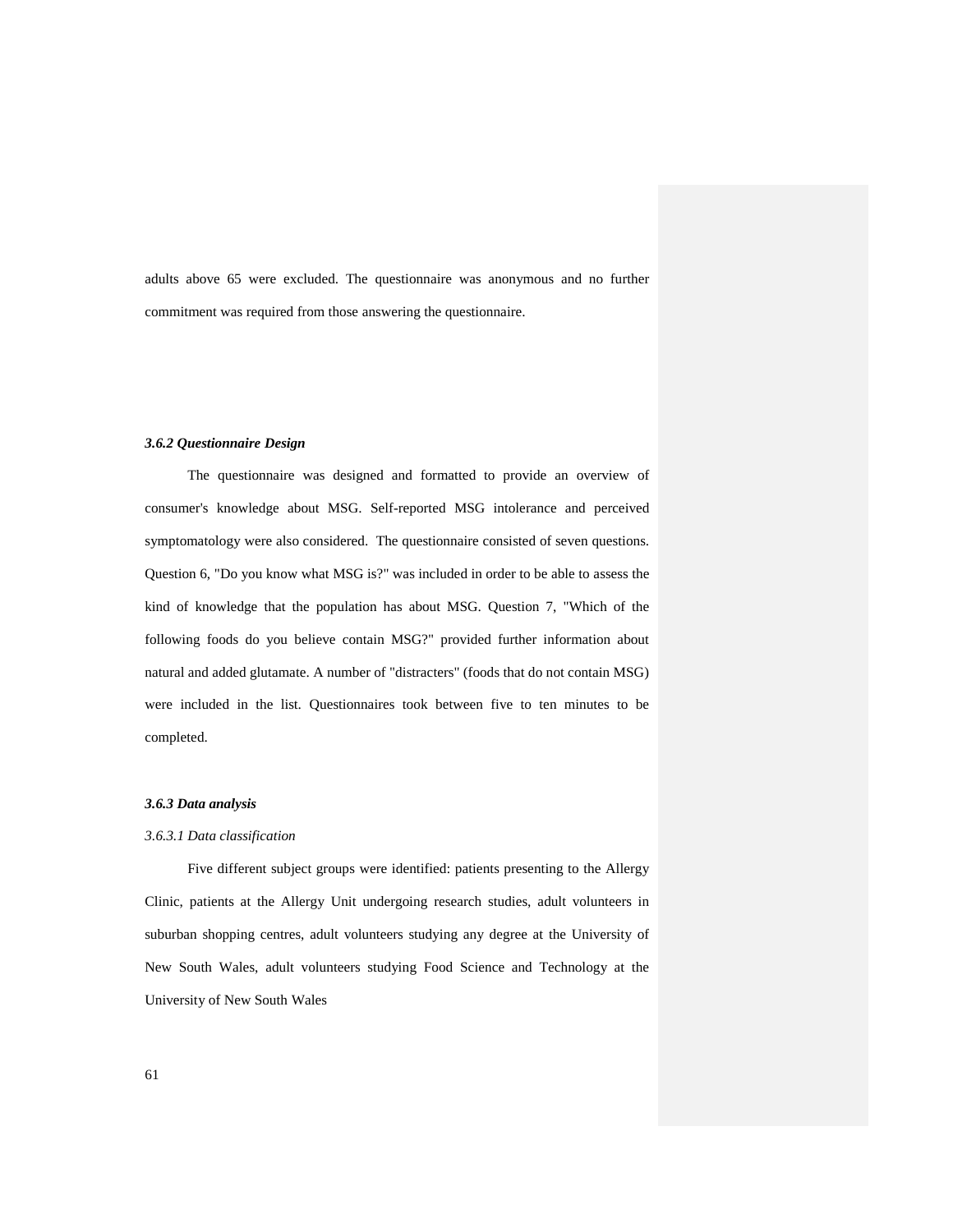For all groups, random sampling was carried out, although it was noted that more females were willing to volunteer than males. For all five groups, the results were incorporated into the Allergy Unit's database (Novell system) for further analysis.

Patient's answers about "What is MSG?" were also classified into ten different categories: (1) miscellaneous (incorrect), (2) flavour enhancer, (3) food additive (unspecified), (4) a salt, (5) monosodium glutamate (know only the name), (6) meat tenderiser, (7) artificial food colouring, (8) food preservative, (9) artificial flavour and (10) correct answer (including both natural and manufactured glutamate)

### *3.6.3.2 Statistical analysis*

All results were tabulated as percentages and the relevant sections graphed. Mean values between the different groups were compared.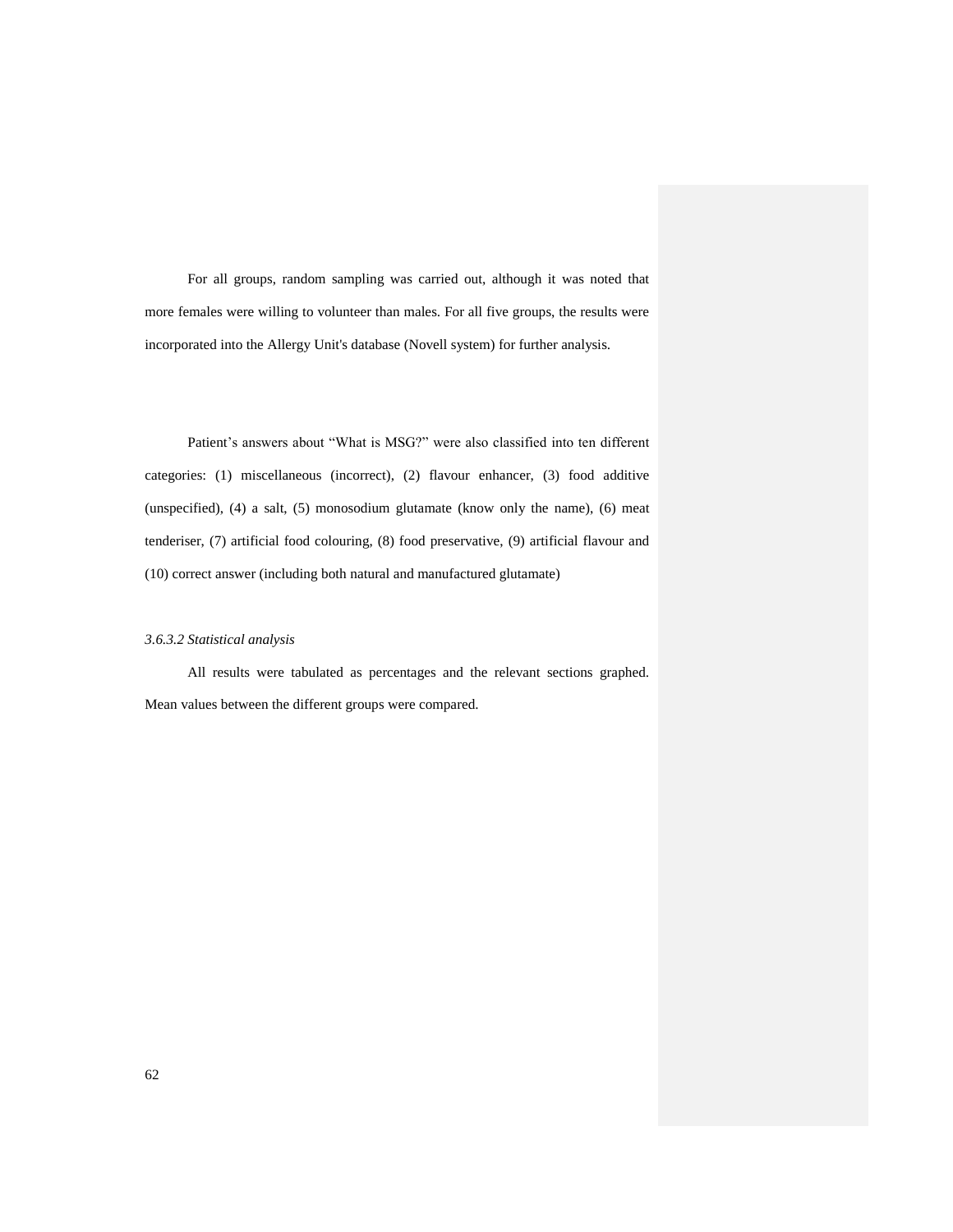# **CHAPTER 4. RESULTS AND DISCUSSION**

# **4.1 PART 1. DATABASE STUDY**

For the selected population, the proportion of patients reacting to each challenge was tabulated (Figure 4.1). As expected, the proportion of patients reacting to MSG was the largest when compared with all other challenge substances. This is not surprising, as these patients were selected from the RPAHAU on account of their having being challenged with MSG.

Figure 4.1 Proportion of patients reacting to challenge substances

However, this does not indicate that these patients presented with symptom complaints about MSG; rather, they presented to the Clinic with diverse symptoms presumably associated to the consumption of food. Generally, of those who seek treatment at the RPAHAU, 40% to 50% do not recognise any specific chemical trigger before food challenge.

The "colours" capsule challenge had the second largest proportion of positive challenge responses.

This result cannot be counted as completely valid because it includes challenges from the last ten years and the substances tested have changed since then. In the current set of challenges tartrazine and brilliant blue are used while erythrosine (green) and sunset yellow were utilized in previous years. This proportion, though high, could represent an uneven distribution of responses. It is expected that the different colours would have a different response rate. Further research could confirm this expectation. In a previous study (Loblay & Swain, 1985) it was noted that the reactivity of selected clinical patients to food colourings was very similar. In this study it was noted that those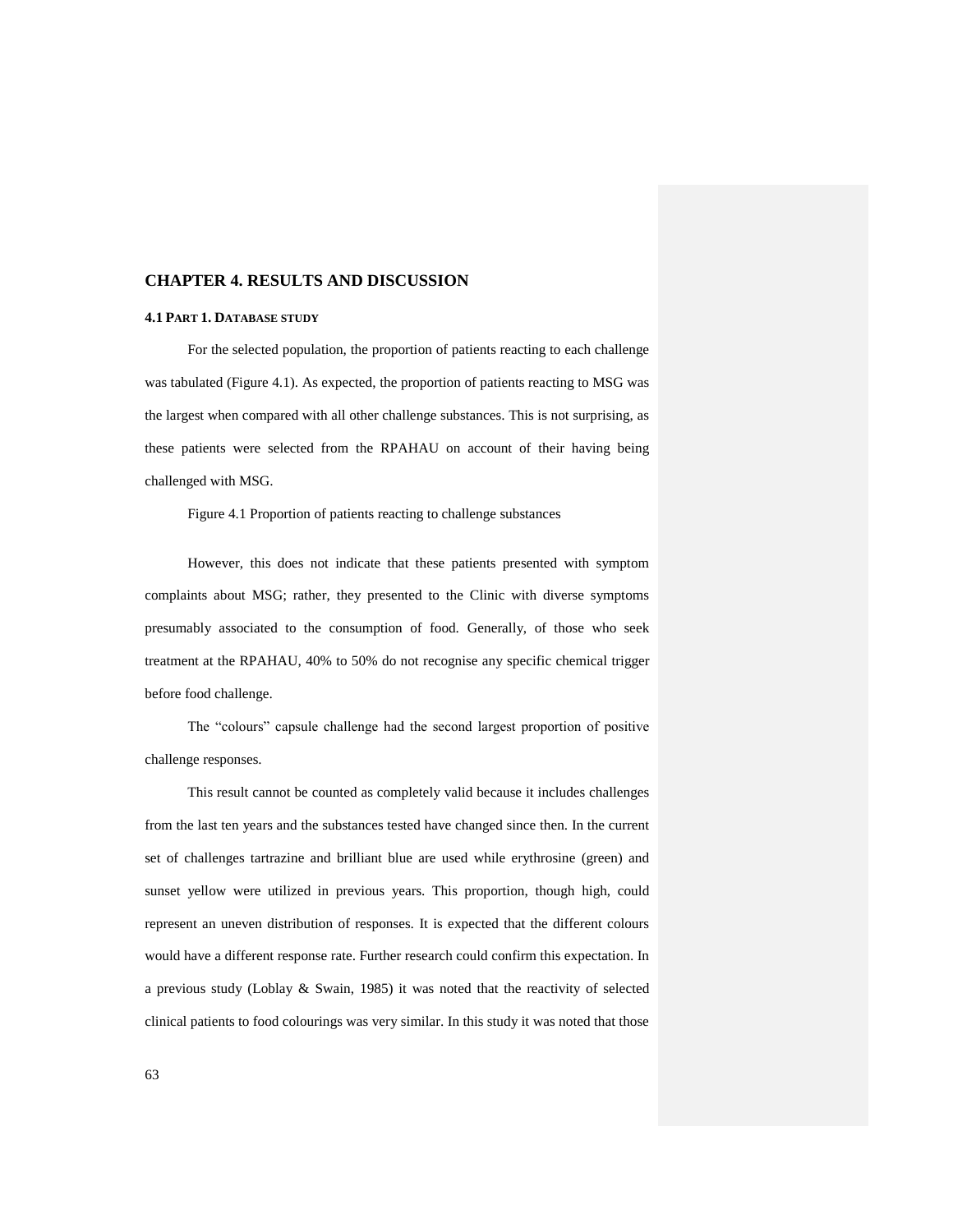who reacted to tartrazine also reacted to erythrosine and sunset yellow. This result, however, represents the outcome of a very specific subset of the population and needs further confirmation.

The response rate for the placebo (sucrose) was 36%, which represents one third of the patients assessed. Though the reasons underlying this high response rate are diverse, they can be partially attributed to the selection parameters of the inclusion criteria. Some of the reasons for this outcome have been listed as follows:

- None of the patients had asthma, or a history of anaphylaxis or angioedema. Thus GIT/ CNS symptom subjectivity may have clouded the outcomes,
- An incomplete resolution of symptoms on the baseline elimination diet could have affected the amount of "background noise" during capsule challenge; this fact would increase the rate of placebo reactivity,
- The existence of subjective confounders could affect the outcome of the challenge. Although subjects were chosen keeping in mind their ability to be objective, it is hard to expect complete adherence to the protocol. For example, subjects who do not comply with the diet will have a higher rate of reactions.

Those patients who had a positive reaction to MSG also had a positive reaction to at least one other challenge compound (Figure 4.2). No one reacted only to MSG. This finding is of major importance in terms of dietary and medical management. Patients presenting food sensitivities are prone to react to more than one chemical substance, and they therefore need to avoid a wide range of foods and medicines.

Figure 4.2 Response rate of patients who reacted to MSG and other substances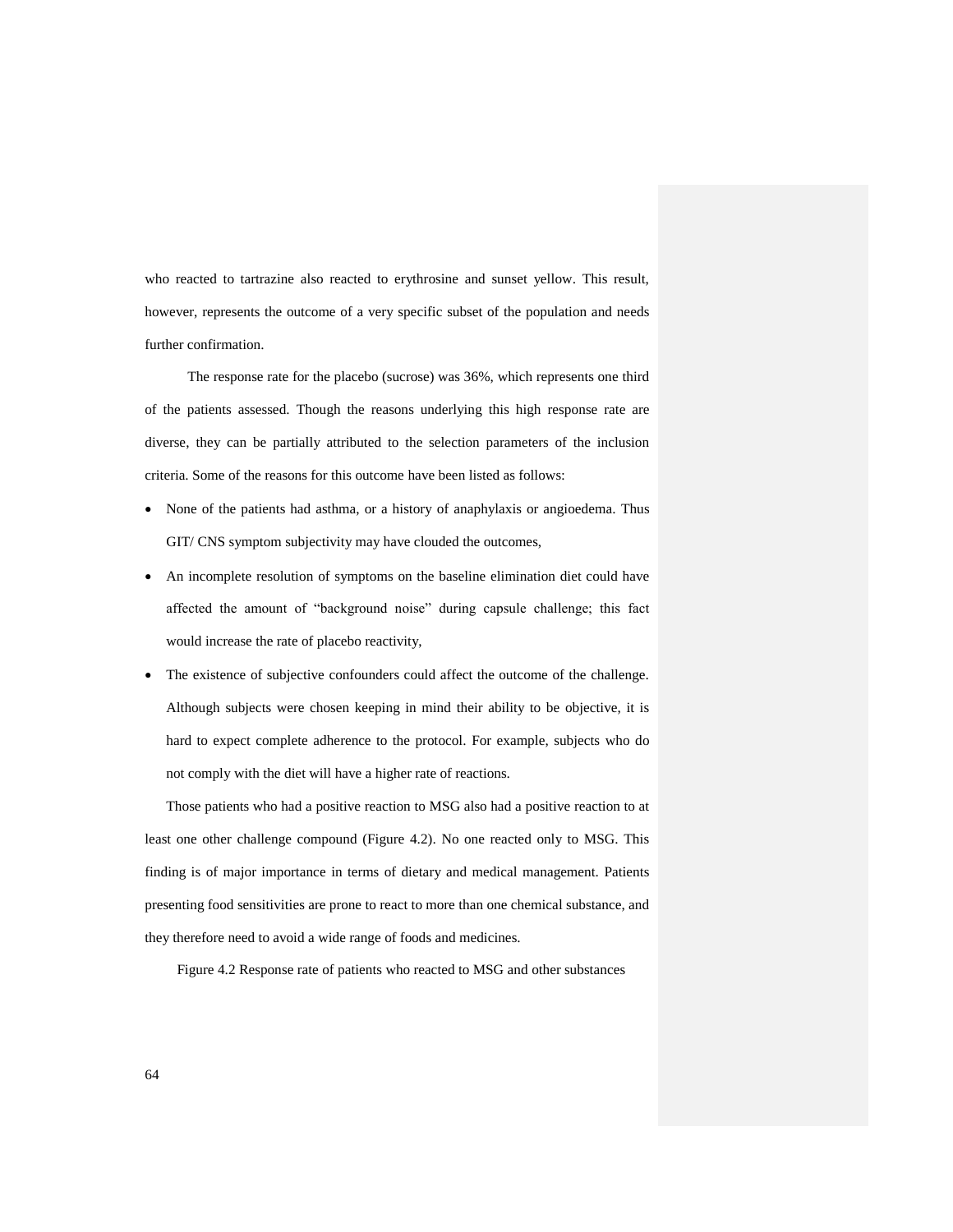A chi-square test was carried out on the reactivity rates of these substances and MSG. It was noted that a correlation exists between these substances and MSG (Appendix 12).

Of all those subjects that reacted to MSG, 43% also reacted to colours, 40% also reacted to salicylates and preservatives and 37% also reacted to propionates. It is interesting to note that artificial colours were the substances responsible for the most adverse reactions after MSG. This phenomenon, although identified in clinical observations, has not been linked to any toxicological and/or biochemical study.

In fact, the chemical, physical and biological nature of these two compounds has previously been believed to be totally unrelated.

In terms of symptoms, those involving the gastrointestinal system were the most common (Figure 4.3), followed by headaches and other CNS manifestations. Skin disorders were the least common, although MSG seemed to exhibit a higher proportion of skin reactions than other substances. Respiratory manifestations were mostly reported after the consumption of propionates and preservatives.

Figure 4.3. Symptom response rate of the different challenge substances

The consumption of MSG was observed to elicit more than one type of symptom. When MSG intolerance was first described (Kwok, 1948), certain symptoms (numbness of the back, general weakness and palpitations) were associated with this additive. Later, in 1995, FASEB expanded this list of symptoms to include unstable asthma, atopic dermatitis, headaches, facial burning and abdominal pain. In the present study, it has been observed that besides the already mentioned manifestations, there are other symptoms associated with MSG intolerance.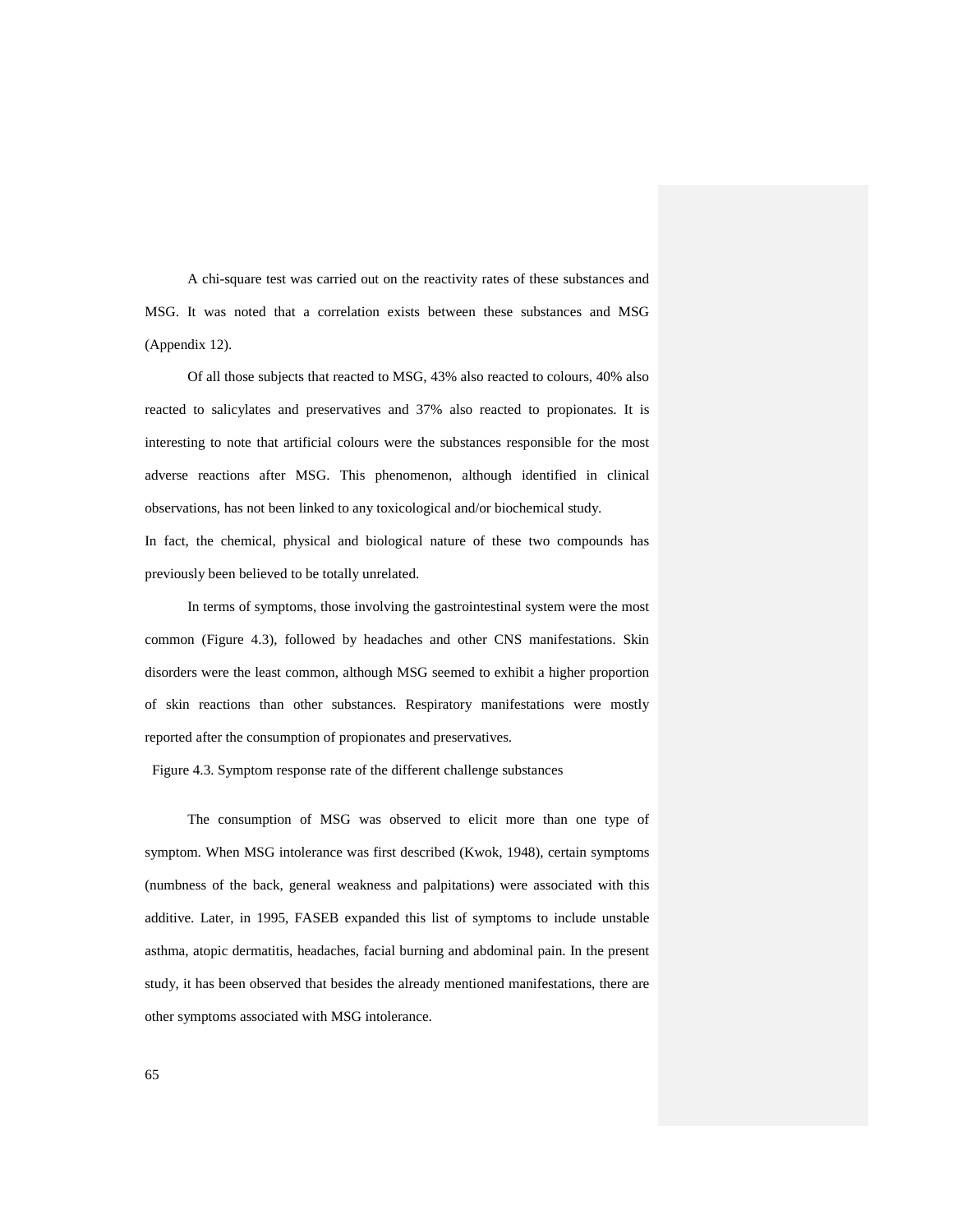These include blocked nose/ sinus problems, constipation/ diarrhoea, indigestion/ reflux, nausea, mouth ulcers and vaginal irritation. For these symptoms to be included under the current "MSG symptom complex" (FASEB, 1995) further confirmatory tests need to be carried out. As with other food intolerances, the association between symptoms remains unsolved. The nervous system has been suggested as a possible link between these symptoms. Although only a hypothesis, it is possible that these substances might trigger a reaction in the finer nerve endings of the different systems and thus provoke a multifactorial response (Loblay, personal communication, 2001).

# **4.2. PART 2. RECHALLENGE CLINICAL STUDY**

At the time of writing, the results of 14 patients had been collected. The proportion of patients who had the same response before and after challenge was larger (83%) than that of patients who did not (17%). These results were collated in Figure 4.4.

Figure 4.4. Overview of results from those patients who underwent capsule rechallenge.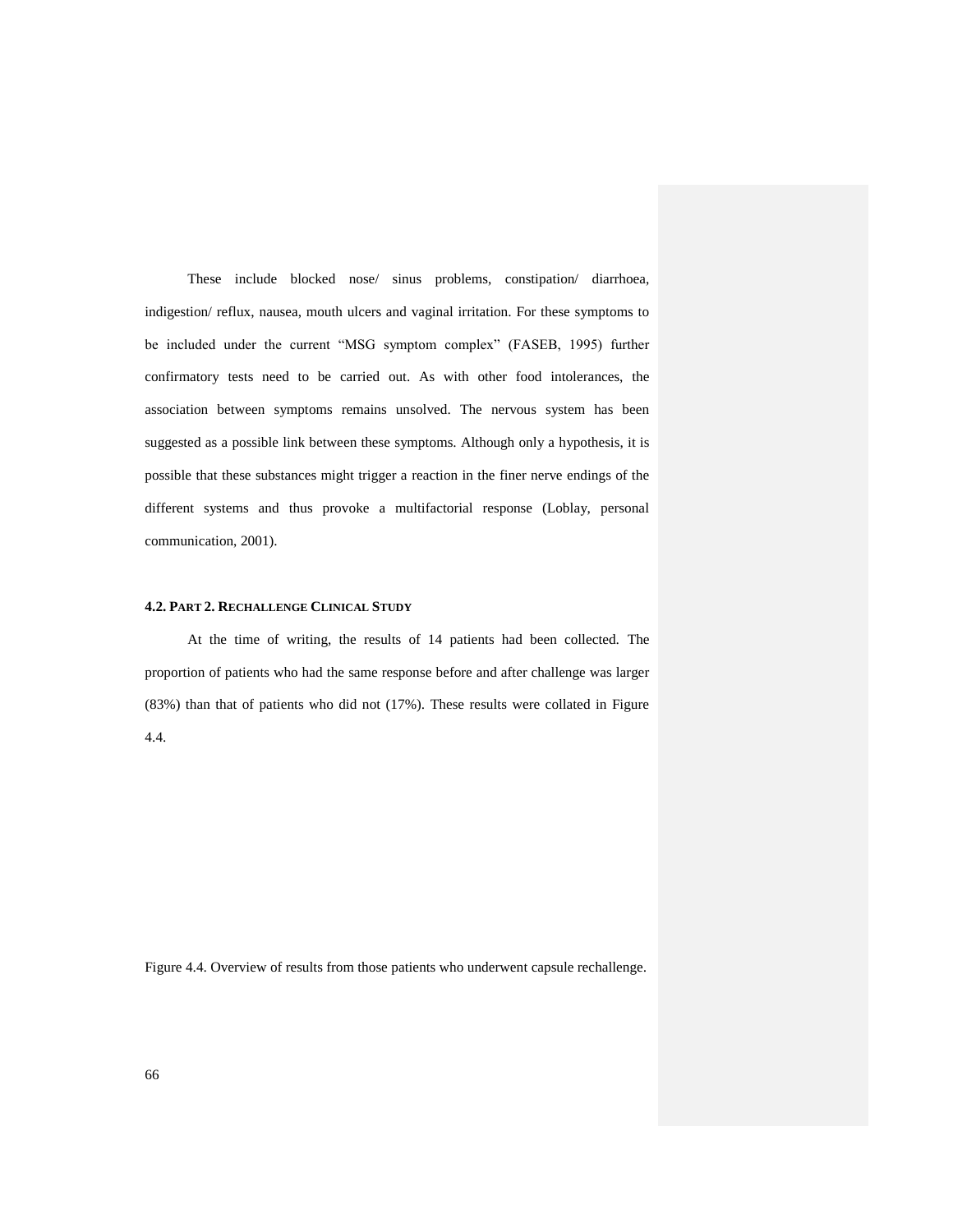As can be observed, in the majority of cases the results were reproduced. This was further verified using McNemar"s test for significant changes. By calculating the chi-square value (Appendix 13), it was confirmed that there were no significant changes between the first and the second set of results. Thus it can be concluded that the DBPCFC procedure followed at the RPAH Allergy Unit gives reproducible results.

A significant proportion of subjects (12%) reacted to the challenges the first but not the second time. This could be due to experimental errors or to the fact that food intolerances (like true food allergies) can subside with time.

Only 4% of those rechallenged experienced reactions in the second trial after having had no response in the first one. This situation was only encountered in the "colours" and "amines" challenges. As mentioned before, the "colours" challenge has experienced changes in composition in the last ten years.

Thus it is possible that two subjects have been challenged with different substances than those used ten years ago. Reactivity to amines could reflect changes in food sensitivity or, as with the placebos, false negatives.

### **4.4. PART 4. MSG QUESTIONNAIRE**

### *4.4.1 Survey Data of the population as a whole (n= 224)*

A total of 224 volunteers were examined, 73% of which were females. The average age of the volunteers was 26 years. The observation that a greater proportion of females offered to complete the questionnaire could be associated with the fact that, as published in the literature, food intolerances are approximately twice as common in women (Loblay et al, 1991). Furthermore, both the Allergy Unit and the UNSW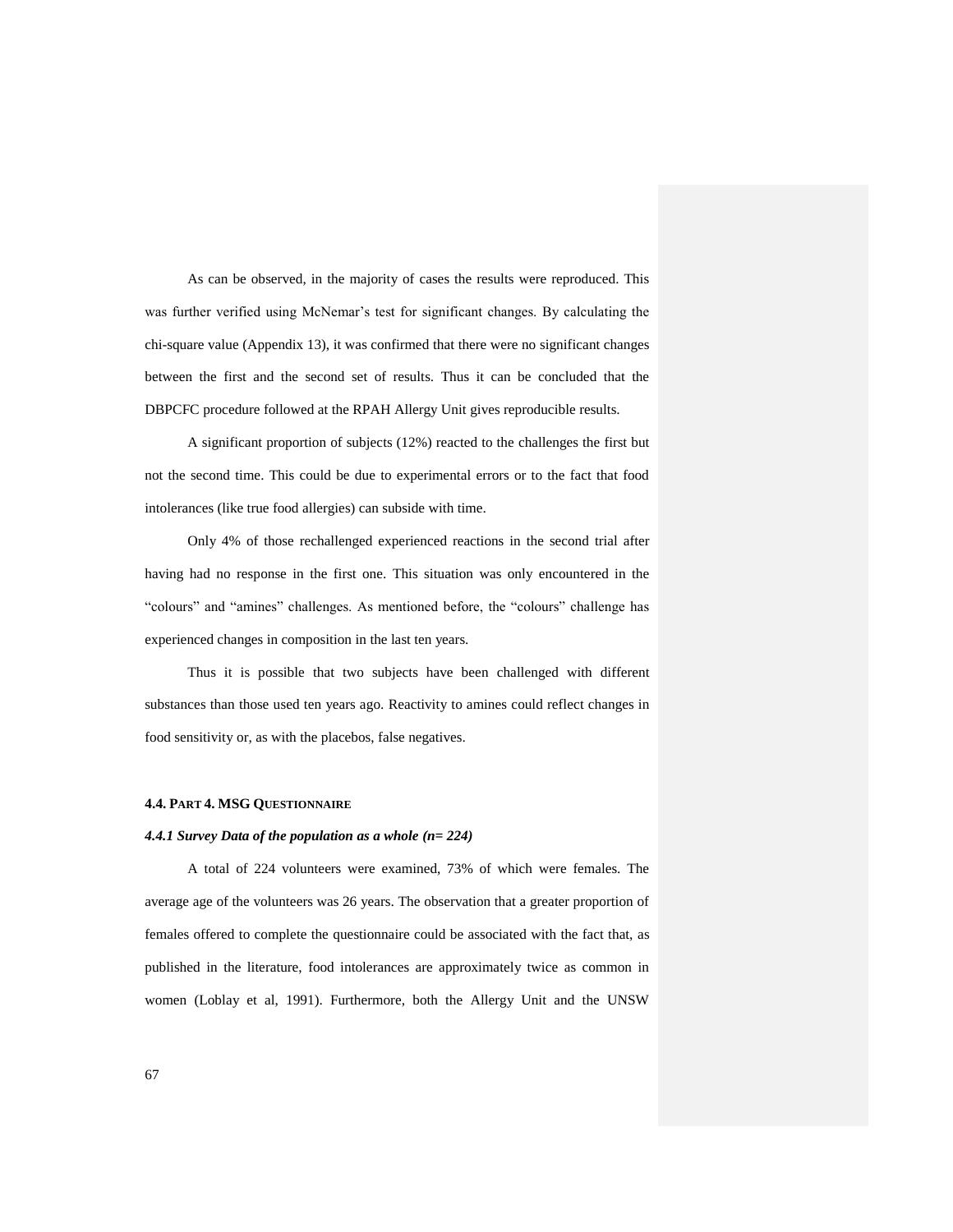Department of Food Science and Technology has more female staff and students respectively.

In the present study, the proportion of volunteers who self-reported any kind of food sensitivity (Figure 4.5) was larger than that reported in the literature (Metcalfe, 1997; Vatn 1997; Young, 1997). According to these authors, the real prevalence of food intolerance does not exceed 3%. However, the perceived prevalence of food sensitivity has been estimated to be larger than 27% (Yeung et al, 2000).

### Figure 4.5. Self-reported reactivity (%) to food substances

The most common self-reported food sensitivities were in the category of "other foods". More than fifty foods were reported as causing food sensitivity: alcohol, amines, salicylates, chocolate, coffee, avocado and eggs being the most common. Others included banana, onion, seafood, mushrooms, nuts, kiwifruit, butter and chili.

Of the single items listed in the questionnaire, MSG had the highest rate of responses. Overall, MSG was the second most common self-reported food sensitivity (26%), followed by milk and preservatives (25% each). Such a high rate of self-reported MSG intolerance has not previously been recorded in the literature. However, it is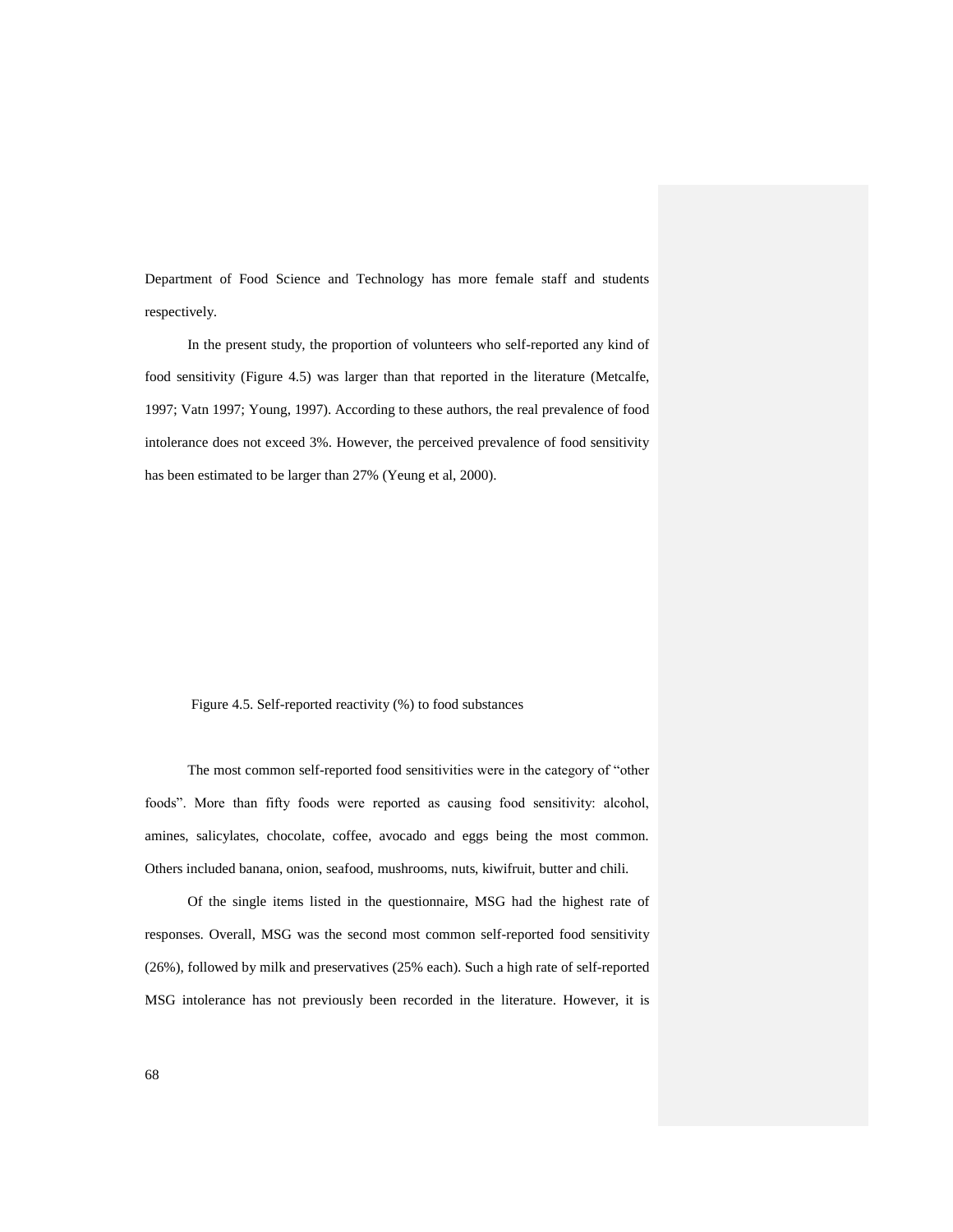important to note that a large portion of the population assessed (41%) had had some contact with the Allergy Unit at RPAH, introducing a possible bias into the figures. A similar point can be made with regard to the self-reported prevalence of sensitivity to milk and preservatives. Interestingly self-reported sugar sensitivity was the least common.

With respect to symptoms, wind and bloating was reported to be the most common symptoms associated with food consumption (42%) followed by diarrhoea/ constipation (38%).

Fatigue was often identified (39%), but was not associated with food. Of the symptoms which were reported to occur "rarely and/or never", eczema was the symptom most frequently not associated with food (77%), while "nausea/vomiting" had the largest proportion of food associated symptoms (7%).

When asked if they knew what MSG was, 71% responded affirmatively while the remaining 29% had no knowledge about this substance. This figure is quite remarkable, as it means that more than one in four subjects do not know anything about this food additive. Of those who claimed to know what MSG is, only 6% knew how to define correctly the substance (Figure 4.6).

Figure 4.6. Classification of MSG definitions as seen by the surveyed population

MSG is the sodium salt of glutamic acid, and is probably the most common amino acid in nature. While the lay population could not be expected to know the exact nature of this compound, it is important that its natural occurrence is not overlooked.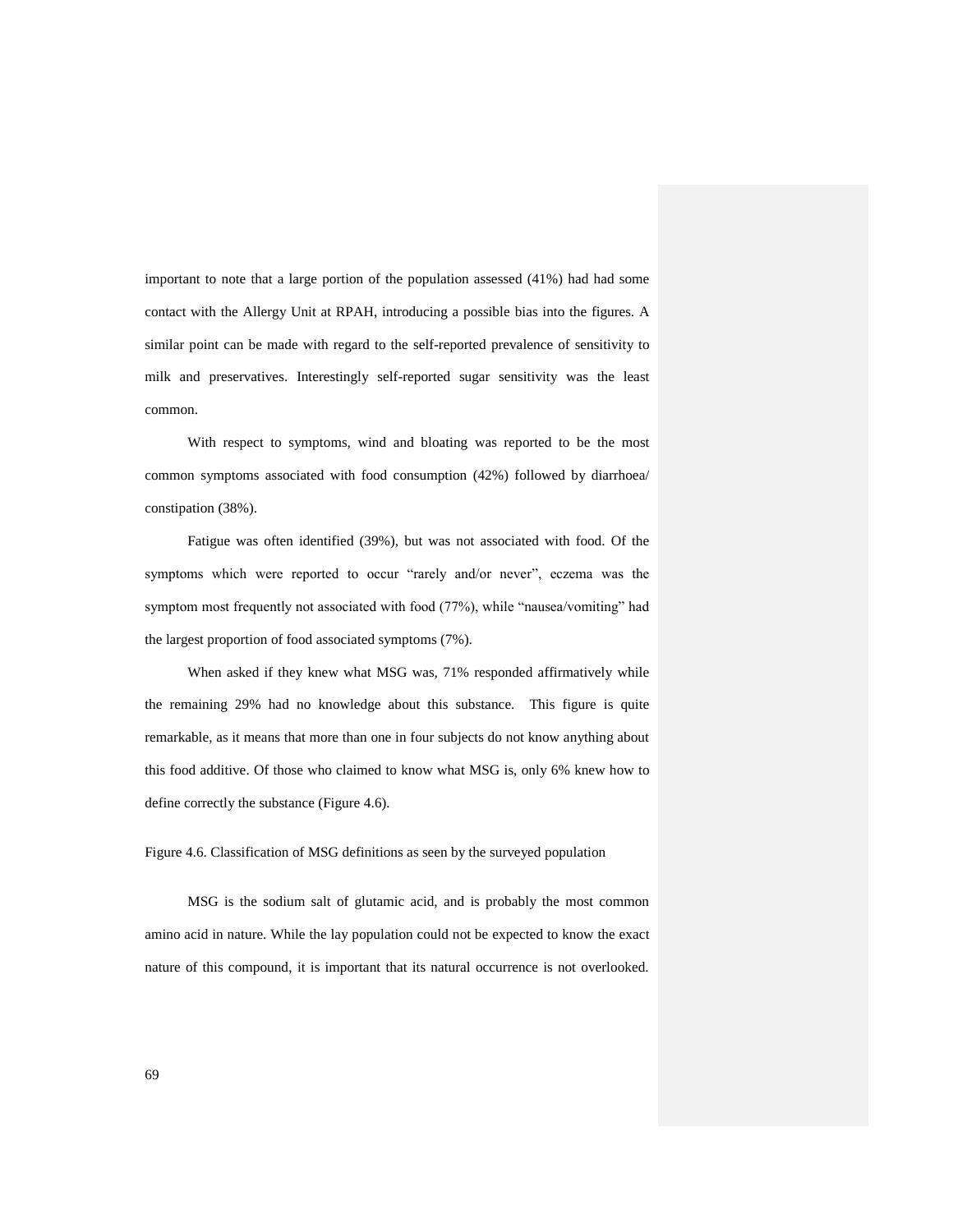Thus, a correct answer was scored when a subject was able to mention both MSG as an added flavour enhancer and as the natural component of some foods.

Of the total population 11% gave a "miscellaneous" answer. This category was used to indicate those answers which expressed unclear or incomplete concepts. Some of these included "an amine", "found in Chinese foods", "found in tomatoes", "only healthy in moderation", "a white powder", "made from plants", "a poison" and "a yeast".

The majority of subjects believed MSG to be an additive or a flavour- enhancer (70%). This suggests that MSG is best known as a "manufactured" ingredient rather than as a natural substance. From this questionnaire it can also be deduced that the general population has an unclear view about MSG, although it would be advisable to confirm these results with a similar study on a larger scale.

Furthermore, for the benefit of the food industry and health authorities, it would be advisable to conduct a promotional campaign about MSG. This campaign could emphasize two aspects; firstly, the definition of MSG as a natural substance, and secondly to outline the food substances in which MSG is present. By doing this, consumer perception about the safety of MSG will be significantly increased.

The presence of natural glutamate in different foods was also assessed; however, certain subjects did not complete the whole inventory, which seems to indicate that the list provided was too large. In these cases, it was assumed that no answers were given because the subjects did not know the response.

At least 15% of the population seemed unclear about the presence of MSG in foods, although this ignorance could have been compounded by the length of the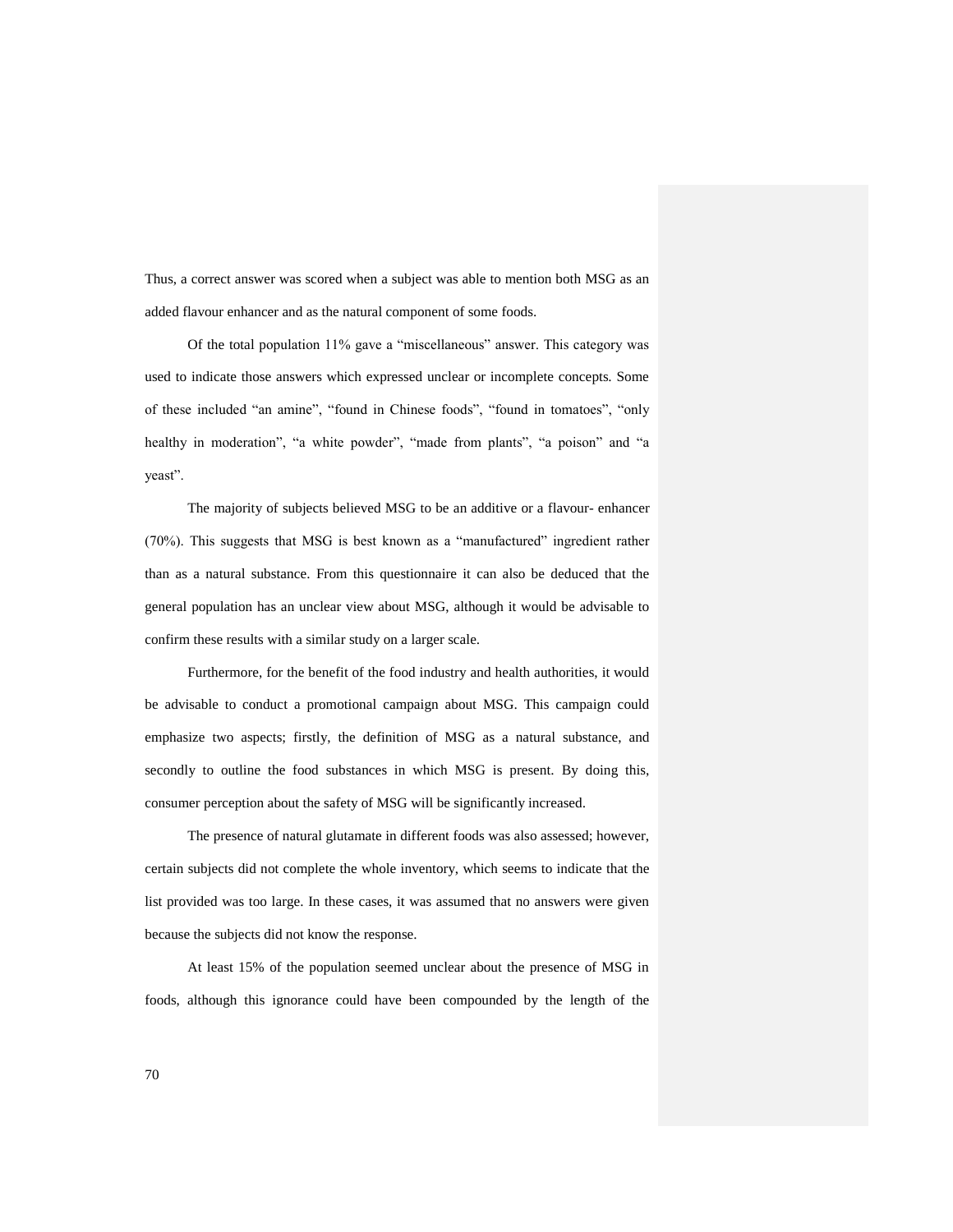questionnaire. The largest proportion of unknown responses was observed in the "Camembert and Brie cheeses" category (49%), followed by the "spearmint chewing gum" option (48%). No evident relationship can be observed between these substances in terms of flavour, manufacture or aspect. Camembert and Brie cheeses have high levels of natural glutamate, but spearmint chewing gum does not contain natural glutamate or added MSG.

Rice was the food most often identified as non-natural glutamate containing (67%). Other foods, which were reported as having no "natural MSG", include milk (61%), corn (59%), broccoli (57%) and grapes (54%). The latter two are rich in natural glutamate. It is noteworthy that most of the answers recorded account for "added MSG", "no MSG" or "unknown answers". The notion of natural glutamate seems foreign for most of the population. In terms of added MSG, "Chinese take-away" was the food most often identified as having added MSG (Figure 4.7). This may reflect the public"s awareness as a consequence of past publicity.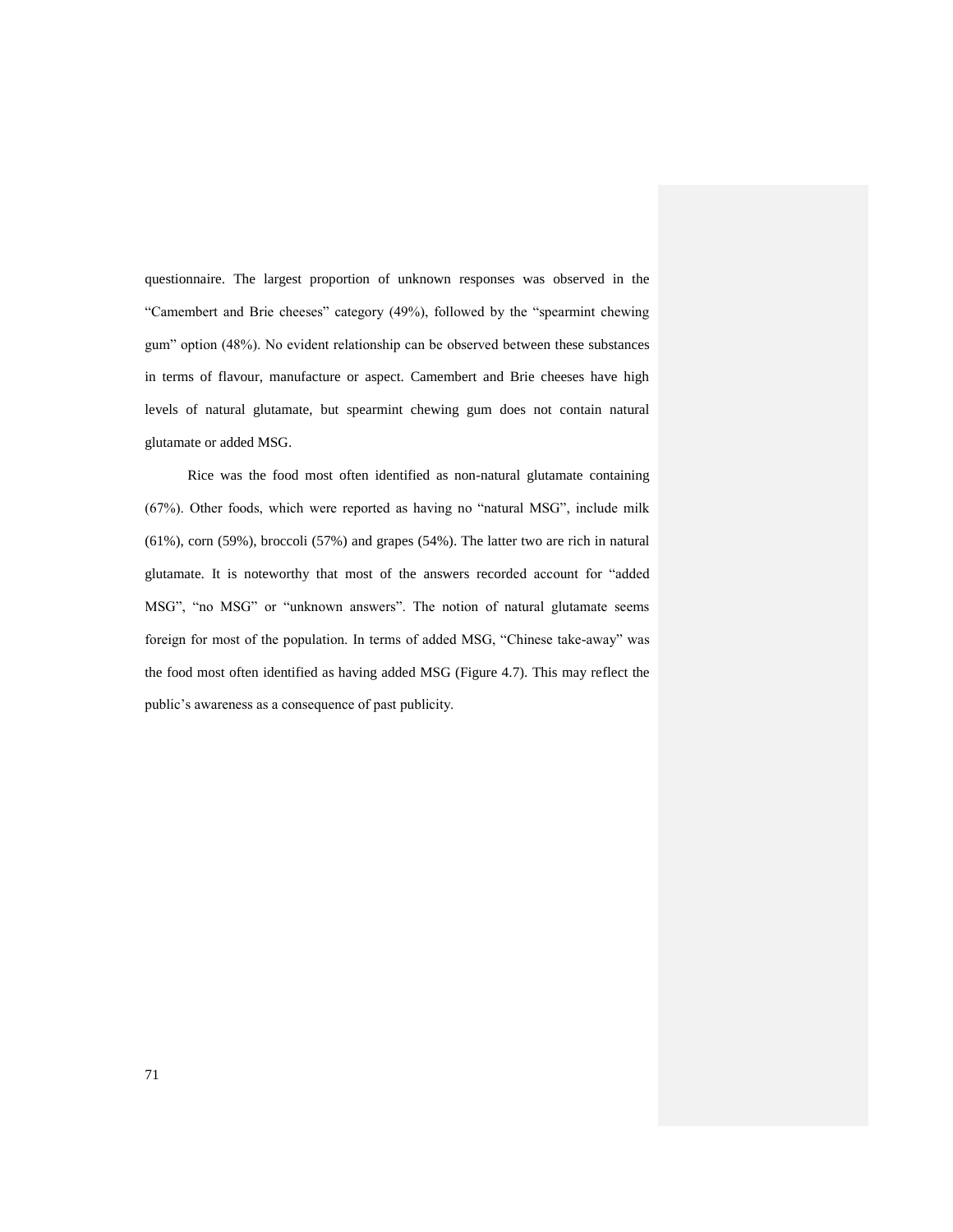Figure 4.7 MSG content of foods as seen by the general population

Meat pies, canned soft drinks and pizza were perceived as containing added MSG, which is rarely the case. Kelp seaweed had a high proportion of "no MSG" answers, however MSG was first identified from this plant and its natural glutamate content is high. This food also had the highest recorded number of unknown responses. This can be attributed to the fact that seaweed is not a common ingredient in Australian cooking.

In conclusion, the population"s perception about MSG seems to be incomplete and unclear. The reason for this is yet to be determined, although it is likely that the cultural and social backgrounds of the subjects influenced their knowledge.

In the design of future studies, the following suggestions can be made:

- Introduce a question about cultural background. It would be interesting to observe differences between those of Asian origin and those who are not.
- With regards to the definition of MSG, it might be better to provide a list of concepts (including all those recorded in this study), so that subjects may be allowed to tick an answer rather than having to write something which may be incoherent.
- For those who claim to be MSG sensitive, it would be rather useful to determine which foods are avoided and to what degree are they excluded from the diet.
- Information about the frequency of symptoms, as well as their nature, could provide useful insights about "real" MSG intolerance.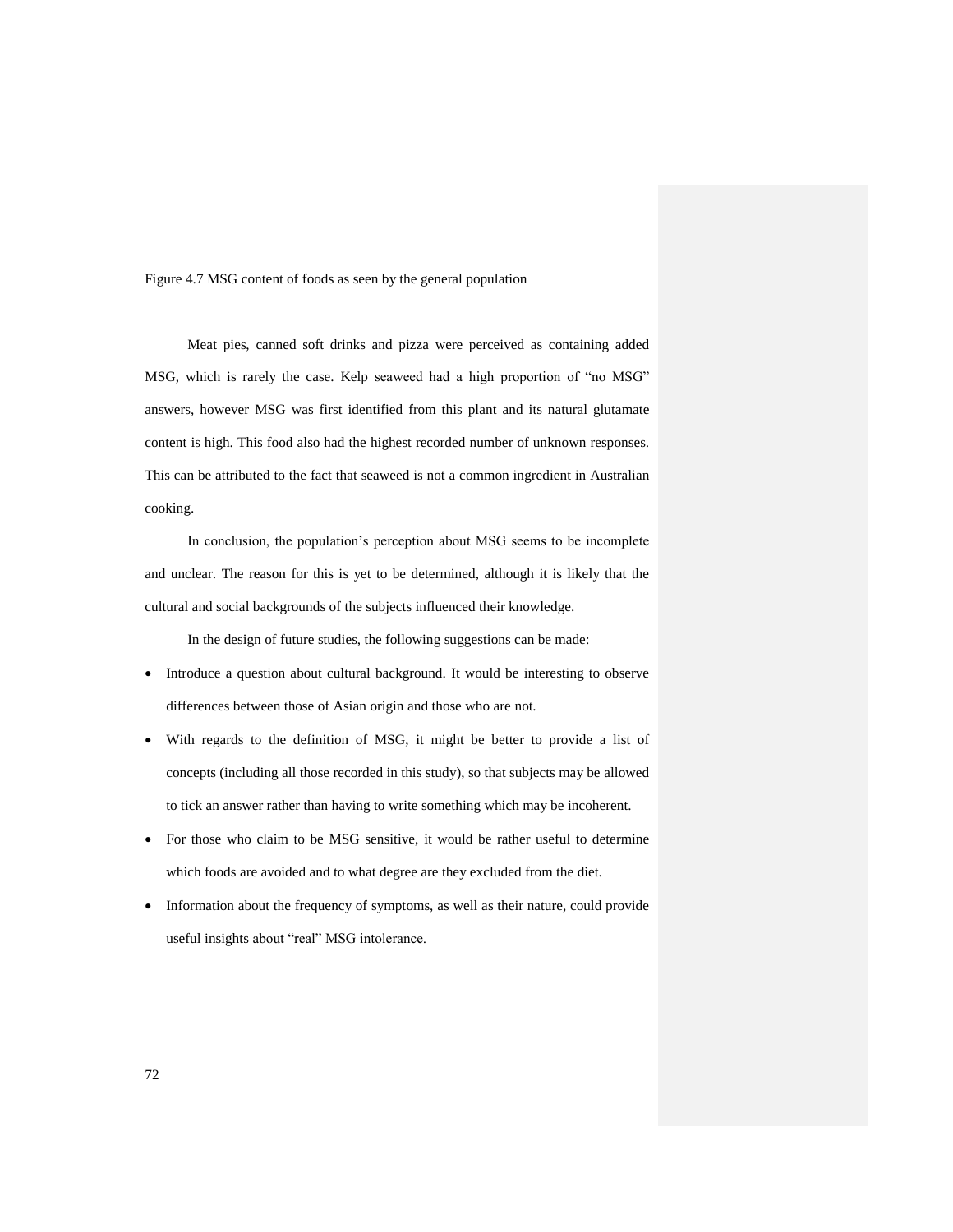- With regards to the symptom list provided, it would be advisable to format it in a different manner, as it was found that many of the subjects did not understand its structure fully.
- Finally, the list of foods provided appeared to be too long for some subjects. It was noted that many subjects selected those foods which had MSG while the rest was left as "unknown". Most people knew that MSG could be added to Chinese takeaway but many of the other foods were left blank or marked as "unknown".

For further studies, it would be advisable to restrict the number of foods by restricting them into some groups such as manufactured foods, fresh foods and foods of Asian origin. This division would make it possible to detect trends over time in the understanding of MSG.

 Another issue that could affect people"s definition of MSG is its flavour. It would therefore be advisable to include a question about the perceived "flavour" of MSG. This would make it possible to consider the relationship between food "tastiness" and MSG content.

### *4.4.2 Data comparison amongst the different population groups*

The number of subjects interviewed in each group was different (Table 4.1). The groups differed in age and knowledge about food and food sensitivities.

Table 4.1 Group population characteristics

Group name Number of Proportion (%)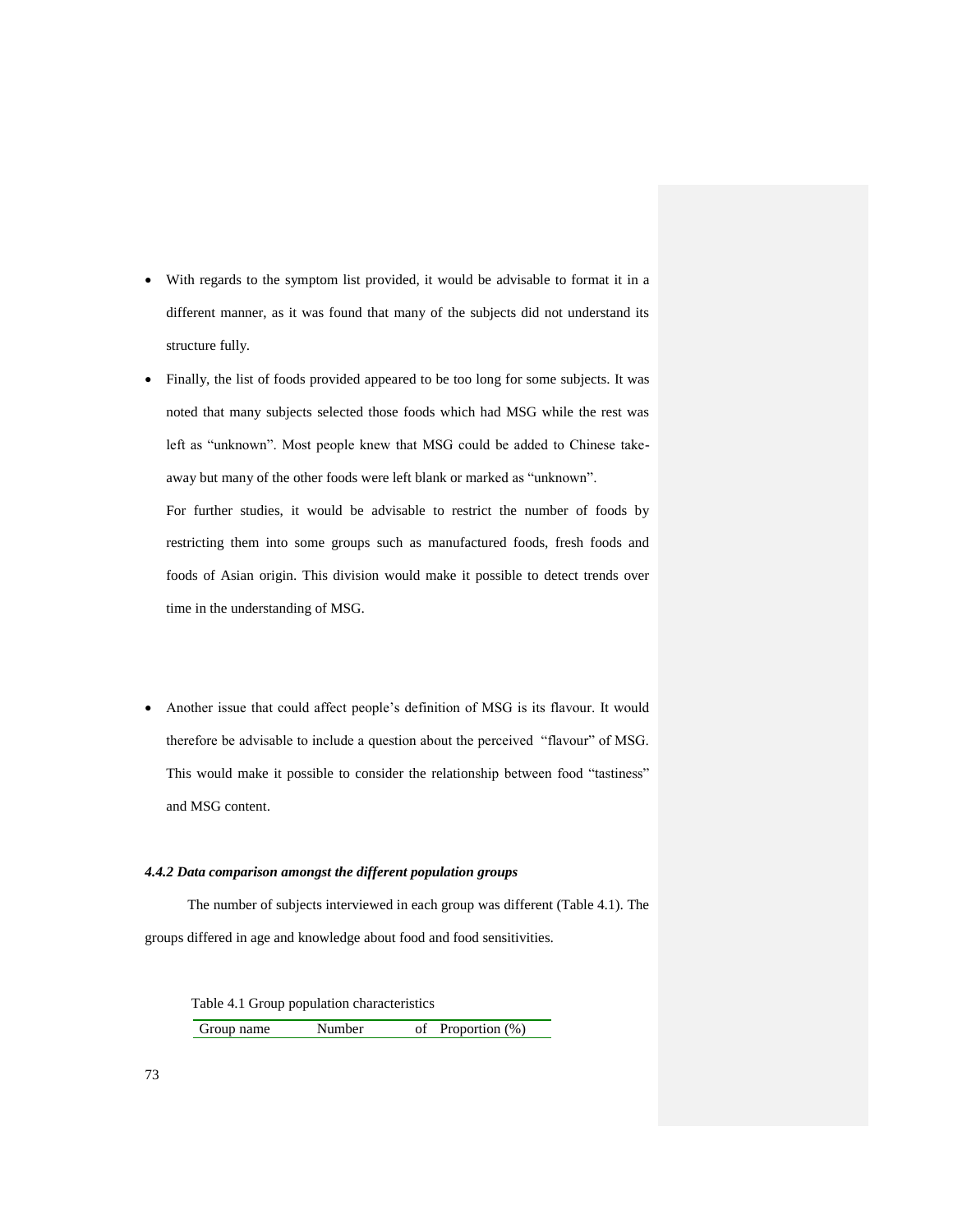|                                    | subjects assessed | with perceived<br>MSG sensitivity |
|------------------------------------|-------------------|-----------------------------------|
| <b>Clinic Patients</b>             | 72                | 22.                               |
| Science<br>Food<br><b>Students</b> | 34                | 7                                 |
| Rechallenge<br>clinical study      | 20                | 14                                |
| Shopping centre                    | 59                | 11                                |
| University<br><b>Students</b>      | 39                | 10                                |

As expected the group with the highest proportion of self-reported MSG intolerance was the clinic patients. This group was interviewed in the waiting room before or after their appointment with the doctor and/or dietitian.

In terms of symptoms, the most common manifestation associated to food was observed to be wind and bloating. This was the case in all the groups interviewed, except for the Food Science students, where diarrhoea was noted to be the most common symptom (Table 4.2).

Table 4.2 Characteristic symptoms associated to the different groups interviewed

| Group Name             | Sometimes/ often is food Sometimes/ | often not food              |
|------------------------|-------------------------------------|-----------------------------|
|                        | related                             | related                     |
| <b>Clinic Patients</b> | Wind/Bloating (44%)                 | Nose/sinus problems $(47%)$ |
| Food Science           | Diarrhoea/constipation<br>(47%)     | Headaches/ migraine (50%)   |
| Rechallenge            | Wind/Bloating $(65\%)$              | Nose/sinus problems (35%)   |
| Shopping<br>Centre     | Wind/Bloating (37%)                 | Fatigue (46%)               |
| University             | Wind/Bloating $(31\%)$              | Muscle joint/ aches (44%)   |

With regards to common symptoms not associated with food, it was noted that, with the exception of the groups associated with the Allergy Unit (clinic and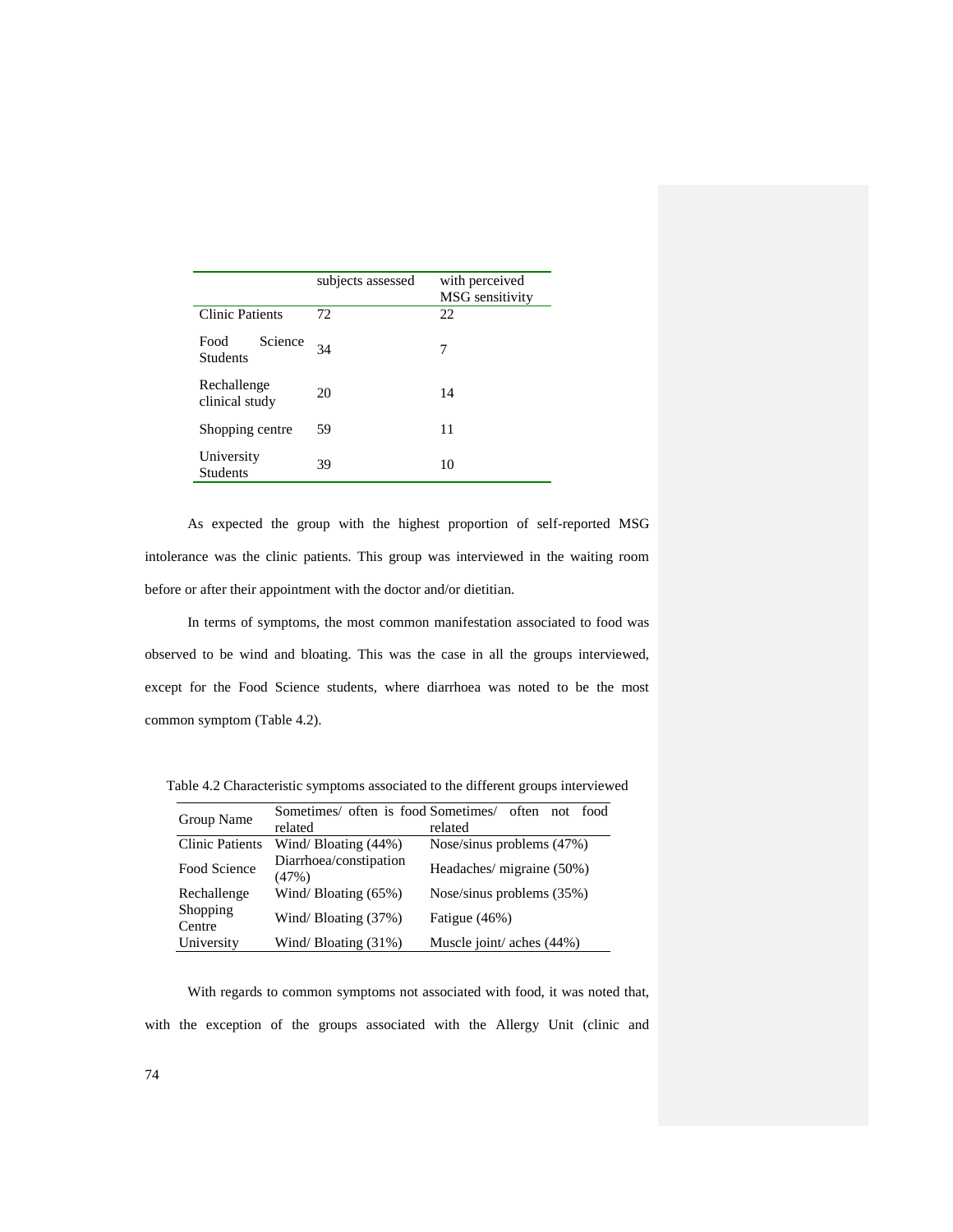rechallenge patients), all other groups had symptoms related to the central nervous system.

Not unexpectedly, those who underwent rechallenge had the highest proportion of subjects who knew what MSG was. However, of this population, 5% did not know what MSG was. This result could have an effect on the DBPCFC, especially in terms of diet compliance.

Figure 4.8 Proportion of MSG knowledge in population subgroups

It was also noted that a high proportion (23%) of subjects presenting to the Allergy Clinic did not know what MSG was. This was surprising, as this particular subpopulation would be expected to have a better understanding of the triggers for food sensitivity. University students doing courses other than Food Science and Technology had the lowest knowledge about MSG. This could be due to their younger age and the nature of their field of study (mostly Arts students). Subjects assessed at shopping centres had a better understanding about MSG than university students did. At first glance, this seems surprising, but this difference could be explained by the publicity about MSG that was released several years ago. The student generation would not have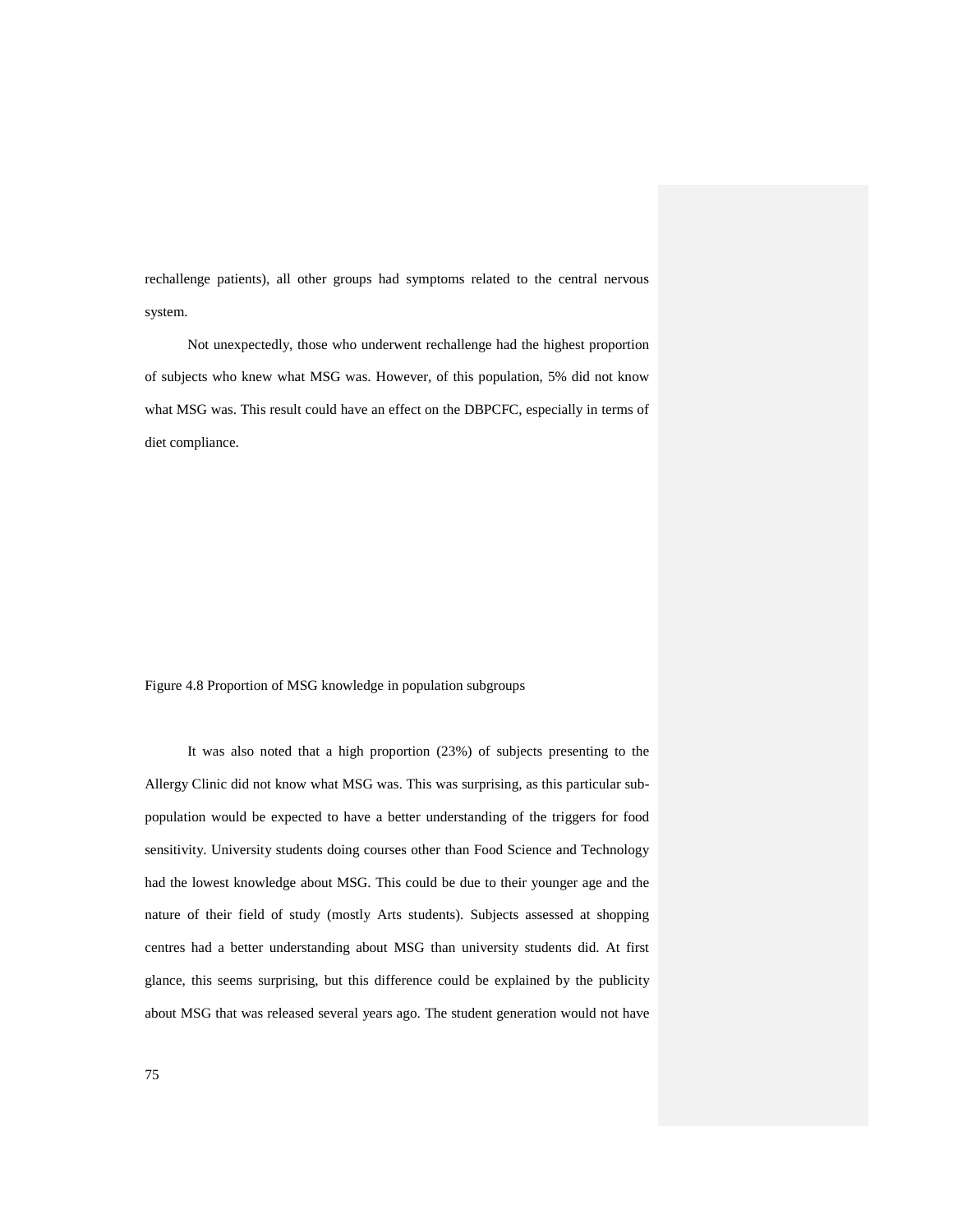been exposed to this information to the same extent as older people surveyed in the shopping centres. In terms of understanding the nature of MSG, those who underwent rechallenge had the highest proportion (35%) of correct answers (Figure 4.9) Figure 4.9 Definition of MSG as seen by the different population groups

No individual in the university sub-group gave a correct definition of MSG. Furthermore, this group was the one with the highest score for the definition of MSG as "a salt". All groups gave high scores for MSG as a "flavour enhancer", but the Food Science and Technology students had the highest proportion of this option as their answer. Unlike other university students, Food Science and Technology students have a training which should facilitate their identification of MSG. However, for some unknown reason, these students were unable to recognise the biochemical nature of MSG (that is, glutamic acid). Either these students were at the beginning of their university training (and thus did not know about MSG at the time of the survey) or their education has been incomplete in some way.

Lastly, the presence or absence of MSG in the listed foods was compared across groups. The proportion of correct answers per group is collated in Table 4.3.

 Table 4.3 Proportion (%) of correct answers as recorded from the different groups

| Group name      | Proportion of correct<br>answers $(\%)$ |
|-----------------|-----------------------------------------|
| Clinic patients | 26                                      |
| Food Science    | 16                                      |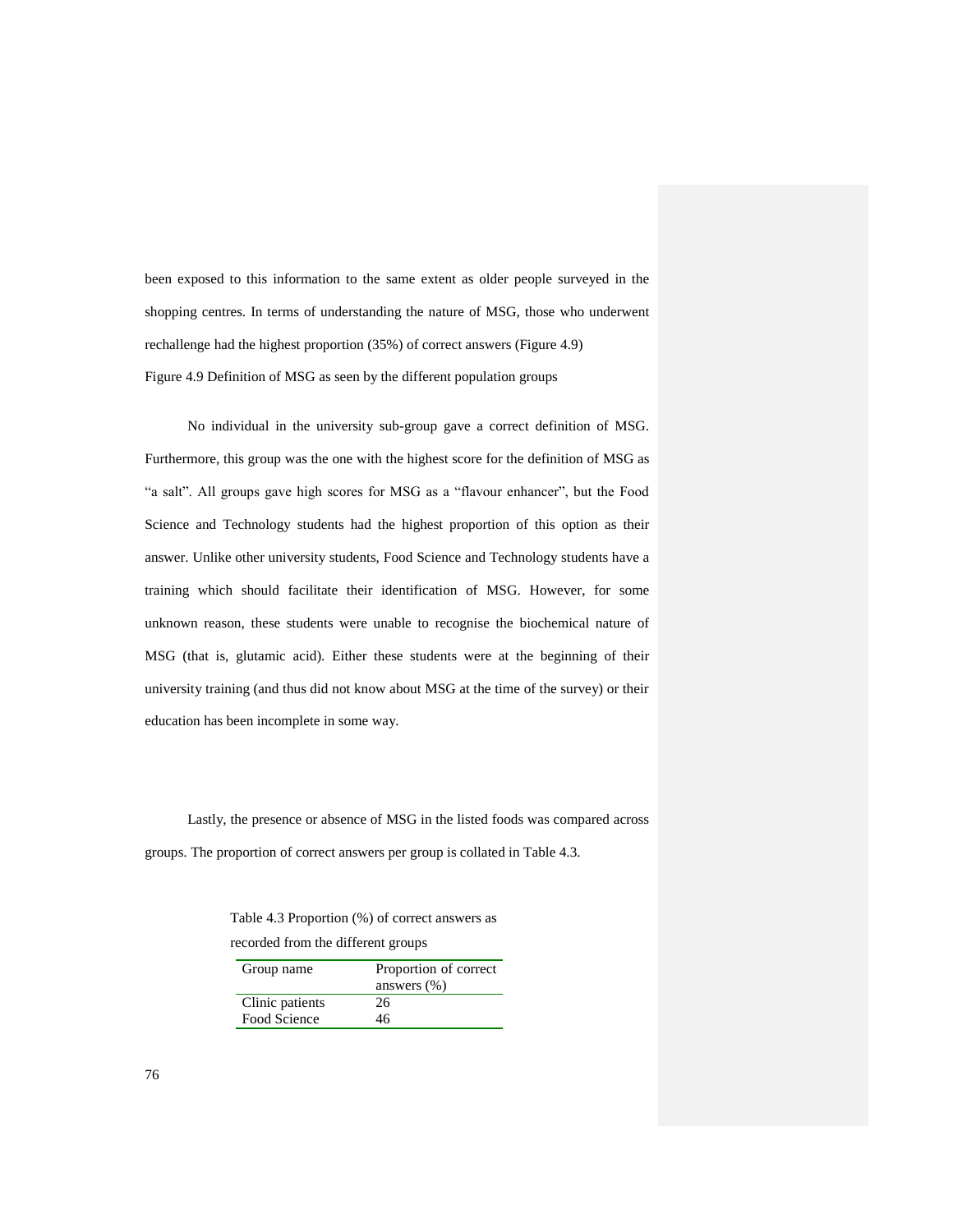| Rechallenge            | 49 |
|------------------------|----|
| <b>Shopping Centre</b> | 32 |
| University students    | 31 |

As expected, the highest proportion of correct answers was observed in the group that underwent capsule rechallenge. However, clinic patients showed the lowest proportion of correct answers. This result seems contradictory, as this group is expected to know more than the general population and university students. One factor that could account for this result is that the questionnaires were handed out in the waiting rooms at the Allergy Unit, and many of those assessed did not have time to complete them.

#### *4.4.3 MSG knowledge from those who perceive themselves MSG sensitive*

Of those who perceived themselves to be sensitive to MSG, 83% were female and more than half (62%) had some connection with the Allergy Unit. Such a high proportion of females was expected, as almost three quarters of those surveyed were female.

The most common symptom associated to food present in this sub-population was diarrhoea and constipation (34%), followed by wind/bloating (32%), and indigestion/reflux (27%).

Sinus problems (21%) and fatigue (20%) were also common symptoms in this population, but they were not associated with the consumption of foods. It is interesting to consider that all the symptoms associated with the consumption of food are connected to the gastrointestinal tract.

Surprisingly, not all subjects in this group knew what MSG was; 20% indicated that they did not know. This fact gives a useful insight into the perceived prevalence of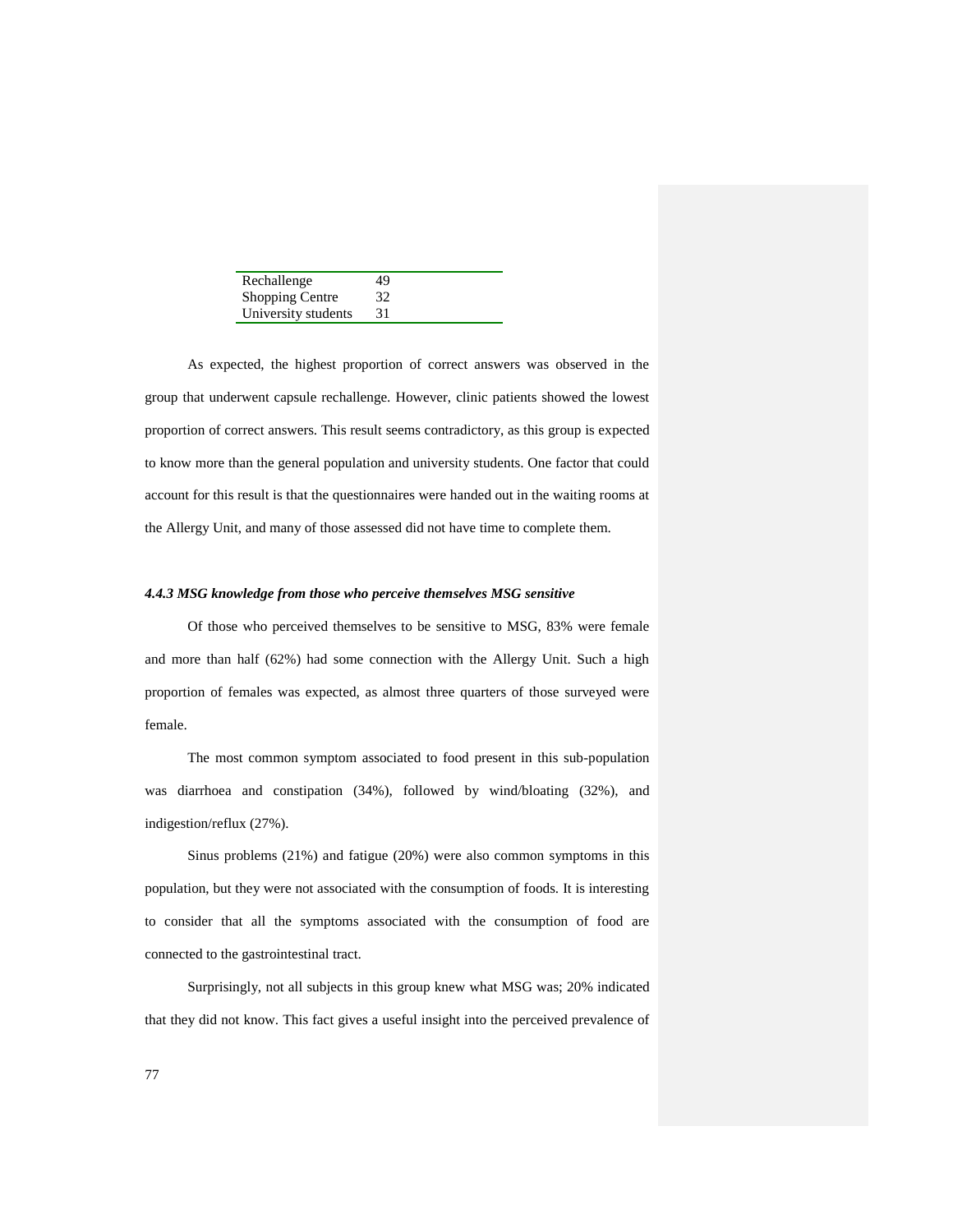MSG, as numerous studies have based their findings on subjects who perceived themselves to be MSG intolerant. Of those who claim to know the definition of MSG, only 13% gave a correct answer (Figure 4.10). This is also significant, since avoidance is the only effective means of symptom relief in patients with food intolerance. Figure 4.10. Classification of MSG as described by those who self-report MSG

sensitivity

Those who self-report MSG sensitivity would tend to avoid foods containing MSG (or rather that they think contains MSG). These foods were reported to be Chinese take-away, chicken noodle soups, stock cubes, Thai restaurant meals, seasonings, sweet and sour sauce and flavoured potato crisps. All of these foods share the fact that they are processed foods and have a high flavour profile. Other foods which may contain natural glutamate are not normally excluded from the diet (e.g. spinach, miso, mushrooms and fresh tomato).

In conclusion, natural glutamate is not normally associated with the traditional "Chinese restaurant syndrome" and it is not taken into account in research studies. This fact may account for discrepancies in the literature with regards to MSG intolerance.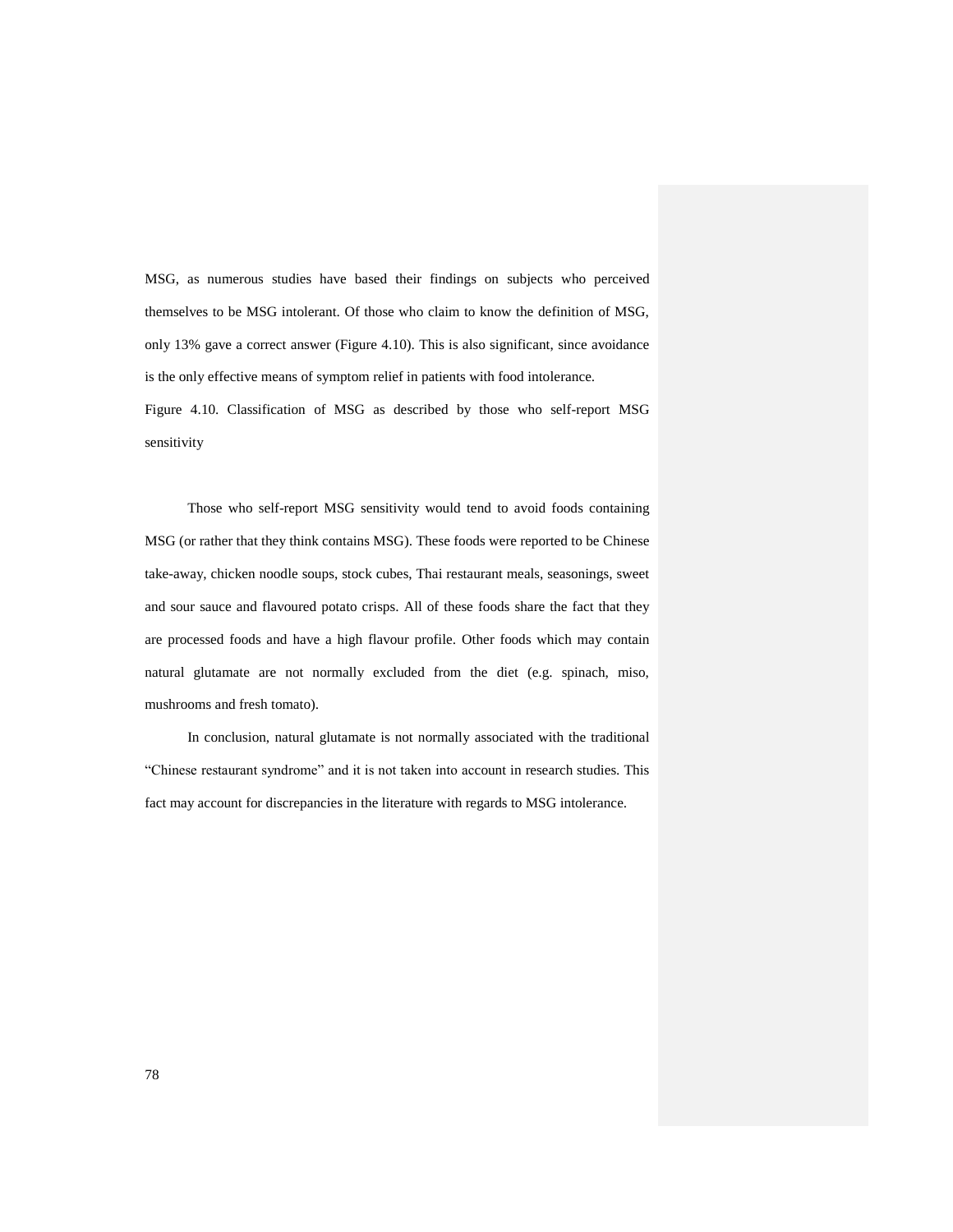# **CHAPTER 5. CONCLUSION**

MSG has been suggested as the causative agent of food intolerant reactions; however, confirmatory methods for these adverse reactions are contradictory in many aspects. This study aimed at clarifying some of these issues and the outcomes are as follows:

From the database study, it was concluded that in the patient population at RPAHAU, MSG intolerance is a common disorder. In this population it was also found that isolated MSG intolerance was rare. All of the assessed had intolerance to more than one food substance, "colours" being the highest source of adverse reactions after MSG. These results, although significant for the management and diagnosis of patients, do not represent the actual prevalence of MSG intolerance in the general population. It would therefore be advisable to conduct a MSG challenge study in the general Australian population.

The rechallenge DBPCFC study undertaken at RPAHAU gave reproducible results. The protocol used has been described in previous sections (Sections 2.5 and 3.4) and could provide the basis for a standardisation process in the future. This study provided fixed doses of food substances and a defined baseline, based on a defined elimination diet. Although the rechallenge study provided positive and reporoducible results, it should be noted that these results are preliminary, due to the small number of patients involved in this particular study. Further research in this area would confirm the results of the rechallenge study and strengthen the case for an international standardisation of DBPCFC procedures.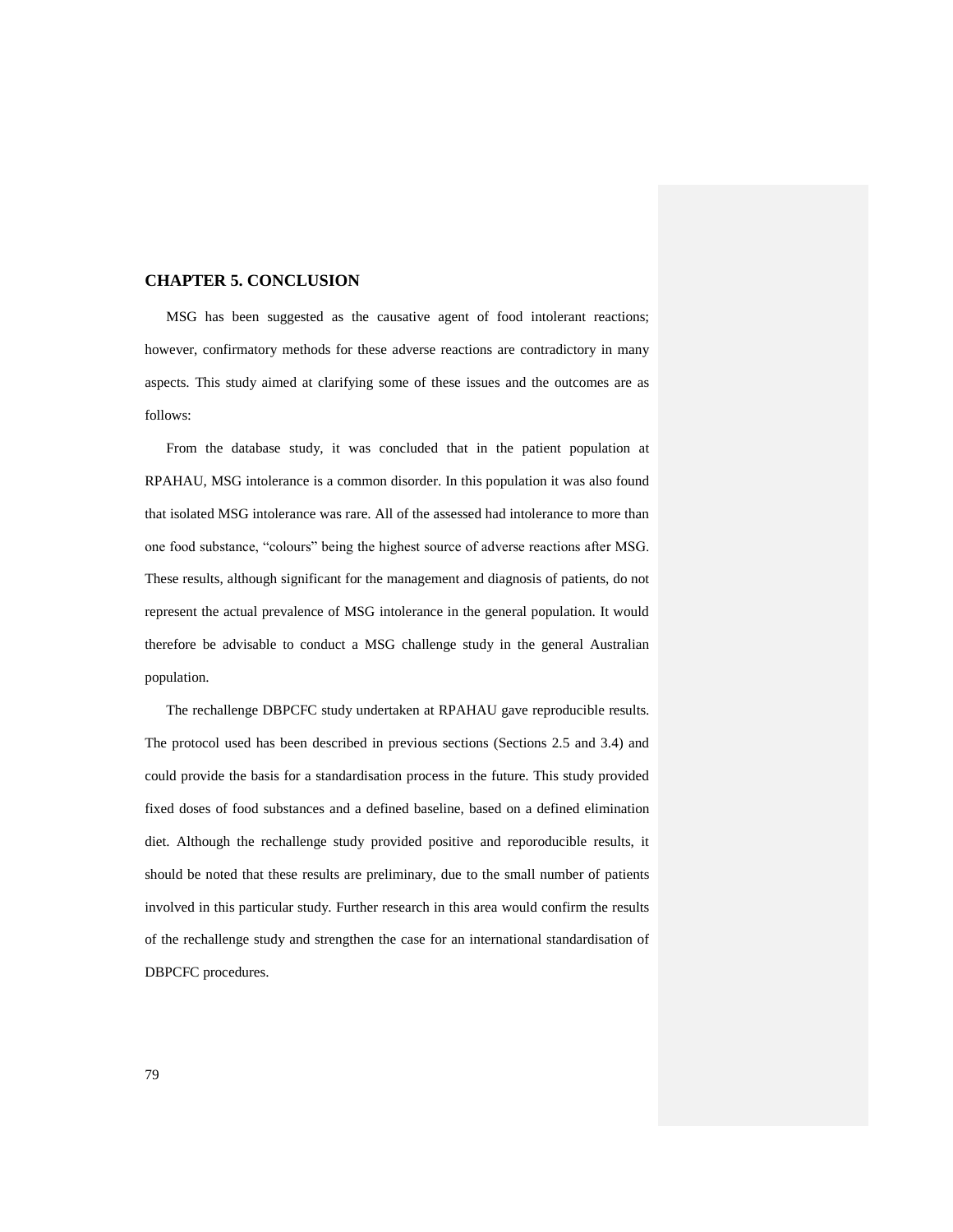The MSG questionnaire provided useful insights into the population"s knowledge about MSG. It was found that the proportion of the population surveyed which accurately understood the definition of MSG was less than expected. In general, popular knowledge about MSG is incomplete and in certain instances, wholly inaccurate. Many of the previous studies that assessed the presence of MSG intolerance were carried out on subjects who perceived themselves to be MSG sensitive, but these studies failed to identify the accuracy of these perceptions. The results of this study serve to indicate the need for an education of the public regarding the definition, role and presence of MSG in foods. This recommendation is of particular value to food manufacturers, as one of the most significant findings of the questionnaire was that a majority of those surveyed could not accurately identify which foods contained MSG. In addition, the fact that almost all those surveyed failed to recognise that MSG was naturally present in foods, would also be of significance to food regulatory authorities. Future questionnaires need to be designed with the following in mind;

1) MSG definition questions need to provide further definition, for example options to be chosen, so as to reduce the number of incoherent responses

2) The length of the questionnaire needs to be reduced in order to allow those surveyed more time to complete it

3) The following aspects could be positively considered in a survey: the cultural background of the participant, the relationship between MSG and taste perception, the relationship between MSG, those who claim to be MSG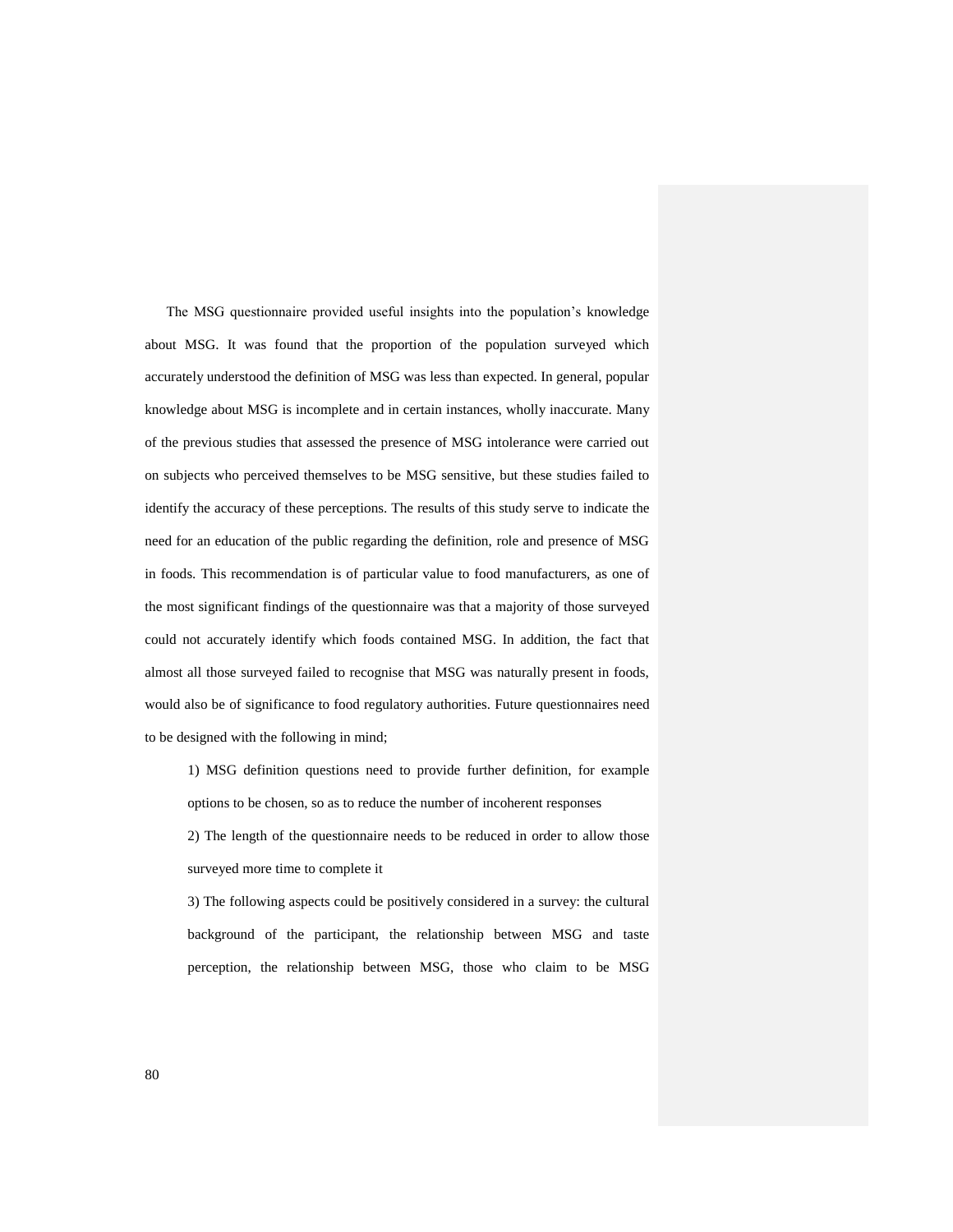intolerant, and which foods those people avoid (for MSG intolerant respondents only)

In conclusion, an internationally standardised DBPCFC method needs be developed in order for a scientific and medical consensus of the nature of MSG intolerance to be reached. In this sense, the rechallenge study and database study from RPAHAU firmly endorse the need for international standardisation to eventually occur. With regard to lay understanding of MSG intolerance, the MSG questionnaire strongly indicated the need for public education about MSG and its presence in foods.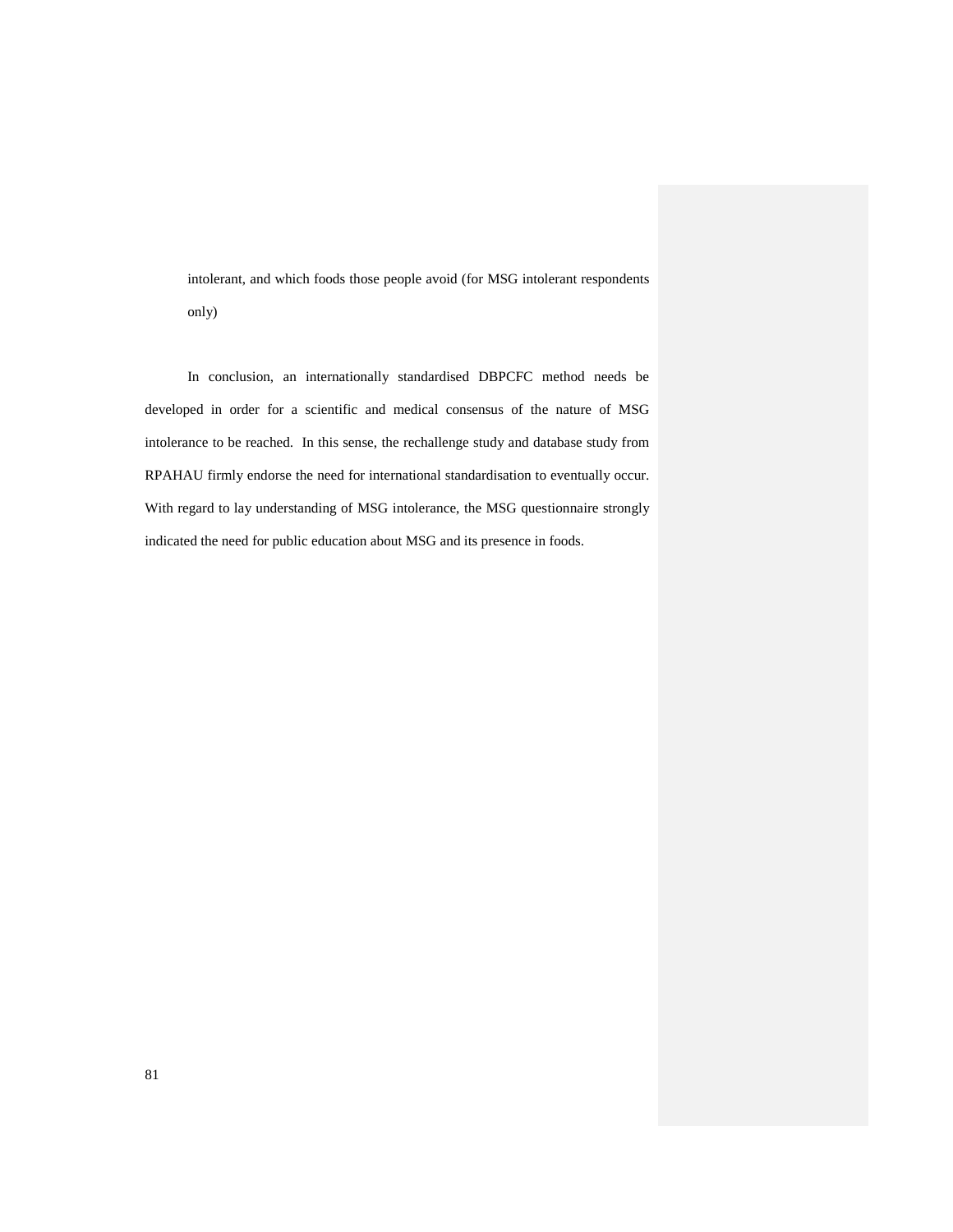# **BIBLIOGRAPHY**

- 'On the Subject of Manufactured vs. Natural Glutamic Acid' found at *[http://www.truthinlabeling.org](http://www.truthinlabeling.org/)* (15/10/01)
- 'Scientific Review FDA" Backgrounder website: *<http://www.vm.cfsan.fda.goc/~lrd/msg.html>* (15/11/01)
- "Is MSG hiding in your food? (monosodium glutamate) (Includes list of common reactions to the food additive)" by the *Vegetarian Times* (May, 1996). Found at [http://www.findarticles.com](http://www.findarticles.com/) (11/11/01)
- "MSG information" found at: *<http://members.aol.com/rowanmoon/msg.html>* (14/11/01)
- "No MSG" website[: www.nomsg.com](http://www.nomsg.com/) (15/11/01)
- Allen, D.H., Van Nunen, S., Loblay, R., Clarke, L. & Swain, A. (1984) Adverse reactions to foods. *The Medical Journal of Australia- Special supplement:* 537-542
- Altman, D.R. & Chiaramonte, L.T. (1996) Public perception of food allergy. *Journal of Allergy and Clinical Immunology* 97(6): 102-104
- Australian Glutamate Information Service website: *[http://www.agis.com.au](http://www.agis.com.au/)* (8/9/01)
- Australian Government Analytical Laboratories (1991) *The Safety of Monosodium Glutamate as a Flavour Enhancer*. Melbourne: Department of Administrative Services
- Baker, C.J. (2000) Development of a standardized methodology for double-blind, placebo-controlled food challenge in patients with brittle asthma and perceived food intolerance*. Journal of the American Dietetic Association (Nov)*
- Belitz, H.D. & Grosch, W. (1999) *Food Chemistry* (2nd ed.). Springer: New York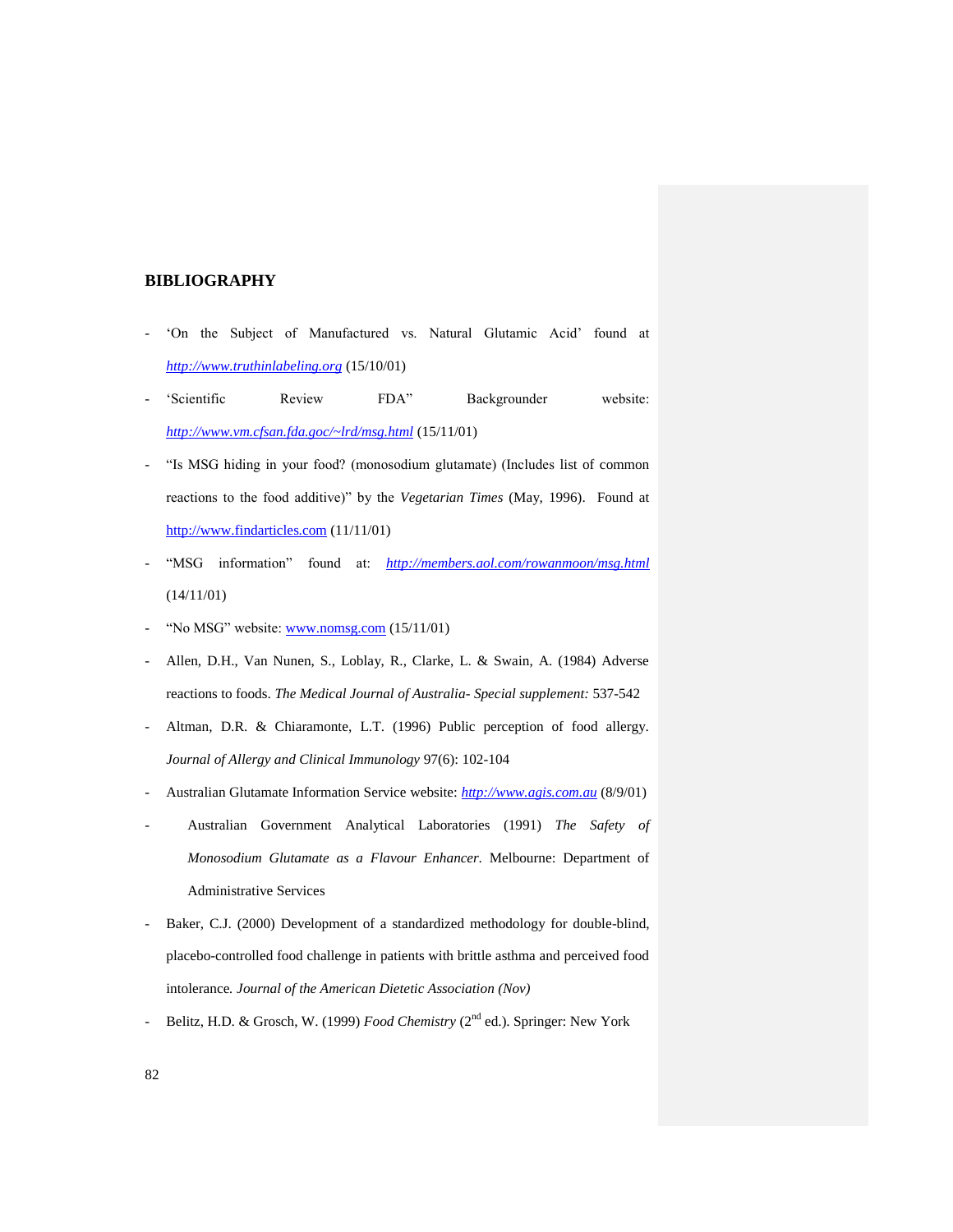- Bellisle, F. (1998) Nutritional effects of umami in the human diet. *Food rev. Int*. 14 (3&3): 309-319
- Bhatia, M.S. (2000) Allergy to tartrazine in psychotropic drugs. *Journal of Clinical Psychiatry* 61(7):473-476
- Bock, S.A & Atkins, F.M (1990) Patterns of food hypersensitivity during sixteen years of double-blind, placebo-controlled food challenges. *J. Pediatr* 117:561
- Bock, S.A., Sampson, H.A., Atkins, F.A., Zeiger, R.S., Lehrer, S., Sachs, M., Bush, R.K. & Metcalfe, D.D. (1988) Double-blind, placebo-controlled food challenge (DBPCFC) as an office procedure: A manual. *J. Allergy Clin. Immunol.* 82(6):986- 997
- Boyle, G.J. & Langley, P.D. (1989). *Elementary Statistical Methods.* Pergamon: Sydney
- Buist, R (1990) *Food Intolerance*. Angus & Robertson Publishers: Sydney
- Chapel, H., Haeney, M., Misbah, S. & Snowden, N. (1999) *Essentials of Clinical Immunology* (4<sup>th</sup> ed.). Blackwell Science Ltd: Oxford
- Charalambous, G. & Inglett, G. (eds.). (1983) *Instrumental Analysis of Foods: Recent Progress Volume 1*. Academic Press: New York
- Chiaramonte, L.T. & Schnieder, A.T. (1988) *Food Allergy: A Practical Approach to Diagnosis and Management*. Marcel Dekker, Inc: New York
- Coulptate, T.P. (1999) *Food: The Chemistry of its Components* (3<sup>rd</sup> ed.). Royal Society of Chemistry: Cambridge
- Coyle, J. & Puttfarcken, P. (1993) Oxidative Stress, Glutamate, and Neurodegenerative Diseases. *Science* 262: 689-694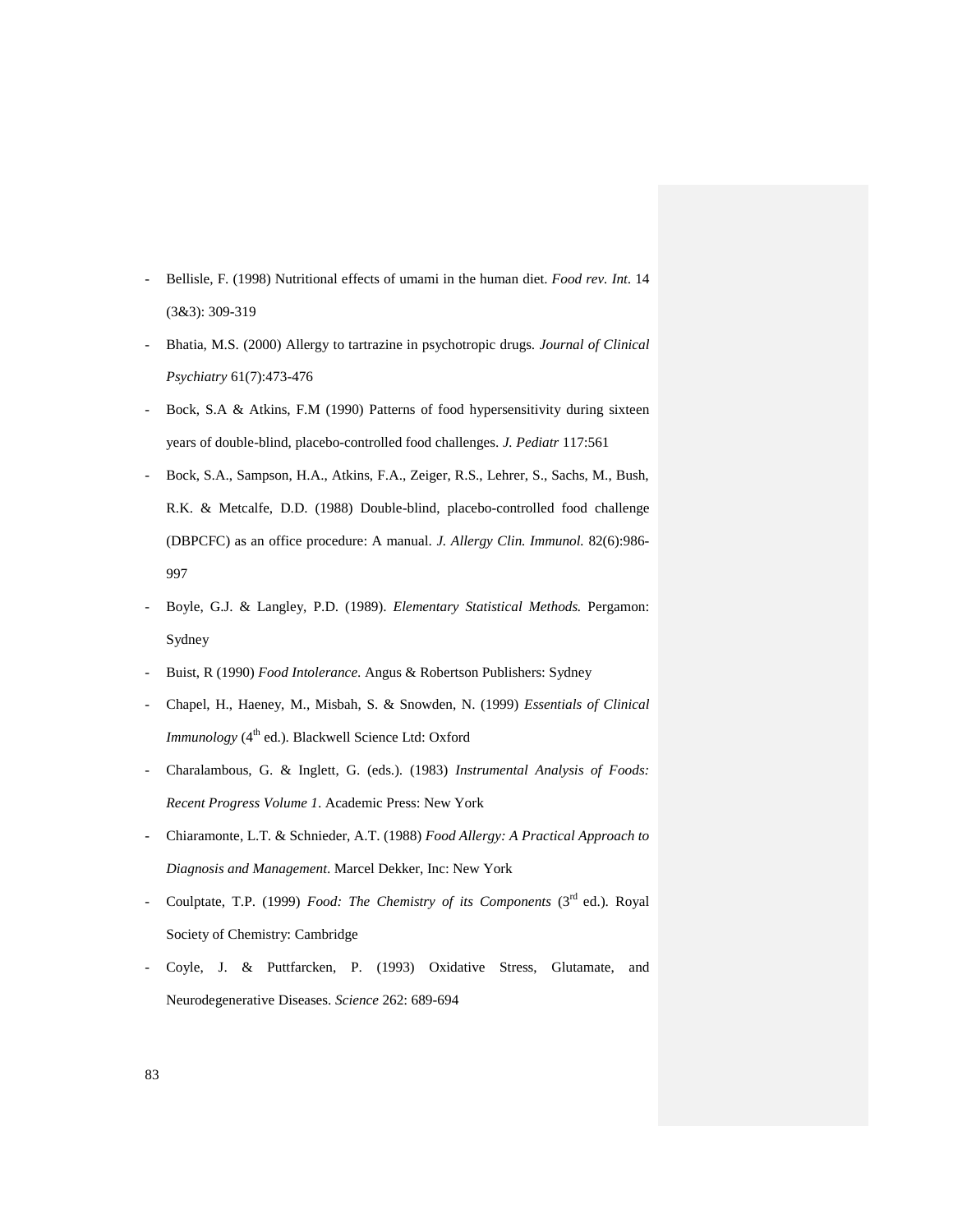- Crevel, R.W. (2000) Risk Assessment for Food Allergy: The Industry Viewpoint. *Allergy* 56(s67): 94-97
- Da Prada, M. & Amrein, R. (eds) (1988). The cheese effect and new reversible MAO-A inhibitors. *Journal of Neural Transmission:* New York
- Davies, S. & Steward, A. (1987) *Nutritional Medicine.* Pan Books: UK
- De Vries, J. (1996). *Food Safety and Toxicity*. CRC Press: New York
- Ditto, A.M. & Grammer, L.C. Food Allergy. Patterson, R., Grammer, L.C. & Greenberger, P.A. (eds.). *Allergic Diseases: Diagnosis and Management* (5<sup>th</sup> ed.). Lippincott-Raven Publishers: Philadelphia
- Eisenbrand, G., Aulepp, H., Dayan, A.D., Elias. P.S., Grunow, W., Ring, J. & Schalatter, J. (1996*) Proceedings 1st German Symposium: Food Allergies and Intolerances*. January 1996. VCH Publishers: Federal Republic of Germany
- Elliott, W. & Elliott, D.C. (1997) *Biochemistry and Molecular Biology*. Oxford University Press: Oxford
- Fernstrom J.D. (2000) Second International Conference on Glutamate: Conference Summary. *Journal of Nutrition* 30(4S): 1077S-1079S
- Fernstrom, J.D. & Garattini, S. (2000) Introduction to the symposium proceedings (International Symposium on Glutamate, 1998). *American Society for Nutritional Sciences J. Nutr.* 130:891S
- Fernstrom, J.D. (2000) Pituitary hormone secretion in normal male humans: responses to a large, oral does of monosodium glutamate. *The Journal of Nutrition*  30(4S): 1035S-1058S
- Fireman, P. & Slavin, R. (1996) *Atlas of food allergies.* Mosby-Wolfe: London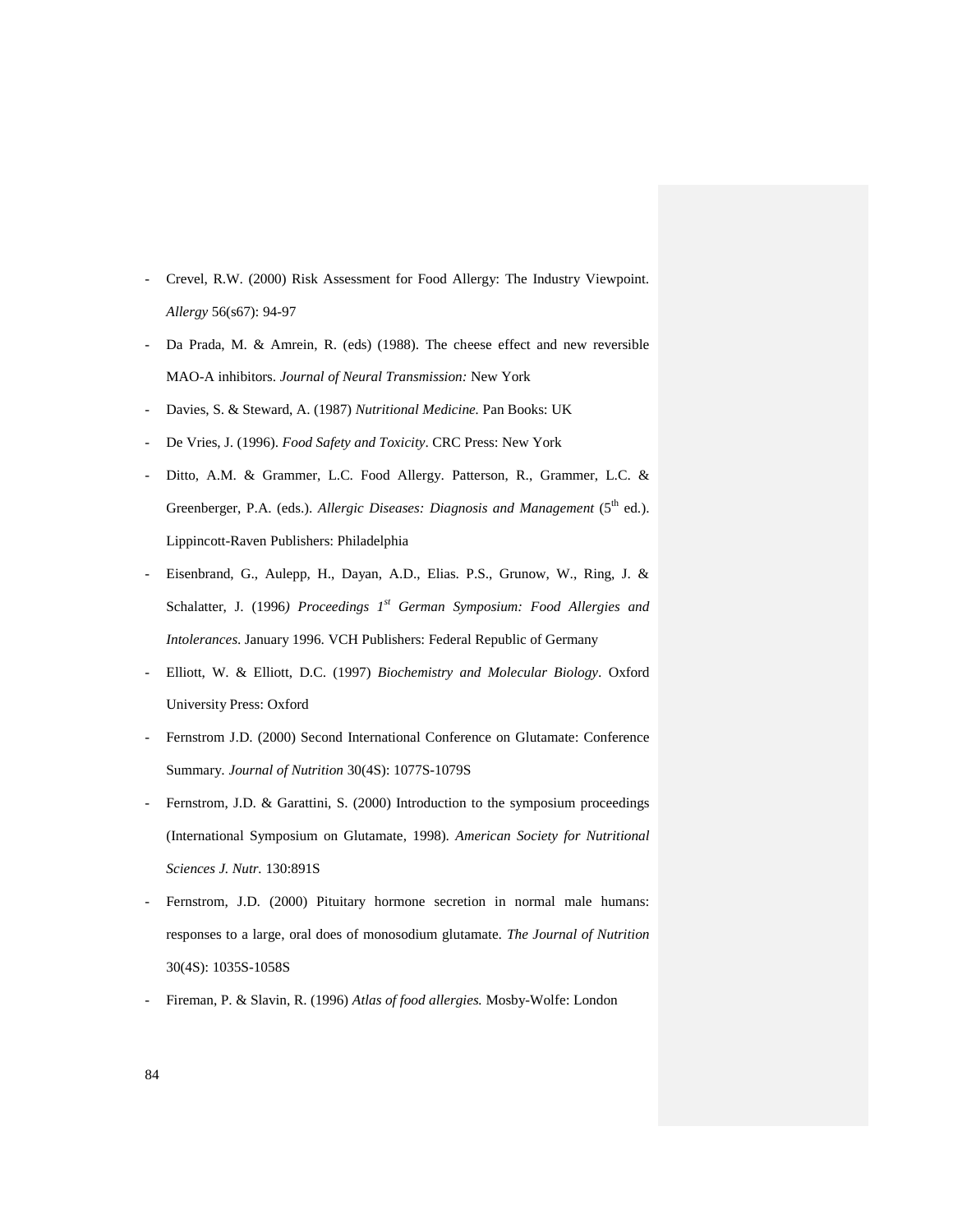- Food report: food additives (1999). *Choice magazine*: July: pp.8-13
- Francis, F. (1999) *Colorants.* Eagan Press: U.S.A.
- Furia, T. (1968) *Handbook of food additives*. CRC Press: U.S.A.
- Garattini, S. (2000) Glutamic acid, twenty years later. *The Journal of Nutrition*  30(4S): 901S-910S
- Geha, R., Beiser, A., Ren, C., Patterson, R., Greenberger, P., Grammer, L., Ditto, A., Harris, K., Shaughnessy, M., Yarnold, P., Corren, J., Saxon, A. (2000) Review of alleged reaction to monosodium glutamate and outcome of a multicenter doubleblind placebo-controlled study. *The Journal of Nutrition* 30(4S): 1058S-1063S
- Geha, R.S., Beiser, A., Ren, C., Patterson, R., Greenberger, P.A., Grammer, L.C., Ditto, A.M., Harris, K.E., Shaughnessy, M.A., Yarnold, P.R., Corren, J. & Saxon, A. (2000) Multicenter, double-blind, placebo-controlled, multiple-challenge evaluation of reported reactions to monosodium glutamate. *J. Allergy Clin. Immunol.* 106(5): 973-980
- Hanssen, M. & Marsden, J. (1991) *The new additive code breaker*. Lothian Publishing Company: Victoria (Australia)
- Hastensena, T.S., Lovika, M., Alexandera, J. & Smith, E. (1997) Environmental chemicals and food allergy/intolerance, a synopsis 1*. Environmental Toxicology and Pharmacology* 4: 179-185
- Hefle, S.L. & Taylor, S.L. (1999) Allerginicity of edible oils. *Food Technology* 53 (2): 62-70
- Hefle, S.L., Nordlee, J.A. & Taylor, S.L. (1996) Allergenic foods. *Critical Review in Food Science and Nutrition* 36(S): S69-S89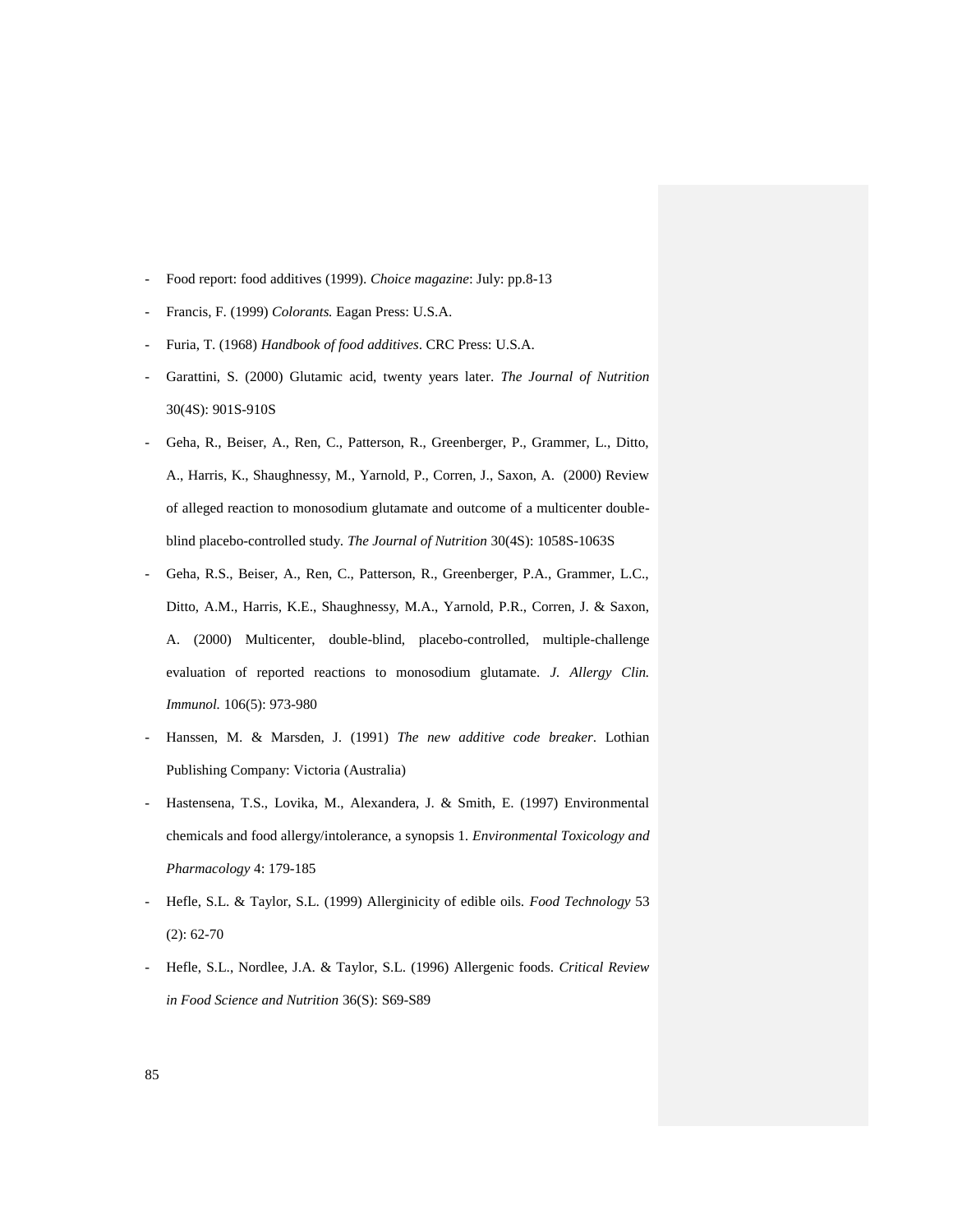- Helferich, W. & Winter, C. (2000) *Food Toxicology*. CRC Press: New York
- Hilla, D.J., Hoskinga, C.F., Yu Zhieb, C., Leungc, R., Baratwidjajad, K., Iikurae, Y., Iyngkaranf, N., Gonzalez-Andayag, A., Wahh, L.B. & Hsiehi. K.H. (1997) The frequency of food allergy in Australia and Asia. *Environmental Toxicology and Pharmacology* 4: 101-110
- IDCS (2000). *Benzoic Acid and Sodium Benzoate.* World Health Organisation: Geneva
- International glutamate information website: *<http://www.glutamate.org/media/taste.htm>* (5/9/01)
- International Life Sciences Institute Australia Inc. (1991) The scientific facts about MSG. *Food Australia* 43(7): S1-S14
- Jarvis, L. (2000) MSG market firms after years of weakness. *Chemical Market Reporter* found at *Chemical Market Reporter* website: [http://www.findarticles.com/cf\\_0/m0FVP/20\\_258/67204715/print.jhtml](http://www.findarticles.com/cf_0/m0FVP/20_258/67204715/print.jhtml) (12/11/01)
- Kerr, G.R., Wu-Lee, M., El-Lozy, M., McGandy, R. & Stare, F.J. (1977) Objectivity of food-symptomatology surveys. *Journal of the American Dietetics Association* 71: 263-268
- Kjelkevika, R., Edbergb, U. & Malmheden Ymanb, I. (1997) Labelling of potential allergens in food*. Environmental Toxicology and Pharmacology* 4: 157-162
- Knaji, G. K. (1993) *100 Statistical tests*. SAGE publications: London
- Kotsonis, F.N., Mackey, M. & Hjelle, J.J. (1994) *Nutritional Toxicology*. Raven Press: New York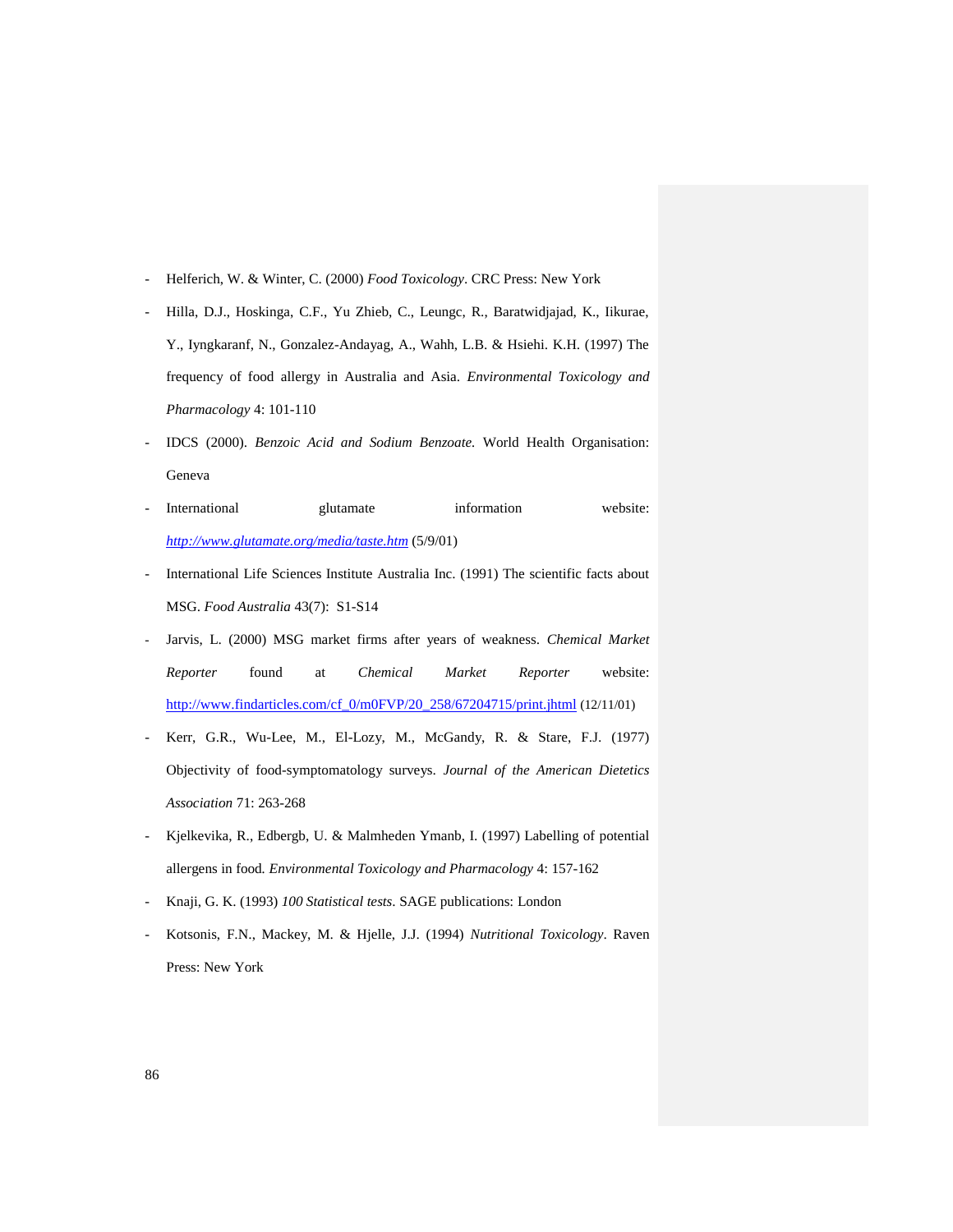- Lipton, S.A. & Rosenberg, P.A. (1994) Excitatory amino acids as a final common pathway for neurologic disorders. *New England Journal of Medicine* 330(9):613- 622
- Loblay, R. & Swain, A. (1986) Food intolerance. *Recent Advances in Clinical Nutrition* 2:169-177
- Loblay, R. H. & Swain, A. R. (1985) Adverse reactions to tartrazine. *Food Technology in Australia 37(11): 508-510*
- Loblay, R., Swain, A. & Soutter, V. (1991) Sensitivity to MSG (ILSI MSG Symposium) *Food Australia* 43(7): S15
- Madsen, C. (1997) Chemicals in food and allergy: fact and fiction. *Environmental Toxicology and Pharmacology* 4: 115-120
- Madsen, C. (2000) Where are we in risk assessment of food allergens? The regulatory view. *Allergy* 56 (s67): 91-93
- Maga, J.A & Tu, A.T (eds) (1994). *Food Additive Toxicology.* New York: Marcel Dekkar
- McMahon, J.F. (1988) Report survey of monosodium glutamate in processed, restaurant and unprocessed food. NSW Department of Health, Australia
- McMurry, J. (1994) *Fundamentals of Organic Chemistry*. (3<sup>rd</sup> edition). Brooks/Cole Publishing: California
- Metcalfe, D., Sampson, H. & Simon, R. (1997) *Food Allergy: Adverse Reactions to Foods and Food Additives*. Blackwell Science: Oxford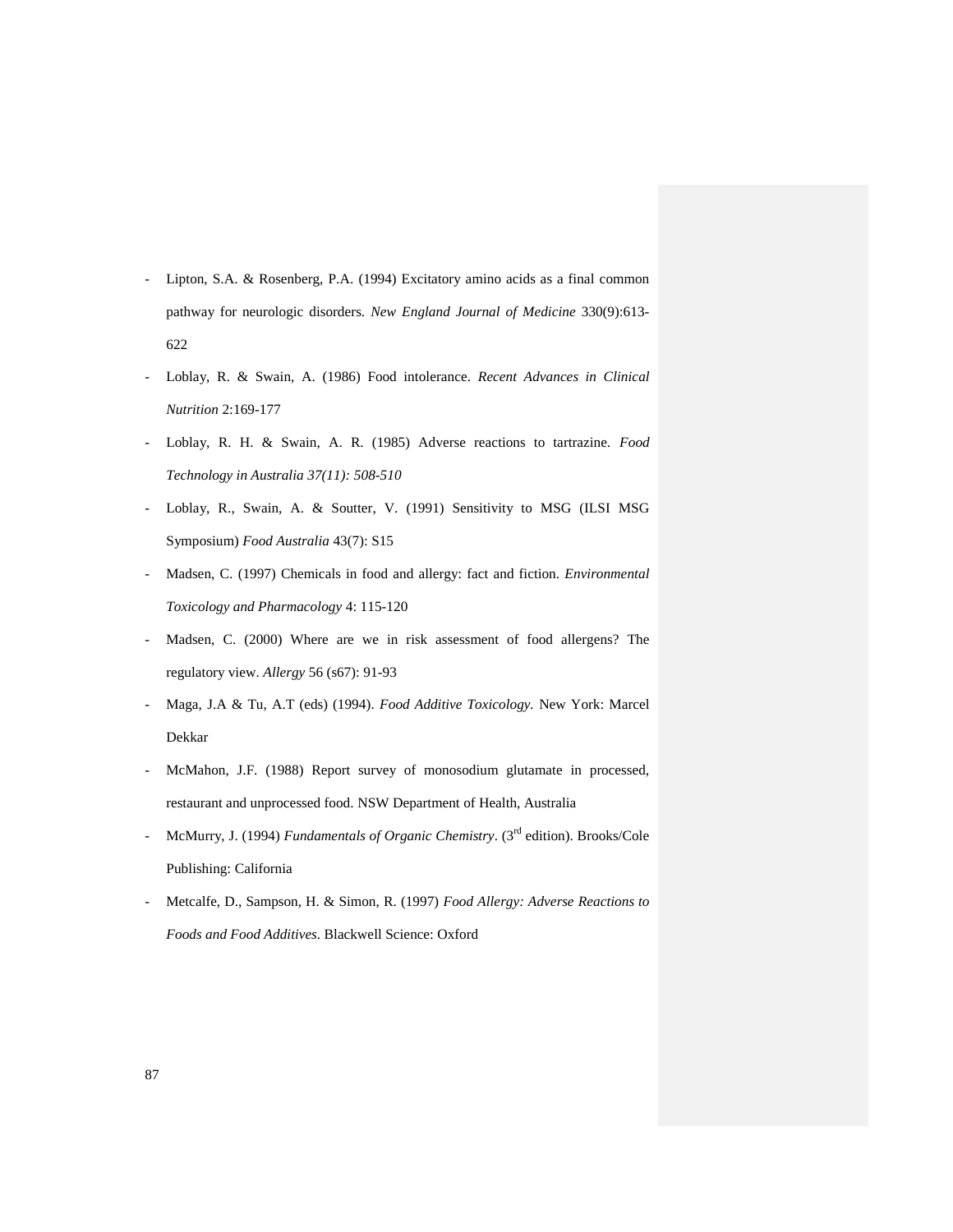- Moneret-Vautrin, D.A. (1987) Monosodium glutamate-induced asthma: study of the potential risk in 30 asthmatics and review of the literature. *Allerg Immunol* 19(1):29-35
- Mygind, N., Dahl, R., Pedersen, S. & Thestrup-Pedersen, K. (1996) *Essential Allergy*. Blackwell Science: Oxford
- Ninomiya, K. (1998) Natural occurrence. *Food rev. Int*. 14 (3&3): 177-211
- Ortolani, C., Ispano, M., Scibilia, J. & Pastorello, E.A. (2000) Introducing chemists to food allergy. *Allergy* 56(s67):5-8
- Parke, D.V., Ioannides, C. & Walker, R. (eds.) (1993) *Food, Nutrition and Chemical Toxicity*. Smith-Gordon: London
- Parker, S.L., Leznoff, A., Sussman, G.L., Tarlo, S.M. & Krondi, M. (1990) Characteristics of patients with food-related complaints. *J. Allergy Clin. Immunol.*  86(4): 503-511
- Phillips, D.S. (1978) *Basic Statistics for Health Science Students*. W.H Freeman and Co: San Francisco
- Prawireohardjono, W., Dwiprahasto, I., Astuti, I., Hadiwandowo, S., Kristin, E., Muhammad, M. & Kelly, M. F. (2000) The administration to Indonesians of monosodium glutamate in Indonesian foods: An assessment of adverse reaction in a randomized, double-blind, crossover, placebo-controlled study. *Journal of Nutrition*  30(4S):1074S-1077S
- Raiten, D.J., Talbot, J.M. & Fisher, K.D. (1995) *Analysis of Adverse Reactions of Monosodium Glutamate (MSG)*. American Institute of Nutrition (FASEB): Bethseda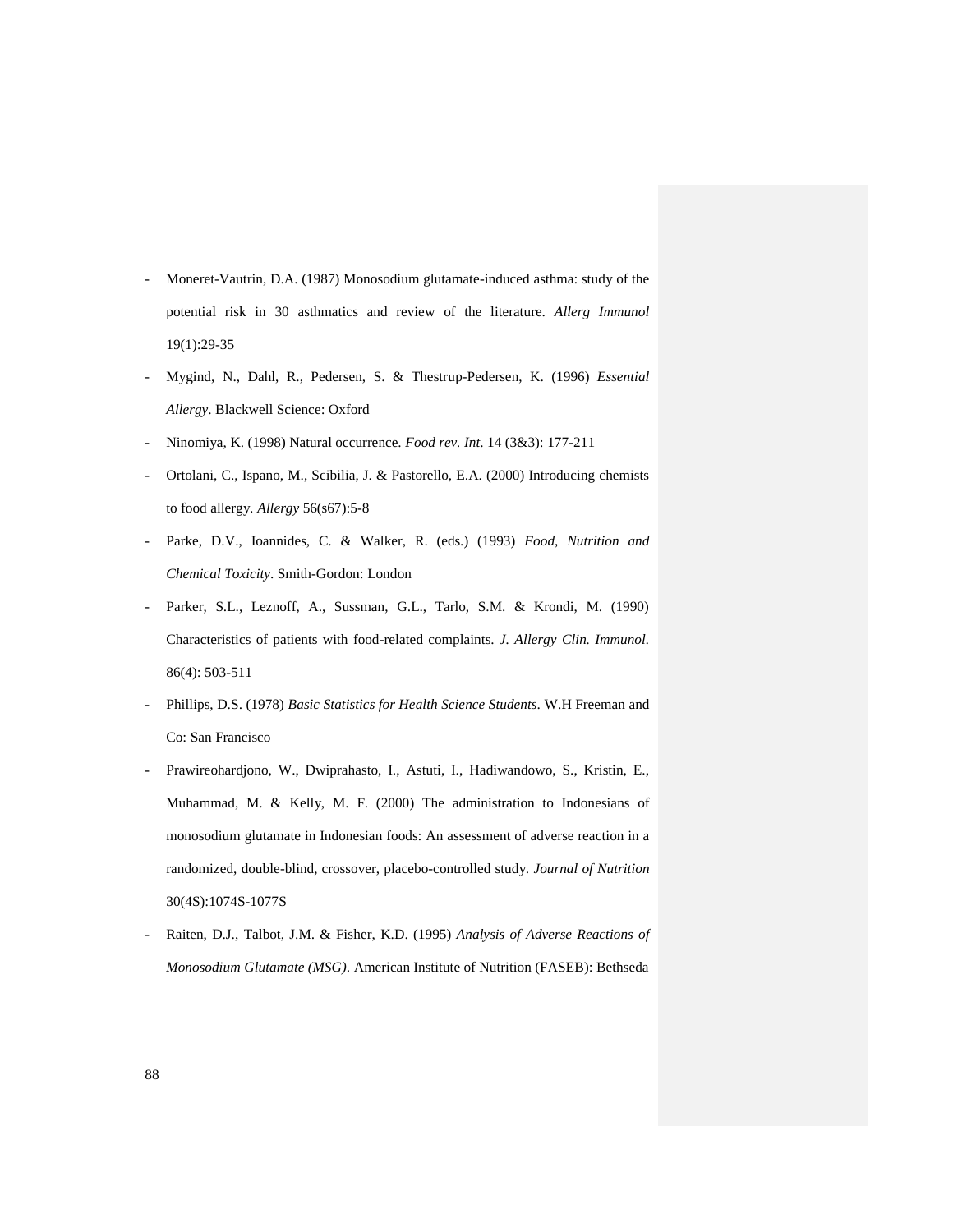- Reif-Lehrer, L. (1977) A questionnaire study of the prevalence of Chinese restaurant syndrome. *Federation Proceedings* 36(5): 1617-1623
- Roitt, I., Brostoff, J. & Male, D. (1998) *Immunology*. Mosby: London
- Sampson, H.A. (1991) Food hypersensitivity and atopic dermatitis. *Allergy Proceedings* 12:327
- Schiffman, S. S. (1998) Sensory enhancement of foods for the elderly with monosodium glutamate and flavours. *Food rev. Int*. 14 (3&3): 321-333
- Sheridan, C.L. & Radmacher, S.A. (1992) *Health Psychology: Challenging the Biomedical Model*. John Wiley & Sons: New York
- Sherwood, L. (1997) *Human Physiology*. Wadsworth Publishing: U.S.A.
- Shoukri, M.M & Pause, C.A (1999). *Statistical Methods for Health Sciences*. CRC Press: New York
- Simon, R.A. (2000). Additive-induced urticaria: experience with monosodium glutamate (MSG). *Journal of Nutrition* 30(4S):1063S-1067S
- Sofos, J.N. (1989). *Sorbate Food Additive.* CRC Press: Florida
- Stargel, W.W., Sanders, P.G., Tschanz, C. & Kotsonis, F.N. (1996) Clinical Studies with Food Additives. Tschanz, C., Butchko, H.H., Stagel, W.W. & Kotsonis, F.N. (eds.). *The Clinical Evaluation of a Food Additive and Assessment of Aspartame.* CRC Press: London
- Steinhart, H., Wigotzki, M. & Zunker, K. (2000) Introducing allergists to food chemistry. *Allergy* 56(s67):9-11
- Stevenson, D.D. (2000) Monosodium glutamate and asthma. *Journal of Nutrition* 30(4S):1067S-1074S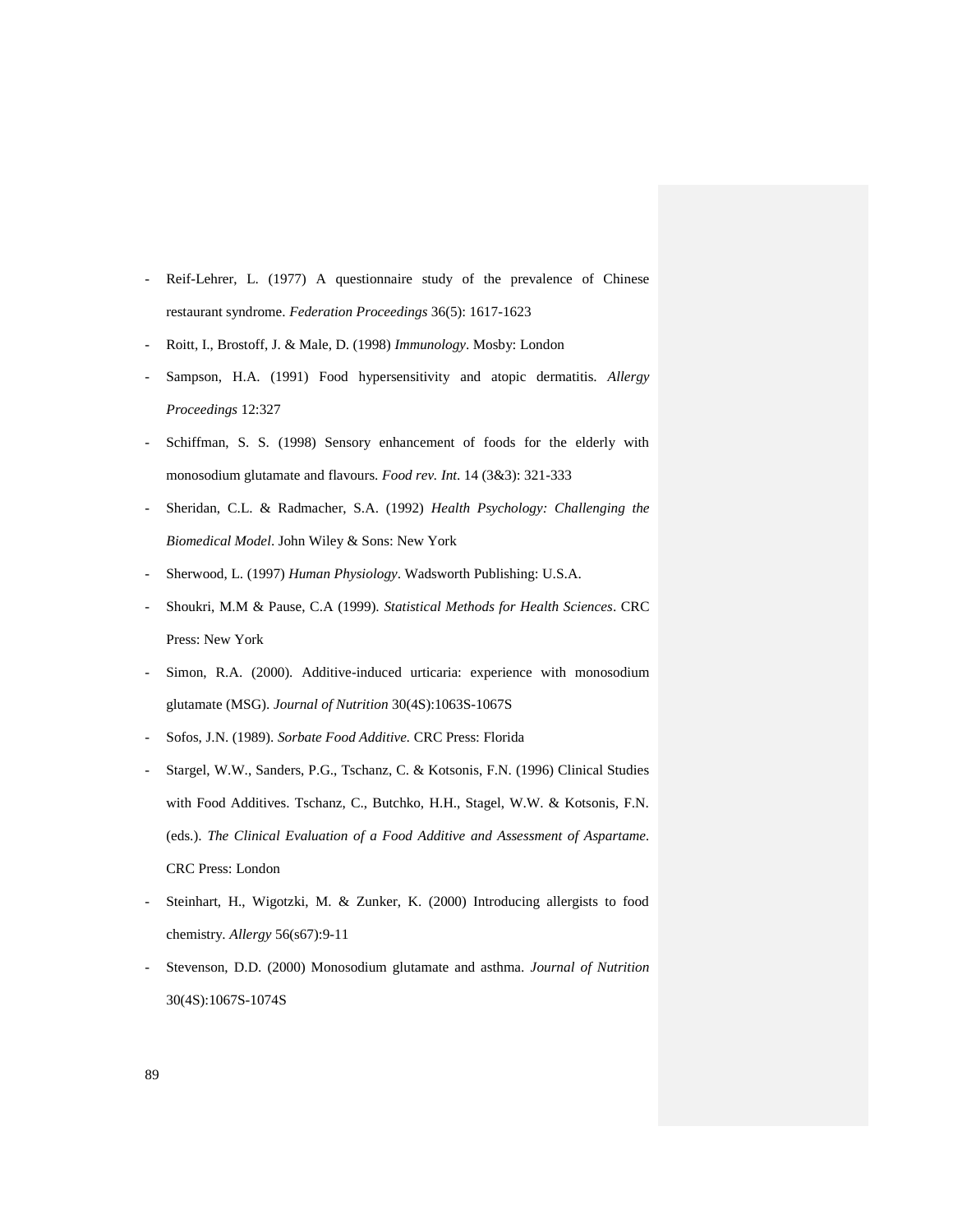- Stweart, K.K. & Whitaker, J.R. (eds.). (1984) *Modern Methods of Food Analysis.*  AVI Publishing: Westport
- Swain, A.R., Soutter, V.L., & Loblay, R.H. (1994) *Friendly Food.* Murdoch Books: Sydney
- Tarasoff, L. & Kelly, M. (1990) MSG: A balanced perspective. Halais, C. (ed.). *The Australian and New Zealand Institutes of Food Science and Technology Convention Papers 1990*. Westminster Classic Printing: Brisbane
- Tarasoff, L. & Kelly, M.F. (1993) Monosodium glutamate: A double-blind study and review. *Fd. Chem Toxic*. 31(12):1019-1035
- Taylor, S.L. & Hefle, S.L. (2000) Ingredient and labeling issues associated with allergenic foods. *Allergy* 56(s67): 64-69
- Taylor, S.L. & Hefle, S.L. (2001) Food Allergies and other Food Sensitivities. *Food Technology* 55(9): 68-83
- Thacker, P.D. (2000) Allergies to MSG may not exist. *Reuters Health* found at Yahoo! News website: [http://www.yahoo.com](http://www.yahoo.com/)
- Thomson, N.C., Kirkwood, EM. & Lever, R.S. (1990) *Handbook of Clinical Allergy.* Blackwell: Oxford
- Vatn, M.H. (1997) Symptoms and manifestations of food intolerance. *Environmental Toxicology and Pharmacology* 4: 51-53
- Vettorazzi, G. & Macdonald, I. (eds) (1988) *Sucrose: Nutritional and Safety Aspects.* Springer-Valley: London
- Vickerstaff Joneja, J. & Bielory, L. (1990) *Understanding Allergy, Sensitivity and Immunity: a comprehensive guide.* Rutgers University Press: London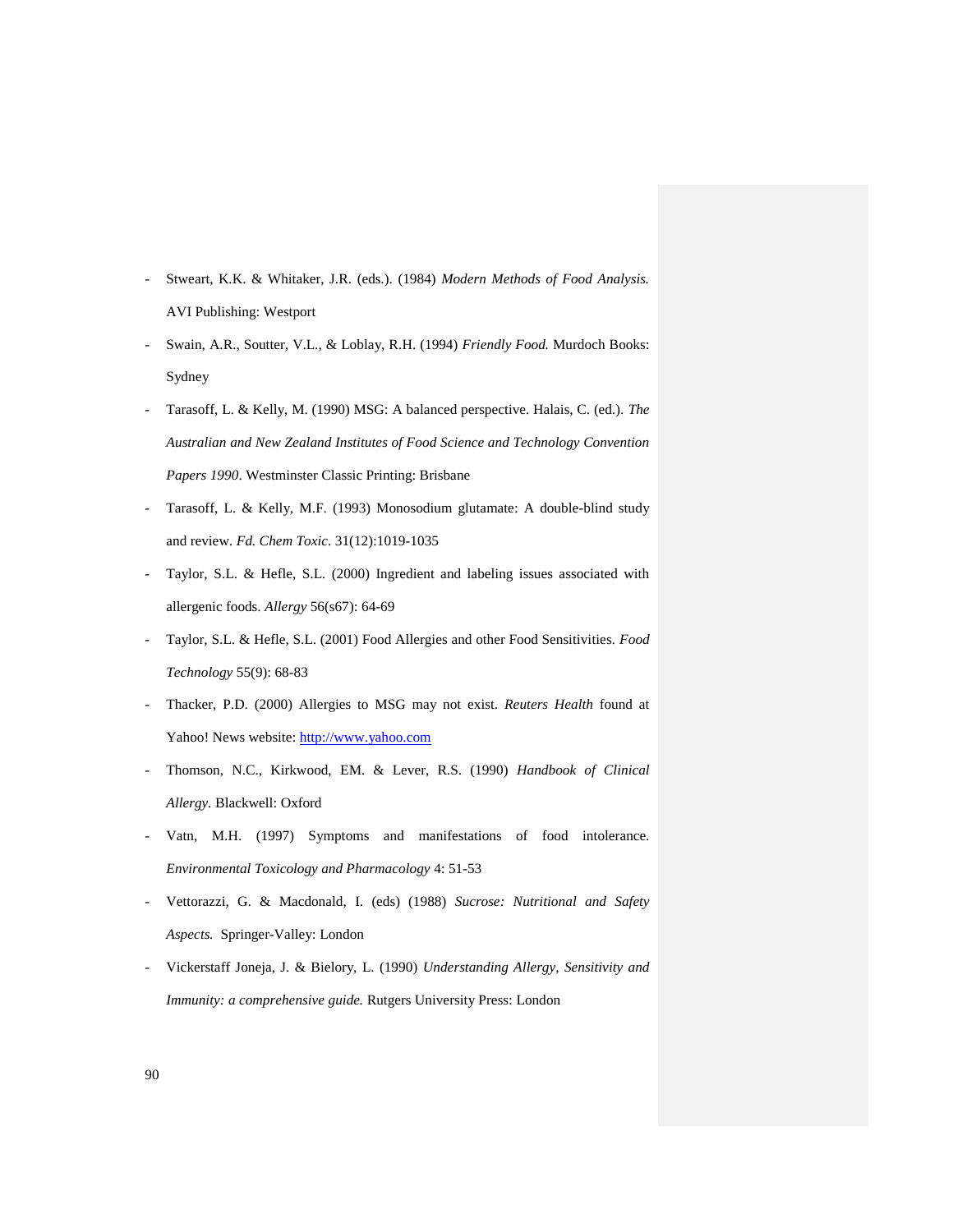- Walker, R. & Lupien, J. R. (2000) The safety evaluation of monosodium glutamate. *The Journal of Nutrition* 30(4S): 1049S – 1053S
- Walls, R.S. (1997) *Allergies and their Management.* MacLennan & Petty: Sydney
- Who, F. (1988) L-Glutamate acid and its ammonium, calcium, monosodium and potassium Salts. *Food Additive Series* pp.97-161
- Woods, R.K., Abramson, M., Bailey, M. & Walters, E.H. (2001) International prevalences of reported food allergies and intolerances. Comparisons arising from the European Community Respiratory Health Survey (ECRHS) 1991-1994. *European Journal of Clinical Nutrition* 55(4): 298-304
- Woods, R.K., Weiner, J.H., Thien, F., Abramson, M. & Walters, E.H. (1998) The effects of monosodium glutamate in adults with asthma who perceive themselves to be monosodium glutamate-intolerant. *J. Allergy Clin. Immunol.* 101: 762-71
- World Health Organization (1999) *Safety Evaluation of Certain Food Additives*. Joint FAO/WHO Expert Committee on Food Additives (JECFA).
- World Health Organization Geneva (1987) *Principles for the Safety Assessment of Food Additives and Contaminants in Food*. Finland: World Health Organisation
- Yamaguchi, S. & Ninomiya, K. (1998) What is umami? *Food rev. Int*. 14 (3&3): 123-138
- Yamaguchi, S. (1998) Basic properties of umami and its effects on food flavour. *Food rev. Int*. 14 (3&3): 138-176
- Yeung, J.M., Applebaum, R.S. & Hildwine, R. (2000) Criteria to determine food allergen priority. *J. Food. Protection* 63(7): 982-986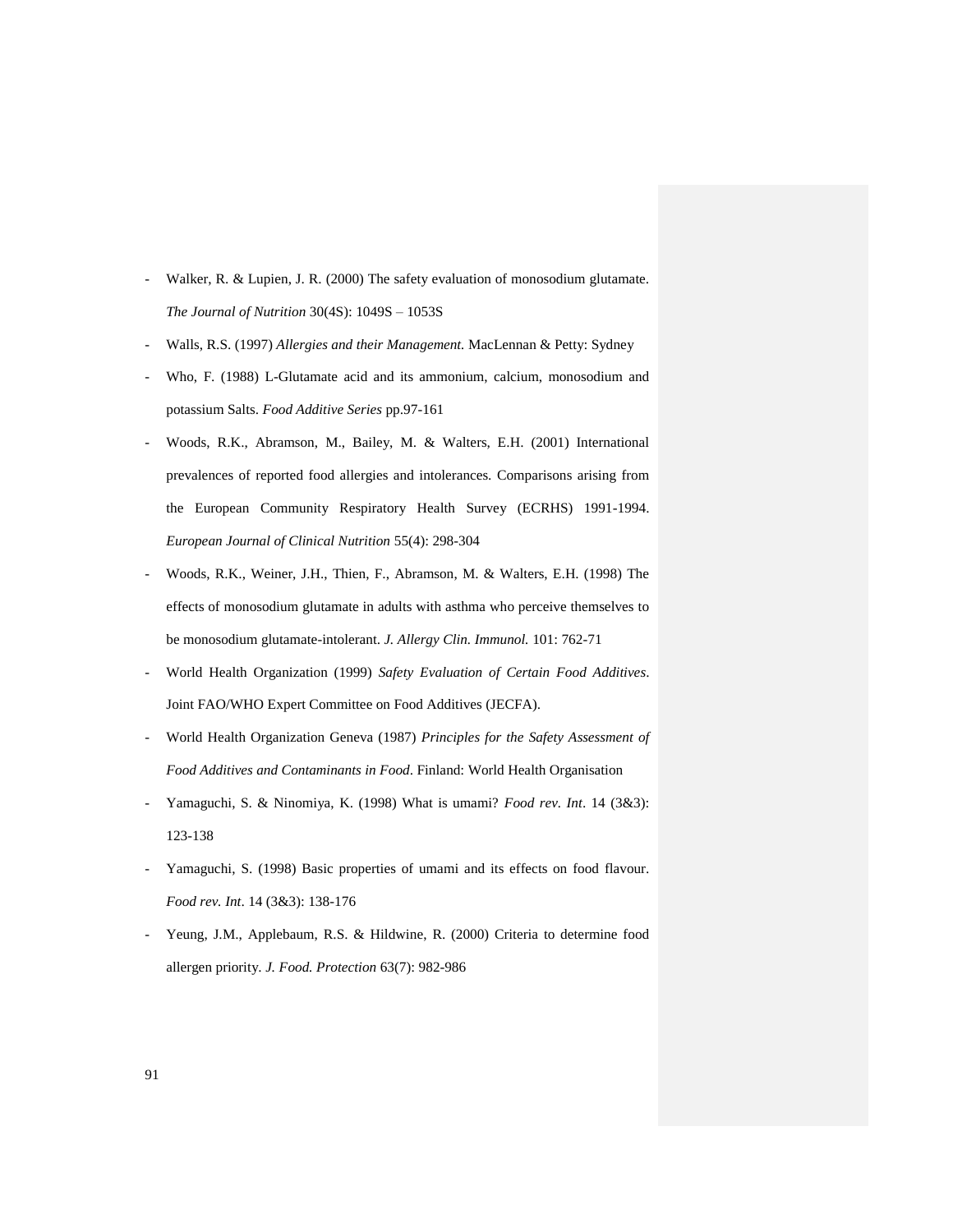- Yoshida, Y. (1998) Umami taste and traditional seasonings. *Food rev. Int*. 14 (3&3): 213-246
- Young, E. (1997) Prevalence of intolerance to food additives. *Environmental Toxicology and Pharmacology* 4: 111-114
- Young, V. R. & Ajami, A. (2000) Glutamate: an amino acid of particular distinction. *The Journal of Nutrition* 30(4S):892S-901S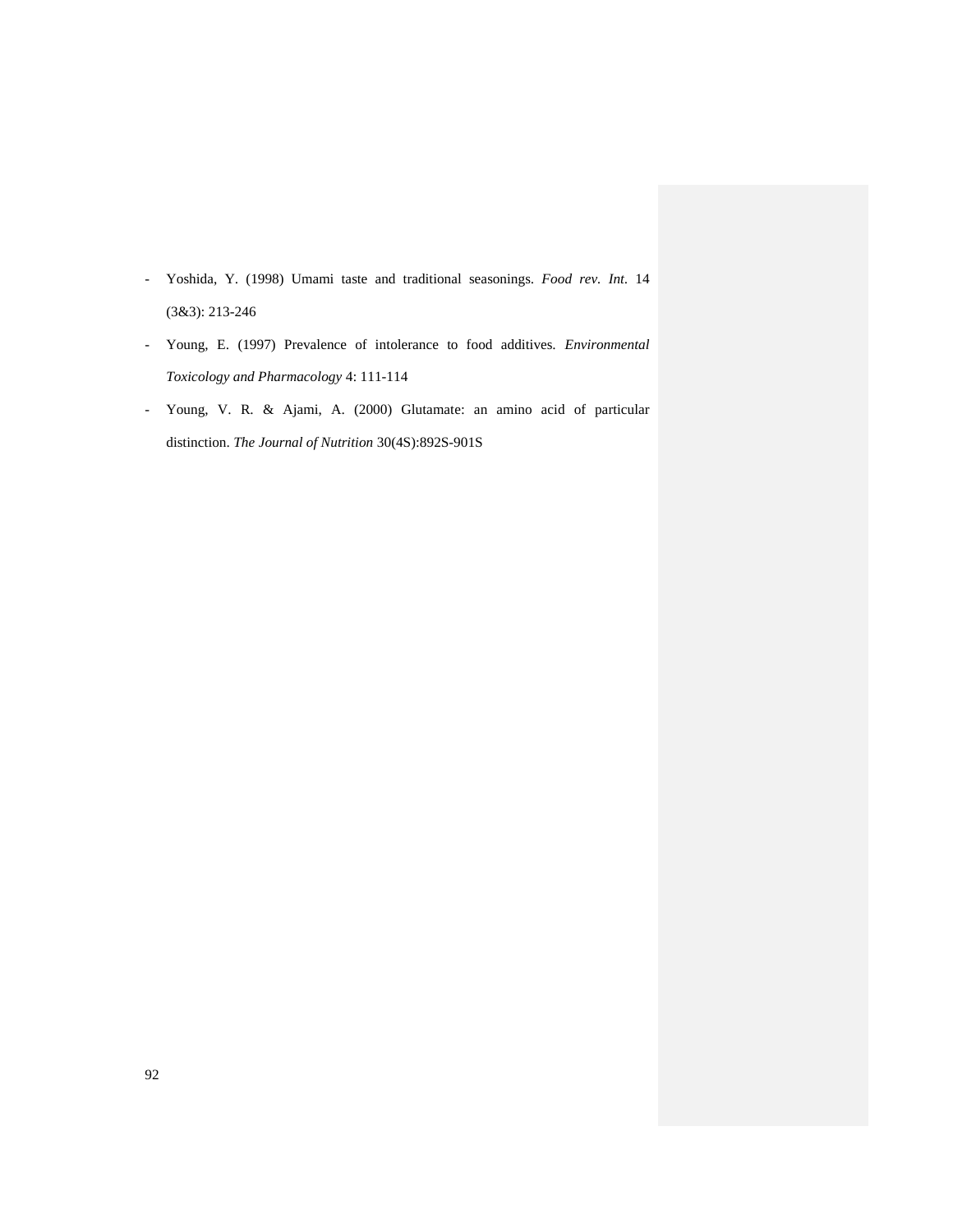#### **APPENDIX 15. GLOSSARY OF TERMS**

- **Adverse food reactions (food sensitivity)** any unpleasant bodily reaction caused upon the consumption of a food product. They include the following disorders: toxic reactions, food sensitivities (which includes food allergy and food intolerance) and psychological reactions (strongly held beliefs) (Fireman and Slavin, 1996).
- *Anaphylactoid* **reaction** An adverse reaction which resembles anaphylaxis in its gravity and symptoms but which is not mediated by the immune system.
- **Anaphylaxis (anaphylactic reaction)-** A severe, rapidly progressing allergic reaction mediated by the immune system. "A hypersensitive state of the body to a foreign protein" (Churchill Livingstone Pocket Medical Dictionary). Symptoms include: progressive swelling of the lips, face and eyes, breathing difficulty, tongue or throat swelling, wheezing, asthma, light headedness, collapse…etc (RPAH Allergy Unit).
- **Angioedema** A severe form of urticaria which may involve the skin of the face, hands or genitals and the mucous membranes of the mouth and throat.
- **ANZFA- Australia and New Zealand Food Authority**
- Arthritis- "Inflammation of one or more jointswhich swell, become warm to touch, are painful and are restricted to movement" (Churchill Livingstone Pocket Medical Dictionary).
- Asthma- Sudden difficulty in breathing characterised by wheezing caused by muscular spasm of the bronchi (lung). This reaction is triggered by the immune system.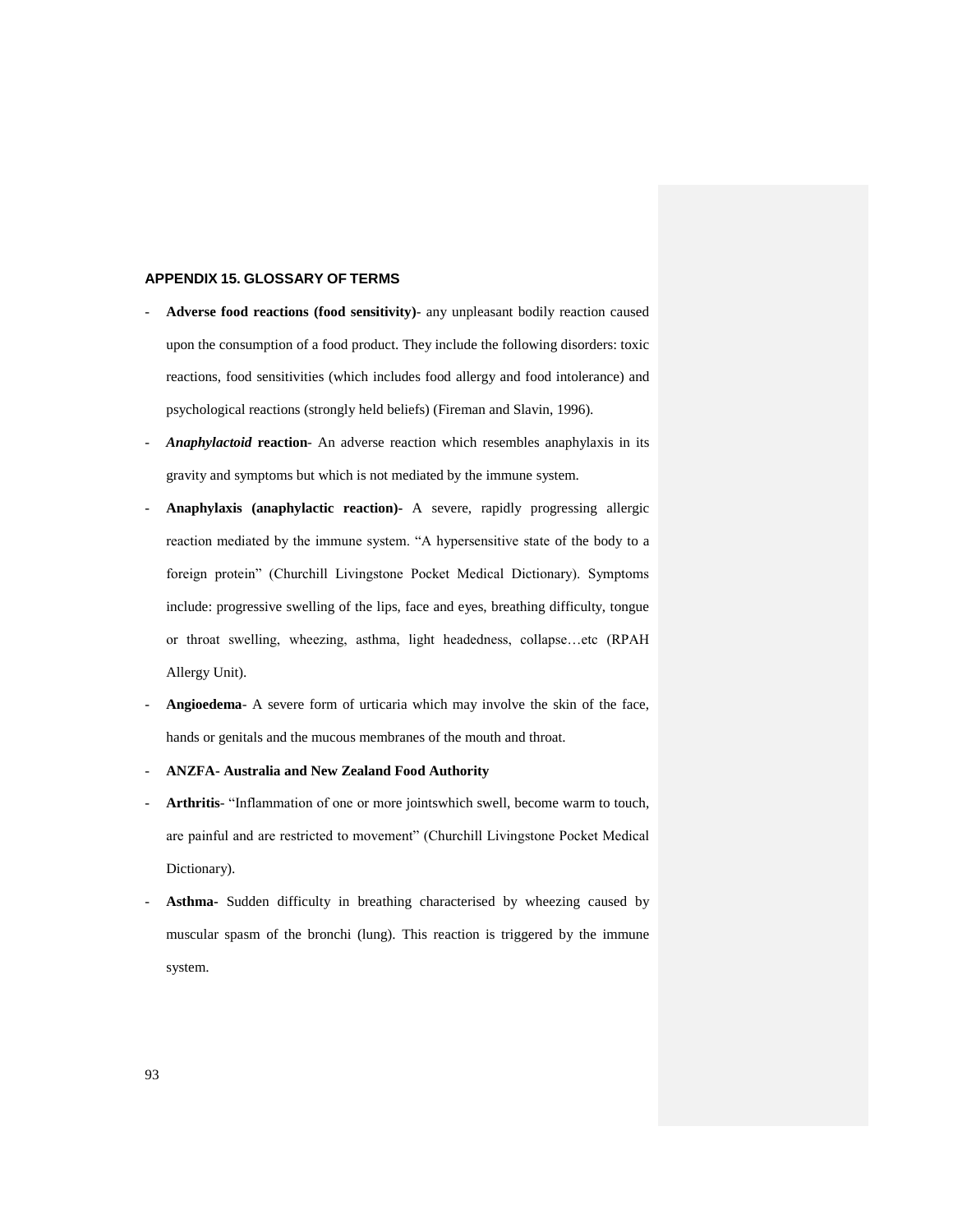- **Atopic Dermatitis** A variety of infantile eczema which may be associated with asthma of hay fever.
- Attention deficit hyperactivity syndrome (ADHS)- Attention deficit hyperactivity disorder (ADHD) is a disorder characterized by impulsiveness, poor attention span and extreme restlessness.
- **Bronchospasm-** "Sudden contrition of the bronchial tubes due to contraction of involuntary plain muscle in their walls" (Churchill Livingstone Pocket Medical Dictionary).
- **Colic** "Severe pain resulting from periodic spasm in an abdominal organ. Intestinal colic abnormal peristaltic movement of an irritated gut" (Churchill Livingstone Pocket Medical Dictionary).
- **CRS (Chinese Restaurant syndrome)-** A group of symptoms traditionally associated with the consumption of Chinese restaurant food and linked to MSG levels in these foods. Symptoms traditionally recorded include muscle tightness, dizziness and face flushes.
- **Dermatitis** Inflammation of the skin.
- **Double blind-placebo controlled food challenge (DBPCFC)-** A diagnostic tool used for the assessment of food allergy and food intolerance. The investigation protocol involves a preliminary period (2-6 weeks) on a defined elimination diet. Upon improvement patients are given a battery of blind challenges which are expected to elicit symptoms if a sensitivity is present. Specific food intolerances are identified and dietary modifications introduced based on the individual"s circumstances.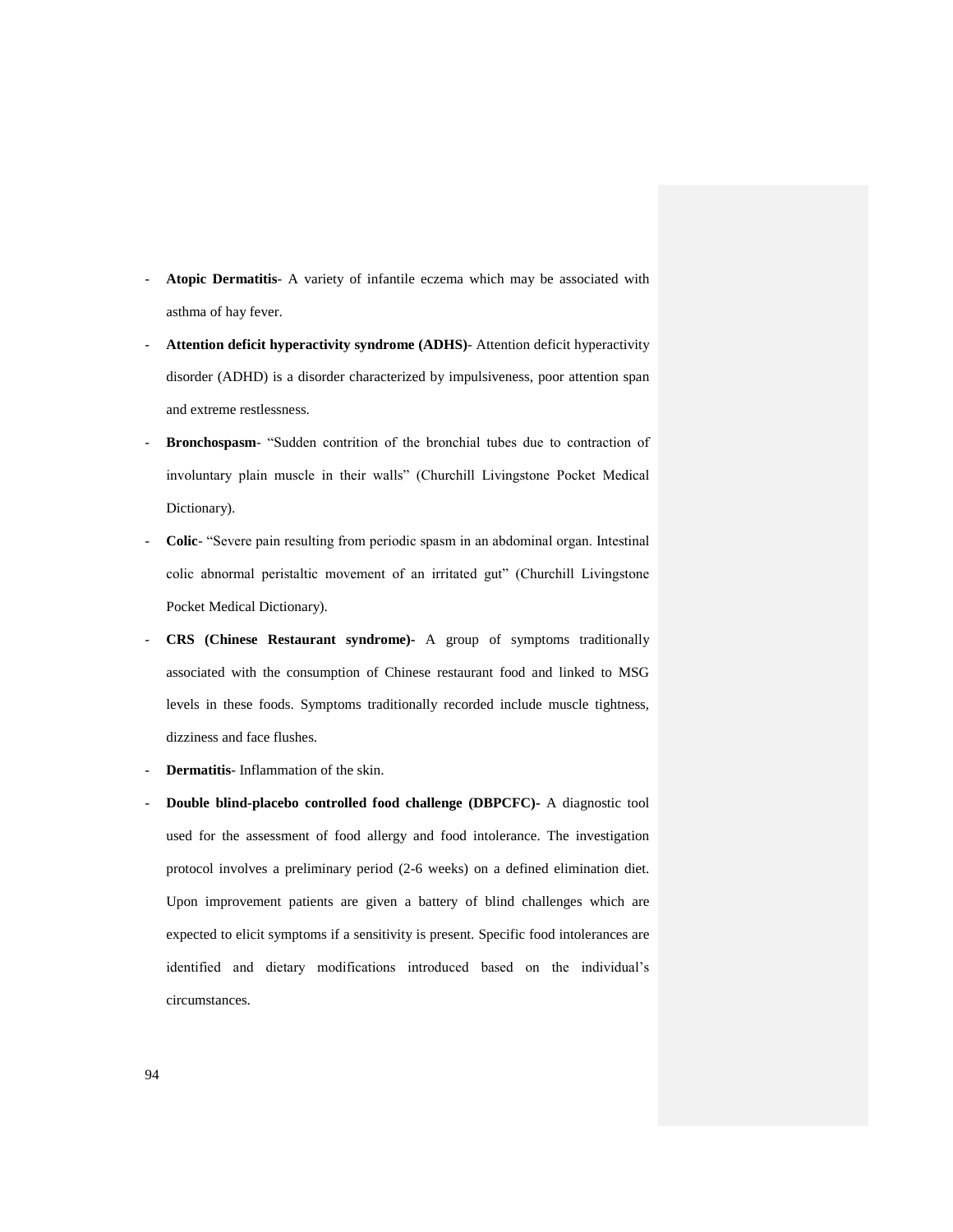- **Eczema** Skin adverse reaction which begins with reddening of the skin, then vesicles appear. These rupture, forming crusts or leaving pits which exude serum. In the process of healing the area becomes scaly.
- **Elimination diet** A type of diet which restricts the subject's range of intake by eliminating certain foods or substances from their normal diet. At Royal Prince Alfred Hospital Allergy Unit patients undergoing food sensitivity assessment follow a defined elimination diet. The substances omitted from the diet include salicylates, amines, preservatives and glutamates.
- **Erythema** Reddening of the skin. "*Erythema multiforme* a form of toxic or allergic skin eruption which breaks out suddenly and last for days" (Churchill Livingstone Pocket Medical Dictionary).
- **FASEB-** Federation of American Societies for experimental biology
- Food allergy- "A term which has come to be used to cover all adverse reactions to food whether or not the underlying mechanism has been identified" (Churchill Livingstone Pocket Medical Dictionary). True food allergy is defined as any adverse reaction mediated by the immune system and caused, almost always, by the ingestion of food proteins (Yeung at al, 2000, Hefle and Taylor, 1999).
- **Food intolerance** Any adverse food reaction of unknown mechanism affecting only certain parts of the population on an individual basis. Food intolerance is caused by the ingestion of certain food substances of no protein nature. Food intolerance includes metabolic food disorders, anaphylactoid reactions and idiosyncratic disorders (Taylor, 1999).
- **FSC-** Food standards Code (published by ANZFA, Commonwealth of Australia)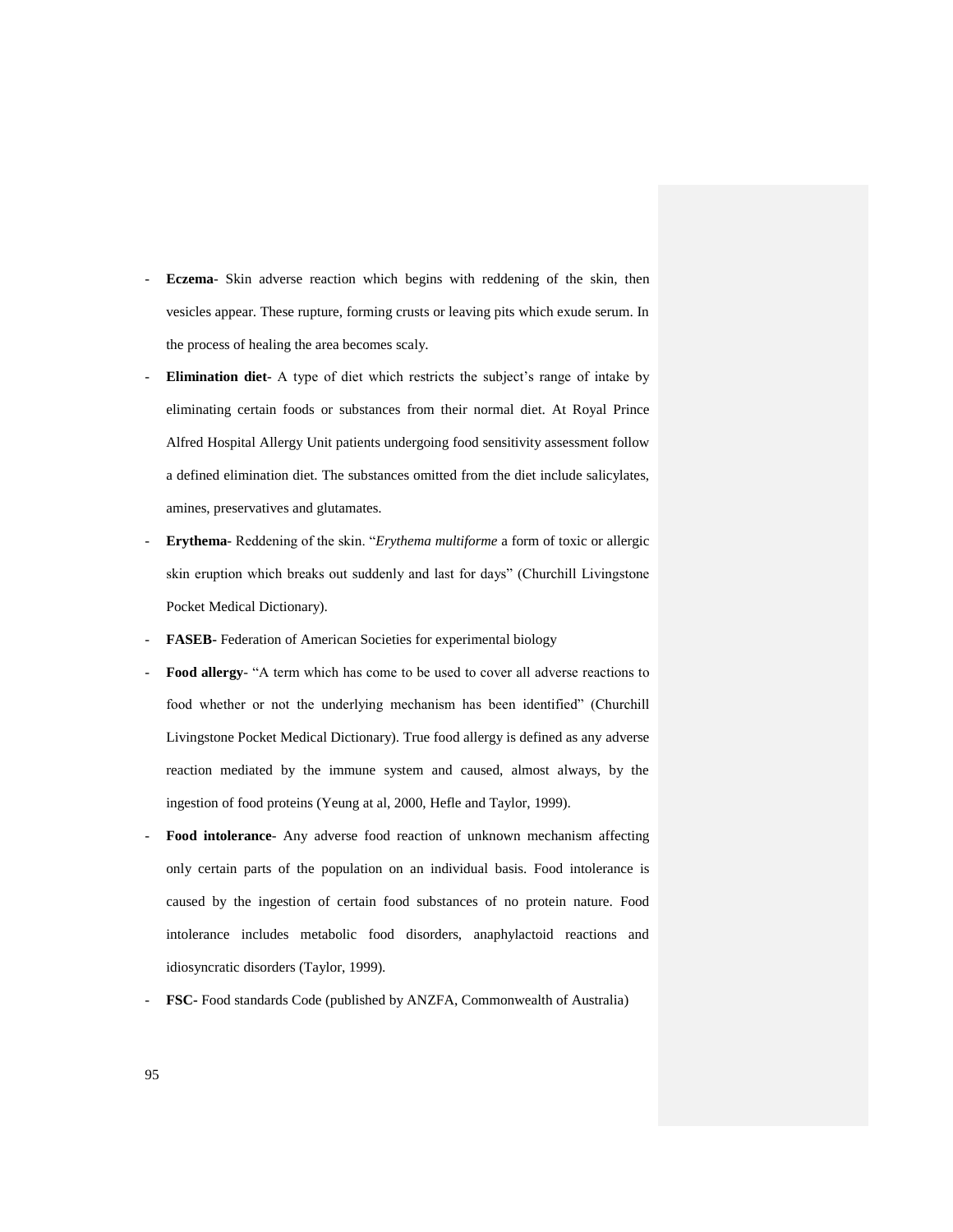- **GABA -** Gamma-aminobutyric acid. An excitatory neurotransmitter, precursor of glutamate.
- Hives- See urticaria.
- Idiosyncratic reaction- This term is used to describe a variety of individual food reactions of an unknown nature. The causal relationship between consumption and consecutive physiological reaction remains unproven in some cases. Sulfite-induced asthma is a proven food idiosyncrasy. MSG sensitivity, on the other hand, remains unproven.
- **Immunity** Is the "ability of the body to resist or eliminate potentially harmful foreign materials or abnormal cells" (Sherwood L, 1997). The body is able to defend itself from invading pathogens as well as identify and destroy abnormal cells.
- **Immunoglobulin (syn- antibodies)** High molecular weigh proteins produced by lymphocites which combine with antigens producing immunity.
- **Irritable bowel syndrome (IBS)-** "Unusual motility of both the small and large bowel which produces discomfort and intermittent pain, for which no organic cause can be found" (Churchill Livingstone Pocket Medical Dictionary).
- Maillard reaction Browning oxidative reaction that causes protein degeneration.
- Metabolic food disorder- A food intolerant reaction occurring in subjects who have a metabolic disorder, which inhibits them from processing their food properly. Lactose intolerance and favism are examples of this disorder.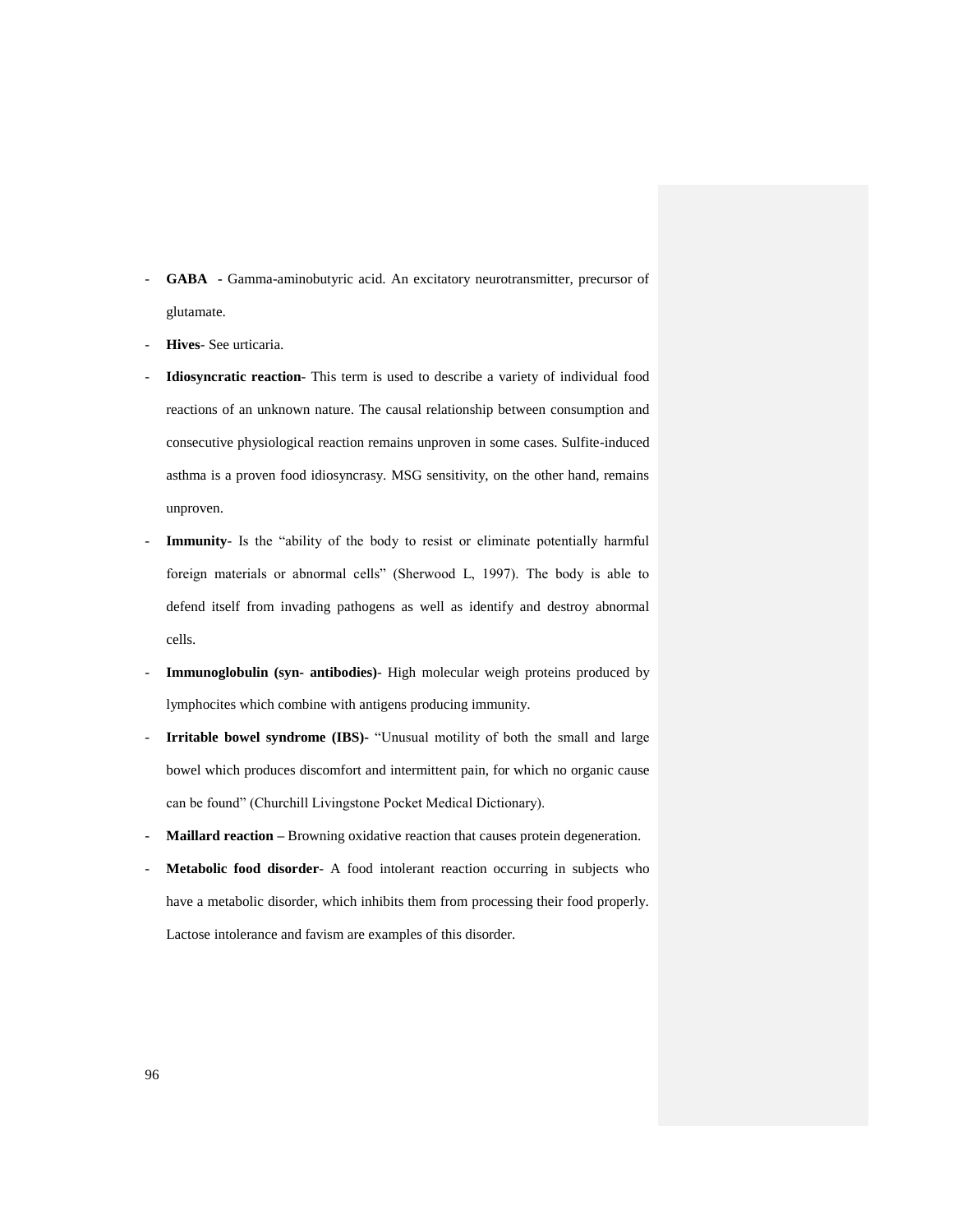- **Migraine** Recurrent localised headaches that are often associated with vomiting and visual sensory disturbances. It is thought to be caused by intracranial vasoconstriction.
- **MSG** (Monosodium glutamate) The sodium salt of glutamic acid which main function is as a food additive. Glutamic acid, an amino acid, is also found naturally present in many foods including tomato, cheese and mushroom.
- **Neurotransmitter** The chemical messenger that is released form a neuron in response to an action potential and influences another neuron with which it is anatomically linked.
- Nutrients- "Those substances needed for growth, metabolism and maintaining life. These must be supplied by the external environment as the human body is unable to synthesize them" (British Society for Nutritional Medicine).
- Nutrition- As defined by the British Society for Nutritional Medicine, nutrition is "the sum of processes involved in taking nutrients, assimilating and utilizing them".
- **Oedema (edema)** "Abnormal infiltration of tissues with fluid" (Churchill Livingstone Pocket Medical Dictionary).
- Pruritus- Itching (ocular pruritus- in the eye, palatal pruritus- in the roof of the mouth).
- RAST (Radio-allergosorbent)- Allergy testing method in which a patient's blood serum is combined with an allergen in a test tube to determine if serum antibodies react with the allergen.
- Renal-Regarding the liver.